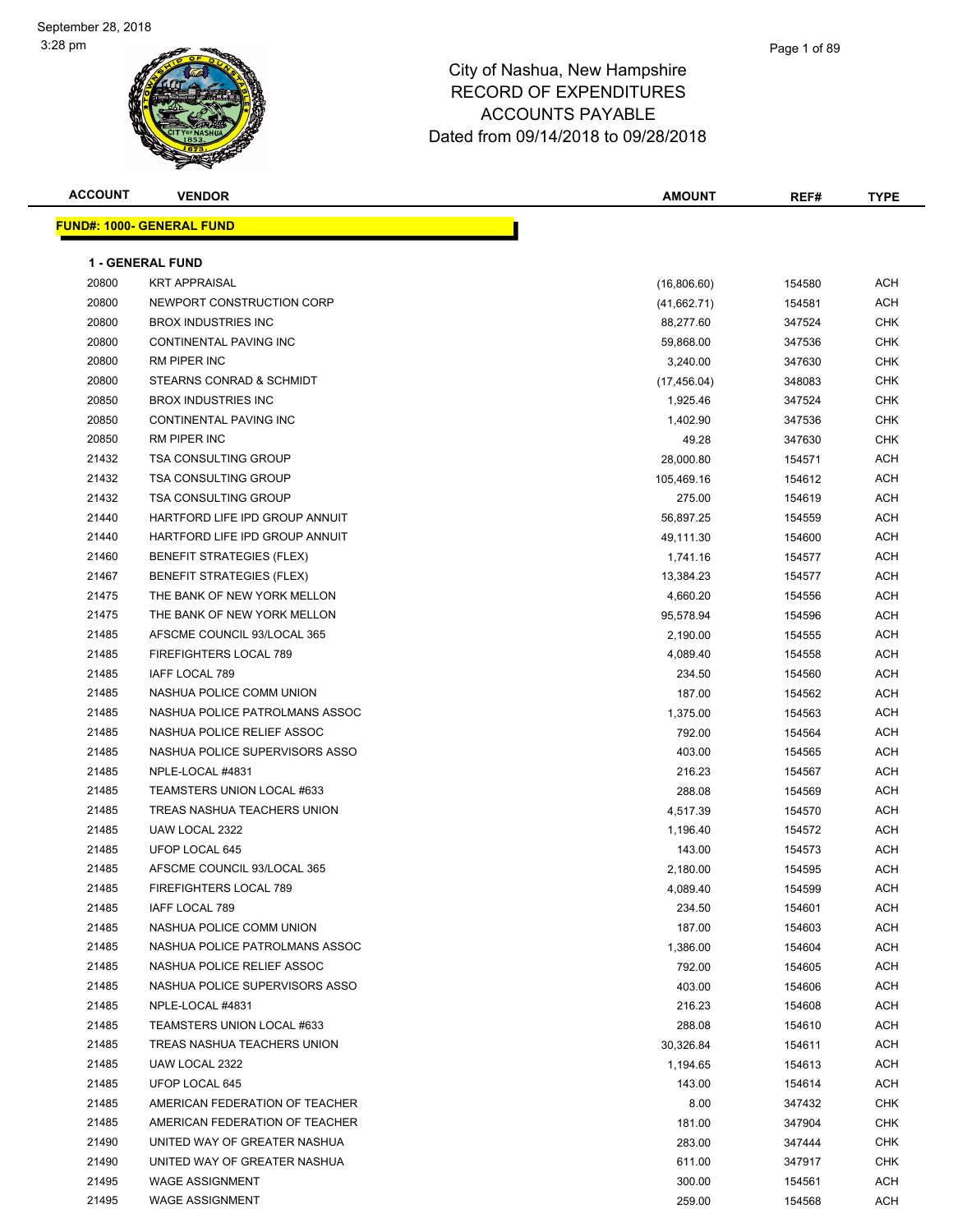#### Page 2 of 89

| <b>ACCOUNT</b> | <b>VENDOR</b>                    | <b>AMOUNT</b> | REF#   | <b>TYPE</b> |
|----------------|----------------------------------|---------------|--------|-------------|
|                | <b>FUND#: 1000- GENERAL FUND</b> |               |        |             |
|                |                                  |               |        |             |
|                | <b>1 - GENERAL FUND</b>          |               |        |             |
| 21495          | <b>WAGE ASSIGNMENT</b>           | 250.00        | 154598 | <b>ACH</b>  |
| 21495          | <b>WAGE ASSIGNMENT</b>           | 300.00        | 154602 | <b>ACH</b>  |
| 21495          | <b>WAGE ASSIGNMENT</b>           | 259.00        | 154609 | <b>ACH</b>  |
| 21495          | <b>WAGE ASSIGNMENT</b>           | 934.00        | 347433 | <b>CHK</b>  |
| 21495          | <b>WAGE ASSIGNMENT</b>           | 61.04         | 347434 | <b>CHK</b>  |
| 21495          | <b>WAGE ASSIGNMENT</b>           | 100.00        | 347435 | <b>CHK</b>  |
| 21495          | <b>WAGE ASSIGNMENT</b>           | 155.00        | 347436 | <b>CHK</b>  |
| 21495          | <b>WAGE ASSIGNMENT</b>           | 104.00        | 347437 | <b>CHK</b>  |
| 21495          | <b>WAGE ASSIGNMENT</b>           | 25.00         | 347438 | <b>CHK</b>  |
| 21495          | <b>WAGE ASSIGNMENT</b>           | 25.00         | 347439 | <b>CHK</b>  |
| 21495          | <b>WAGE ASSIGNMENT</b>           | 1,248.52      | 347440 | <b>CHK</b>  |
| 21495          | <b>WAGE ASSIGNMENT</b>           | 11.54         | 347441 | <b>CHK</b>  |
| 21495          | <b>WAGE ASSIGNMENT</b>           | 90.00         | 347442 | <b>CHK</b>  |
| 21495          | <b>WAGE ASSIGNMENT</b>           | 311.88        | 347443 | <b>CHK</b>  |
| 21495          | <b>WAGE ASSIGNMENT</b>           | 471.50        | 347445 | <b>CHK</b>  |
| 21495          | <b>WAGE ASSIGNMENT</b>           | 934.00        | 347905 | <b>CHK</b>  |
| 21495          | <b>WAGE ASSIGNMENT</b>           | 75.98         | 347906 | <b>CHK</b>  |
| 21495          | <b>WAGE ASSIGNMENT</b>           | 100.00        | 347907 | <b>CHK</b>  |
| 21495          | <b>WAGE ASSIGNMENT</b>           | 149.76        | 347908 | <b>CHK</b>  |
| 21495          | <b>WAGE ASSIGNMENT</b>           | 155.00        | 347909 | <b>CHK</b>  |
| 21495          | <b>WAGE ASSIGNMENT</b>           | 104.00        | 347910 | <b>CHK</b>  |
| 21495          | <b>WAGE ASSIGNMENT</b>           | 75.00         | 347911 | <b>CHK</b>  |
| 21495          | <b>WAGE ASSIGNMENT</b>           | 1,525.02      | 347912 | <b>CHK</b>  |
| 21495          | <b>WAGE ASSIGNMENT</b>           | 225.18        | 347913 | <b>CHK</b>  |
| 21495          | <b>WAGE ASSIGNMENT</b>           | 11.54         | 347914 | <b>CHK</b>  |
| 21495          | <b>WAGE ASSIGNMENT</b>           | 90.00         | 347915 | <b>CHK</b>  |
| 21495          | <b>WAGE ASSIGNMENT</b>           | 311.88        | 347916 | <b>CHK</b>  |
| 21495          | <b>WAGE ASSIGNMENT</b>           | 988.32        | 347918 | <b>CHK</b>  |
| 21495          | <b>WAGE ASSIGNMENT</b>           | 195.61        | 347919 | <b>CHK</b>  |
| 21538          | NASHUA TEACHERS UNION            | 87.35         | 154566 | ACH         |
| 21538          | NASHUA TEACHERS UNION            | 3,145.35      | 154607 | <b>ACH</b>  |
| 21780          | 53 DEERWOOD HOLLOW, LLC          | 3,970.11      | 348274 | <b>CHK</b>  |
| 21780          | <b>ASARPOTA, KISHORE &amp;</b>   | 1,245.66      | 348275 | <b>CHK</b>  |
| 21780          | <b>BRONZE CRAFT CORP</b>         | 10,634.48     | 348276 | <b>CHK</b>  |
| 21780          | CORAL BAY REALTY LLC             | 2,429.42      | 348278 | <b>CHK</b>  |
| 21780          | DOVENMUEHLE MORTGAGE INC.        | 2,291.44      | 348279 | <b>CHK</b>  |
| 21780          | <b>GREAT EAST TITLE SERVICES</b> | 1,093.50      | 348280 | CHK         |
| 21780          | <b>GREAT EAST TITLE SERVICES</b> | 2,656.37      | 348281 | CHK         |
| 21780          | KRAUS REALTY, LLC                | 3,513.89      | 348282 | CHK         |
| 21780          | LERETA PROPERTY TAX SERVICES     | 1,927.80      | 348283 | CHK         |
| 21780          | LERETA PROPERTY TAX SERVICES     | 1,548.69      | 348284 | <b>CHK</b>  |
| 21780          | MATEY, GEORGE                    | 2,907.82      | 348285 | CHK         |
| 21780          | NASHUA WASTE WATER SYSTEMS       | 125.00        | 348286 | CHK         |
| 21780          | RISE ABOVE NH LLC                | 1,517.74      | 348287 | <b>CHK</b>  |
| 21780          | <b>SUMMIT TITLE</b>              | 1,800.00      | 348288 | CHK         |
| 21780          | SWEENEY TITLE SERVICES, LLC      | 1,118.00      | 348289 | CHK         |
| 21780          | THE PROCESS RECOVERY CENTER      | 2,277.26      | 348290 | CHK         |
| 21921          | STATE OF NH-MV                   | 16,580.62     | 154549 | ACH         |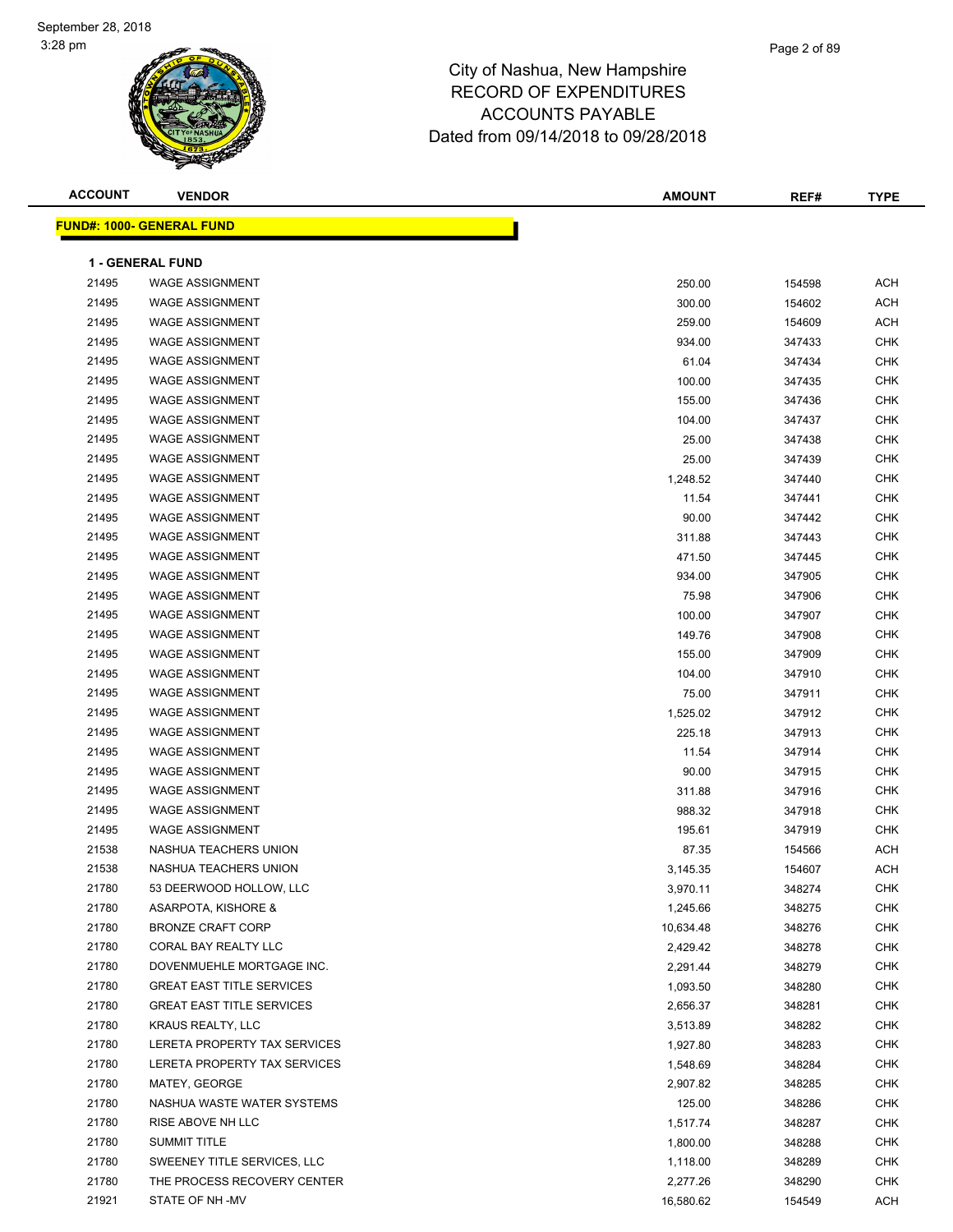| <b>ACCOUNT</b>     | <b>VENDOR</b>                                                                 | <b>AMOUNT</b> | REF#   | <b>TYPE</b> |
|--------------------|-------------------------------------------------------------------------------|---------------|--------|-------------|
|                    | <b>FUND#: 1000- GENERAL FUND</b>                                              |               |        |             |
|                    | 1 - GENERAL FUND                                                              |               |        |             |
| 21921              | STATE OF NH -MV                                                               | 18,350.63     | 154550 | <b>ACH</b>  |
| 21921              | STATE OF NH-MV                                                                | 19,112.53     | 154552 | <b>ACH</b>  |
| 21921              | STATE OF NH-MV                                                                | 33,190.10     | 154554 | <b>ACH</b>  |
| 21921              | STATE OF NH-MV                                                                | 22,435.80     | 154574 | <b>ACH</b>  |
| 21921              | STATE OF NH-MV                                                                | 14,672.80     | 154585 | <b>ACH</b>  |
| 21921              | STATE OF NH-MV                                                                | 22,552.96     | 154587 | <b>ACH</b>  |
| 21921              | STATE OF NH-MV                                                                | 23,068.41     | 154590 | <b>ACH</b>  |
| 21921              | STATE OF NH-MV                                                                | 22,202.36     | 154594 | <b>ACH</b>  |
| 21921              | STATE OF NH-MV                                                                | 18,469.80     | 154615 | <b>ACH</b>  |
| 21921              | STATE OF NH-MV                                                                | 19,472.87     | 154625 | <b>ACH</b>  |
|                    | <b>TOTAL 1 - GENERAL FUND</b>                                                 | \$776,357.16  |        |             |
| <b>101 - MAYOR</b> |                                                                               |               |        |             |
| 55400              | <b>JIM DONCHESS</b>                                                           | 465.17        | 347451 | <b>CHK</b>  |
| 61100              | WB MASON CO INC                                                               | 55.14         | 348096 | <b>CHK</b>  |
| 68350              | GREATER NASHUA CHAMBER OF COMM                                                | 30.00         | 347446 | <b>CHK</b>  |
|                    | TOTAL 101 - MAYOR                                                             | \$550.31      |        |             |
|                    |                                                                               |               |        |             |
|                    | <b>102 - BOARD OF ALDERMEN</b>                                                |               |        |             |
| 61100              | PETTY CASH                                                                    | 28.49         | 347935 | <b>CHK</b>  |
|                    | <b>TOTAL 102 - BOARD OF ALDERMEN</b>                                          | \$28.49       |        |             |
| <b>103 - LEGAL</b> |                                                                               |               |        |             |
| 55300              | STEVEN A BOLTON                                                               | 68.52         | 347447 | <b>CHK</b>  |
| 55495              | HON. ROBERT MORRILL                                                           | 918.75        | 348053 | <b>CHK</b>  |
| 61100              | PETTY CASH                                                                    | 36.25         | 347934 | <b>CHK</b>  |
|                    | <b>TOTAL 103 - LEGAL</b>                                                      | \$1,023.52    |        |             |
|                    | <b>107 - CITY CLERK</b>                                                       |               |        |             |
| 53435              | PETTY CASH                                                                    | 180.00        | 347935 | <b>CHK</b>  |
| 61100              | WB MASON CO INC                                                               | 308.56        | 347669 | <b>CHK</b>  |
| 61299              | LHS ASSOCIATES INC                                                            | 370.00        | 347588 | <b>CHK</b>  |
| 61650              | WB MASON CO INC                                                               | 33.50         | 347669 | <b>CHK</b>  |
|                    | <b>TOTAL 107 - CITY CLERK</b>                                                 | \$892.06      |        |             |
|                    |                                                                               |               |        |             |
| 56200              | <b>109 - CIVIC &amp; COMMUNITY ACTIVITIES</b><br>UNITED WAY OF GREATER NASHUA | 500.00        | 347460 | <b>CHK</b>  |
|                    |                                                                               |               |        |             |
|                    | TOTAL 109 - CIVIC & COMMUNITY ACTIVITIES                                      | \$500.00      |        |             |
|                    |                                                                               |               |        |             |
|                    | <b>111 - HUMAN RESOURCES</b>                                                  |               |        |             |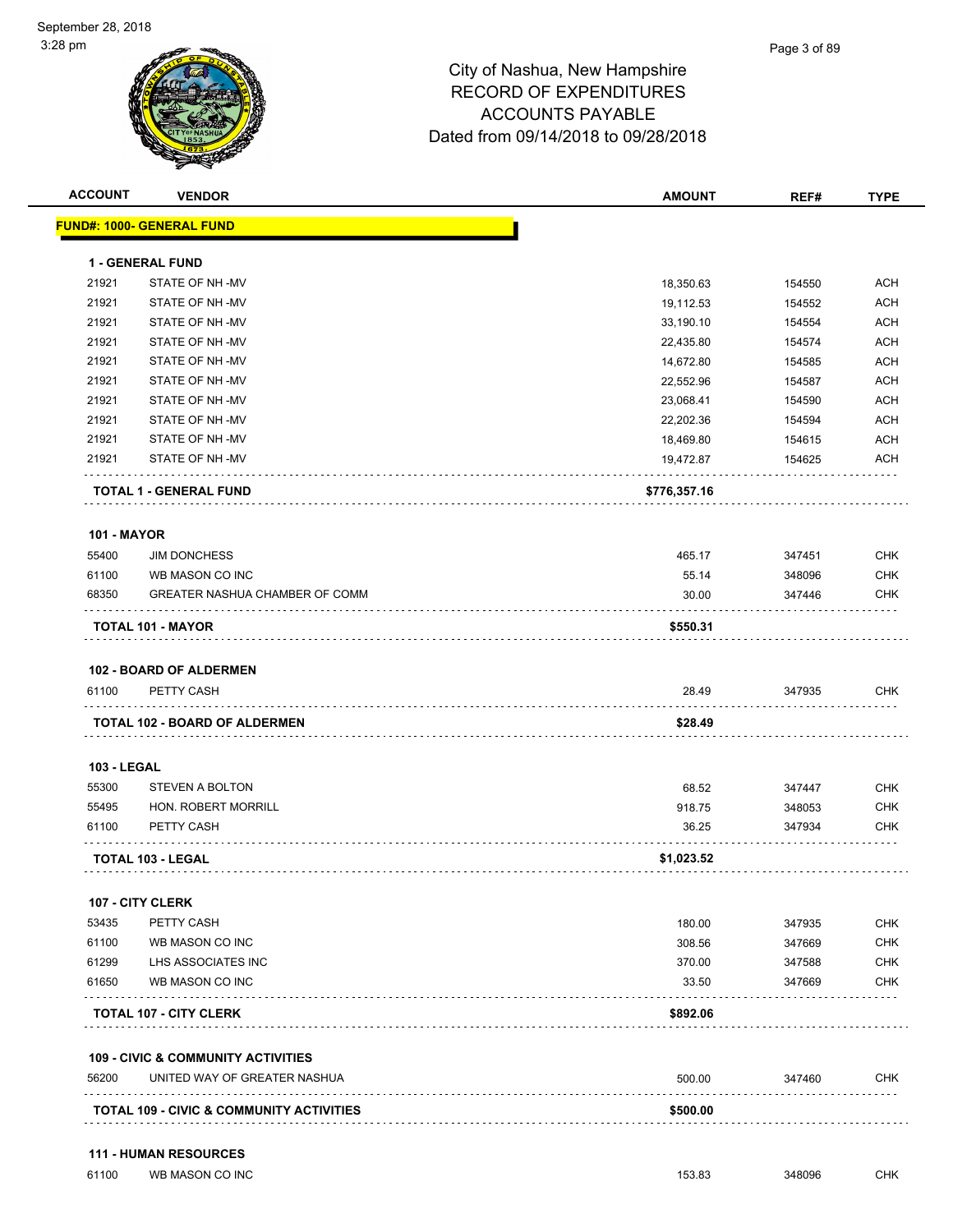| <b>ACCOUNT</b> | <b>VENDOR</b>                                        | <b>AMOUNT</b> | REF#   | <b>TYPE</b> |
|----------------|------------------------------------------------------|---------------|--------|-------------|
|                | <b>FUND#: 1000- GENERAL FUND</b>                     |               |        |             |
|                | <b>TOTAL 111 - HUMAN RESOURCES</b>                   | \$153.83      |        |             |
|                |                                                      |               |        |             |
|                | 113 - BENEFITS                                       |               |        |             |
| 59580          | STATE OF NEW HAMPSHIRE UC                            | 3,362.10      | 347959 | <b>CHK</b>  |
|                | <b>TOTAL 113 - BENEFITS</b>                          | \$3,362.10    |        |             |
|                |                                                      |               |        |             |
| 55109          | <b>120 - TELECOMMUNICATIONS</b><br><b>FIRSTLIGHT</b> |               |        | <b>CHK</b>  |
| 55109          |                                                      | 2,089.82      | 347469 |             |
|                | LANGUAGE LINE SERVICES                               | 83.26         | 347587 | <b>CHK</b>  |
| 55109          | CONSOLIDATED COMMUNICATIONS                          | 1,894.87      | 347944 | <b>CHK</b>  |
| 55109          | <b>WINDSTREAM</b>                                    | 689.14        | 347967 | <b>CHK</b>  |
| 55109          | <b>WINDSTREAM</b>                                    | 2,165.47      | 347968 | <b>CHK</b>  |
| 55118          | VERIZON WIRELESS-342053899-000                       | 760.19        | 347504 | <b>CHK</b>  |
| 55118          | AT & T MOBILITY                                      | 129.69        | 347941 | <b>CHK</b>  |
| 55118          | COMCAST CABLE COMMUNICATIONS I                       | 148.10        | 347942 | <b>CHK</b>  |
|                | TOTAL 120 - TELECOMMUNICATIONS                       | \$7,960.54    |        |             |
|                | <b>122 - INFORMATION TECHNOLOGY</b>                  |               |        |             |
| 54407          | <b>RECDESK LLC</b>                                   | 5,300.00      | 348073 | <b>CHK</b>  |
| 54407          | <b>TYLER TECHNOLOGIES INC</b>                        | 76,311.93     | 348088 | <b>CHK</b>  |
| 54428          | <b>TEAMABSOLUTE INC</b>                              | 7,500.00      | 347653 | <b>CHK</b>  |
| 55118          | <b>SPRINT</b>                                        | 20.98         | 347498 | <b>CHK</b>  |
| 55607          | PETTY CASH                                           | 1.00          | 347935 | <b>CHK</b>  |
| 55607          | UNITED PARCEL SERVICE                                | 5.97          | 347963 | <b>CHK</b>  |
| 61615          | CONWAY OFFICE SOLUTIONS                              | (237.34)      | 347538 | <b>CHK</b>  |
| 71221          | AMAZON.COM LLC                                       | 321.28        | 154575 | <b>ACH</b>  |
| 71221          | AMAZON.COM LLC                                       | 165.91        | 154617 | <b>ACH</b>  |
| 71221          | COMPUTER HUT dba IT INSIDERS                         | 219.95        | 347580 | <b>CHK</b>  |
| 71221          | SHI INTERNATIONAL CORP                               | 197.30        | 347643 | <b>CHK</b>  |
| 71221          | <b>TEQUIPMENT.NET</b>                                | 726.98        | 347654 | <b>CHK</b>  |
| 71221          | COMPUTER HUT dba IT INSIDERS                         | 6,599.85      | 348032 | <b>CHK</b>  |
|                |                                                      |               |        |             |
|                | <b>TOTAL 122 - INFORMATION TECHNOLOGY</b>            | \$97,133.81   |        |             |
|                | <b>126 - FINANCIAL SERVICES</b>                      |               |        |             |
| 42200          | FOREST RIDGE ASSOC                                   | 218.00        | 347554 | <b>CHK</b>  |
| 42200          | <b>JOHN KENNEDY FORD</b>                             | 201.60        | 347582 | <b>CHK</b>  |
| 42200          | <b>IRIS O MULLIGAN</b>                               | 102.20        | 347606 | <b>CHK</b>  |
| 42200          | LIVIER RAMOS                                         | 56.00         | 347628 | <b>CHK</b>  |
| 42200          | SUNNYSIDE MOTOR INC                                  | 109.20        | 347650 | <b>CHK</b>  |
| 42200          | ROBERT G GOODSPEED                                   | 269.20        | 348019 | <b>CHK</b>  |
| 42200          | <b>BRIJESH KC</b>                                    | 132.00        | 348033 | <b>CHK</b>  |
| 42200          | L & R RENTALS                                        | 79.00         | 348034 | <b>CHK</b>  |
| 42200          | <b>HYACINTH MCKENNA</b>                              | 10.00         | 348046 | <b>CHK</b>  |
| 53467          | <b>MAILINGS UNLIMITED</b>                            | 1,892.88      | 348040 | <b>CHK</b>  |
| 55307          | PETTY CASH                                           | 45.00         | 347935 | <b>CHK</b>  |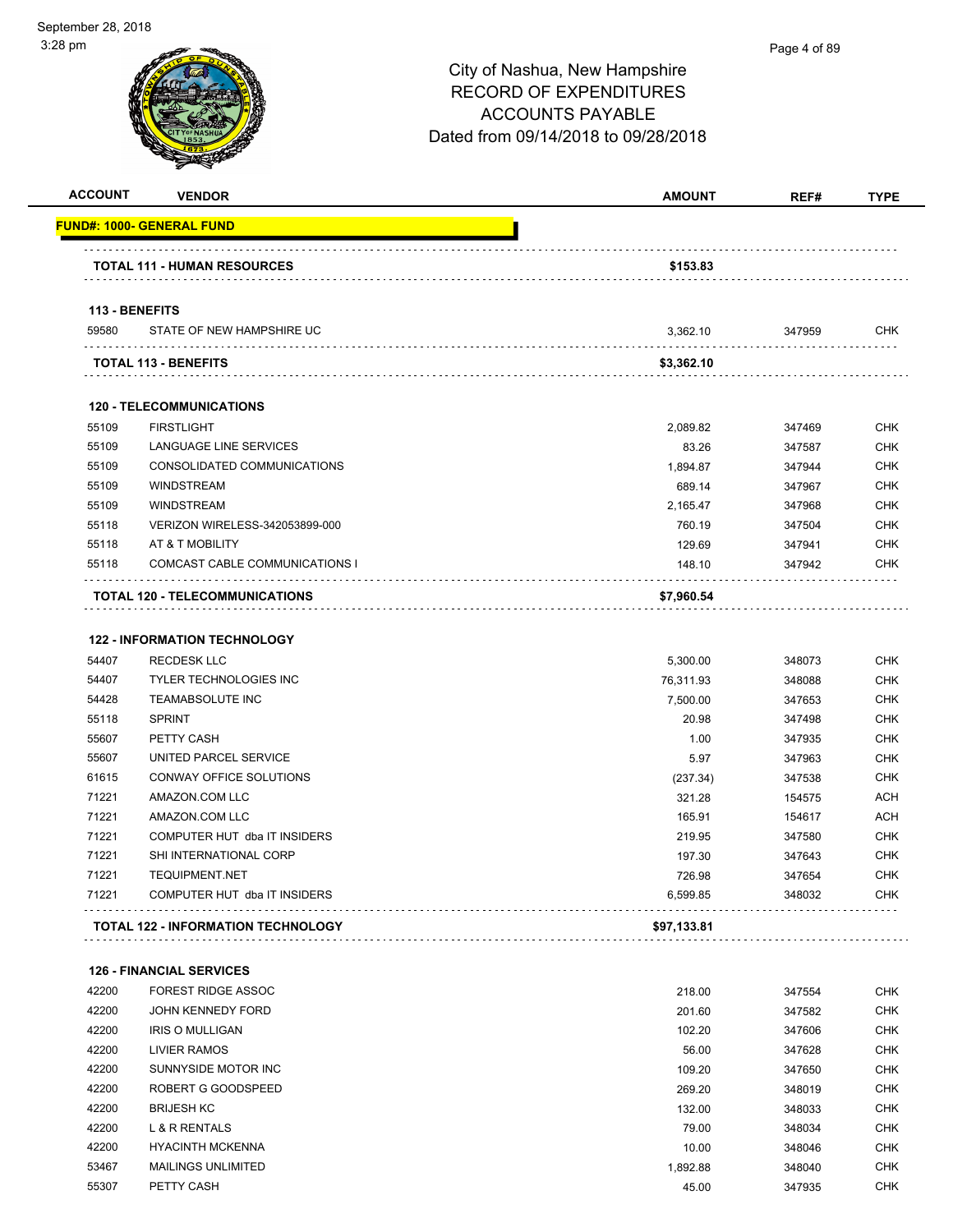# Page 5 of 89

| <b>ACCOUNT</b> | <b>VENDOR</b>                         | <b>AMOUNT</b> | REF#   | <b>TYPE</b> |
|----------------|---------------------------------------|---------------|--------|-------------|
|                | <u> FUND#: 1000- GENERAL FUND</u>     |               |        |             |
|                | <b>126 - FINANCIAL SERVICES</b>       |               |        |             |
| 55607          | MAILINGS UNLIMITED - MVR              | 1.890.00      | 154586 | <b>ACH</b>  |
| 55607          | <b>MAILINGS UNLIMITED</b>             | (355.19)      | 348040 | <b>CHK</b>  |
| 61100          | WB MASON CO INC                       | 376.27        | 347669 | <b>CHK</b>  |
|                | <b>TOTAL 126 - FINANCIAL SERVICES</b> | \$5,026.16    |        |             |
|                | <b>129 - CITY BUILDINGS</b>           |               |        |             |
| 54100          | EVERSOUCE-POWER SUPPLY                | 9,281.39      | 347465 | <b>CHK</b>  |
| 54100          | <b>EVERSOURCE</b>                     | 240.95        | 347468 | <b>CHK</b>  |
| 54141          | PENNICHUCK WATER WORKS INC            | 651.34        | 347496 | <b>CHK</b>  |
| 54141          | PENNICHUCK WATER WORKS INC            | 718.16        | 347957 | <b>CHK</b>  |
| 54228          | <b>BAIN PEST CONTROL SERVICE INC</b>  | 80.00         | 347514 | <b>CHK</b>  |
| 54280          | HOME DEPOT CREDIT SERVICE 3065        | 437.43        | 347571 | <b>CHK</b>  |
| 54280          | M & M ELECTRICAL SUPPLY CO INC        | 392.56        | 347590 | <b>CHK</b>  |
| 54280          | <b>DRAIN MEDIC</b>                    | 275.00        | 348010 | <b>CHK</b>  |
|                | HOME DEPOT CREDIT SERVICE 3065        | 295.52        |        |             |
| 54280          |                                       |               | 348024 | <b>CHK</b>  |
| 54280          | M & M ELECTRICAL SUPPLY CO INC        | 68.85         | 348038 | <b>CHK</b>  |
| 55118          | <b>SPRINT</b>                         | 73.31         | 347498 | <b>CHK</b>  |
| 61428          | NEW ENGLAND PAPER & SUPPLY            | 188.76        | 347612 | <b>CHK</b>  |
| 61428          | THE WIPER CONNECTION                  | 244.48        | 347671 | <b>CHK</b>  |
| 61428          | PETTY CASH                            | 3.98          | 347935 | <b>CHK</b>  |
|                | <b>TOTAL 129 - CITY BUILDINGS</b>     | \$12,951.73   |        |             |
|                | <b>130 - PURCHASING</b>               |               |        |             |
| 55500          | THE TELEGRAPH                         | 2,150.65      | 347961 | <b>CHK</b>  |
| 55500          | UNION LEADER CORP -- 19828            | 280.08        | 347962 | <b>CHK</b>  |
| 61100          | WB MASON CO INC                       |               | 348096 | <b>CHK</b>  |
|                |                                       | 31.55         |        |             |
| 61242          | PRINT FACTORY                         | 1,505.78      | 348069 | <b>CHK</b>  |
|                | <b>TOTAL 130 - PURCHASING</b>         | \$3,968.06    |        |             |
|                | 132 - ASSESSING                       |               |        |             |
| 55607          | PETTY CASH                            | 6.70          | 347935 | <b>CHK</b>  |
| 61100          | PETTY CASH                            | 23.37         | 347935 | <b>CHK</b>  |
| 61830          | <b>COSTAR REALTY INFORMATION</b>      | 762.85        | 347539 | <b>CHK</b>  |
|                | <b>TOTAL 132 - ASSESSING</b>          | \$792.92      |        |             |
|                |                                       |               |        |             |
|                | <b>142 - WOODLAWN CEMETERY</b>        |               |        |             |
| 54114          | LIBERTY UTILITIES - NH                | 63.59         | 347951 | <b>CHK</b>  |
| 54280          | AMAZON.COM LLC                        | 65.10         | 154617 | <b>ACH</b>  |
| 54280          | HOME DEPOT CREDIT SERVICE 3065        | 32.67         | 348024 | <b>CHK</b>  |
| 54399          | CORNERSTONE CEMETERY SERVICES         | 560.00        | 348001 | <b>CHK</b>  |
| 54600          | MORIN ENGINE SERVICES LLC             | 202.09        | 347603 | <b>CHK</b>  |
| 55400          | <b>NHCA</b>                           | 60.00         | 347494 | <b>CHK</b>  |
| 61100          | WB MASON CO INC                       | 116.78        | 347669 | <b>CHK</b>  |
| 61300          | DENNIS K BURKE INC                    | 375.78        | 347546 | <b>CHK</b>  |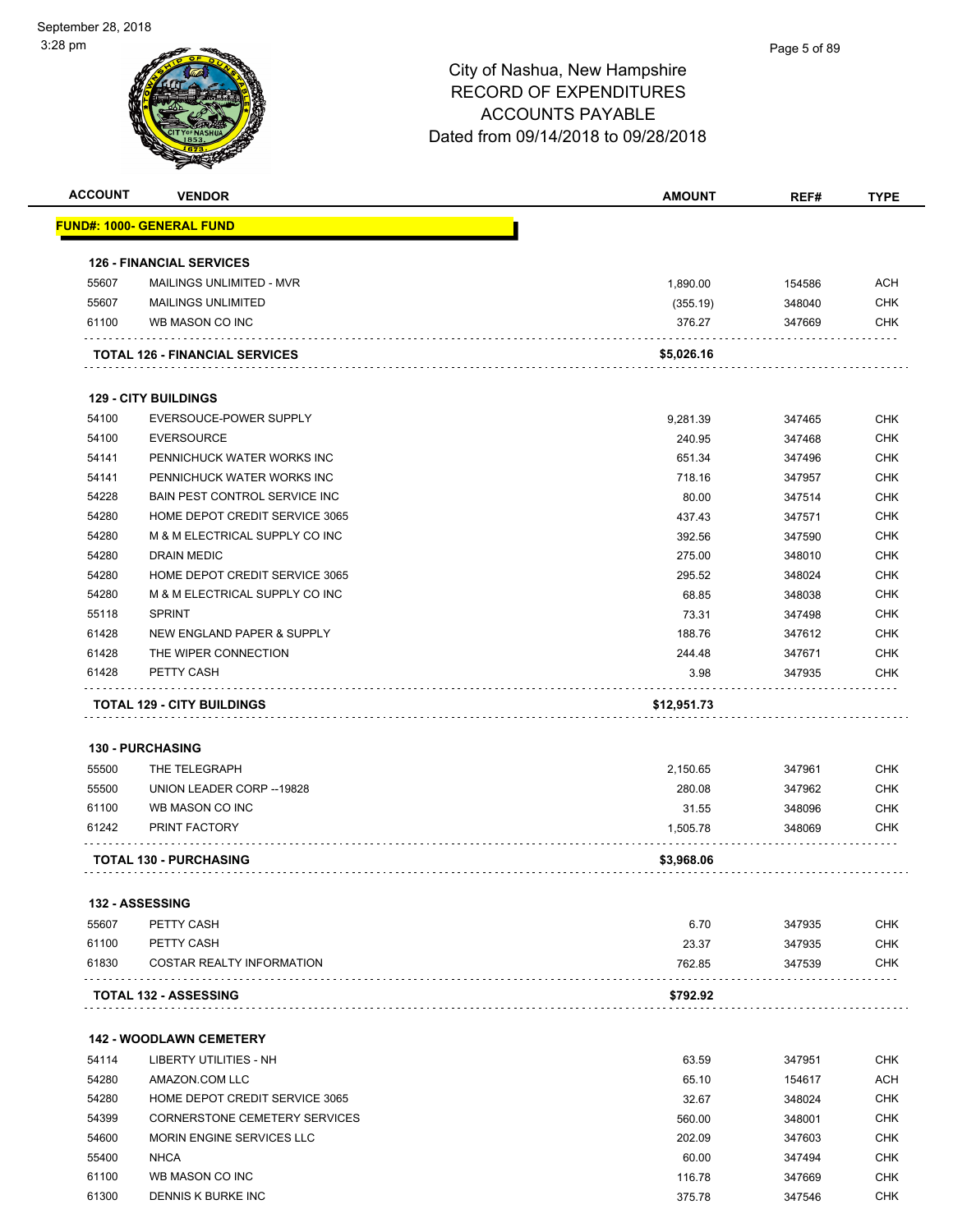| <b>ACCOUNT</b> | <b>VENDOR</b>                                   | <b>AMOUNT</b> | REF#   | <b>TYPE</b> |
|----------------|-------------------------------------------------|---------------|--------|-------------|
|                | FUND#: 1000- GENERAL FUND                       |               |        |             |
|                | <b>142 - WOODLAWN CEMETERY</b>                  |               |        |             |
| 61535          | C J ROUSSEAU TRUCKING                           | 292.50        | 347527 | <b>CHK</b>  |
|                | <b>TOTAL 142 - WOODLAWN CEMETERY</b>            | \$1,768.51    |        |             |
|                |                                                 |               |        |             |
|                | <b>144 - EDGEWOOD &amp; SUBURBAN CEMETERIES</b> |               |        |             |
| 54141          | PENNICHUCK WATER WORKS INC                      | 122.32        | 347957 | <b>CHK</b>  |
| 54280          | DEERFIELD GREENHOUSE BUILDERS                   | 223.00        | 347544 | <b>CHK</b>  |
| 54280          | PETTY CASH                                      | 2.11          | 347935 | <b>CHK</b>  |
| 54280          | HOME DEPOT CREDIT SERVICE 3065                  | 101.66        | 348024 | <b>CHK</b>  |
| 54487          | PETTY CASH                                      | 16.00         | 347935 | <b>CHK</b>  |
| 55400          | <b>NHCA</b>                                     | 60.00         | 347494 | CHK         |
|                | TOTAL 144 - EDGEWOOD & SUBURBAN CEMETERIES      | \$525.09      |        |             |
|                |                                                 |               |        |             |
| 150 - POLICE   |                                                 |               |        |             |
| 44184          | NASHUA POLICE DEPARTMENT                        | 4.97          | 347457 | <b>CHK</b>  |
| 53135          | ST JOSEPHS BUSINESS & HEALTH                    | 178.25        | 348081 | CHK         |
| 53450          | <b>IPMA-HR</b>                                  | 2,357.00      | 347579 | CHK         |
| 54100          | <b>EVERSOURCE</b>                               | 460.12        | 347468 | <b>CHK</b>  |
| 54100          | <b>EVERSOURCE</b>                               | 550.36        | 347945 | <b>CHK</b>  |
| 54114          | LIBERTY UTILITIES - NH                          | 995.18        | 347475 | CHK         |
| 54114          | LIBERTY UTILITIES - NH                          | 10.58         | 347476 | <b>CHK</b>  |
| 54114          | LIBERTY UTILITIES - NH                          | 58.21         | 347486 | <b>CHK</b>  |
| 54114          | DIRECT ENERGY BUSINESS                          | 1.64          | 348007 | <b>CHK</b>  |
| 54280          | HOME DEPOT CREDIT SERVICE 3073                  | 8.53          | 348025 | <b>CHK</b>  |
| 54280          | LOWE'S - 3502                                   | 345.31        | 348037 | <b>CHK</b>  |
| 54280          | <b>METRO GROUP INC</b>                          | 243.00        | 348050 | <b>CHK</b>  |
| 54414          | <b>GOVCONNECTION INC</b>                        | 400.00        | 348020 | <b>CHK</b>  |
| 54414          | PC MALL GOV                                     | 1,138.00      | 348064 | <b>CHK</b>  |
| 54600          | <b>MAYNARD &amp; LESIEUR INC</b>                | 60.00         | 347594 | <b>CHK</b>  |
| 54849          | COMCAST CABLE COMMUNICATIONS I                  | 197.10        | 347463 | <b>CHK</b>  |
| 54849          | COMCAST CABLE COMMUNICATIONS I                  | 184.85        | 347942 | <b>CHK</b>  |
| 54849          | CONSOLIDATED COMMUNICATIONS                     | 63.53         | 347944 | <b>CHK</b>  |
| 55109          | WINDSTREAM                                      | 203.24        | 347967 | <b>CHK</b>  |
| 55118          | VERIZON WIRELESS-581499451                      | 583.32        | 347964 | <b>CHK</b>  |
| 55400          | <b>CALEB GILBERT</b>                            | 487.32        | 347928 | <b>CHK</b>  |
| 55400          | <b>KAREN SMITH</b>                              | 43.60         | 347936 | <b>CHK</b>  |
| 55400          | <b>JOHN YURACK</b>                              | 24.30         | 347940 | <b>CHK</b>  |
| 55699          | CANAL ART & FRAMING                             | 274.00        | 347528 | <b>CHK</b>  |
| 55699          | 24 TRAUMA                                       | 325.00        | 347969 | <b>CHK</b>  |
| 55699          | PINPOINT TRANSLATION SERVICES                   | 90.00         | 348066 | <b>CHK</b>  |
| 61100          | WB MASON CO INC                                 | 317.01        | 347669 | <b>CHK</b>  |
| 61100          | HOME DEPOT CREDIT SERVICE 3073                  | 279.00        | 348025 | <b>CHK</b>  |
| 61100          | SPECTRA ASSOCIATES INC                          | 115.50        | 348079 | <b>CHK</b>  |
| 61100          | WB MASON CO INC                                 | 34.66         | 348096 | <b>CHK</b>  |
| 61107          | ALECS SHOE STORE INC                            | 1,587.30      | 347508 | <b>CHK</b>  |
| 61107          | <b>BEN'S UNIFORMS</b>                           | 323.00        | 347517 | <b>CHK</b>  |
| 61107          | ALECS SHOE STORE INC                            | 532.60        | 347974 | <b>CHK</b>  |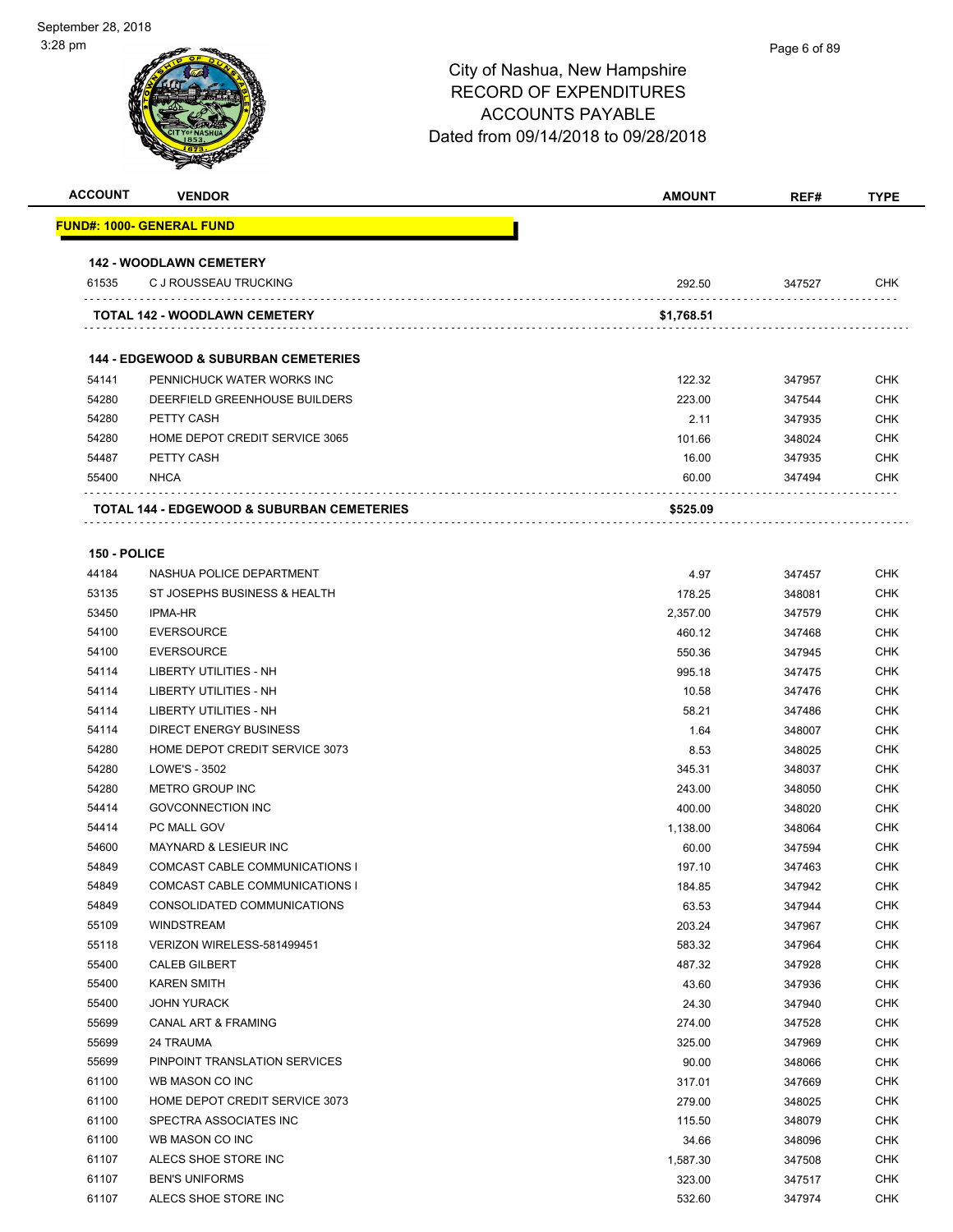Page 7 of 89

| <b>ACCOUNT</b>    | <b>VENDOR</b>                       | AMOUNT      | REF#   | TYPE       |
|-------------------|-------------------------------------|-------------|--------|------------|
|                   | <b>FUND#: 1000- GENERAL FUND</b>    |             |        |            |
| 150 - POLICE      |                                     |             |        |            |
| 61107             | <b>BEN'S UNIFORMS</b>               | 89.00       | 347982 | <b>CHK</b> |
| 61110             | <b>BEN'S UNIFORMS</b>               | 117.00      | 347517 | <b>CHK</b> |
| 61110             | STAR PACKER BADGES                  | 145.35      | 347648 | <b>CHK</b> |
| 61110             | LEATHER GLOVES ONLINE               | 586.40      | 348036 | <b>CHK</b> |
| 61121             | LAW ENFORCEMENT TARGETS INC         | 625.40      | 348035 | <b>CHK</b> |
| 61299             | <b>ERIC WALKER</b>                  | 93.96       | 347939 | <b>CHK</b> |
| 61300             | <b>WEX BANK</b>                     | 1,178.25    | 347670 | <b>CHK</b> |
| 61615             | CONWAY OFFICE SOLUTIONS             | 1,806.00    | 347538 | <b>CHK</b> |
| 61650             | WB MASON CO INC                     | 418.75      | 347669 | <b>CHK</b> |
| 61799             | <b>BEST FORD</b>                    | (80.00)     | 347518 | <b>CHK</b> |
| 61799             | CARPARTS DISTRIBUTION CENTER,       | 41.04       | 347530 | <b>CHK</b> |
| 61799             | <b>BEST FORD</b>                    | 148.67      | 347985 | <b>CHK</b> |
| 61799             | CARPARTS DISTRIBUTION CENTER,       | 518.57      | 347993 | <b>CHK</b> |
| 61799             | DEPENDABLE LOCK SERVICE INC         | 30.00       | 348006 | <b>CHK</b> |
| 61799             | MACMULKIN CHEVROLET INC             | (20.00)     | 348039 | <b>CHK</b> |
| 61799             | MANCHESTER HARLEY-DAVIDSON          | 658.40      | 348042 | <b>CHK</b> |
| 71025             | SNAP ON TOOLS                       | 456.70      | 347645 | <b>CHK</b> |
| 71221             | <b>GOVCONNECTION INC</b>            | 200.00      | 347560 | <b>CHK</b> |
| 71221             | <b>GLACIER COMPUTER LLC</b>         | 383.99      | 348018 | <b>CHK</b> |
| 71221             | <b>GOVCONNECTION INC</b>            | 225.00      | 348020 | <b>CHK</b> |
|                   | TOTAL 150 - POLICE                  | \$20,098.96 |        |            |
| <b>152 - FIRE</b> |                                     |             |        |            |
| 54100             | <b>EVERSOURCE</b>                   | 58.33       | 347945 | <b>CHK</b> |
| 54114             | LIBERTY UTILITIES - NH              | 60.99       | 347474 | <b>CHK</b> |
| 54114             | <b>LIBERTY UTILITIES - NH</b>       | 262.77      | 347948 | <b>CHK</b> |
| 54114             | LIBERTY UTILITIES - NH              | 99.31       | 347949 | <b>CHK</b> |
| 54114             | <b>LIBERTY UTILITIES - NH</b>       | 91.42       | 347952 | CHK        |
| 54114             | <b>DIRECT ENERGY BUSINESS</b>       | 181.74      | 348007 | <b>CHK</b> |
| 54141             | PENNICHUCK WATER WORKS INC          | 577.33      | 347496 | <b>CHK</b> |
| 54141             | PENNICHUCK WATER WORKS INC          | 1,405.26    | 347957 | <b>CHK</b> |
| 54228             | J P PEST SERVICES INC               | 89.00       | 347581 | CHK        |
| 54243             | AE MECHANICAL INC                   | 1,109.70    | 347507 | CHK        |
| 54243             | AE MECHANICAL INC                   | 899.65      | 347972 | CHK        |
| 54280             | <b>GRANITE CITY ELECTRIC SUPPLY</b> | 23.00       | 347562 | <b>CHK</b> |
| 54280             | HOME DEPOT CREDIT SERVICE 3065      | 8.92        | 347571 | <b>CHK</b> |
| 54280             | M & M ELECTRICAL SUPPLY CO INC      | 22.63       | 347590 | CHK        |
| 54487             | <b>GRANITE CITY ELECTRIC SUPPLY</b> | 216.36      | 347562 | <b>CHK</b> |
| 54487             | KNOX ASSOCIATES INC                 | 1,644.00    | 347584 | CHK        |
| 54487             | TRI STATE FIRE PROTECTION LLC       | 319.56      | 347655 | <b>CHK</b> |

 NEW ENGLAND KENWORTH 19.74 347611 CHK SANEL NAPA 189.97 347641 CHK FASTENAL CO 5.44 348014 CHK SPRINT 79.95 347498 CHK NFPA 175.00 347614 CHK TRUE BLUE CLEANERS 186.72 347657 CHK STAPLES BUSINESS ADVANTAGE 37.14 347647 CHK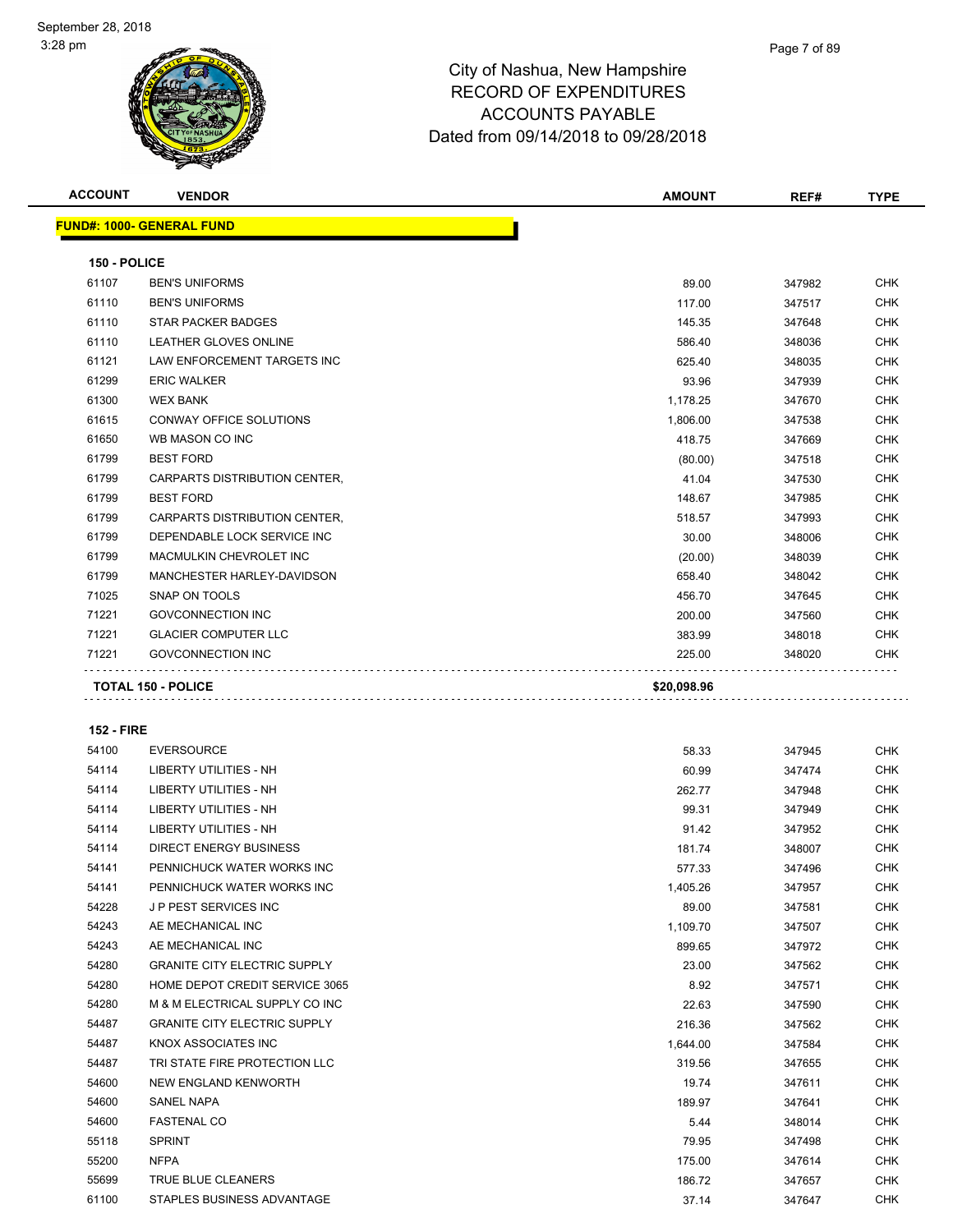**FUND#: 1000- GENERAL FUND**

| <b>ACCOUNT</b>                   | <b>VENDOR</b> |  | <b>AMOUNT</b> | REF# | TVDE<br>. |
|----------------------------------|---------------|--|---------------|------|-----------|
| <u> JND#: 1000- GENERAL FUND</u> |               |  |               |      |           |

| <b>152 - FIRE</b> |                                     |             |        |            |
|-------------------|-------------------------------------|-------------|--------|------------|
| 61100             | WB MASON CO INC                     | 291.89      | 347669 | <b>CHK</b> |
| 61107             | <b>HUNTRESS UNIFORMS</b>            | 95.00       | 347574 | <b>CHK</b> |
| 61107             | ALECS SHOE STORE INC                | 260.00      | 347974 | <b>CHK</b> |
| 61110             | BERGERON PROTECTIVE CLOTHING        | 2,585.25    | 347983 | <b>CHK</b> |
| 61142             | HOME DEPOT CREDIT SERVICE 3065      | 39.70       | 347571 | <b>CHK</b> |
| 61142             | HOME DEPOT CREDIT SERVICE 3065      | 28.94       | 348024 | <b>CHK</b> |
| 61299             | <b>GRANITE CITY ELECTRIC SUPPLY</b> | 64.10       | 347562 | <b>CHK</b> |
| 61428             | NEW ENGLAND PAPER & SUPPLY          | 50.69       | 347612 | <b>CHK</b> |
| 61428             | NEW ENGLAND PAPER & SUPPLY          | 455.21      | 348060 | <b>CHK</b> |
| 61435             | TRI STATE FIRE PROTECTION LLC       | 1,332.83    | 347655 | <b>CHK</b> |
| 61499             | HOME DEPOT CREDIT SERVICE 3065      | 153.28      | 347571 | <b>CHK</b> |
| 61538             | ROCKINGHAM TURF CARE INC            | 234.00      | 347631 | <b>CHK</b> |
| 61699             | <b>GRANITE CITY ELECTRIC SUPPLY</b> | 153.63      | 347562 | <b>CHK</b> |
| 61699             | HOME DEPOT CREDIT SERVICE 3065      | 57.88       | 347571 | <b>CHK</b> |
| 61699             | L W BILLS / ALARM ENGINEERING       | 871.98      | 347586 | <b>CHK</b> |
| 61699             | M & M ELECTRICAL SUPPLY CO INC      | 38.00       | 347590 | <b>CHK</b> |
| 61699             | POWER & TELEPHONE SUPPLY CO         | 573.80      | 348067 | <b>CHK</b> |
| 61699             | R B ALLEN CO INC                    | 1,075.55    | 348072 | <b>CHK</b> |
| 61705             | MAYNARD & LESIEUR INC               | 320.00      | 347595 | <b>CHK</b> |
| 61799             | <b>BELLETETES INC</b>               | 1.79        | 347516 | <b>CHK</b> |
| 61799             | <b>MIKES CUSTOM KANVAS</b>          | 70.00       | 347600 | <b>CHK</b> |
| 61799             | MINUTEMAN TRUCKS INC                | 865.71      | 347601 | <b>CHK</b> |
| 61799             | <b>NEW ENGLAND KENWORTH</b>         | 27.02       | 347611 | <b>CHK</b> |
| 61799             | NEW HAMPSHIRE HYDRAULICS INC        | 410.00      | 347613 | <b>CHK</b> |
| 61799             | DONOVAN SPRING CO INC               | 2,469.48    | 348009 | <b>CHK</b> |
| 61799             | <b>FASTENAL CO</b>                  | 15.78       | 348014 | <b>CHK</b> |
| 61799             | <b>NEW ENGLAND KENWORTH</b>         | 8.20        | 348058 | <b>CHK</b> |
| 61799             | WD PERKINS FIRE PUMP SPECIALIS      | 881.82      | 348097 | <b>CHK</b> |
| 68335             | <b>NFPA</b>                         | 1,345.50    | 347491 | <b>CHK</b> |
| 71025             | <b>GRANITE CITY ELECTRIC SUPPLY</b> | 230.30      | 347562 | CHK        |
| 71432             | FIRE TECH & SAFETY OF NEW ENGL      | 35.00       | 347553 | CHK        |
|                   | <b>TOTAL 152 - FIRE</b>             | \$22,806.26 |        |            |

| 71900 | MODERN OFFICE                 | 378.00 | 347602 | <b>CHK</b> |
|-------|-------------------------------|--------|--------|------------|
| 61299 | PETTY CASH                    | 7.99   | 347935 | <b>CHK</b> |
| 42321 | APOLLO PLUMBING & HEATING INC | 51.00  | 347511 | <b>CHK</b> |
| 42314 | JOYCE COOLING & HEATING INC   | 59.00  | 347583 | <b>CHK</b> |

#### **155 - CODE ENFORCEMENT**

| 55307 | <b>KYLE METCALF</b>     | 348.80 | 347930 | CHK |
|-------|-------------------------|--------|--------|-----|
| 55307 | ROBERT SOUSA            | 293.21 | 347937 | CHK |
| 55421 | JOHN E REID & ASSOC INC | 682.00 | 347471 | CHK |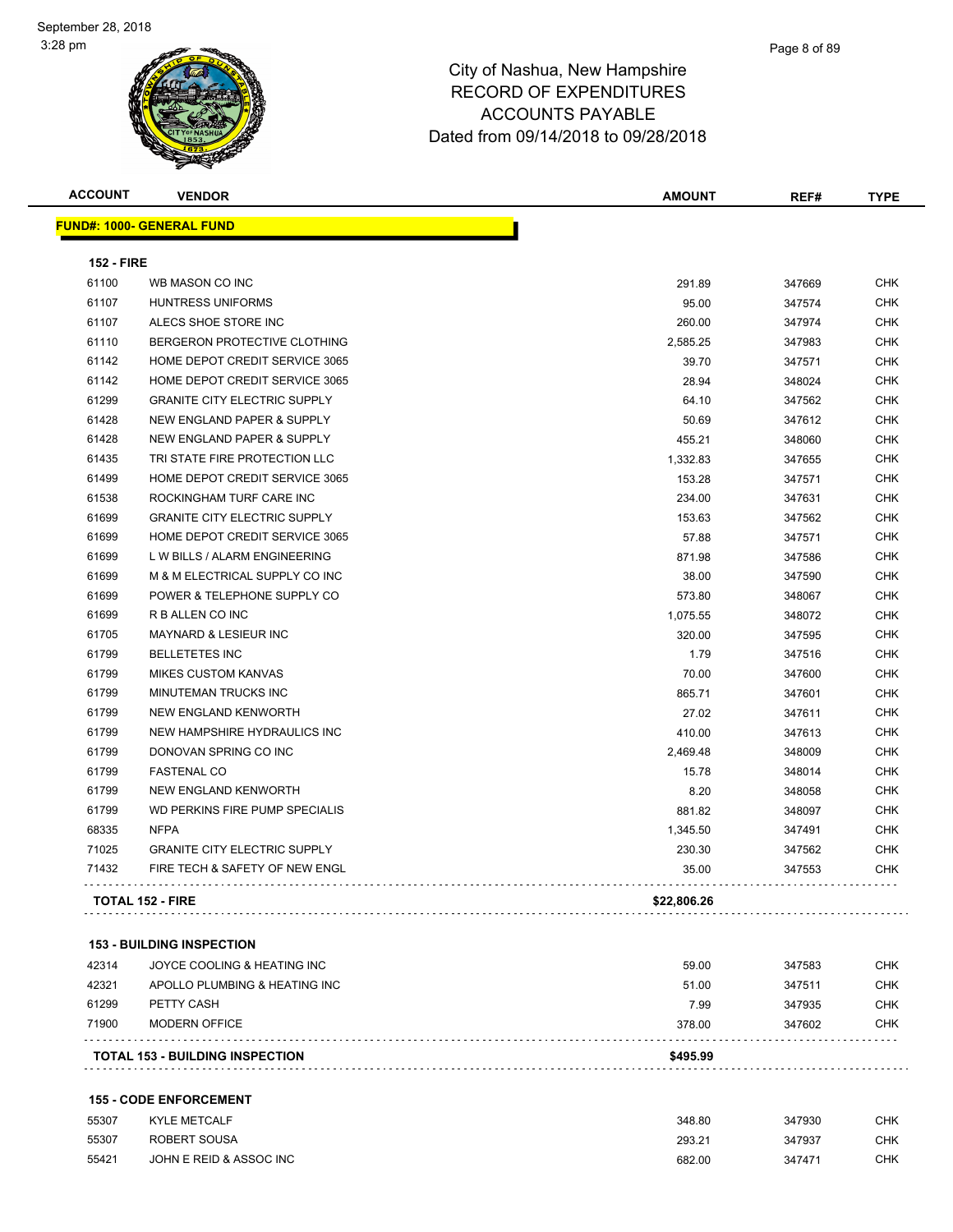### Page 9 of 89

| <b>ACCOUNT</b> | <b>VENDOR</b>                                  | <b>AMOUNT</b>    | REF#             | <b>TYPE</b>              |
|----------------|------------------------------------------------|------------------|------------------|--------------------------|
|                | <u> FUND#: 1000- GENERAL FUND</u>              |                  |                  |                          |
|                | <b>TOTAL 155 - CODE ENFORCEMENT</b>            | \$1,324.01       |                  |                          |
|                |                                                |                  |                  |                          |
|                | <b>157 - CITYWIDE COMMUNICATIONS</b>           |                  |                  |                          |
| 54100          | <b>EVERSOURCE</b>                              | 942.08           | 347945           | <b>CHK</b>               |
| 55100          | COMCAST CABLE COMMUNICATIONS I                 | 134.90           | 347463           | <b>CHK</b>               |
| 55118          | VERIZON WIRELESS-581499451                     | 120.03           | 347964           | <b>CHK</b>               |
|                | <b>TOTAL 157 - CITYWIDE COMMUNICATIONS</b>     | \$1,197.01       |                  |                          |
|                |                                                |                  |                  |                          |
|                | <b>160 - PW-ADMIN &amp; ENGINEERING</b>        |                  |                  |                          |
| 54100          | <b>EVERSOURCE</b>                              | 3,799.10         | 347468           | <b>CHK</b>               |
| 54100          | <b>EVERSOURCE</b>                              | 1,165.47         | 347945           | <b>CHK</b>               |
| 54114          | LIBERTY UTILITIES - NH                         | 164.09           | 347473           | <b>CHK</b>               |
| 54114          | LIBERTY UTILITIES - NH                         | 22.40            | 347476           | <b>CHK</b>               |
| 54141          | PENNICHUCK WATER WORKS INC                     | 67.62            | 347496           | <b>CHK</b>               |
| 55118          | <b>SPRINT</b>                                  | 104.90           | 347498           | <b>CHK</b>               |
| 55118          | VERIZON WIRELESS-542088278                     | 80.02            | 347966           | <b>CHK</b>               |
| 55307          | <b>THOMAS LACROIX</b><br><b>WILLIAM TOOMEY</b> | 322.64           | 347456           | <b>CHK</b><br><b>CHK</b> |
| 55307          |                                                | 365.15           | 347459           |                          |
| 55400<br>55400 | <b>LISA FAUTEUX</b><br><b>ANDY PATRICIAN</b>   | 568.21           | 347452           | <b>CHK</b><br><b>CHK</b> |
| 55699          | PATRICIA A GEDZIUN                             | 382.55<br>150.00 | 347458           |                          |
|                |                                                |                  | 347558           | <b>CHK</b>               |
| 61100<br>61310 | AMAZON.COM LLC<br>AVSG LP                      | 244.15<br>136.81 | 154575<br>347978 | <b>ACH</b><br><b>CHK</b> |
|                |                                                |                  |                  |                          |
|                | TOTAL 160 - PW-ADMIN & ENGINEERING             | \$7,573.11       |                  |                          |
| 161 - STREETS  |                                                |                  |                  |                          |
| 54100          | <b>EVERSOURCE</b>                              | 1,953.14         | 347468           | <b>CHK</b>               |
| 54100          | <b>EVERSOURCE</b>                              | 5,873.00         | 347945           | <b>CHK</b>               |
| 54114          | LIBERTY UTILITIES - NH                         | 164.09           | 347478           | <b>CHK</b>               |
| 54228          | <b>JP PEST SERVICES INC</b>                    | 68.00            | 347581           | <b>CHK</b>               |
| 54236          | CALLOGIX INC                                   | 207.83           | 347990           | <b>CHK</b>               |
| 54270          | UNITED RENTALS (NORTH AMERICA)                 | 1,403.91         | 347663           | <b>CHK</b>               |
| 54280          | <b>HOP SALES &amp; SERVICE</b>                 | 565.64           | 348026           | <b>CHK</b>               |
| 54280          | STEVE SHUMSKY UNLIMITED DOOR                   | 1,170.00         | 348084           | <b>CHK</b>               |
| 54600          | CARPARTS DISTRIBUTION CENTER,                  | 304.47           | 347530           | <b>CHK</b>               |
| 54600          | <b>FASTENAL CO</b>                             | 74.30            | 347552           | <b>CHK</b>               |
| 54600          | <b>GRANITE STATE GLASS</b>                     | 275.00           | 347563           | <b>CHK</b>               |
| 54600          | SANEL NAPA                                     | 184.62           | 347640           | <b>CHK</b>               |
| 54600          | TST HYDRAULICS INC                             | 15.93            | 347658           | <b>CHK</b>               |
| 54600          | AMBROSE EQUIPMENT CO INC                       | 331.73           | 347975           | <b>CHK</b>               |
| 54600          | ATLANTIC BROOM SERVICE, INC.                   | 1,930.00         | 347977           | <b>CHK</b>               |
| 54600          | <b>BEST FORD</b>                               | 2,287.81         | 347985           | <b>CHK</b>               |
| 54600          | <b>BOBCAT OF NEW HAMPSHIRE</b>                 | 19.38            | 347987           | <b>CHK</b>               |
| 54600          | CARPARTS DISTRIBUTION CENTER,                  | 90.12            | 347993           | CHK                      |
| 54600          | DONOVAN EQUIPMENT CO INC                       | 413.00           | 348008           | <b>CHK</b>               |
| 54600          | <b>FASTENAL CO</b>                             | 95.95            | 348014           | <b>CHK</b>               |
|                |                                                |                  |                  |                          |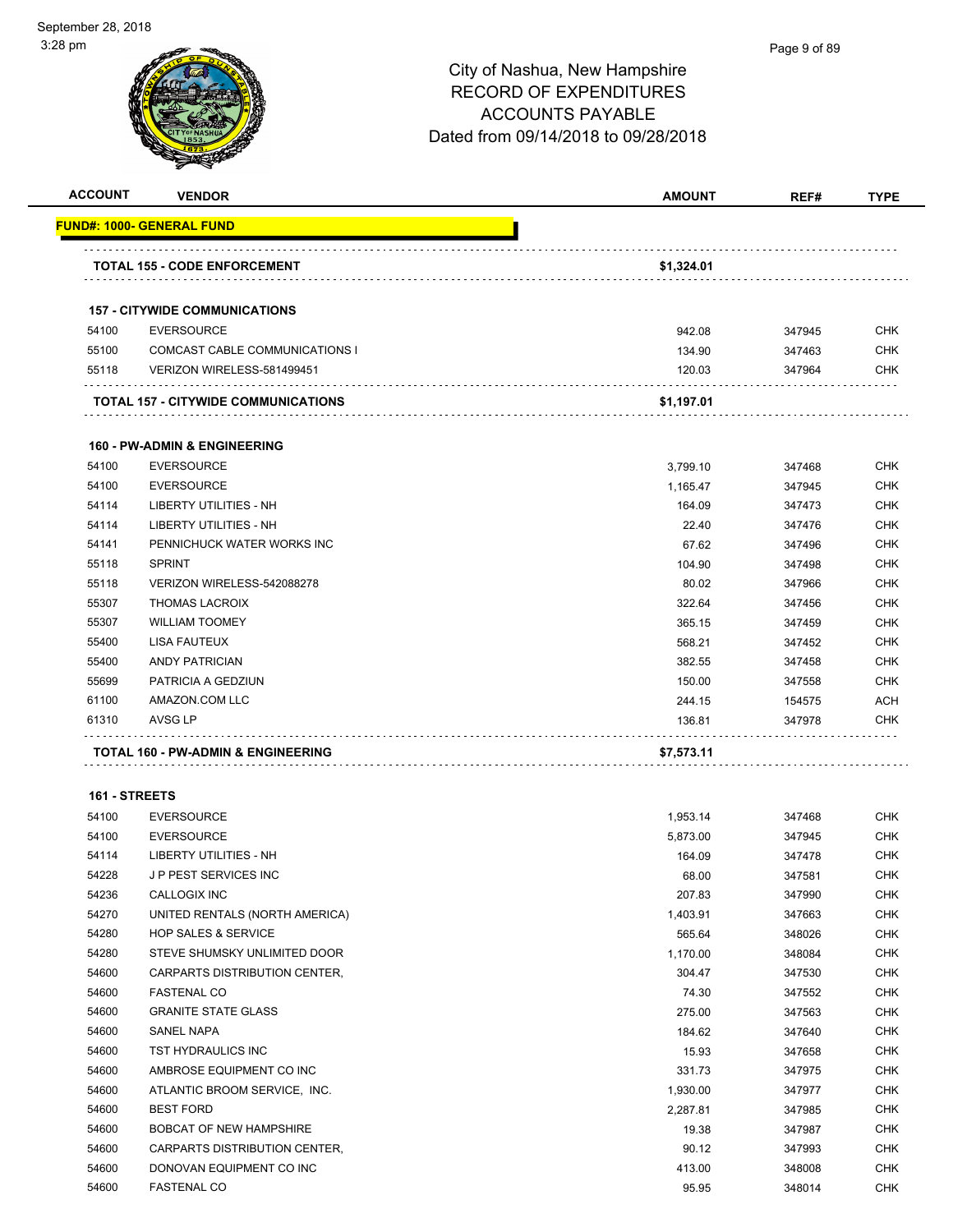| <b>ACCOUNT</b> | <b>VENDOR</b>                     | <b>AMOUNT</b> | REF#   | <b>TYPE</b> |
|----------------|-----------------------------------|---------------|--------|-------------|
|                | <b>FUND#: 1000- GENERAL FUND</b>  |               |        |             |
| 161 - STREETS  |                                   |               |        |             |
| 54600          | <b>HOWARD P FAIRFIELD LLC</b>     | 1,853.04      | 348027 | <b>CHK</b>  |
| 54600          | MACMULKIN CHEVROLET INC           | 233.69        | 348039 | CHK         |
| 54600          | <b>MB TRACTOR &amp; EQUIPMENT</b> | 20.90         | 348044 | <b>CHK</b>  |
| 54600          | MCDEVITT TRUCKS INC               | 189.98        | 348045 | <b>CHK</b>  |
| 54600          | MERRIMACK AUTO CENTER-NASHUA      | 55.00         | 348049 | CHK         |
| 54600          | NASHUA OUTDOOR POWER EQUIPMENT    | 103.96        | 348055 | <b>CHK</b>  |
| 54600          | NEW ENGLAND KENWORTH              | 36.66         | 348059 | <b>CHK</b>  |
| 54821          | UNITED RENTALS (NORTH AMERICA)    | 500.00        | 347663 | CHK         |
| 54821          | HOME DEPOT CREDIT SERVICE 3065    | 139.20        | 348024 | <b>CHK</b>  |
| 55118          | <b>SPRINT</b>                     | 62.94         | 347498 | <b>CHK</b>  |
| 55118          | VERIZON WIRELESS-542088278        | 480.12        | 347966 | <b>CHK</b>  |
| 55699          | <b>RON TURLEY ASSOC INC</b>       | 875.00        | 347632 | <b>CHK</b>  |
| 61107          | UNIFIRST CORPORATION              | 196.11        | 347662 | CHK         |
| 61107          | ALECS SHOE STORE INC              | 110.00        | 347974 | CHK         |
| 61107          | UNIFIRST CORPORATION              | 196.11        | 348089 | CHK         |
| 61166          | <b>BOT L GAS INC</b>              | 63.50         | 347988 | CHK         |
| 61299          | <b>BELLETETES INC</b>             | 418.35        | 347516 | CHK         |
| 61299          | F W WEBB COMPANY                  | 18.78         | 347551 | CHK         |
| 61299          | NASHUA WALLPAPER & PAINT CO       | 13.18         | 347609 | <b>CHK</b>  |
| 61299          | HOME DEPOT CREDIT SERVICE 3065    | 89.88         | 348024 | <b>CHK</b>  |
| 61300          | DENNIS K BURKE INC                | 13,172.20     | 347546 | <b>CHK</b>  |
| 61307          | SHATTUCK MALONE OIL CO            | 14,318.12     | 347497 | <b>CHK</b>  |
| 61307          | SHATTUCK MALONE OIL CO            | 5,992.26      | 347958 | <b>CHK</b>  |
| 61310          | <b>AVSG LP</b>                    | 1,628.74      | 347978 | CHK         |
| 61428          | NEW ENGLAND PAPER & SUPPLY        | 254.52        | 348060 | CHK         |
| 61507          | <b>BROX INDUSTRIES INC</b>        | 227.14        | 347525 | CHK         |
| 61507          | CONTINENTAL PAVING INC            | 1,080.70      | 347537 | CHK         |
| 61507          | <b>BROX INDUSTRIES INC</b>        | 613.36        | 347989 | <b>CHK</b>  |
| 61507          | CONTINENTAL PAVING INC            | 2,160.48      | 347999 | <b>CHK</b>  |
| 61535          | <b>BROX INDUSTRIES INC</b>        | 220.62        | 347525 | <b>CHK</b>  |
| 61535          | <b>BROX INDUSTRIES INC</b>        | 115.36        | 347989 | CHK         |
| 61542          | PERMA LINE CORP OF NEW ENGLAND    | 3,703.95      | 347621 | <b>CHK</b>  |
| 61556          | OCEAN STATE SIGNAL CO             | 3,360.00      | 347616 | <b>CHK</b>  |
| 61560          | HD SUPPLY CONSTRUCTION AND        | 565.43        | 154579 | ACH         |
| 61562          | <b>BELLETETES INC</b>             | 35.42         | 347516 | CHK         |
| 61709          | OMEGA INDUSTRIAL SUPPLY           | 406.97        | 347617 | <b>CHK</b>  |
| 61709          | IRVING BLENDING AND PACKAGING     | 368.00        | 348030 | <b>CHK</b>  |
| 61799          | <b>BELLETETES INC</b>             | 38.28         | 347516 | <b>CHK</b>  |
| 61799          | CARPARTS DISTRIBUTION CENTER,     | (100.00)      | 347530 | <b>CHK</b>  |
| 61799          | USP OF NEW ENGLAND                | 679.75        | 348092 | CHK         |
| 71025          | HD SUPPLY CONSTRUCTION AND        | 655.00        | 154579 | <b>ACH</b>  |
| 71025          | <b>BELLETETES INC</b>             | 14.08         | 347516 | <b>CHK</b>  |
| 71999          | HOWARD P FAIRFIELD LLC            | 9,361.00      | 348027 | <b>CHK</b>  |
|                | TOTAL 161 - STREETS               | \$81,955.70   |        |             |
|                |                                   |               |        |             |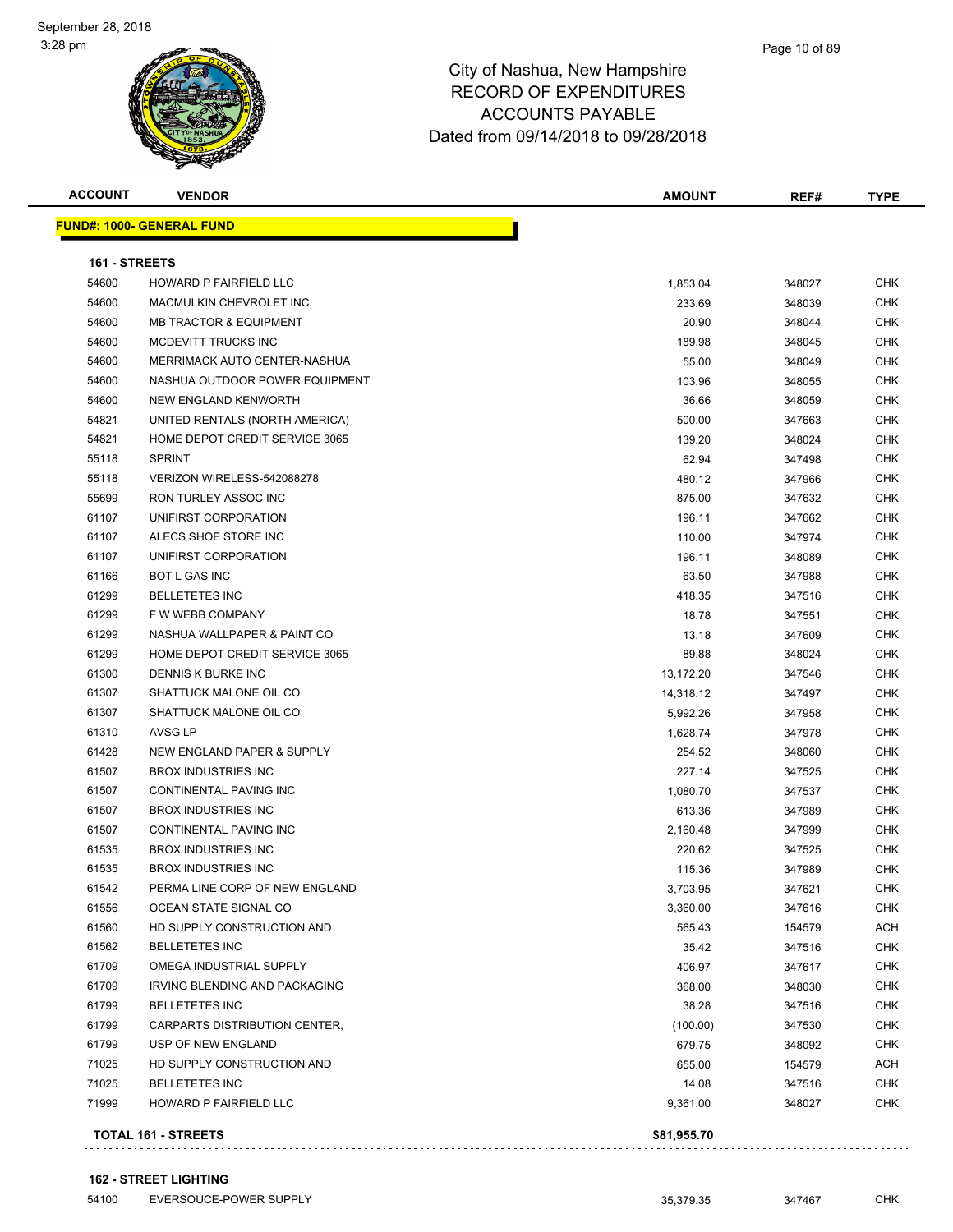#### Page 11 of 89

| <b>ACCOUNT</b> | <b>VENDOR</b>                               | <b>AMOUNT</b> | REF#   | <b>TYPE</b> |
|----------------|---------------------------------------------|---------------|--------|-------------|
|                | <u> FUND#: 1000- GENERAL FUND</u>           |               |        |             |
|                | <b>162 - STREET LIGHTING</b>                |               |        |             |
| 54100          | <b>EVERSOURCE</b>                           | 850.77        | 347468 | <b>CHK</b>  |
| 54100          | <b>EVERSOURCE</b>                           | 54.51         | 347945 | <b>CHK</b>  |
|                | TOTAL 162 - STREET LIGHTING                 | \$36,284.63   |        |             |
|                | <b>166 - PARKING OPERATIONS</b>             |               |        |             |
| 45321          | <b>KELLY MAHONEY</b>                        | 45.00         | 347591 | <b>CHK</b>  |
| 45321          | <b>AMY NOBLE</b>                            | 45.00         | 347615 | <b>CHK</b>  |
| 54100          | <b>EVERSOURCE</b>                           | 1,354.28      | 347468 | <b>CHK</b>  |
| 54141          | PENNICHUCK WATER WORKS INC                  | 85.71         | 347957 | <b>CHK</b>  |
| 55699          | <b>CUMMINS-ALLISON CORP</b>                 | 1,454.00      | 347542 | <b>CHK</b>  |
|                | <b>TOTAL 166 - PARKING OPERATIONS</b>       | \$2,983.99    |        |             |
|                | 170 - HYDROELECTRIC OPERATIONS              |               |        |             |
| 54100          | <b>EVERSOURCE</b>                           | 26.91         | 347945 | <b>CHK</b>  |
| 54221          | <b>CHARLES GEORGE COMPANIES INC</b>         | 121.28        | 347995 | <b>CHK</b>  |
| 54821          | TRIANGLE PORTABLE SERVICES INC              | 88.00         | 347656 | <b>CHK</b>  |
| 54821          | DAVES SEPTIC SERVICE INC                    | 87.76         | 348004 | CHK         |
|                | <b>TOTAL 170 - HYDROELECTRIC OPERATIONS</b> | \$323.95      |        |             |
|                | <b>171 - COMMUNITY SERVICES</b>             |               |        |             |
| 54100          | <b>EVERSOURCE</b>                           | 1,657.73      | 347468 | <b>CHK</b>  |
| 54141          | PENNICHUCK WATER WORKS INC                  | 366.56        | 347957 | <b>CHK</b>  |
| 61100          | WB MASON CO INC                             | 102.01        | 347669 | <b>CHK</b>  |
|                | <b>TOTAL 171 - COMMUNITY SERVICES</b>       | \$2,126.30    |        |             |
|                | <b>172 - COMMUNITY HEALTH</b>               |               |        |             |
| 55307          | <b>CHRISTINE PAULIK</b>                     | 7.79          | 347620 | <b>CHK</b>  |
| 55421          | JACQUELINE AGUILAR                          | 707.87        | 347920 | <b>CHK</b>  |
| 61144          | SANOFI PASTEUR INC                          | 6,401.91      | 347642 | CHK         |
|                | <b>TOTAL 172 - COMMUNITY HEALTH</b>         | \$7,117.57    |        |             |
|                | <b>173 - ENVIRONMENTAL HEALTH</b>           |               |        |             |
| 55307          | <b>GWEN WILLIAMS</b>                        | 24.53         | 347462 | <b>CHK</b>  |
| 55307          | <b>RENE BEAUDOIN</b>                        | 23.98         | 347921 | <b>CHK</b>  |
| 61135          | TICK FREE NEW HAMPSHIRE                     | 179.00        | 347501 | <b>CHK</b>  |
|                | TOTAL 173 - ENVIRONMENTAL HEALTH            | \$227.51      |        |             |
|                | <b>174 - WELFARE ADMINISTRATION</b>         |               |        |             |
| 55400          | NH MUNICIPAL ASSOCIATION INC                | 75.00         | 347954 | <b>CHK</b>  |
| 55400          | <b>NHLWAA</b>                               | 15.00         | 348061 | <b>CHK</b>  |
|                |                                             |               |        |             |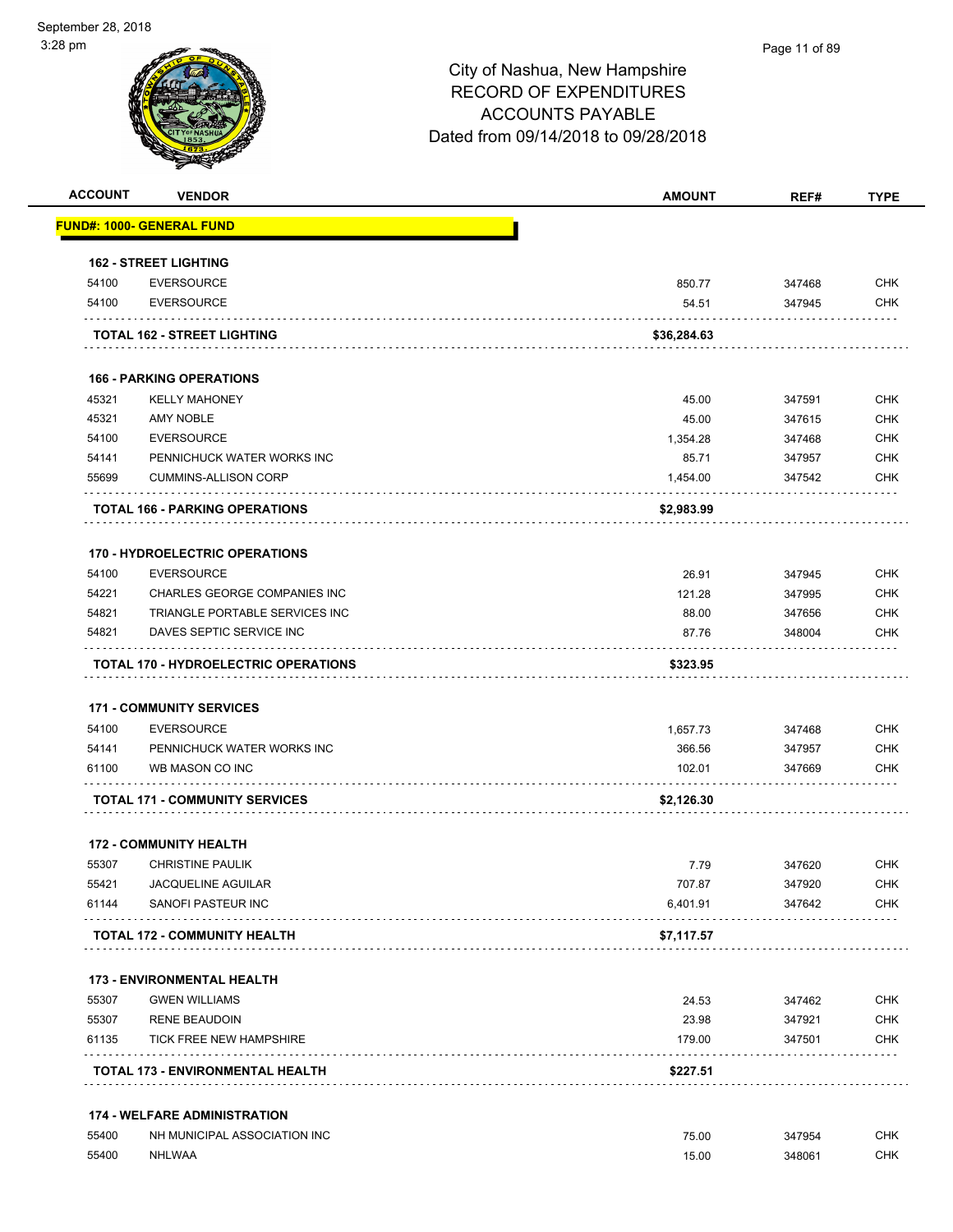#### Page 12 of 89

## City of Nashua, New Hampshire RECORD OF EXPENDITURES ACCOUNTS PAYABLE Dated from 09/14/2018 to 09/28/2018

| <b>ACCOUNT</b> | <b>VENDOR</b>                         | <b>AMOUNT</b> | REF#   | <b>TYPE</b> |
|----------------|---------------------------------------|---------------|--------|-------------|
|                | FUND#: 1000- GENERAL FUND             |               |        |             |
|                | TOTAL 174 - WELFARE ADMINISTRATION    | \$90.00       |        |             |
|                | <b>175 - WELFARE ASSISTANCE</b>       |               |        |             |
| 55810          | 17-21 ABBOTT ST LLC                   | 650.00        | 347872 | <b>CHK</b>  |
| 55810          | 188 CONCORD ST LLC                    | 841.28        | 347873 | <b>CHK</b>  |
| 55810          | 23-25 TEMPLE ST REALTY LLC            | 1,275.00      | 347874 | <b>CHK</b>  |
| 55810          | 82 WEST HOLLIS ST LLC                 | 800.00        | 347875 | <b>CHK</b>  |
| 55810          | <b>BCAD PROPERTIES</b>                | 400.00        | 347876 | <b>CHK</b>  |
| 55810          | <b>CENTRAL REALTY INC</b>             | 1,650.00      | 347877 | <b>CHK</b>  |
| 55810          | <b>COUNTRY BARN MOTEL</b>             | 1,540.32      | 347878 | <b>CHK</b>  |
| 55810          | <b>JKL REALTY INVEST LLC</b>          | 875.00        | 347879 | <b>CHK</b>  |
| 55810          | LEES PROPERTY LLC                     | 700.00        | 347880 | <b>CHK</b>  |
| 55810          | <b>LOPUS LAKE LLC</b>                 | 935.00        | 347881 | <b>CHK</b>  |
| 55810          | PINE HILL GARDENS ASSOC               | 726.29        | 347883 | <b>CHK</b>  |
| 55810          | RIVERVIEW GARDEN CO LLC               | 980.00        | 347884 | <b>CHK</b>  |
| 55810          | RODGERS MOBILE HOME PARK INC          | 418.00        | 347885 | <b>CHK</b>  |
| 55810          | 188 CONCORD ST LLC                    | 3,166.03      | 348293 | <b>CHK</b>  |
| 55810          | 28-34 RAILROAD SQUARE LLC             | 625.00        | 348294 | <b>CHK</b>  |
| 55810          | <b>BCAD PROPERTIES</b>                | 875.00        | 348295 | <b>CHK</b>  |
| 55810          | <b>CASIMIR PLACE LP</b>               | 785.00        | 348296 | <b>CHK</b>  |
| 55810          | <b>COUNTRY BARN MOTEL</b>             | 4,063.20      | 348297 | <b>CHK</b>  |
| 55810          | <b>SUE DAUDIER</b>                    | 900.00        | 348298 | <b>CHK</b>  |
| 55810          | <b>FIRESIDE INN &amp; SUITES</b>      | 648.55        | 348299 | <b>CHK</b>  |
| 55810          | <b>GANDER PROPERTY MANAGEMENT LLC</b> | 675.00        | 348300 | <b>CHK</b>  |
| 55810          | <b>JOSEPH WAWERU</b>                  | 300.00        | 348301 | <b>CHK</b>  |
| 55814          | <b>EVERSOURCE</b>                     | 1,541.05      | 347870 | <b>CHK</b>  |
| 55814          | <b>LIBERTY UTILITIES</b>              | 157.67        | 347871 | <b>CHK</b>  |
| 55814          | <b>EVERSOURCE</b>                     | 295.50        | 348291 | <b>CHK</b>  |
| 55814          | <b>LIBERTY UTILITIES</b>              | 91.94         | 348292 | <b>CHK</b>  |
| 55816          | MARKET BASKET ACCT 2589096            | 600.39        | 347882 | <b>CHK</b>  |
| 55818          | MARKET BASKET ACCT 2589096            | 12.97         | 347882 | <b>CHK</b>  |
|                | <b>TOTAL 175 - WELFARE ASSISTANCE</b> | \$26,528.19   |        |             |

#### **177 - PARKS & RECREATION**

| 54100 | <b>EVERSOURCE</b>              | 43.65    | 347468 | <b>CHK</b> |
|-------|--------------------------------|----------|--------|------------|
| 54100 | <b>EVERSOURCE</b>              | 9.247.54 | 347945 | <b>CHK</b> |
| 54114 | LIBERTY UTILITIES - NH         | 60.90    | 347487 | <b>CHK</b> |
| 54114 | DIRECT ENERGY BUSINESS         | 4.33     | 348007 | <b>CHK</b> |
| 54141 | PENNICHUCK WATER WORKS INC     | 814.00   | 347496 | <b>CHK</b> |
| 54141 | PENNICHUCK WATER WORKS INC     | 4.339.70 | 347957 | <b>CHK</b> |
| 54280 | ASAP FIRE & SAFETY CORP        | 607.00   | 347512 | <b>CHK</b> |
| 54280 | <b>BELLETETES INC</b>          | 418.84   | 347516 | <b>CHK</b> |
| 54280 | <b>FASTENAL CO</b>             | 66.45    | 347552 | <b>CHK</b> |
| 54280 | HOME DEPOT CREDIT SERVICE 3065 | 153.68   | 347571 | <b>CHK</b> |
| 54280 | SITEONE LANDSCAPE SUPPLY LLC   | 895.97   | 347644 | <b>CHK</b> |
| 54280 | ASAP FIRE & SAFETY CORP        | 533.00   | 347976 | <b>CHK</b> |
| 54280 | BANNER SYSTEMS OF MASSACHUSETT | 985.94   | 347980 | <b>CHK</b> |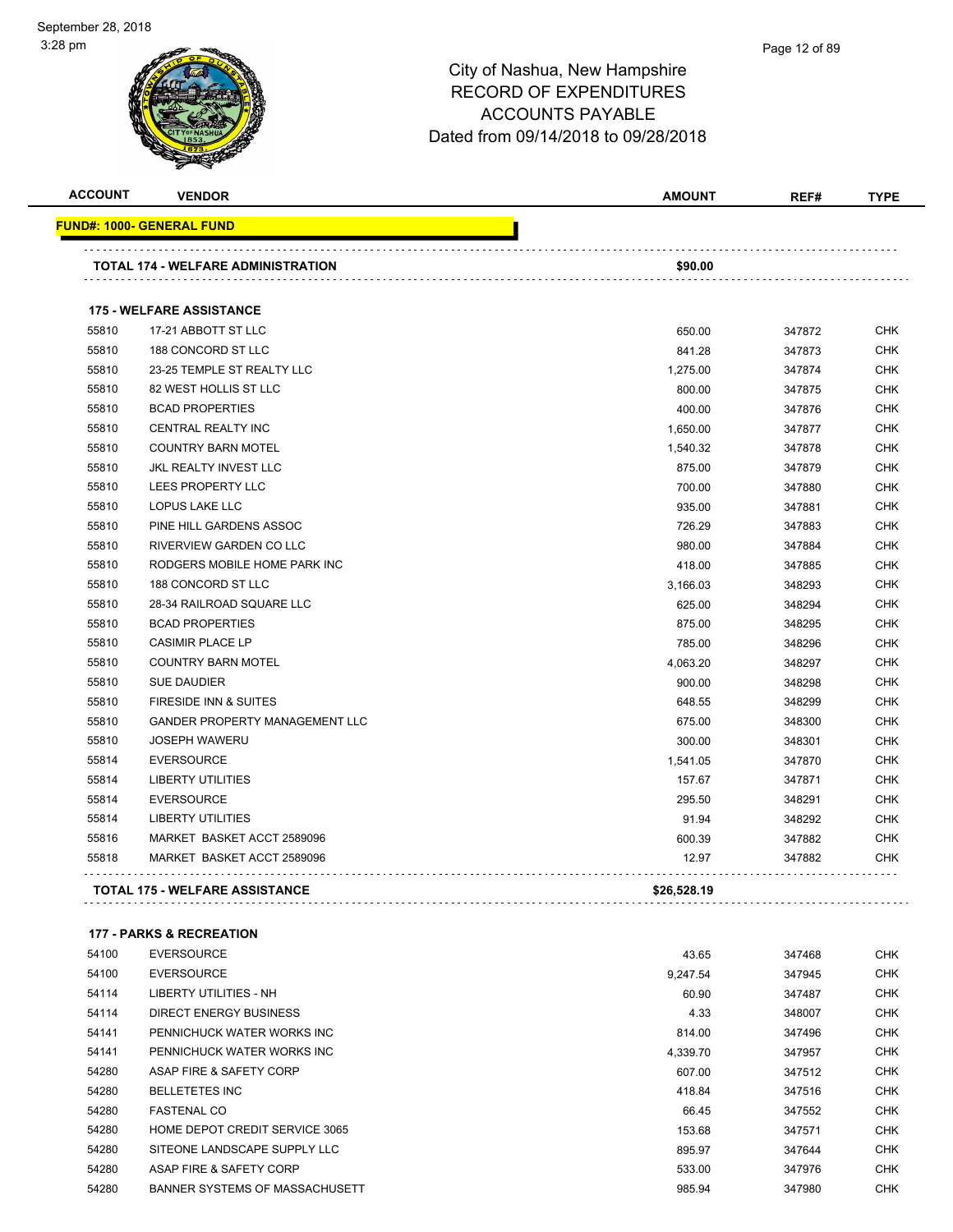#### Page 13 of 89

## City of Nashua, New Hampshire RECORD OF EXPENDITURES ACCOUNTS PAYABLE Dated from 09/14/2018 to 09/28/2018

| <b>ACCOUNT</b> | <b>VENDOR</b>                             | <b>AMOUNT</b> | REF#   | <b>TYPE</b> |
|----------------|-------------------------------------------|---------------|--------|-------------|
|                | <b>FUND#: 1000- GENERAL FUND</b>          |               |        |             |
|                | <b>177 - PARKS &amp; RECREATION</b>       |               |        |             |
| 54280          | <b>BROX INDUSTRIES INC</b>                | 56.57         | 347989 | <b>CHK</b>  |
| 54280          | GATE CITY FENCE CO INC                    | 210.00        | 348017 | <b>CHK</b>  |
| 54280          | HOME DEPOT CREDIT SERVICE 3065            | 749.47        | 348024 | <b>CHK</b>  |
| 54280          | M & M ELECTRICAL SUPPLY CO INC            | 29.28         | 348038 | <b>CHK</b>  |
| 54280          | <b>SPORTS LABS USA</b>                    | 750.00        | 348080 | <b>CHK</b>  |
| 54487          | CARPARTS DISTRIBUTION CENTER,             | 37.80         | 347530 | <b>CHK</b>  |
| 54487          | CHAPPELL TRACTOR SALES INC                | 47.70         | 347533 | <b>CHK</b>  |
| 54487          | <b>TURF PRODUCTS</b>                      | 291.06        | 347659 | <b>CHK</b>  |
| 54600          | RYDEMORE HEAVY DUTY TRUCK                 | 250.00        | 347430 | <b>CHK</b>  |
| 54600          | <b>TURF PRODUCTS</b>                      | 27.97         | 347659 | <b>CHK</b>  |
| 54821          | UNITED SITE SERVICES NORTHEAST            | 164.91        | 347664 | <b>CHK</b>  |
| 55118          | <b>SPRINT</b>                             | 702.91        | 347498 | <b>CHK</b>  |
| 55118          | VERIZON WIRELESS-542088278                | 40.01         | 347966 | <b>CHK</b>  |
| 55200          | <b>NHRPA</b>                              | 130.00        | 347493 | <b>CHK</b>  |
| 55307          | <b>NICK CAGGIANO</b>                      | 137.34        | 347922 | <b>CHK</b>  |
| 55307          | <b>KELLIE DESIMONE</b>                    | 30.52         | 347925 | <b>CHK</b>  |
| 55307          | <b>JEFFREY DISALVO</b>                    | 49.05         | 347926 | <b>CHK</b>  |
| 55307          | <b>JACLYN PAROLIN</b>                     | 292.88        | 347933 | <b>CHK</b>  |
| 55400          | <b>NHRPA</b>                              | 175.00        | 347956 | <b>CHK</b>  |
| 61310          | AVSG LP                                   | 679.28        | 347978 | <b>CHK</b>  |
| 61705          | <b>MAYNARD &amp; LESIEUR INC</b>          | 26.40         | 347596 | <b>CHK</b>  |
| 61799          | AMAZON.COM LLC                            | 69.98         | 154575 | <b>ACH</b>  |
| 61799          | <b>BEST FORD</b>                          | 109.92        | 347518 | <b>CHK</b>  |
| 61799          | CARPARTS DISTRIBUTION CENTER,             | (192.19)      | 347530 | <b>CHK</b>  |
| 61799          | <b>SANEL NAPA</b>                         | 30.97         | 347637 | <b>CHK</b>  |
| 61799          | <b>SANEL NAPA</b>                         | 232.63        | 347640 | <b>CHK</b>  |
| 61799          | <b>BEST FORD</b>                          | 175.88        | 347985 | <b>CHK</b>  |
| 61799          | CARPARTS DISTRIBUTION CENTER,             | 596.27        | 347993 | <b>CHK</b>  |
| 61799          | DONOVAN EQUIPMENT CO INC                  | 655.46        | 348008 | <b>CHK</b>  |
| 61799          | NASHUA OUTDOOR POWER EQUIPMENT            | 579.89        | 348055 | <b>CHK</b>  |
| 61799          | <b>TEXTRAIL TRAILER PARTS</b>             | 294.42        | 348087 | <b>CHK</b>  |
| 71999          | <b>BSC INDUSTRIES INC</b>                 | 38.50         | 347526 | <b>CHK</b>  |
| 71999          | MTE INC                                   | 541.97        | 347605 | <b>CHK</b>  |
|                | <b>TOTAL 177 - PARKS &amp; RECREATION</b> | \$26,182.85   |        |             |
|                |                                           |               |        |             |

### **179 - LIBRARY**

| 54141 | PENNICHUCK WATER WORKS INC     | 350.45   | 347496 | <b>CHK</b> |
|-------|--------------------------------|----------|--------|------------|
| 54141 | PENNICHUCK WATER WORKS INC     | 23.01    | 347957 | <b>CHK</b> |
| 54243 | PALMER & SICARD INC            | 1.228.00 | 347619 | <b>CHK</b> |
| 54428 | OCLC INC                       | 197.67   | 154582 | <b>ACH</b> |
| 54428 | COMCAST CABLE COMMUNICATIONS I | 189.85   | 347463 | <b>CHK</b> |
| 54428 | PACIFIC TELEMANAGEMENT SERVICE | 53.00    | 347618 | <b>CHK</b> |
| 54428 | SHI INTERNATIONAL CORP         | 1.880.50 | 348078 | <b>CHK</b> |
| 55109 | <b>SPRINT</b>                  | 49.51    | 347498 | <b>CHK</b> |
| 55200 | RACHEL GUALCO                  | 40.00    | 347453 | <b>CHK</b> |
| 55307 | <b>KRISTEN GURCIULLO</b>       | 43.27    | 347455 | <b>CHK</b> |
| 55307 | <b>KATHY BOLTON</b>            | 47.60    | 347521 | <b>CHK</b> |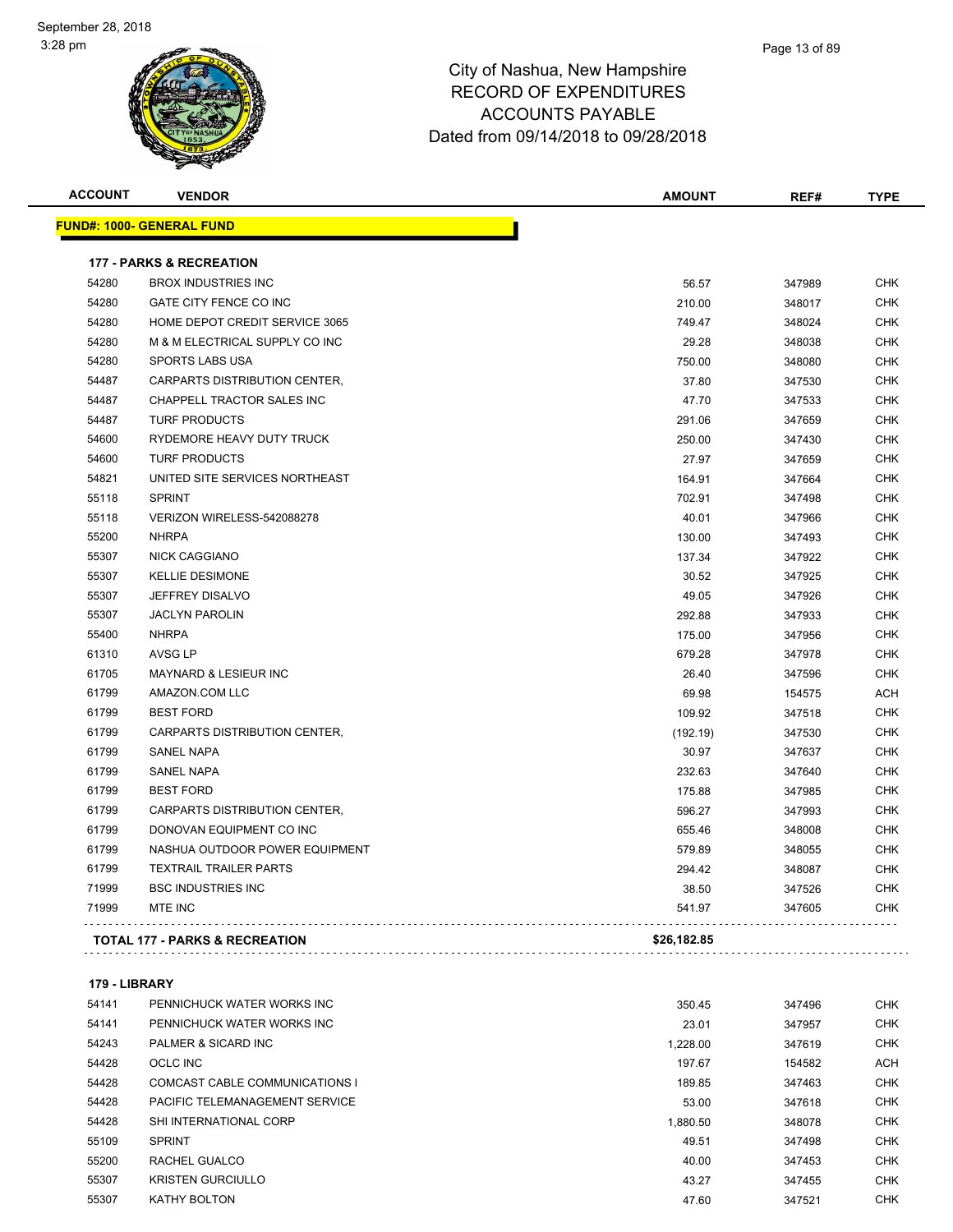| <b>ACCOUNT</b> | <b>VENDOR</b>                         | <b>AMOUNT</b> | REF#   | <b>TYPE</b> |
|----------------|---------------------------------------|---------------|--------|-------------|
|                | <b>FUND#: 1000- GENERAL FUND</b>      |               |        |             |
| 179 - LIBRARY  |                                       |               |        |             |
| 55400          | MASSACHUSETTS LIBRARY SYSTEM          | 40.00         | 347488 | <b>CHK</b>  |
| 55400          | NEW ENGLAND LIBRARY ASSOC             | 130.00        | 347489 | <b>CHK</b>  |
| 55400          | <b>NHLA-READS</b>                     | 35.00         | 347495 | <b>CHK</b>  |
| 61100          | WB MASON CO INC                       | (171.34)      | 347669 | <b>CHK</b>  |
| 61100          | WB MASON CO INC                       | 51.14         | 348096 | <b>CHK</b>  |
| 61142          | <b>ULINE</b>                          | 50.40         | 347661 | <b>CHK</b>  |
| 61299          | <b>BRODART CO</b>                     | 254.50        | 347523 | <b>CHK</b>  |
| 61299          | <b>DEMCO</b>                          | 400.90        | 347545 | <b>CHK</b>  |
| 61299          | SAM'S CLUB DIRECT-0860                | 79.57         | 347636 | <b>CHK</b>  |
| 61428          | <b>NEW ENGLAND PAPER &amp; SUPPLY</b> | 197.48        | 347612 | <b>CHK</b>  |
| 61650          | CONWAY OFFICE SOLUTIONS               | 154.35        | 347538 | <b>CHK</b>  |
| 61650          | WB MASON CO INC                       | 69.59         | 347669 | <b>CHK</b>  |
| 61807          | AMAZON.COM LLC                        | 19.20         | 154575 | <b>ACH</b>  |
| 61807          | AMAZON.COM LLC                        | 13.23         | 154617 | <b>ACH</b>  |
| 61807          | <b>BAKER &amp; TAYLOR</b>             | 1,982.28      | 347515 | <b>CHK</b>  |
| 61807          | <b>INGRAM LIBRARY SERVICES</b>        | 801.39        | 347577 | <b>CHK</b>  |
| 61807          | ROURKE EDUCATIONAL MEDIA              | 906.00        | 347633 | <b>CHK</b>  |
| 61807          | <b>BAKER &amp; TAYLOR</b>             | 665.28        | 347979 | <b>CHK</b>  |
| 61807          | HARPER COLLINS PUBLISHERS LLC         | 38.11         | 348023 | <b>CHK</b>  |
| 61807          | <b>INGRAM LIBRARY SERVICES</b>        | 76.93         | 348028 | <b>CHK</b>  |
| 61807          | MATTHEW BENDER & CO INC               | 236.10        | 348043 | <b>CHK</b>  |
| 61814          | <b>BAKER &amp; TAYLOR</b>             | 21.99         | 347515 | <b>CHK</b>  |
| 61814          | <b>BLACKSTONE PUBLISHING</b>          | 140.00        | 347519 | <b>CHK</b>  |
| 61814          | <b>MIDWEST TAPE</b>                   | 540.14        | 347599 | <b>CHK</b>  |
| 61814          | <b>BAKER &amp; TAYLOR</b>             | 21.99         | 347979 | <b>CHK</b>  |
| 61814          | <b>BLACKSTONE PUBLISHING</b>          | 35.00         | 347986 | <b>CHK</b>  |
| 61814          | <b>MIDWEST TAPE</b>                   | 584.80        | 348051 | <b>CHK</b>  |
| 61821          | THE BOSTON GLOBE                      | 648.32        | 347500 | <b>CHK</b>  |
| 61830          | <b>GALE/CENGAGE LEARNING</b>          | 8,927.10      | 347556 | <b>CHK</b>  |
| 61830          | <b>EBSCO INFORMATION SERVICES</b>     | 3,599.85      | 348012 | <b>CHK</b>  |
| 68322          | SAM'S CLUB DIRECT-0860                | 250.45        | 347636 | <b>CHK</b>  |
| 68322          | AC MOORE INC                          | 8.41          | 347970 | <b>CHK</b>  |
| 68322          | SAM'S CLUB DIRECT-0860                | 147.22        | 348077 | <b>CHK</b>  |
| 71221          | AMAZON.COM LLC                        | 466.57        | 154575 | <b>ACH</b>  |
|                | <b>TOTAL 179 - LIBRARY</b>            | \$25,524.81   |        |             |

**181 - COMMUNITY DEVELOPMENT**

|       | <b>TOTAL 181 - COMMUNITY DEVELOPMENT</b> | \$555.12 |        |            |
|-------|------------------------------------------|----------|--------|------------|
| 55421 | MAINE ASSOCIATION OF PLANNERS            | 195.00   | 347953 | <b>CHK</b> |
| 55421 | NEW HAMPSHIRE HOUSING                    | 60.00    | 347490 | <b>CHK</b> |
| 55307 | SARAH MARCHANT                           | 167.32   | 347929 | <b>CHK</b> |
| 55307 | <b>JULIE CHIZMAS</b>                     | 132.80   | 347923 | <b>CHK</b> |
|       |                                          |          |        |            |

Page 14 of 89

**182 - PLANNING AND ZONING**

| 55200 | ICSC          | 100.00 | 347946 | CHK |
|-------|---------------|--------|--------|-----|
| 55307 | ROGER HOUSTON | 166.7  | 347454 | CHK |
|       | ___           |        |        |     |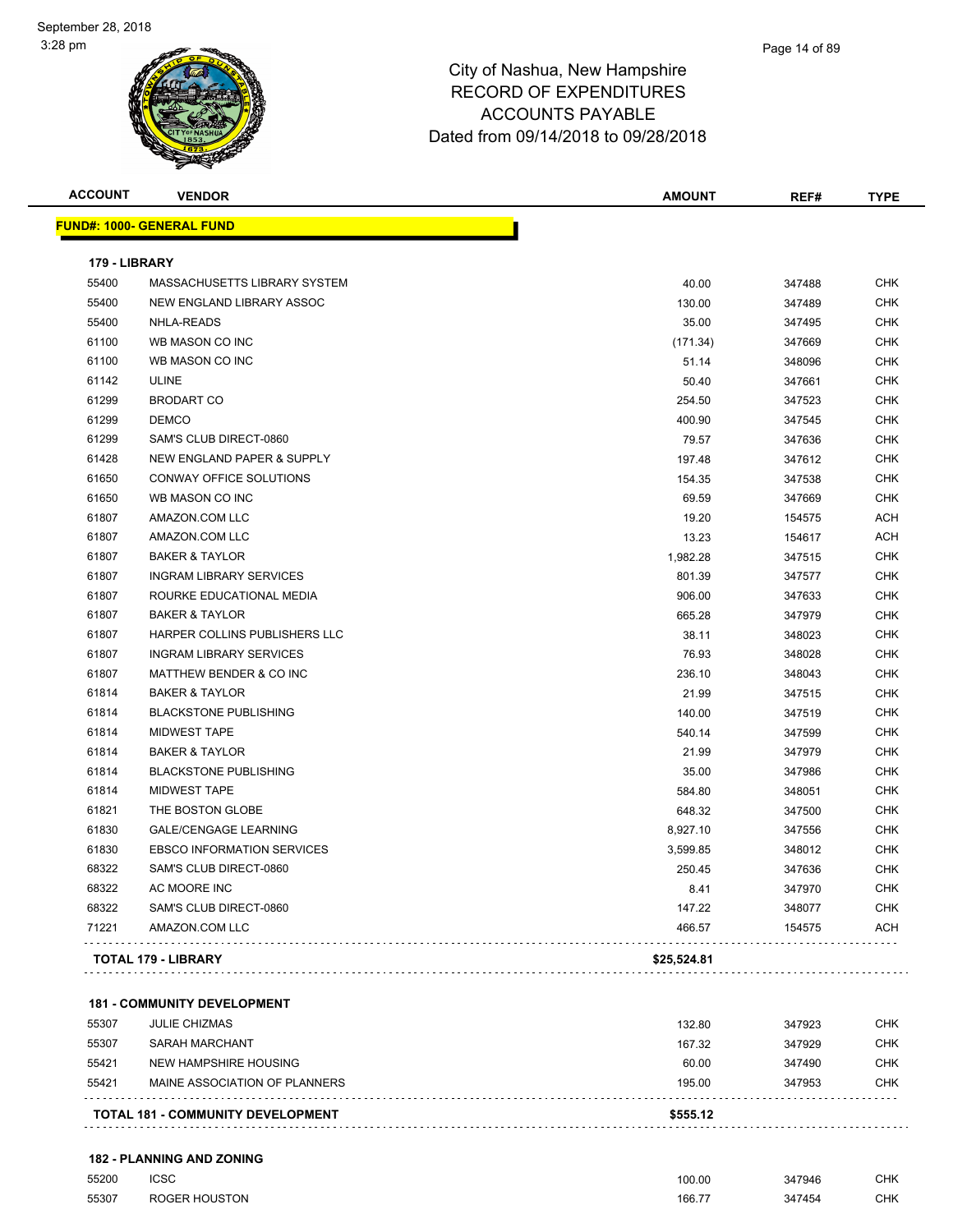| <b>ACCOUNT</b>      | <b>VENDOR</b>                     | <b>AMOUNT</b> | REF#   | TYPE       |
|---------------------|-----------------------------------|---------------|--------|------------|
|                     | <u> FUND#: 1000- GENERAL FUND</u> |               |        |            |
|                     |                                   |               |        |            |
|                     | <b>182 - PLANNING AND ZONING</b>  |               |        |            |
| 55421               | NH MUNICIPAL ASSOCIATION INC      | 35.00         | 347492 | <b>CHK</b> |
| 55614               | HILLSBOROUGH COUNTY REGISTRY      | 40.00         | 347570 | <b>CHK</b> |
| 61299               | <b>ACCESS AV</b>                  | 398.00        | 347505 | <b>CHK</b> |
| 61830               | JLC                               | 49.95         | 347470 | CHK        |
|                     | TOTAL 182 - PLANNING AND ZONING   | \$789.72      |        |            |
| <b>191 - SCHOOL</b> |                                   |               |        |            |
| 52300               | <b>GUARDIAN</b>                   | 3,978.29      | 347754 | <b>CHK</b> |
| 52300               | UNUM LIFE INSURANCE               | 1,574.53      | 347857 | <b>CHK</b> |
| 53128               | <b>JACKSON LEWIS LLP</b>          | 3,250.00      | 347771 | <b>CHK</b> |
| 53600               | NEW HAMPSHIRE STATE LIBRARY       | 3,900.00      | 347820 | <b>CHK</b> |
| 53600               | NASHUA ADULT LEARNING CENTER      | 29,509.30     | 348108 | <b>CHK</b> |
| 53600               | LEARNWELL                         | 93.10         | 348199 | <b>CHK</b> |
| 53600               | NASHUA YOUTH COUNCIL              | 6,132.50      | 348270 | <b>CHK</b> |
| 53607               | PAMELA L CLARK PHD                | 1,650.00      | 347715 | <b>CHK</b> |
| 53614               | <b>CLARK ASSOC</b>                |               | 348140 | <b>CHK</b> |
| 53628               | ASAP FIRE & SAFETY CORP           | 41,071.30     | 347689 | <b>CHK</b> |
|                     | <b>CARD TECH ID</b>               | 2,250.00      |        | <b>CHK</b> |
| 53628               |                                   | 2,500.00      | 347708 |            |
| 53628               | NEW ENGLAND SPORTS FLOORS         | 36,208.00     | 347819 | <b>CHK</b> |
| 53628               | NORTHEAST PRO-CON SOLUTIONS       | 125.00        | 347825 | <b>CHK</b> |
| 53628               | UNITED SITE SERVICES NORTHEAST    | 95.35         | 347856 | <b>CHK</b> |
| 53628               | STATE OF NH CRIMINAL RECORDS      | 470.00        | 348103 | <b>CHK</b> |
| 53628               | STATE OF NH CRIMINAL RECORDS      | 470.00        | 348104 | <b>CHK</b> |
| 53628               | AMERICAN SECURITY & FIRE PROTE    | 5,300.00      | 348110 | <b>CHK</b> |
| 53628               | ASAP FIRE & SAFETY CORP           | 1,632.50      | 348114 | <b>CHK</b> |
| 53628               | DRUMMOND WOODSUM & MACMAHON PA    | 1,600.00      | 348159 | <b>CHK</b> |
| 53628               | NORTHEAST PRO-CON SOLUTIONS       | 895.00        | 348226 | <b>CHK</b> |
| 54100               | <b>EVERSOURCE</b>                 | 137,622.73    | 347677 | <b>CHK</b> |
| 54100               | <b>EVERSOURCE</b>                 | 9,787.32      | 348100 | <b>CHK</b> |
| 54114               | <b>LIBERTY UTILITIES</b>          | 2,410.50      | 347680 | <b>CHK</b> |
| 54114               | <b>LIBERTY UTILITIES</b>          | 910.64        | 348101 | <b>CHK</b> |
| 54114               | <b>DIRECT ENERGY BUSINESS</b>     | 177.99        | 348157 | <b>CHK</b> |
| 54141               | PENNICHUCK WATER WORKS INC        | 7,052.17      | 347681 | <b>CHK</b> |
| 54141               | PENNICHUCK WATER WORKS INC        | 4,034.67      | 348102 | <b>CHK</b> |
| 54243               | TRANE U.S. INC                    | 1,449.14      | 347853 | <b>CHK</b> |
| 54243               | TRANE U.S. INC                    | 944.00        | 348260 | <b>CHK</b> |
| 54280               | <b>B &amp; S LOCKSMITHS INC</b>   | 1,472.82      | 347692 | <b>CHK</b> |
| 54280               | <b>BELLETETES INC</b>             | 108.39        | 347697 | <b>CHK</b> |
| 54280               | HOME DEPOT CREDIT SERVICES        | 180.19        | 347765 | <b>CHK</b> |
| 54280               | M E O'BRIEN & SONS INC            | 115.60        | 347792 | <b>CHK</b> |
| 54280               | MERRIMACK BUILDING SUPPLY INC     | 2,047.57      | 347808 | <b>CHK</b> |
| 54280               | NASHUA WALLPAPER & PAINT CO       | 2,060.00      | 347814 | <b>CHK</b> |
| 54280               | <b>PASEK CORP</b>                 | 1,088.99      | 347829 | <b>CHK</b> |
| 54280               | VIKING ROOFING INC                | 445.00        | 347860 | <b>CHK</b> |
| 54280               | <b>B &amp; S LOCKSMITHS INC</b>   | 477.30        | 348115 | <b>CHK</b> |
| 54280               | <b>BELLETETES INC</b>             | 348.34        | 348122 | <b>CHK</b> |
| 54280               | GATE CITY FENCE CO INC            | 775.00        | 348175 | <b>CHK</b> |
|                     |                                   |               |        |            |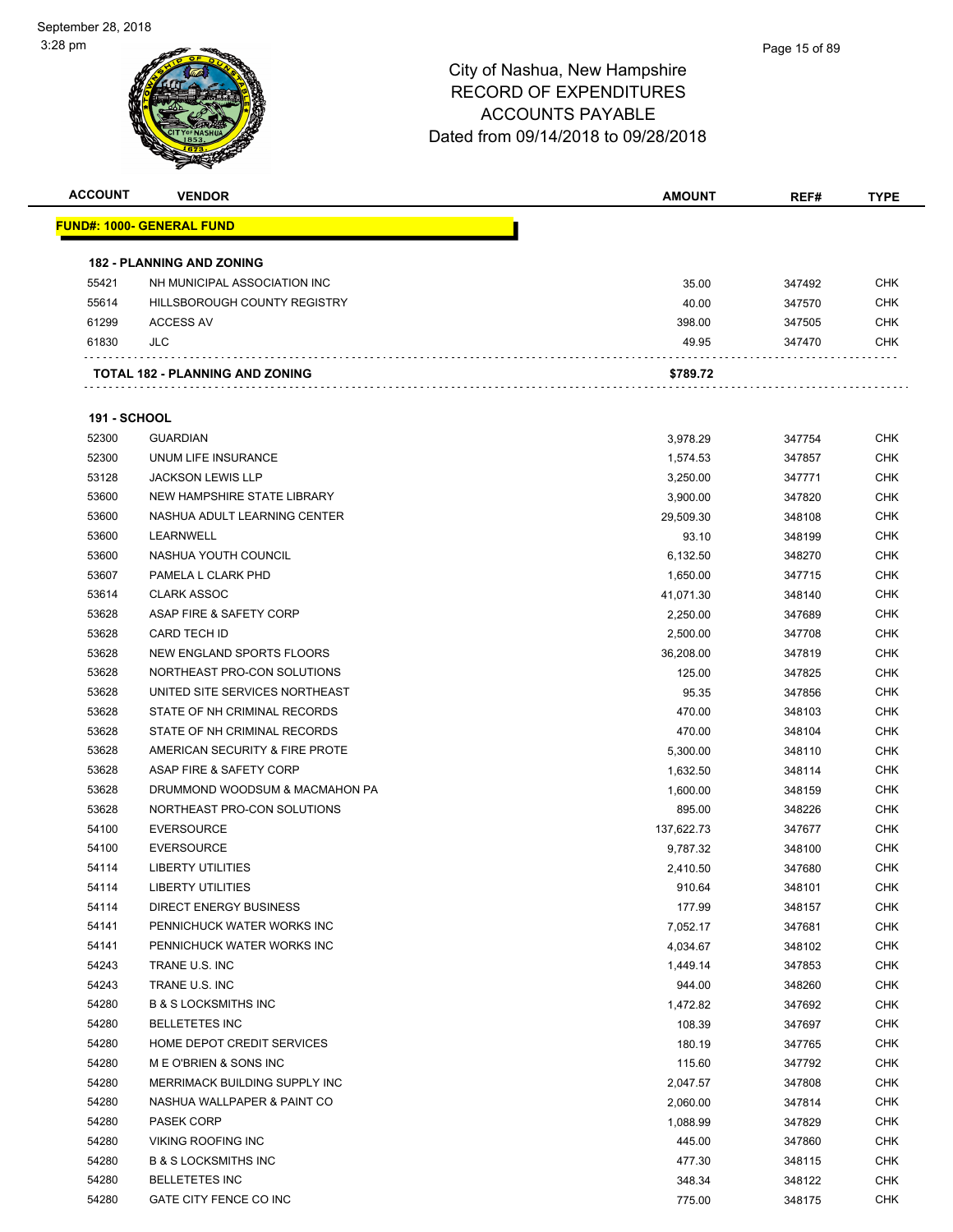| <b>ACCOUNT</b>      | <b>VENDOR</b>                         | <b>AMOUNT</b> | REF#   | <b>TYPE</b> |
|---------------------|---------------------------------------|---------------|--------|-------------|
|                     | <b>FUND#: 1000- GENERAL FUND</b>      |               |        |             |
|                     |                                       |               |        |             |
| <b>191 - SCHOOL</b> |                                       |               |        |             |
| 54280               | <b>HARRIMAN ASSOCIATES</b>            | 7,787.32      | 348181 | <b>CHK</b>  |
| 54280               | HOME DEPOT CREDIT SERVICES            | 212.15        | 348187 | <b>CHK</b>  |
| 54280               | MERRIMACK BUILDING SUPPLY INC         | 112.27        | 348212 | <b>CHK</b>  |
| 54280               | NASHUA WALLPAPER & PAINT CO           | 2,755.29      | 348219 | <b>CHK</b>  |
| 54280               | STANLEY ACCESS TECH                   | 1,321.18      | 348252 | <b>CHK</b>  |
| 54280               | STANLEY ELEVATOR CO INC               | 319.00        | 348253 | <b>CHK</b>  |
| 54487               | AFFILIATED HVAC SERVICES LLC          | 135.00        | 347685 | <b>CHK</b>  |
| 54487               | JOHNSON CONTROLS FIRE PROTECT.        | 2,184.48      | 347774 | <b>CHK</b>  |
| 54487               | <b>SARAH PALING</b>                   | 12.88         | 347828 | CHK         |
| 54487               | <b>TURF PRODUCTS</b>                  | 296.44        | 347855 | <b>CHK</b>  |
| 54487               | HERITAGE-CRYSTAL CLEAN INC            | 159.68        | 348149 | <b>CHK</b>  |
| 54487               | <b>EZ FLEX SPORTS MATS</b>            | 651.00        | 348161 | CHK         |
| 54487               | <b>MAINE OXY</b>                      | 104.00        | 348202 | CHK         |
| 54487               | <b>TURF PRODUCTS</b>                  | 1,309.27      | 348261 | <b>CHK</b>  |
| 54600               | <b>MAYNARD &amp; LESIEUR INC</b>      | 287.70        | 347800 | CHK         |
| 54600               | D & R TOWING INC                      | 2,276.52      | 348152 | <b>CHK</b>  |
| 54600               | <b>MAYNARD &amp; LESIEUR INC</b>      | 299.28        | 348207 | <b>CHK</b>  |
| 54600               | MERRIMACK AUTO CENTER-NASHUA          | 125.00        | 348211 | CHK         |
| 55109               | CONSOLIDATED COMMUNICATIONS           | 80.33         | 347675 | <b>CHK</b>  |
| 55109               | <b>EARTHLINK BUSINESS</b>             | 426.18        | 347676 | <b>CHK</b>  |
| 55109               | <b>FIRSTLIGHT</b>                     | 2,250.27      | 347679 | <b>CHK</b>  |
| 55109               | VERIZON WIRELESS 742005979            | 351.65        | 347683 | <b>CHK</b>  |
| 55109               | CONSOLIDATED COMMUNICATIONS           | 2,714.37      | 348099 | CHK         |
| 55109               | CUSTOM COMPUTER SPECIALIST INC        | 192.00        | 348151 | <b>CHK</b>  |
| 55200               | <b>NHASP</b>                          | 6,660.00      | 347822 | <b>CHK</b>  |
| 55200               | <b>NHSAA</b>                          | 1,950.00      | 347823 | <b>CHK</b>  |
| 55200               | AASA                                  | 460.00        | 348107 | <b>CHK</b>  |
| 55200               | <b>NELMS</b>                          | 350.00        | 348222 | <b>CHK</b>  |
| 55300               | <b>CRISTA BURREL</b>                  | 1,487.95      | 347707 | <b>CHK</b>  |
| 55300               | <b>COURTNEY MCLAUGHLIN</b>            | 158.02        | 347805 | CHK         |
| 55307               | <b>FAIRGROUNDS MIDDLE SCH PETTY C</b> | 4.97          | 347678 | CHK         |
| 55307               | <b>MARCIA BAGLEY</b>                  | 87.93         | 347694 | <b>CHK</b>  |
| 55307               | <b>GARTH MCKINNEY</b>                 | 87.28         | 347804 | <b>CHK</b>  |
| 55307               | <b>JESSICA WOJCIK</b>                 | 36.74         | 347864 | CHK         |
| 55307               | AMANDA BASTONI                        | 207.10        | 348118 | <b>CHK</b>  |
| 55307               | <b>BRENDA G FRENETTE</b>              | 4.58          | 348172 | <b>CHK</b>  |
| 55307               | <b>FELICIA NARO</b>                   | 43.20         | 348217 | <b>CHK</b>  |
| 55307               | <b>JASON ROBIE</b>                    | 23.43         | 348239 | <b>CHK</b>  |
| 55400               | LIVES IN THE BALANCE INC              | 163.17        | 347790 | <b>CHK</b>  |
| 55400               | <b>NAESP</b>                          | 2,898.00      | 347812 | <b>CHK</b>  |
| 55400               | <b>NHSAA</b>                          | 320.00        | 348223 | <b>CHK</b>  |
| 55500               | <b>NHSAA</b>                          | 50.00         | 347823 | <b>CHK</b>  |
| 55500               | CONCORD MONITOR                       | 1,087.40      | 347943 | <b>CHK</b>  |
| 55500               | THE LOWELL PUBLISHING COMPANY         | 2,088.00      | 347960 | <b>CHK</b>  |
| 55500               | UNION LEADER CORP --19828             | 892.50        | 347962 | CHK         |
| 55600               | AIA CORPORATION                       | 1,124.57      | 347686 | <b>CHK</b>  |
| 55600               | THE COPY SHOP                         | 377.50        | 347720 | <b>CHK</b>  |
| 55607               | FAIRGROUNDS MIDDLE SCH PETTY C        | 110.12        | 347678 | <b>CHK</b>  |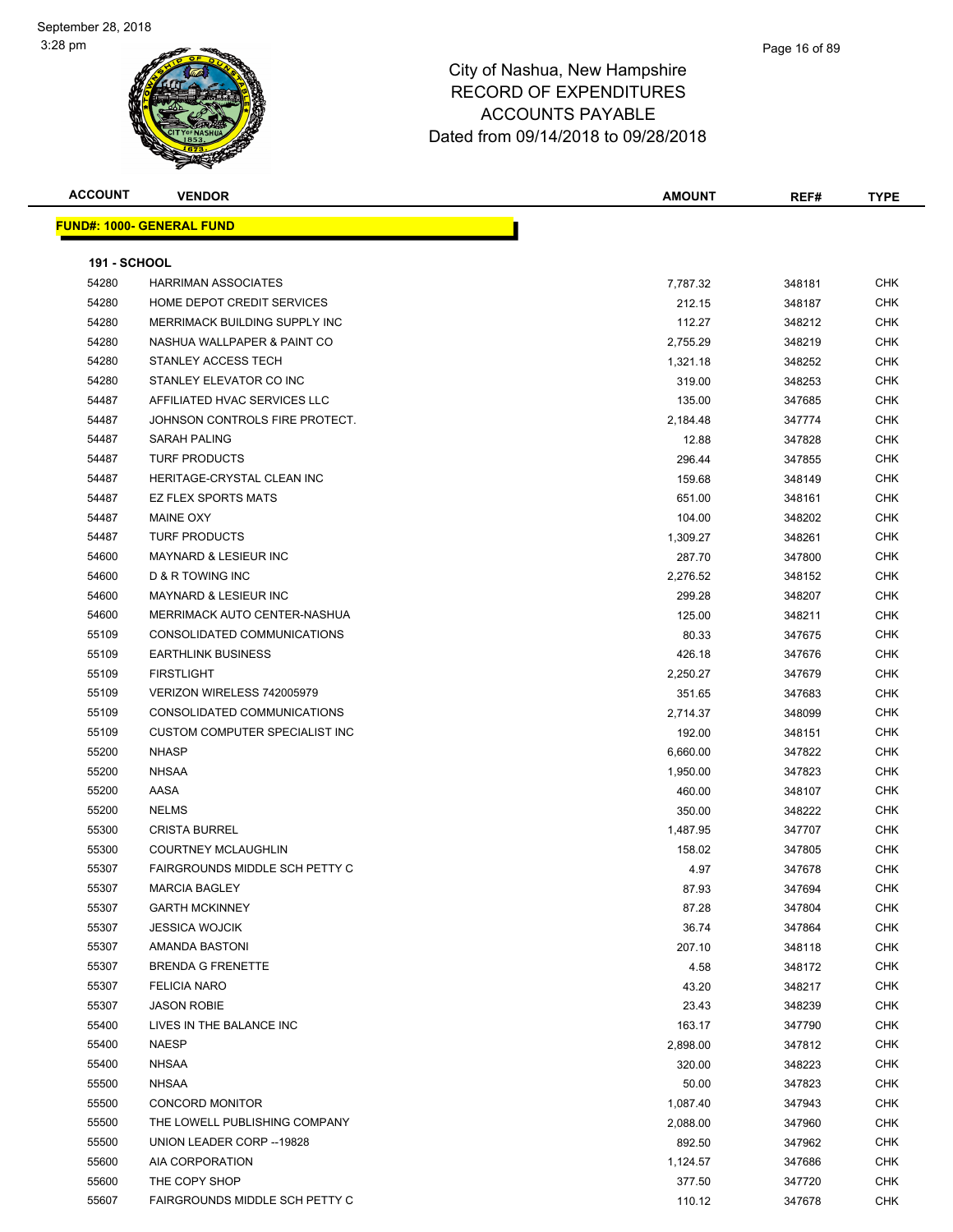### Page 17 of 89

| <b>ACCOUNT</b>      | <b>VENDOR</b>                    | <b>AMOUNT</b> | REF#   | <b>TYPE</b> |
|---------------------|----------------------------------|---------------|--------|-------------|
|                     | <b>FUND#: 1000- GENERAL FUND</b> |               |        |             |
| <b>191 - SCHOOL</b> |                                  |               |        |             |
| 55607               | RESERVE ACCOUNT                  | 2,000.00      | 348236 | <b>CHK</b>  |
| 55635               | NASHUA SCHOOL DISTRICT 42        | 1,170.00      | 154618 | ACH         |
| 55642               | <b>WAYNE HUSBAND</b>             | 58.00         | 347672 | <b>CHK</b>  |
| 55642               | <b>ANDRE AREL</b>                | 68.00         | 347688 | <b>CHK</b>  |
| 55642               | <b>WILLIAM AUBIN</b>             | 88.00         | 347691 | <b>CHK</b>  |
| 55642               | <b>KEVIN BOLDUC</b>              | 58.00         | 347703 | <b>CHK</b>  |
| 55642               | <b>DANA BOURASSA</b>             | 146.00        | 347705 | <b>CHK</b>  |
| 55642               | <b>KENNETH A BOURQUE</b>         | 68.00         | 347706 | <b>CHK</b>  |
| 55642               | <b>MARK CHAGNON</b>              | 88.00         | 347714 | <b>CHK</b>  |
| 55642               | LEONARD DEL GENIO                | 68.00         | 347726 | <b>CHK</b>  |
| 55642               | JONATHAN EDDINGER                | 88.00         | 347731 | <b>CHK</b>  |
| 55642               | <b>MARK T FOLEY</b>              | 88.00         | 347739 | <b>CHK</b>  |
| 55642               | <b>KEITH FRONK</b>               | 88.00         | 347743 | <b>CHK</b>  |
| 55642               | <b>LANCE HEDQUIST</b>            | 68.00         | 347757 | <b>CHK</b>  |
| 55642               | MARY BETH HUSZAR                 |               |        | <b>CHK</b>  |
|                     |                                  | 126.00        | 347767 |             |
| 55642               | JOHN JASKOLKA                    | 88.00         | 347772 | <b>CHK</b>  |
| 55642               | <b>CHARLES KAJEN</b>             | 68.00         | 347776 | <b>CHK</b>  |
| 55642               | <b>THEODORE KITSIS</b>           | 88.00         | 347779 | <b>CHK</b>  |
| 55642               | ROGER KONSTANT                   | 146.00        | 347781 | <b>CHK</b>  |
| 55642               | <b>JOSEPH KURTA</b>              | 136.00        | 347782 | <b>CHK</b>  |
| 55642               | MICHAEL LAFOND                   | 146.00        | 347783 | <b>CHK</b>  |
| 55642               | ALBERT LAWLOR                    | 88.00         | 347786 | <b>CHK</b>  |
| 55642               | <b>CHESTER MARTEL</b>            | 146.00        | 347798 | <b>CHK</b>  |
| 55642               | PATRICK MCCARTHY                 | 88.00         | 347801 | <b>CHK</b>  |
| 55642               | DONALD MCGUIGAN                  | 88.00         | 347802 | <b>CHK</b>  |
| 55642               | <b>DENNIS MELANSON</b>           | 68.00         | 347806 | <b>CHK</b>  |
| 55642               | <b>WILLIAM NUNNALLY</b>          | 146.00        | 347826 | <b>CHK</b>  |
| 55642               | LINDA S OSBORNE                  | 160.00        | 347827 | <b>CHK</b>  |
| 55642               | <b>JOHN PASQUARIELLO</b>         | 68.00         | 347830 | <b>CHK</b>  |
| 55642               | <b>GERARD ROBICHAUD</b>          | 48.00         | 347835 | <b>CHK</b>  |
| 55642               | WILLIAM RONAN JR.                | 136.00        | 347836 | <b>CHK</b>  |
| 55642               | <b>MICHAEL SMITH</b>             | 68.00         | 347846 | CHK         |
| 55642               | DEBRA STOLL                      | 146.00        | 347848 | <b>CHK</b>  |
| 55642               | <b>BRUCE C TAGGART</b>           | 146.00        | 347850 | <b>CHK</b>  |
| 55642               | <b>SHANNON TAYLOR</b>            | 126.00        | 347851 | <b>CHK</b>  |
| 55642               | <b>HECTOR F URREA</b>            | 88.00         | 347858 | <b>CHK</b>  |
| 55642               | <b>KAREN ZIELINSKI</b>           | 136.00        | 347867 | <b>CHK</b>  |
| 55642               | ROBERT ZUCCARO                   | 156.00        | 347868 | <b>CHK</b>  |
| 55642               | <b>WAYNE HUSBAND</b>             | 68.00         | 348098 | <b>CHK</b>  |
| 55642               | ALBERT LAWLOR                    | 88.00         | 348109 | <b>CHK</b>  |
| 55642               | <b>GREGORY ANDRUSKEVICH</b>      | 136.00        | 348111 | <b>CHK</b>  |
| 55642               | <b>ANDRE AREL</b>                | 68.00         | 348113 | <b>CHK</b>  |
| 55642               | ROBERT BARBARISI                 | 102.00        | 348116 | <b>CHK</b>  |
| 55642               | JOHN BARRY                       | 68.00         | 348117 | <b>CHK</b>  |
| 55642               | <b>EMILY BEDARD</b>              | 160.00        | 348120 | <b>CHK</b>  |
| 55642               | <b>KEVIN BOLDUC</b>              | 68.00         | 348126 | <b>CHK</b>  |
| 55642               | <b>KARI CROWE</b>                | 190.00        | 348148 | CHK         |
| 55642               | ROBERT DEBENEDETTO               | 68.00         | 348156 | <b>CHK</b>  |
|                     |                                  |               |        |             |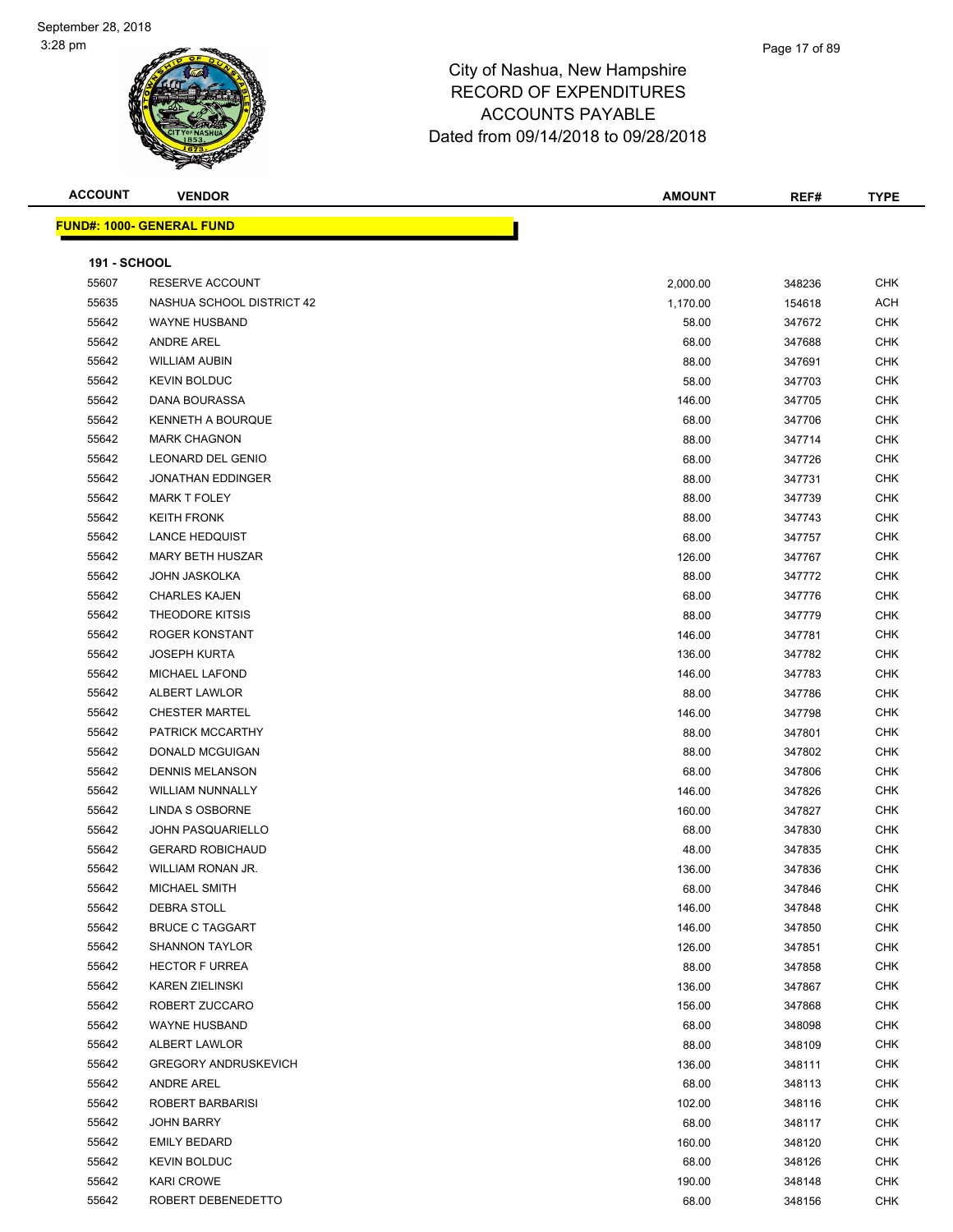**ACCOUNT VENDOR AMOUNT REF# TYPE**

| <b>FUND#: 1000- GENERAL FUND</b> |  |
|----------------------------------|--|

|                     | <u> D#: 1000- GENERAL FUND</u>           |           |        |            |
|---------------------|------------------------------------------|-----------|--------|------------|
| <b>191 - SCHOOL</b> |                                          |           |        |            |
| 55642               | DANA DRAPER                              | 146.00    | 348158 | <b>CHK</b> |
| 55642               | PAUL FLEISNER                            | 68.00     | 348169 | <b>CHK</b> |
| 55642               | <b>LANCE HEDQUIST</b>                    | 68.00     | 348182 | <b>CHK</b> |
| 55642               | <b>RICHARD HIGGINS</b>                   | 68.00     | 348185 | <b>CHK</b> |
| 55642               | STEPHANIE JOHNSON                        | 194.00    | 348191 | <b>CHK</b> |
| 55642               | EDWARD JONSON                            | 68.00     | 348193 | <b>CHK</b> |
| 55642               | JAMES W JOSEF                            | 58.00     | 348194 | <b>CHK</b> |
| 55642               | <b>JOSEPH E KELLY</b>                    | 102.00    | 348196 | CHK        |
| 55642               | <b>JOSEPH KURTA</b>                      | 68.00     | 348197 | <b>CHK</b> |
| 55642               | <b>NICK MANDRAVELIS</b>                  | 68.00     | 348203 | CHK        |
| 55642               | <b>JAMIE MARTINEAU</b>                   | 68.00     | 348206 | <b>CHK</b> |
| 55642               | PHIL MCCARTHY                            | 58.00     | 348208 | CHK        |
| 55642               | <b>CHANTAL MCGUIRE</b>                   | 88.00     | 348209 | CHK        |
| 55642               | <b>WILLIAM MEISEL II</b>                 | 88.00     | 348210 | <b>CHK</b> |
| 55642               | <b>MICHAEL MORGAN</b>                    | 68.00     | 348214 | <b>CHK</b> |
| 55642               | <b>MARILEE NIHAN</b>                     | 68.00     | 348224 | <b>CHK</b> |
|                     | <b>WILLIAM NUNNALLY</b>                  |           |        | <b>CHK</b> |
| 55642               | ROBERT ODIERNA                           | 146.00    | 348228 |            |
| 55642               |                                          | 88.00     | 348229 | <b>CHK</b> |
| 55642               | RICHARD PALAZZOLO                        | 68.00     | 348231 | CHK        |
| 55642               | DAVID PROULX                             | 68.00     | 348235 | <b>CHK</b> |
| 55642               | <b>GINA ROSINSKI</b>                     | 102.00    | 348241 | <b>CHK</b> |
| 55642               | <b>GEORGE RUPPEL</b>                     | 88.00     | 348243 | <b>CHK</b> |
| 55642               | <b>KEVIN TORRE</b>                       | 166.00    | 348259 | <b>CHK</b> |
| 55642               | ELIZABETH M TWITCHELL                    | 68.00     | 348262 | <b>CHK</b> |
| 55642               | <b>ALISON WINER</b>                      | 166.00    | 348268 | <b>CHK</b> |
| 55642               | <b>KAREN ZIELINSKI</b>                   | 204.00    | 348272 | <b>CHK</b> |
| 55690               | FIRST STUDENT INC                        | 1,871.61  | 347736 | <b>CHK</b> |
| 55690               | FIRST STUDENT INC                        | 8,251.33  | 348166 | <b>CHK</b> |
| 55690               | U-HAUL                                   | 84.54     | 348263 | <b>CHK</b> |
| 55694               | DEVEREUX ADVANCED BEHAVIORAL             | 16,276.24 | 347729 | <b>CHK</b> |
| 55694               | DOCTOR FRANKLIN PERKINS SCH              | 6,196.47  | 347730 | <b>CHK</b> |
| 55694               | EVERGREEN CENTER INC                     | 21,682.02 | 347733 | <b>CHK</b> |
| 55694               | GATEWAYS COMMUNITY SERVICES              | 1,091.34  | 347745 | CHK        |
| 55694               | <b>GRAY CONSULTING &amp; THERAPY LLC</b> | 400.00    | 347752 | <b>CHK</b> |
| 55694               | HILLCREST EDUCATIONAL CENTERS            | 4,337.72  | 347760 | <b>CHK</b> |
| 55694               | INSTITUTE OF PROFESSIONAL PRAC           | 6,279.00  | 347768 | <b>CHK</b> |
| 55694               | LEARNING PREP SCHOOL                     | 960.84    | 347787 | <b>CHK</b> |
| 55694               | <b>MELMARK NEW ENGLAND</b>               | 41,093.87 | 347807 | <b>CHK</b> |
| 55694               | MOUNT PROSPECT ACADEMY INC               | 1,560.93  | 347810 | <b>CHK</b> |
| 55694               | <b>NFI NORTH INC</b>                     | 220.80    | 347821 | <b>CHK</b> |
| 55694               | REGIONAL SERVICES & EDUCATION            | 70.00     | 347834 | <b>CHK</b> |
| 55694               | YORK MS CCC SLP TRICIA                   | 2,125.00  | 347865 | <b>CHK</b> |
| 55694               | YOUTH VILLAGES                           | 4,487.68  | 347866 | <b>CHK</b> |
| 55694               | NASHUA ADULT LEARNING CENTER             | 30,725.90 | 348108 | <b>CHK</b> |
| 55694               | <b>BOOTHBY THERAPY SERVICES LLC</b>      | 980.00    | 348127 | <b>CHK</b> |
| 55694               | <b>CAMP AKEELA</b>                       | 2,400.00  | 348131 | <b>CHK</b> |
| 55694               | CROTCHED MOUNTAIN REHAB CTR              | 37,455.79 | 348147 | <b>CHK</b> |
| 55694               | EASTER SEALS OF NEW HAMPSHIRE            | 7,568.75  | 348160 | <b>CHK</b> |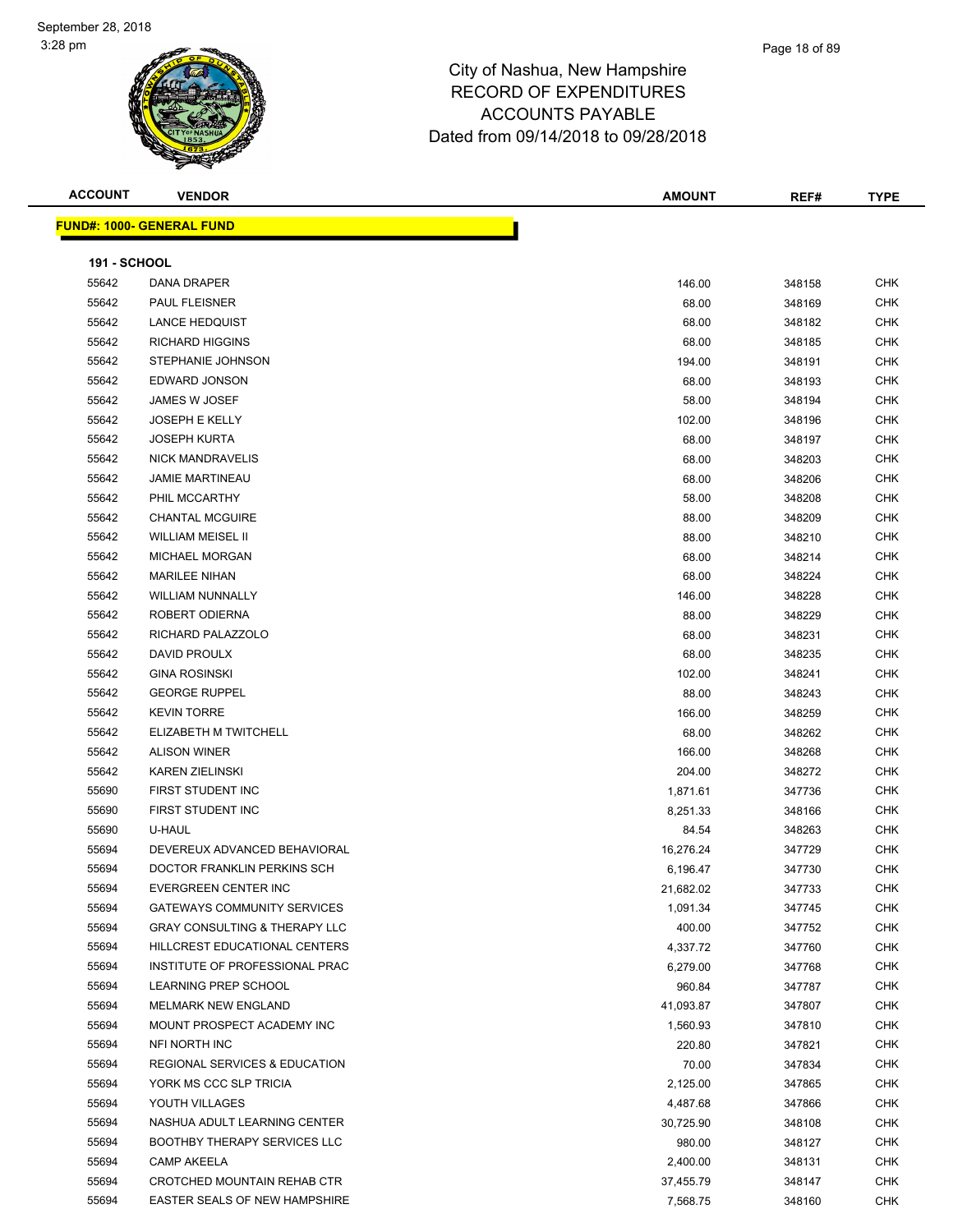| <b>ACCOUNT</b>      | <b>VENDOR</b>                         | AMOUNT    | REF#   | <b>TYPE</b> |
|---------------------|---------------------------------------|-----------|--------|-------------|
|                     | <b>FUND#: 1000- GENERAL FUND</b>      |           |        |             |
|                     |                                       |           |        |             |
| <b>191 - SCHOOL</b> |                                       |           |        |             |
| 55694               | MOUNT PROSPECT ACADEMY INC            | 10,257.54 | 348215 | <b>CHK</b>  |
| 55694               | PARKER EDUCATION                      | 3,658.68  | 348232 | <b>CHK</b>  |
| 55699               | <b>EXTRA DUTY SOLUTIONS</b>           | 794.48    | 154584 | ACH         |
| 55699               | EXTRA DUTY SOLUTIONS                  | 528.48    | 154623 | ACH         |
| 61100               | AMAZON.COM LLC                        | 124.59    | 154622 | ACH         |
| 61100               | CEN-COM                               | 70.00     | 347712 | <b>CHK</b>  |
| 61100               | <b>WILL DELANOY</b>                   | 29.99     | 347727 | <b>CHK</b>  |
| 61100               | WB MASON CO INC                       | 813.62    | 347863 | CHK         |
| 61100               | PRO AV SYSTEMS INC                    | 270.00    | 348234 | <b>CHK</b>  |
| 61100               | <b>SCHOOL SPECIALTY</b>               | 36.12     | 348247 | <b>CHK</b>  |
| 61100               | WB MASON CO INC                       | 429.75    | 348266 | CHK         |
| 61100               | <b>SUSAN WILBORG</b>                  | 8.48      | 348267 | CHK         |
| 61135               | AMAZON.COM LLC                        | 642.56    | 154583 | ACH         |
| 61135               | AMAZON.COM LLC                        | 1,315.29  | 154622 | ACH         |
| 61135               | BICENTENNIAL SCHOOL PETTY CASH        | 198.19    | 347673 | <b>CHK</b>  |
| 61135               | BIRCH HILL SCHOOL PETTY CASH          | 136.92    | 347674 | CHK         |
| 61135               | <b>FAIRGROUNDS MIDDLE SCH PETTY C</b> | 24.97     | 347678 | <b>CHK</b>  |
| 61135               | ATLANTIC SAFETY PRODUCTS              | 226.80    | 347690 | <b>CHK</b>  |
| 61135               | <b>B&amp;H PHOTO-VIDEO</b>            | 1,254.24  | 347693 | CHK         |
| 61135               | <b>ELYSE BARSAM</b>                   | 50.55     | 347695 | <b>CHK</b>  |
| 61135               | <b>BELLETETES INC</b>                 | 83.05     | 347697 | <b>CHK</b>  |
| 61135               | <b>BLICK ART MATERIALS</b>            | 16.17     | 347702 | <b>CHK</b>  |
| 61135               | <b>CARLEX INC</b>                     | 21.85     | 347709 | <b>CHK</b>  |
| 61135               | CAROLINA BIOLOGICAL SUPPLY CO         | 409.57    | 347710 | <b>CHK</b>  |
| 61135               | CARTRIDGE WORLD MANCHESTER            | 119.99    | 347711 | <b>CHK</b>  |
| 61135               | SHERIE CLARK                          | 108.90    | 347716 | <b>CHK</b>  |
| 61135               | <b>DEMCO</b>                          | 414.98    | 347728 | CHK         |
| 61135               | <b>FLAGHOUSE INC</b>                  | 102.60    | 347738 | <b>CHK</b>  |
| 61135               | <b>GENERAL LINEN SERVICE INC</b>      | 214.38    | 347746 | <b>CHK</b>  |
| 61135               | <b>GOPHER</b>                         | 993.32    | 347750 | <b>CHK</b>  |
| 61135               | <b>HANNAFORD</b>                      | 300.16    | 347756 | <b>CHK</b>  |
| 61135               | HOME DEPOT CREDIT SERVICES            | 31.96     | 347763 | CHK         |
| 61135               | HOME DEPOT CREDIT SERVICE             | 130.13    | 347764 | <b>CHK</b>  |
| 61135               | <b>IXL LEARNING INC</b>               | 1,662.00  | 347769 | <b>CHK</b>  |
| 61135               | J W PEPPER & SONS INC                 | 10.75     | 347770 | <b>CHK</b>  |
| 61135               | <b>JAYPRO SPORTS</b>                  | 377.23    | 347773 | <b>CHK</b>  |
| 61135               | <b>ERIN KNOETIG</b>                   | 228.96    | 347780 | <b>CHK</b>  |
| 61135               | LAKESHORE LEARNING MATERIALS          | 54.94     | 347784 | <b>CHK</b>  |
| 61135               | <b>ALEXIS LECLAIR</b>                 | 56.95     | 347788 | <b>CHK</b>  |
| 61135               | MARKET BASKET ACCT 2589096            | 306.19    | 347795 | <b>CHK</b>  |
| 61135               | <b>DANIELLE MAROTTE</b>               | 329.52    | 347796 | <b>CHK</b>  |
| 61135               | <b>JOHANNA MARSTON</b>                | 325.82    | 347797 | <b>CHK</b>  |
| 61135               | <b>MAURA MCINTYRE</b>                 | 63.86     | 347803 | <b>CHK</b>  |
| 61135               | <b>MUSIC &amp; ART CENTERS</b>        | 677.98    | 347811 | <b>CHK</b>  |
| 61135               | NASHUA OUTDOOR POWER EQUIPMENT        | 39.26     | 347813 | <b>CHK</b>  |
| 61135               | PROJECTOR LAMP SOURCE DIRECT          | 144.94    | 347832 | <b>CHK</b>  |
| 61135               | <b>SARGENT WELCH</b>                  | 124.99    | 347837 | <b>CHK</b>  |
| 61135               | SCHOOL DATEBOOKS INC                  | 4,880.96  | 347839 | <b>CHK</b>  |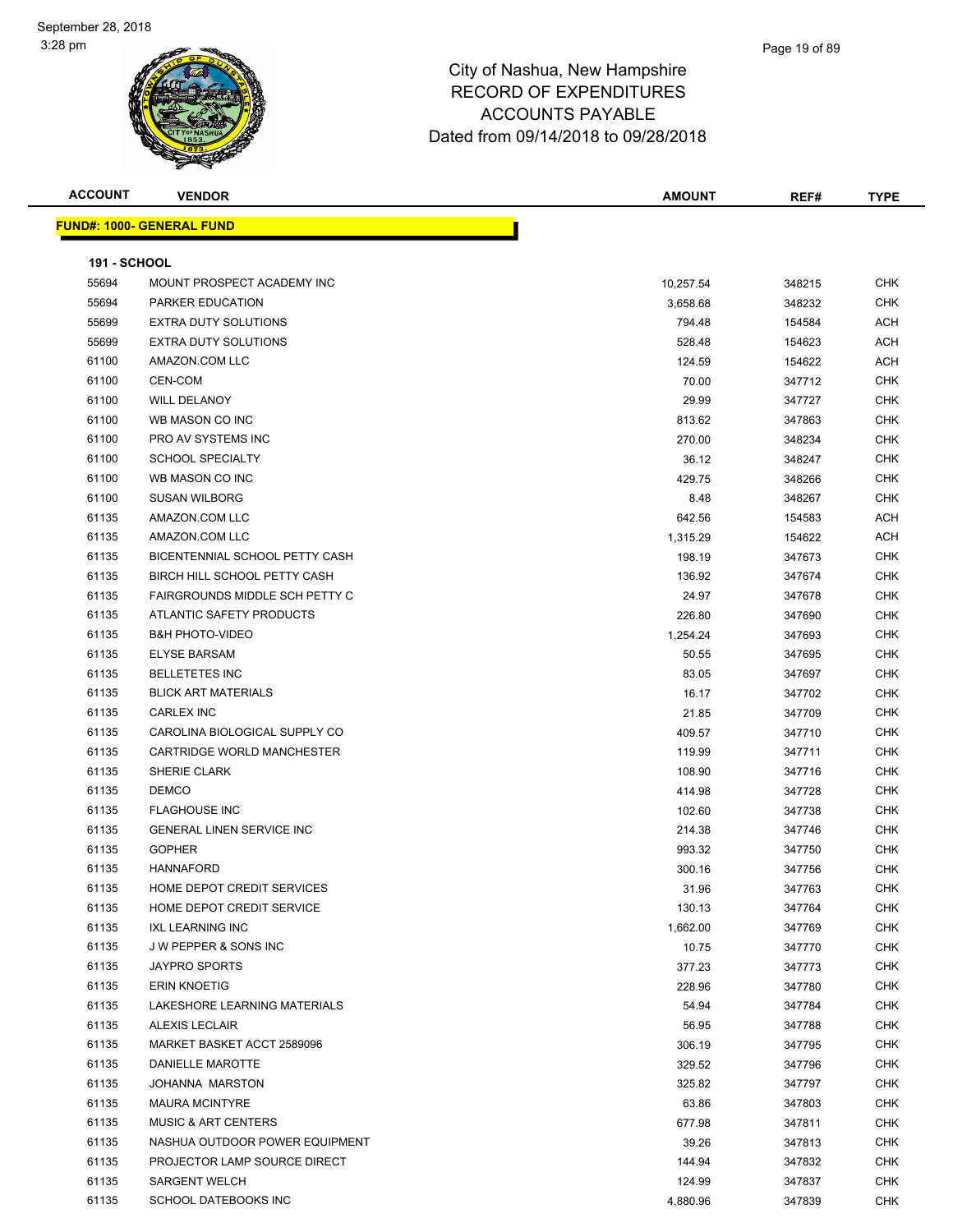### Page 20 of 89

| <b>ACCOUNT</b>      | <b>VENDOR</b>                      | <b>AMOUNT</b> | REF#   | <b>TYPE</b> |
|---------------------|------------------------------------|---------------|--------|-------------|
|                     | <b>FUND#: 1000- GENERAL FUND</b>   |               |        |             |
|                     |                                    |               |        |             |
| <b>191 - SCHOOL</b> |                                    |               |        |             |
| 61135               | SCHOOL SPECIALTY                   | 7,038.38      | 347840 | <b>CHK</b>  |
| 61135               | INTEGRATED NETWORK CABLE           | 118.95        | 347843 | <b>CHK</b>  |
| 61135               | <b>JULIE SLATTERY</b>              | 52.92         | 347844 | CHK         |
| 61135               | ANA VASCONCELOS                    | 102.91        | 347859 | <b>CHK</b>  |
| 61135               | <b>WAL-MART</b>                    | 217.37        | 347862 | <b>CHK</b>  |
| 61135               | WB MASON CO INC                    | 2,303.28      | 347863 | <b>CHK</b>  |
| 61135               | UNITED PARCEL SERVICE              | 14.88         | 348106 | <b>CHK</b>  |
| 61135               | <b>ALLISON ANNAND</b>              | 94.74         | 348112 | CHK         |
| 61135               | <b>BATTERY JUNCTION</b>            | 195.84        | 348119 | <b>CHK</b>  |
| 61135               | <b>BELLETETES INC</b>              | 356.80        | 348122 | CHK         |
| 61135               | CAROLINA BIOLOGICAL SUPPLY CO      | 552.80        | 348133 | CHK         |
| 61135               | CARTRIDGE WORLD MANCHESTER         | 115.98        | 348135 | CHK         |
| 61135               | AMANDA CIRRONE                     | 122.40        | 348139 | <b>CHK</b>  |
| 61135               | <b>CLASSROOM FRIENDLY SUPPLIES</b> | 503.64        | 348141 | CHK         |
| 61135               | PATRICIA DAVIDSON                  | 4.59          | 348155 | CHK         |
| 61135               | <b>FIRE MOUNTAIN GEMS</b>          | 12.12         | 348165 | <b>CHK</b>  |
| 61135               | <b>FREY SCIENTIFIC</b>             | 479.70        | 348173 | CHK         |
| 61135               | <b>GOPHER</b>                      | 1,627.07      | 348178 | <b>CHK</b>  |
| 61135               | <b>HEINEMANN</b>                   | 1,494.03      | 348183 | CHK         |
| 61135               | HOME DEPOT CREDIT SERVICE          | 274.82        | 348186 | <b>CHK</b>  |
| 61135               | <b>IXL LEARNING INC</b>            | 1,000.00      | 348189 | CHK         |
| 61135               | J W PEPPER & SONS INC              | 179.20        | 348190 | <b>CHK</b>  |
| 61135               | <b>JULIE MARA</b>                  | 300.00        | 348204 | <b>CHK</b>  |
| 61135               | MARKET BASKET ACCT 2589096         | 476.15        | 348205 | CHK         |
| 61135               | <b>MUSIC &amp; ART CENTERS</b>     | 458.15        | 348216 | <b>CHK</b>  |
| 61135               | NORTHCENTER FOODS                  | 780.98        | 348225 | <b>CHK</b>  |
| 61135               | <b>LOUISE NORWAY</b>               | 80.67         | 348227 | <b>CHK</b>  |
| 61135               | OXFORD UNIVERSITY PRESS USA        | 738.04        | 348230 | <b>CHK</b>  |
| 61135               | PLYMOUTH STATE UNIVERSITY          | 1,422.47      | 348233 | <b>CHK</b>  |
| 61135               | PRO AV SYSTEMS INC                 | 270.00        | 348234 | <b>CHK</b>  |
| 61135               | <b>DENISE ROCK-O'HARA</b>          | 34.12         | 348240 | CHK         |
| 61135               | <b>SCHOOL SPECIALTY</b>            | 6,959.31      | 348247 | <b>CHK</b>  |
| 61135               | SHEET MUSIC PLUS                   | 218.30        | 348249 | <b>CHK</b>  |
| 61135               | <b>HALEY SMITH</b>                 | 347.78        | 348251 | <b>CHK</b>  |
| 61135               | APRIL STEPHENSON                   | 35.39         | 348254 | <b>CHK</b>  |
| 61135               | <b>TEACHERS DISCOVERY</b>          | 80.00         | 348255 | <b>CHK</b>  |
| 61135               | TIME FOR KIDS                      | 49.50         | 348258 | CHK         |
| 61135               | <b>ULINE</b>                       | 447.01        | 348264 | CHK         |
| 61135               | WB MASON CO INC                    | 924.05        | 348266 | <b>CHK</b>  |
| 61142               | <b>SCHOOL HEALTH CORP</b>          | 378.66        | 348245 | <b>CHK</b>  |
| 61249               | AMAZON.COM LLC                     | 39.63         | 154622 | ACH         |
| 61249               | <b>CURRICULUM ASSOCIATES LLC</b>   | 75,730.80     | 348150 | CHK         |
| 61299               | AMAZON.COM LLC                     | 72.78         | 154583 | ACH         |
| 61299               | AMAZON.COM LLC                     | 8.23          | 154622 | ACH         |
| 61299               | <b>TARA KINSELLA</b>               | 145.10        | 347778 | CHK         |
| 61299               | <b>FASTENAL CO</b>                 | 298.87        | 348163 | CHK         |
| 61299               | DONNA FITZPATRICK                  | 58.19         | 348167 | CHK         |
| 61299               | SECURADYNE SYSTEMS                 | 2,897.00      | 348248 | CHK         |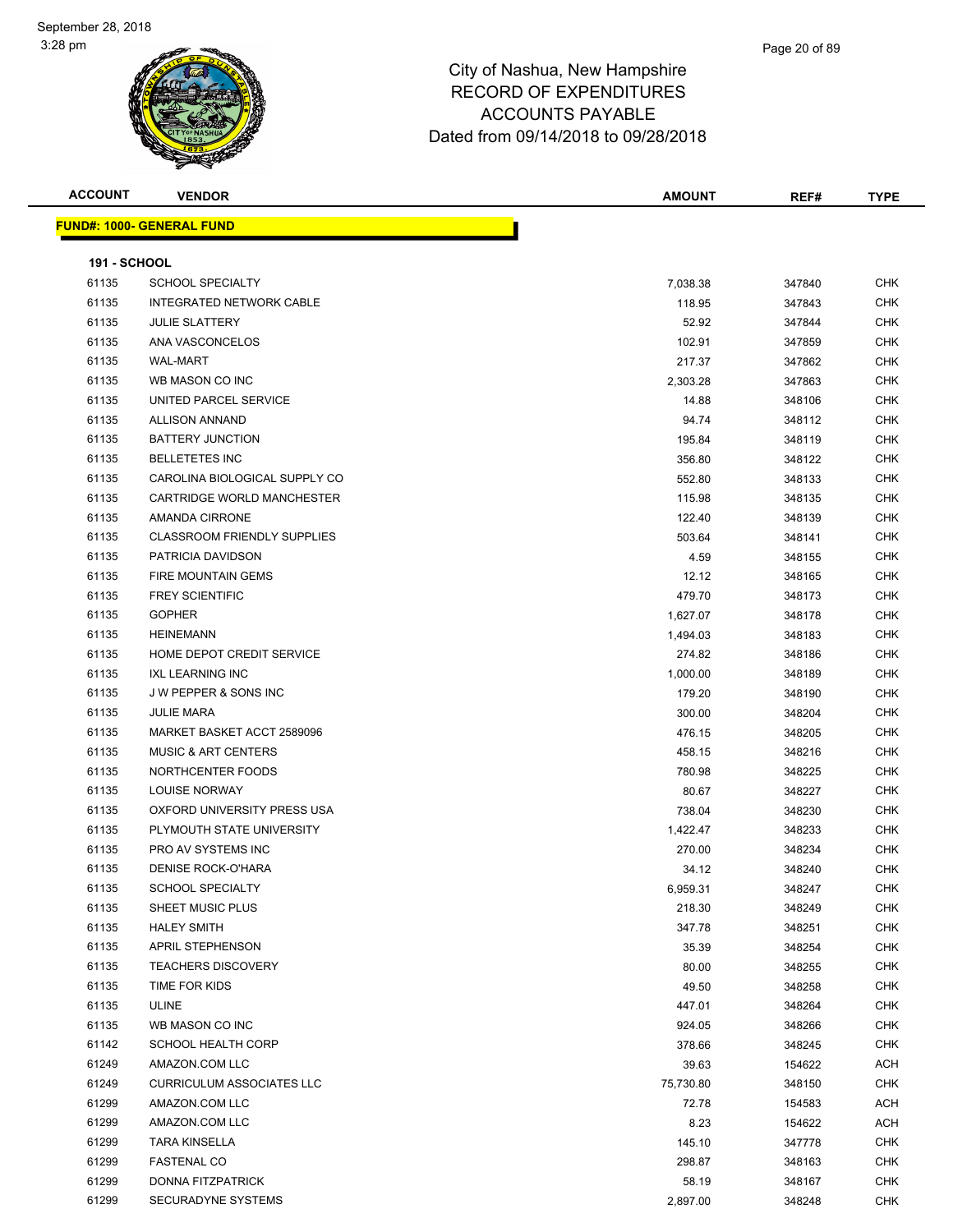| <b>ACCOUNT</b>      | <b>VENDOR</b>                    | <b>AMOUNT</b> | REF#   | <b>TYPE</b> |
|---------------------|----------------------------------|---------------|--------|-------------|
|                     | <b>FUND#: 1000- GENERAL FUND</b> |               |        |             |
|                     |                                  |               |        |             |
| <b>191 - SCHOOL</b> |                                  |               |        |             |
| 61299               | <b>ZAX SIGNAGE</b>               | 256.95        | 348271 | <b>CHK</b>  |
| 61407               | <b>ALARMAX</b>                   | 251.44        | 347687 | <b>CHK</b>  |
| 61407               | <b>GRAINGER</b>                  | 2,101.15      | 347751 | <b>CHK</b>  |
| 61407               | M & M ELECTRICAL SUPPLY CO INC   | 195.35        | 347791 | <b>CHK</b>  |
| 61407               | M & M ELECTRICAL SUPPLY CO INC   | 1,224.79      | 348200 | <b>CHK</b>  |
| 61414               | F W WEBB COMPANY                 | 375.29        | 347735 | <b>CHK</b>  |
| 61414               | <b>HAJOCA CORPORATION</b>        | 263.95        | 347755 | <b>CHK</b>  |
| 61414               | F W WEBB COMPANY                 | 716.80        | 348162 | CHK         |
| 61414               | <b>HAJOCA CORPORATION</b>        | 107.63        | 348180 | <b>CHK</b>  |
| 61421               | CONTROL TECHNOLOGIES INC         | 5,729.00      | 347719 | CHK         |
| 61421               | JOMAR DISTRIBUTORS INC           | 24.15         | 347775 | <b>CHK</b>  |
| 61421               | TOTAL AIR SUPPLY INC             | 233.67        | 347852 | <b>CHK</b>  |
| 61421               | CAPP INC                         | 660.00        | 348132 | <b>CHK</b>  |
| 61421               | <b>DAIKIN APPLIED</b>            | 610.78        | 348154 | <b>CHK</b>  |
| 61421               | FILTER SALES & SERVICE INC       | 4,154.84      | 348164 | <b>CHK</b>  |
| 61421               | JOMAR DISTRIBUTORS INC           | 57.60         | 348192 | <b>CHK</b>  |
| 61428               | AMAZON.COM LLC                   | 371.35        | 154622 | ACH         |
| 61428               | <b>CENTRAL PAPER PRODUCTS CO</b> | 27,390.79     | 347713 | <b>CHK</b>  |
| 61428               | CLEAN-O-RAMA                     | 876.64        | 347717 | <b>CHK</b>  |
| 61428               | DECKER SCHOOL FIX                | 406.22        | 347725 | <b>CHK</b>  |
| 61428               | NATIONWIDE SALES & SERVICE       | 2,490.58      | 347816 | <b>CHK</b>  |
| 61428               | CENTRAL PAPER PRODUCTS CO        | 2,508.84      | 348138 | <b>CHK</b>  |
| 61428               | CLEAN-O-RAMA                     | 394.54        | 348142 | <b>CHK</b>  |
| 61428               | NATIONWIDE SALES & SERVICE       | 983.77        | 348220 | <b>CHK</b>  |
| 61599               | TURBO TECHNOLOGIES INC           | 367.33        | 347854 | <b>CHK</b>  |
| 61599               | <b>BROX INDUSTRIES INC</b>       | 1,629.28      | 347989 | <b>CHK</b>  |
| 61599               | <b>BROX INDUSTRIES INC</b>       | 123.12        | 348129 | <b>CHK</b>  |
| 61599               | COUSINEAU FOREST PRODUCTS        | 1,800.00      | 348145 | <b>CHK</b>  |
| 61599               | NASHUA OUTDOOR POWER EQUIPMENT   | 90.00         | 348218 | <b>CHK</b>  |
| 61607               | AMAZON.COM LLC                   | 74.97         | 154583 | ACH         |
| 61607               | COMPUTER HUT dba IT INSIDERS     | 1,279.20      | 348188 | CHK         |
| 61814               | AMAZON.COM LLC                   | 734.18        | 154622 | ACH         |
| 61814               | FOLLETT SCHOOL SOLUTIONS INC     | 1,477.15      | 347741 | <b>CHK</b>  |
| 61814               | PERMA-BOUND                      | 1,668.72      | 347831 | <b>CHK</b>  |
| 61814               | FOLLETT SCHOOL SOLUTIONS INC     | 815.51        | 348170 | <b>CHK</b>  |
| 61814               | FOLLETT SCHOOL SOLUTIONS INC     | 2,529.80      | 348171 | <b>CHK</b>  |
| 61814               | <b>JUNIOR LIBRARY GUILD</b>      | 588.40        | 348195 | <b>CHK</b>  |
| 61821               | PROQUEST LLC                     | 2,181.00      | 154624 | ACH         |
| 61821               | ADVERTISING AGE                  | 109.00        | 347684 | <b>CHK</b>  |
| 61821               | <b>BRAINPOP LLC</b>              | 405.00        | 348128 | <b>CHK</b>  |
| 61821               | FOLLETT SCHOOL SOLUTIONS INC     | 158.62        | 348171 | <b>CHK</b>  |
| 61830               | <b>GREAT MINDS</b>               | 950.00        | 347753 | <b>CHK</b>  |
| 61875               | AMAZON.COM LLC                   | 12.80         | 154583 | ACH         |
| 61875               | FOLLETT SCHOOL SOLUTIONS INC     | 492.71        | 347740 | <b>CHK</b>  |
| 61875               | <b>HEINEMANN</b>                 | 104.10        | 347758 | <b>CHK</b>  |
| 61875               | SASC LLC                         | 9,327.25      | 347838 | CHK         |
| 61875               | UNITED PARCEL SERVICE            | 4.03          | 348106 | <b>CHK</b>  |
| 61875               | <b>CENGAGE LEARNING</b>          | 11,130.00     | 348137 | <b>CHK</b>  |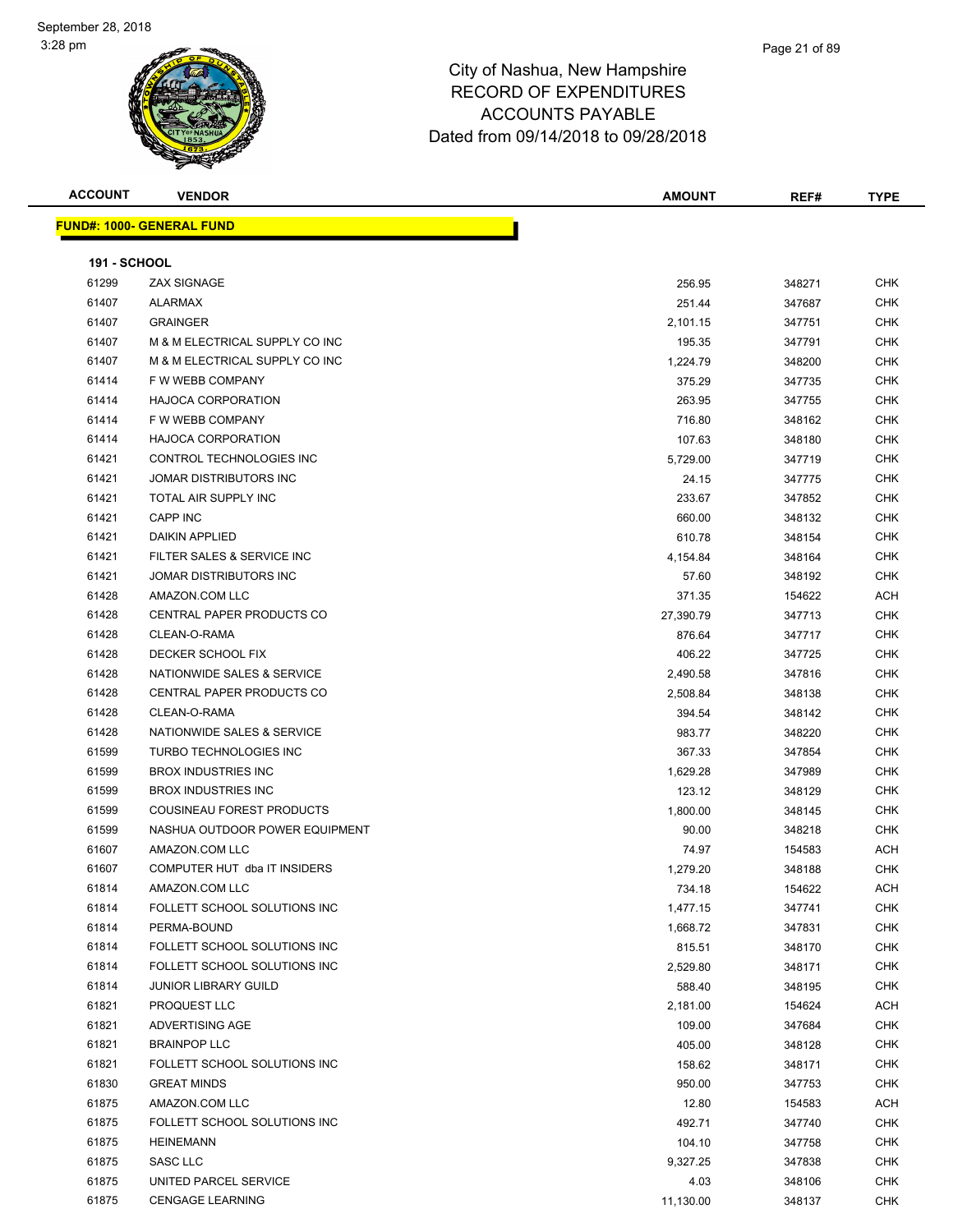

| <b>ACCOUNT</b>      | <b>VENDOR</b>                                       | <b>AMOUNT</b>  | REF#   | <b>TYPE</b> |
|---------------------|-----------------------------------------------------|----------------|--------|-------------|
|                     | <b>FUND#: 1000- GENERAL FUND</b>                    |                |        |             |
| <b>191 - SCHOOL</b> |                                                     |                |        |             |
| 61875               | RIBAS ASSOCIATES AND PUB.                           | 119.40         | 348238 | <b>CHK</b>  |
| 71221               | AMAZON.COM LLC                                      | 85.12          | 154583 | <b>ACH</b>  |
| 71221               | <b>CUSTOM COMPUTER SPECIALIST INC</b>               | 4,022.75       | 347724 | <b>CHK</b>  |
| 71221               | <b>CUSTOM COMPUTER SPECIALIST INC</b>               | 2,876.00       | 348151 | <b>CHK</b>  |
| 71221               | FOLLETT SCHOOL SOLUTIONS INC                        | 559.70         | 348171 | <b>CHK</b>  |
| 71228               | PROQUEST LLC                                        | 3,500.00       | 154624 | <b>ACH</b>  |
| 71228               | HP INC                                              | 1,807.74       | 347766 | <b>CHK</b>  |
| 71800               | LAKESHORE LEARNING MATERIALS                        | 321.08         | 348198 | <b>CHK</b>  |
| 71800               | WB MASON CO INC                                     | 270.00         | 348266 | <b>CHK</b>  |
| 71999               | AMAZON.COM LLC                                      | 252.27         | 154583 | <b>ACH</b>  |
| 71999               | AMAZON.COM LLC                                      | 31.45          | 154622 | <b>ACH</b>  |
| 71999               | VIRCO INC                                           | 9,990.00       | 347861 | <b>CHK</b>  |
| 71999               | <b>EVERSOURCE</b>                                   | 936.31         | 348100 | <b>CHK</b>  |
|                     | <b>TOTAL 191 - SCHOOL</b>                           | \$828,165.15   |        |             |
|                     | <b>193 - DEBT SERVICE</b>                           |                |        |             |
| 75100               | US BANK N.A. (091000022)                            | 1,010,000.00   | 154620 | <b>ACH</b>  |
| 75200               | US BANK N.A. (091000022)                            | 286,700.00     | 154620 | <b>ACH</b>  |
| 75200               | US BANK N.A. (091000022)                            | 112,651.00     | 154621 | <b>ACH</b>  |
| 75300               | STANDARD & POOR'S LLC                               | 19,000.00      | 347499 | <b>CHK</b>  |
|                     | <b>TOTAL 193 - DEBT SERVICE</b>                     | \$1,428,351.00 |        |             |
|                     |                                                     |                |        |             |
|                     | TOTAL FUND 1000 - GENERAL FUND                      | \$3,433,696.12 |        |             |
|                     | <b>FUND#: 1001- GF-CAPITAL IMPROVEMENTS</b>         |                |        |             |
| <b>191 - SCHOOL</b> |                                                     |                |        |             |
| 81100               | STANTEC CONSULTING SERVICES                         | 3,849.00       | 347847 | <b>CHK</b>  |
| 81100               | STANTEC CONSULTING SERVICES                         | 1,026.00       | 347847 | <b>CHK</b>  |
|                     | TOTAL 191 - SCHOOL                                  | \$4,875.00     |        |             |
|                     |                                                     |                |        |             |
|                     | TOTAL FUND 1001 - GF-CAPITAL IMPROVEMENTS           | \$4,875.00     |        |             |
|                     | <b>FUND#: 1010- GF-PRIOR YEAR ENC &amp; ESCROWS</b> |                |        |             |
|                     | <b>111 - HUMAN RESOURCES</b>                        |                |        |             |
| 53142               | <b>ACCOUNTEMPS</b>                                  | 629.13         | 347506 | <b>CHK</b>  |
| 53142               | <b>ACCOUNTEMPS</b>                                  | 117.59         | 347971 | CHK         |
|                     |                                                     |                |        |             |
|                     | <b>TOTAL 111 - HUMAN RESOURCES</b>                  | \$746.72       |        |             |
|                     | <b>126 - FINANCIAL SERVICES</b>                     |                |        |             |
| 53467               | <b>MAILINGS UNLIMITED</b>                           | 1,908.46       | 348040 | <b>CHK</b>  |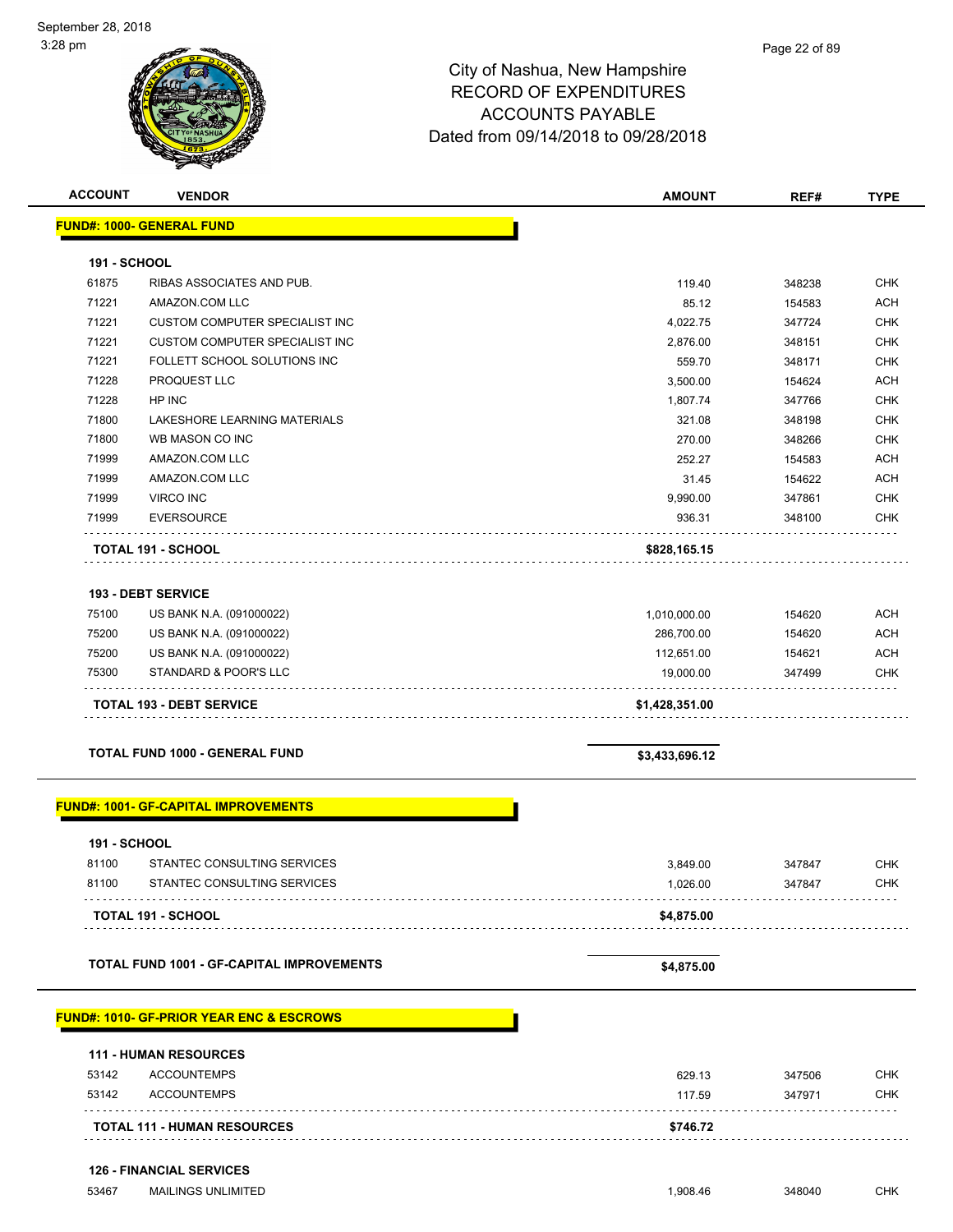$\overline{a}$ 

|                   |                                                     | City of Nashua, New Hampshire<br><b>RECORD OF EXPENDITURES</b><br><b>ACCOUNTS PAYABLE</b><br>Dated from 09/14/2018 to 09/28/2018 | r aye zu urus |             |
|-------------------|-----------------------------------------------------|----------------------------------------------------------------------------------------------------------------------------------|---------------|-------------|
| <b>ACCOUNT</b>    | <b>VENDOR</b>                                       | <b>AMOUNT</b>                                                                                                                    | REF#          | <b>TYPE</b> |
|                   | <b>FUND#: 1010- GF-PRIOR YEAR ENC &amp; ESCROWS</b> |                                                                                                                                  |               |             |
|                   | <b>TOTAL 126 - FINANCIAL SERVICES</b>               | \$1,908.46                                                                                                                       |               |             |
| 150 - POLICE      |                                                     |                                                                                                                                  |               |             |
| 61299             | CONNECTICUT EXPLOSIVES COMPANY                      | 576.80                                                                                                                           | 347535        | <b>CHK</b>  |
|                   | <b>TOTAL 150 - POLICE</b>                           | \$576.80                                                                                                                         |               |             |
| <b>152 - FIRE</b> |                                                     |                                                                                                                                  |               |             |
| 71999             | DC AQUATIC SPECIALTIES INC                          | 8,700.00                                                                                                                         | 348005        | <b>CHK</b>  |
|                   | <b>TOTAL 152 - FIRE</b>                             | \$8,700.00                                                                                                                       |               |             |
| 161 - STREETS     |                                                     |                                                                                                                                  |               |             |
| 54275             | HI WAY SAFETY SYSTEMS INC                           | 36,448.20                                                                                                                        | 347569        | <b>CHK</b>  |
| 54492             | ROUTEMATCH SOFTWARE INC                             | 1,580.00                                                                                                                         | 348075        | <b>CHK</b>  |
|                   | <b>TOTAL 161 - STREETS</b>                          | \$38,028.20                                                                                                                      |               |             |
|                   | <b>166 - PARKING LOTS</b>                           |                                                                                                                                  |               |             |
| 54280             | VEOLIA ES TECHNICAL SOLUTIONS                       | 2,921.25                                                                                                                         | 347667        | <b>CHK</b>  |
| 54487             | ALI PLUMBING SERVICES CORP                          | 425.00                                                                                                                           | 347509        | <b>CHK</b>  |
|                   | <b>TOTAL 166 - PARKING LOTS</b>                     | \$3,346.25                                                                                                                       |               |             |

|  | <b>191 - SCHOOL</b> |  |
|--|---------------------|--|
|--|---------------------|--|

**FUND#: 2100- FOOD SERVICES FUND**

| 53628 | <b>METRO GROUP INC</b>    | 829.00   | 348213 | снк |
|-------|---------------------------|----------|--------|-----|
|       | <b>TOTAL 191 - SCHOOL</b> | \$829.00 |        |     |

<u> a shekara t</u>

TOTAL FUND 1010 - GF-PRIOR YEAR ENC & ESCROWS **\$54,135.43** 

| 44503 | <b>KELLY FITZGERALD</b>      | 73.55    | 347737 | CHK        |
|-------|------------------------------|----------|--------|------------|
| 44503 | JOSEPH GOETZKE               | 33.00    | 347749 | <b>CHK</b> |
| 53628 | ASAP FIRE & SAFETY CORP      | 95.00    | 347689 | CHK        |
| 54487 | AFFILIATED HVAC SERVICES LLC | 1.657.37 | 347685 | CHK        |
| 54487 | BASSETT SERVICES CORPORATION | 276.56   | 347696 | <b>CHK</b> |
| 54487 | <b>HOBART SERVICE</b>        | 85.41    | 347761 | <b>CHK</b> |
| 55307 | LISA BORDELEAU               | 41.42    | 347704 | CHK        |

| 44503 | <b>JOSEPH GOETZKE</b>               | 33.00    | 347749 | CHK        |
|-------|-------------------------------------|----------|--------|------------|
| 53628 | ASAP FIRE & SAFETY CORP             | 95.00    | 347689 | <b>CHK</b> |
| 54487 | AFFILIATED HVAC SERVICES LLC        | 1,657.37 | 347685 | <b>CHK</b> |
| 54487 | <b>BASSETT SERVICES CORPORATION</b> | 276.56   | 347696 | <b>CHK</b> |
| 54487 | <b>HOBART SERVICE</b>               | 85.41    | 347761 | <b>CHK</b> |
| 55307 | LISA BORDELEAU                      | 41.42    | 347704 | <b>CHK</b> |
| 55307 | <b>PAULE RALPH</b>                  | 42.78    | 347833 | <b>CHK</b> |
| 55400 | <b>MARY BENOIT</b>                  | 80.00    | 347698 | <b>CHK</b> |
| 55400 | LISA BORDELEAU                      | 80.00    | 347704 | <b>CHK</b> |
| 55400 | PAMELA CORREA                       | 80.00    | 347721 | <b>CHK</b> |
| 55400 | SHEILA COTE                         | 80.00    | 347723 | <b>CHK</b> |
| 55400 | <b>FRANCISCA EVERHART</b>           | 80.00    | 347734 | <b>CHK</b> |
| 55400 | ELIZABETH MACPHERSON                | 100.00   | 347794 | <b>CHK</b> |
| 55400 | JUDITH NASTA                        | 100.00   | 347815 | <b>CHK</b> |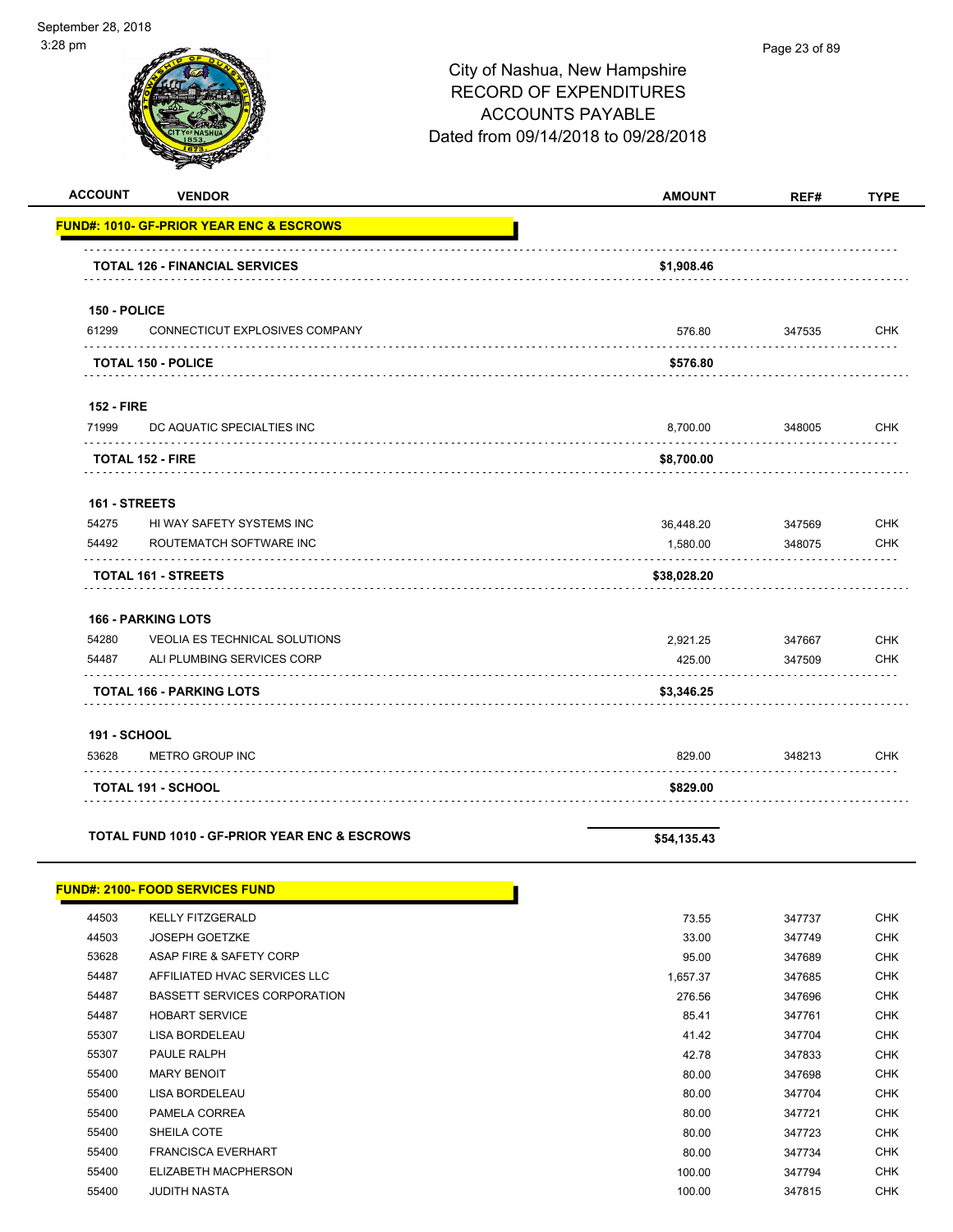

| <b>ACCOUNT</b> | <b>VENDOR</b>                                   | <b>AMOUNT</b> | REF#   | <b>TYPE</b> |
|----------------|-------------------------------------------------|---------------|--------|-------------|
|                | <b>FUND#: 2100- FOOD SERVICES FUND</b>          |               |        |             |
| 55400          | <b>DEBRA NESBITT</b>                            | 80.00         | 347818 | <b>CHK</b>  |
| 55400          | PAULE RALPH                                     | 80.00         | 347833 | <b>CHK</b>  |
| 55400          | <b>ODETTE SLOSEK</b>                            | 80.00         | 347845 | <b>CHK</b>  |
| 55400          | <b>JOAN SWINDELL</b>                            | 80.00         | 347849 | <b>CHK</b>  |
| 55400          | ODETTE SLOSEK                                   | 42.50         | 348250 | <b>CHK</b>  |
| 61100          | <b>DOREEN BURGESS</b>                           | 8.84          | 348130 | <b>CHK</b>  |
| 61214          | <b>BIMBO FOODS BAKERIES INC</b>                 | 966.74        | 347701 | <b>CHK</b>  |
| 61214          | COCA COLA BOTTLING CO                           | 590.00        | 347718 | <b>CHK</b>  |
| 61214          | PAMELA CORREA                                   | 5.98          | 347721 | <b>CHK</b>  |
| 61214          | <b>GARELICK FARMS LLC</b>                       | 17,607.19     | 347744 | <b>CHK</b>  |
| 61214          | GILLS PIZZA CO                                  | 3,927.30      | 347747 | <b>CHK</b>  |
| 61214          | HERSHEY'S ICE CREAM                             | 471.18        | 347759 | <b>CHK</b>  |
| 61214          | <b>HOLDEN FRUIT &amp; PRODUCE CO</b>            | 142.50        | 347762 | <b>CHK</b>  |
| 61214          | M SAUNDERS INC                                  | 2,641.54      | 347793 | <b>CHK</b>  |
| 61214          | NATIVE MAINE PRODUCE & SPEC                     | 1,658.92      | 347817 | <b>CHK</b>  |
| 61214          | NORTHCENTER FOODS                               | 25,367.68     | 347824 | <b>CHK</b>  |
| 61214          | BELLAVANCE BEVERAGE CO INC                      | 2,167.20      | 348121 | <b>CHK</b>  |
| 61214          | <b>BIMBO FOODS BAKERIES INC</b>                 | 2,314.84      | 348125 | <b>CHK</b>  |
| 61214          | COCA COLA BOTTLING CO                           | 1,319.00      | 348143 | <b>CHK</b>  |
| 61214          | <b>GARELICK FARMS LLC</b>                       | 6,780.76      | 348174 | <b>CHK</b>  |
| 61214          | GILLS PIZZA CO                                  | 4,582.80      | 348176 | <b>CHK</b>  |
| 61214          | HERSHEY'S ICE CREAM                             | 669.36        | 348184 | <b>CHK</b>  |
| 61214          | <b>M SAUNDERS INC</b>                           | 3,863.63      | 348201 | <b>CHK</b>  |
| 61214          | NATIVE MAINE PRODUCE & SPEC                     | 3,423.70      | 348221 | <b>CHK</b>  |
| 61214          | NORTHCENTER FOODS                               | 37,623.60     | 348225 | <b>CHK</b>  |
| 61299          | CENTRAL PAPER PRODUCTS CO                       | 6,346.89      | 347713 | <b>CHK</b>  |
| 61299          | <b>KARYN LAWLESS</b>                            | 48.61         | 347785 | <b>CHK</b>  |
| 61299          | CENTRAL PAPER PRODUCTS CO                       | 5,974.81      | 348138 | <b>CHK</b>  |
|                | <b>TOTAL FUND 2100 - FOOD SERVICES FUND</b>     | \$131,770.66  |        |             |
|                | <b>FUND#: 2120- SUMMER FEEDING PROGRAM FUND</b> |               |        |             |
| 61299          | <b>HOBART SERVICE</b>                           | 264.92        | 347761 | <b>CHK</b>  |
|                | TOTAL FUND 2120 - SUMMER FEEDING PROGRAM FUND   | \$264.92      |        |             |
|                | <b>FUND#: 2201- DRIVERS EDUCATION FUND</b>      |               |        |             |
| 61799          | <b>BEST FORD</b>                                | 599.64        | 347699 | <b>CHK</b>  |
| 61799          | <b>BEST FORD</b>                                | 39.00         | 348123 | <b>CHK</b>  |
|                |                                                 |               |        |             |
|                | <b>TOTAL FUND 2201 - DRIVERS EDUCATION FUND</b> | \$638.64      |        |             |
|                | <b>FUND#: 2207- ADULT ED/CONTINUING ED</b>      |               |        |             |
| 55300          | <b>RENEE SANTOS</b>                             | 42.18         | 348244 | <b>CHK</b>  |
| 61299          | <b>LAURIE ROTHHAUS</b>                          | 18.72         | 348242 | <b>CHK</b>  |
|                |                                                 |               |        |             |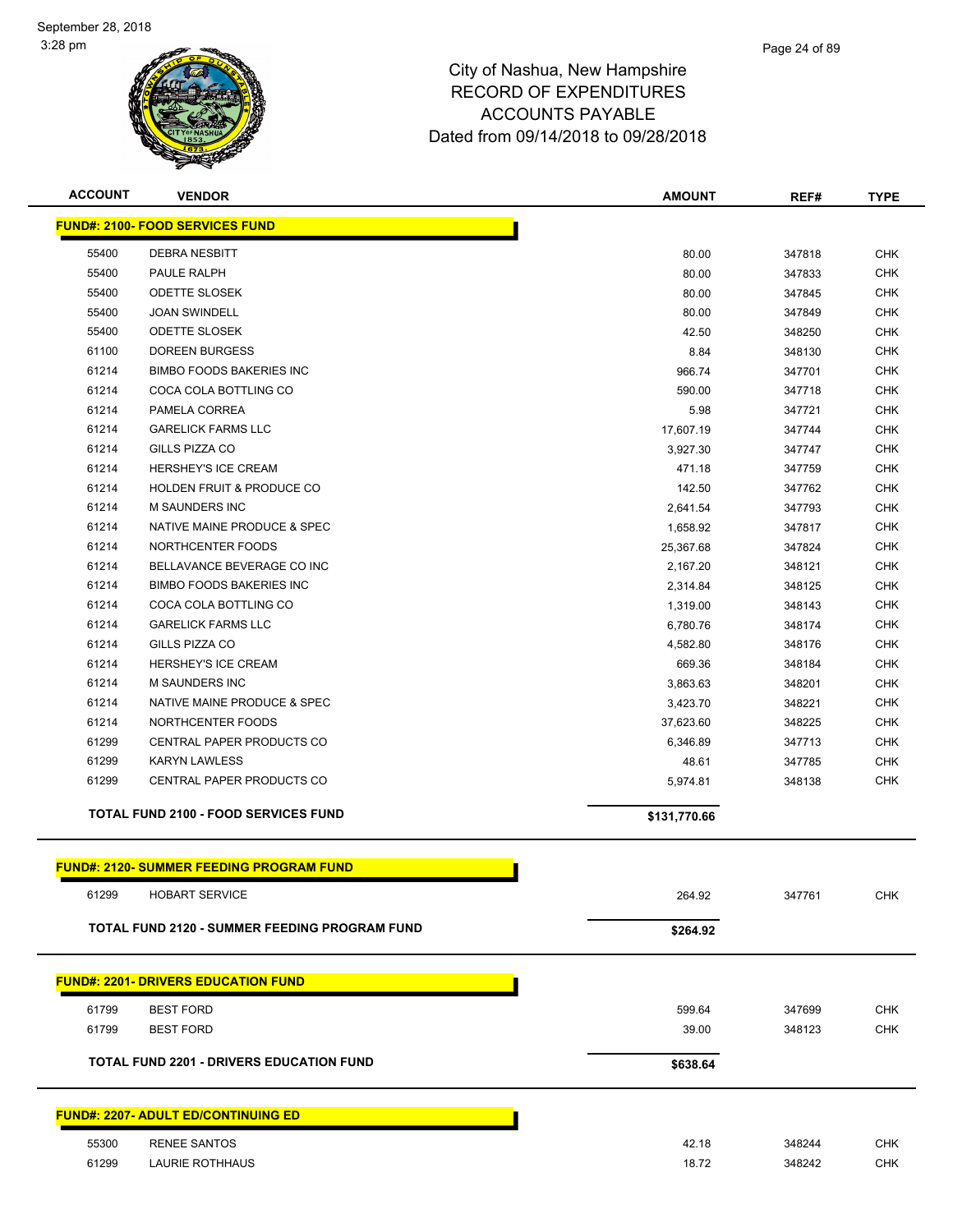| <b>ACCOUNT</b> | <b>VENDOR</b>                                          | <b>AMOUNT</b> | REF#   | <b>TYPE</b> |
|----------------|--------------------------------------------------------|---------------|--------|-------------|
|                | <b>TOTAL FUND 2207 - ADULT ED/CONTINUING ED</b>        | \$60.90       |        |             |
|                | <u> FUND#: 2212- ATHLETICS REVENUE FUND</u>            |               |        |             |
| 44563          | NASHUA SCHOOL DISTRICT 42                              | 585.00        | 154618 | <b>ACH</b>  |
|                | <b>TOTAL FUND 2212 - ATHLETICS REVENUE FUND</b>        | \$585.00      |        |             |
|                | <u> FUND#: 2222- AFTER SCHOOL PROGRAM</u>              |               |        |             |
| 53614          | <b>GIRLS INC OF NEW HAMPSHIRE</b>                      | 3,000.00      | 347748 | <b>CHK</b>  |
| 61299          | STATE OF NH CRIMINAL RECORDS                           | 47.00         | 347682 | <b>CHK</b>  |
| 61299          | <b>COSTA FRUIT &amp; PRODUCE CO</b>                    | 518.25        | 347722 | <b>CHK</b>  |
| 61299          | STATE OF NH CRIMINAL RECORDS                           | 47.00         | 348105 | <b>CHK</b>  |
| 61299          | <b>COSTA FRUIT &amp; PRODUCE CO</b>                    | 929.50        | 348144 | <b>CHK</b>  |
| 61299          | <b>GARELICK FARMS LLC</b>                              | 367.65        | 348174 | <b>CHK</b>  |
| 61299          | <b>WAL-MART</b>                                        | 142.97        | 348265 | <b>CHK</b>  |
|                | <b>TOTAL FUND 2222 - AFTER SCHOOL PROGRAM</b>          | \$5,052.37    |        |             |
|                | <b>FUND#: 2503- PARKS &amp; REC PROGRAMS FUND</b>      |               |        |             |
| 53600          | NASHUA COMMUNITY MUSIC SCHOOL                          | 2,150.00      | 347607 | <b>CHK</b>  |
| 53600          | <b>CARAMBA SKILLS CAMP</b>                             | 5,939.00      | 347991 | <b>CHK</b>  |
| 55658          | <b>BOSTON CELTICS</b>                                  | 1,850.00      | 347429 | <b>CHK</b>  |
|                | <b>TOTAL FUND 2503 - PARKS &amp; REC PROGRAMS FUND</b> | \$9,939.00    |        |             |
|                | <u> FUND#: 2504- HOLMAN STADIUM EVENTS FUND</u>        |               |        |             |
| 55658          | <b>WAYNE ALLARD</b>                                    | 342.50        | 347510 | <b>CHK</b>  |
|                | <b>TOTAL FUND 2504 - HOLMAN STADIUM EVENTS FUND</b>    | \$342.50      |        |             |
|                | <b>FUND#: 2505- PEG ACCESS CHANNELS FUND</b>           |               |        |             |
| 45999          | COMMUNITY MEDIA SERVICES GRP L                         | (187.01)      | 347924 | <b>CHK</b>  |
| 53432          | DONNA L GRAHAM                                         | 10.00         | 347561 | <b>CHK</b>  |
| 54100          | <b>EVERSOURCE</b>                                      | 323.74        | 347945 | <b>CHK</b>  |
| 54114          | <b>LIBERTY UTILITIES - NH</b>                          | 6.22          | 347476 | <b>CHK</b>  |
| 54141          | PENNICHUCK WATER WORKS INC                             | 18.44         | 347496 | <b>CHK</b>  |
| 55699          | COMMUNITY MEDIA SERVICES GRP L                         | 31,000.00     | 347924 | <b>CHK</b>  |
| 61100          | AMAZON.COM LLC                                         | 212.40        | 154575 | <b>ACH</b>  |
| 61299          | AMAZON.COM LLC                                         | 213.74        | 154575 | <b>ACH</b>  |
| 61299          | AMAZON.COM LLC                                         | 29.99         | 154617 | <b>ACH</b>  |
| 61428          | AMAZON.COM LLC                                         | 14.95         | 154575 | <b>ACH</b>  |
|                | AMAZON.COM LLC                                         | 233.59        | 154575 | <b>ACH</b>  |
| 71000          |                                                        |               |        |             |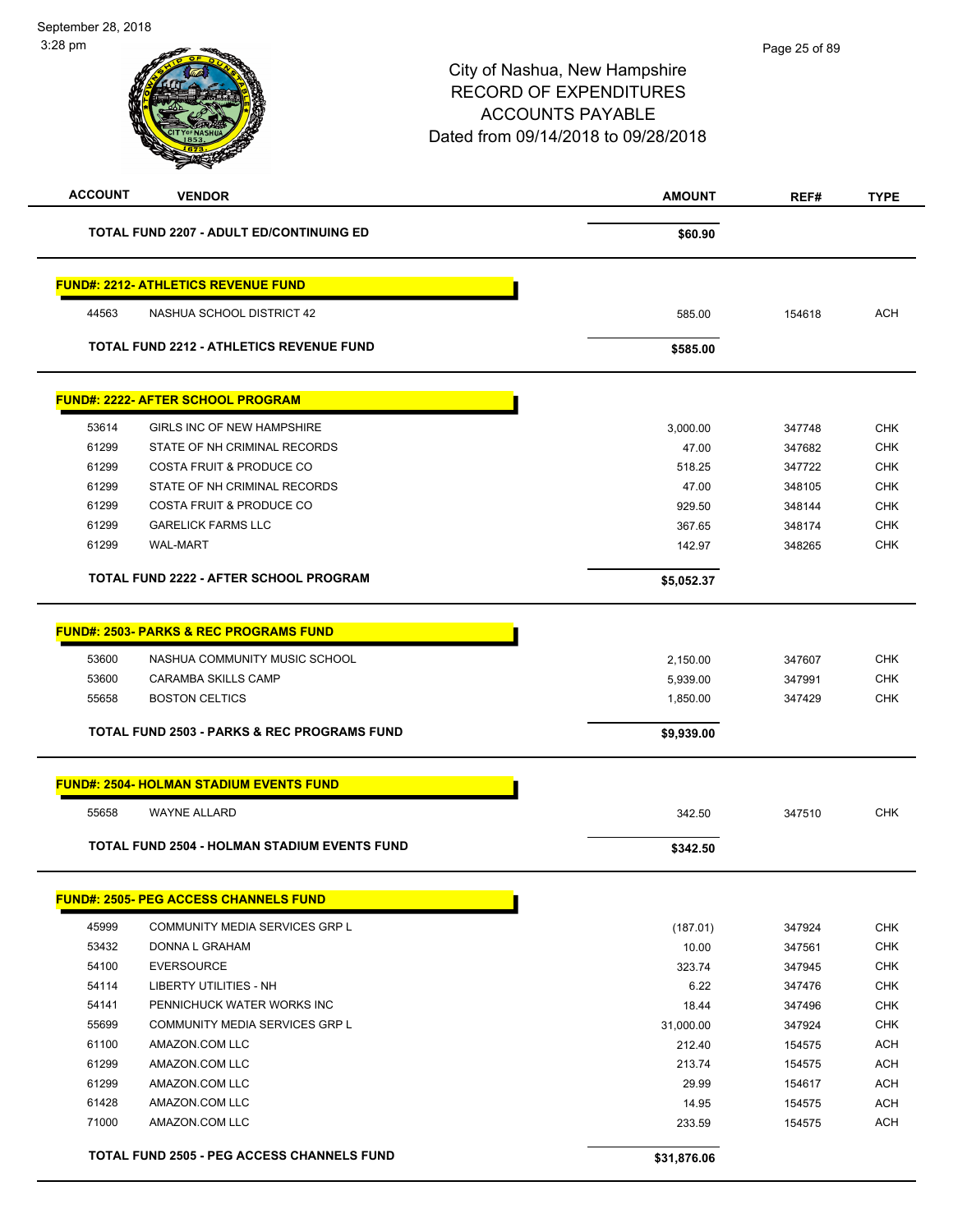

| <b>ACCOUNT</b> | <b>VENDOR</b>                                           | <b>AMOUNT</b>      | REF#             | <b>TYPE</b>       |
|----------------|---------------------------------------------------------|--------------------|------------------|-------------------|
|                | <b>FUND#: 2506- HUNT BLDG FACILITY RENTAL FUND</b>      |                    |                  |                   |
| 53400          | AMAZON.COM LLC                                          | 29.13              | 154617           | <b>ACH</b>        |
| 53400          | THE MURDER MYSTERY CO                                   | 1,778.00           | 347932           | <b>CHK</b>        |
| 54141          | PENNICHUCK WATER WORKS INC                              | 382.18             | 347496           | <b>CHK</b>        |
| 54280          | AMAZON.COM LLC                                          | 40.72              | 154617           | <b>ACH</b>        |
| 54280          | <b>EVERWOOD FLOORING</b>                                | 75.00              | 347550           | <b>CHK</b>        |
| 54487          | <b>NELSON PIANO SERVICE</b>                             | 120.00             | 348056           | <b>CHK</b>        |
| 61100          | WB MASON CO INC                                         | 84.38              | 347669           | <b>CHK</b>        |
|                | TOTAL FUND 2506 - HUNT BLDG FACILITY RENTAL FUND        | \$2,509.41         |                  |                   |
|                | <b>FUND#: 2511-201 MAIN STREET RENTAL FUND</b>          |                    |                  |                   |
| 54100          | <b>EVERSOURCE</b>                                       | 561.78             | 347468           | <b>CHK</b>        |
| 54141          | PENNICHUCK WATER WORKS INC                              | 372.22             | 347957           | <b>CHK</b>        |
|                |                                                         |                    |                  |                   |
|                | <b>TOTAL FUND 2511 - 201 MAIN STREET RENTAL FUND</b>    | \$934.00           |                  |                   |
|                | <b>FUND#: 3040- COMMUNICATIONS GRANTS FUND</b>          |                    |                  |                   |
| 81300          | KOHLER CO                                               | 10,908.34          | 347585           | <b>CHK</b>        |
|                | <b>TOTAL FUND 3040 - COMMUNICATIONS GRANTS FUND</b>     | \$10,908.34        |                  |                   |
|                |                                                         |                    |                  |                   |
|                | <b>FUND#: 3050- POLICE GRANTS FUND</b>                  |                    |                  |                   |
| 55400          | PS DIVE SHOP LCC                                        | 900.00             | 347624           | <b>CHK</b>        |
|                | <b>TOTAL FUND 3050 - POLICE GRANTS FUND</b>             | \$900.00           |                  |                   |
|                | <b>FUND#: 3068- COMMUNITY SERVICES GRANTS FUND</b>      |                    |                  |                   |
|                |                                                         |                    |                  |                   |
| 55100          | <b>SPRINT</b>                                           | 75.98              | 347498           | <b>CHK</b>        |
| 55421          | JSI RESEARCH & TRAINING /                               | 50.00              | 347472           | <b>CHK</b>        |
| 55421<br>55699 | NH PROVIDERS ASSOCIATION<br>SOUTHERN NH HIV AIDS        | 300.00<br>7,197.00 | 347955           | CHK<br><b>CHK</b> |
| 55810          | <b>HARBOR HOMES INC</b>                                 | 22,883.00          | 347646<br>347567 | CHK               |
| 61100          | AMAZON.COM LLC                                          | 15.98              |                  | <b>ACH</b>        |
| 68235          | <b>HARBOR HOMES INC</b>                                 | 1,602.00           | 154617<br>347567 | <b>CHK</b>        |
| 68235          | SOUTHERN NH HIV AIDS                                    | 504.00             | 347646           | <b>CHK</b>        |
| 68350          | AMAZON.COM LLC                                          | 29.97              | 154617           | <b>ACH</b>        |
|                |                                                         |                    |                  |                   |
|                | <b>TOTAL FUND 3068 - COMMUNITY SERVICES GRANTS FUND</b> | \$32,657.93        |                  |                   |
|                | <b>FUND#: 3070- COMMUNITY HEALTH GRANTS FUND</b>        |                    |                  |                   |
| 53628          | ALEXANDER GRANOK MD                                     | 900.00             | 347564           | <b>CHK</b>        |
| 54221          | <b>STERICYCLE INC</b>                                   | 176.42             | 347649           | CHK               |
|                |                                                         |                    |                  |                   |
|                |                                                         |                    |                  |                   |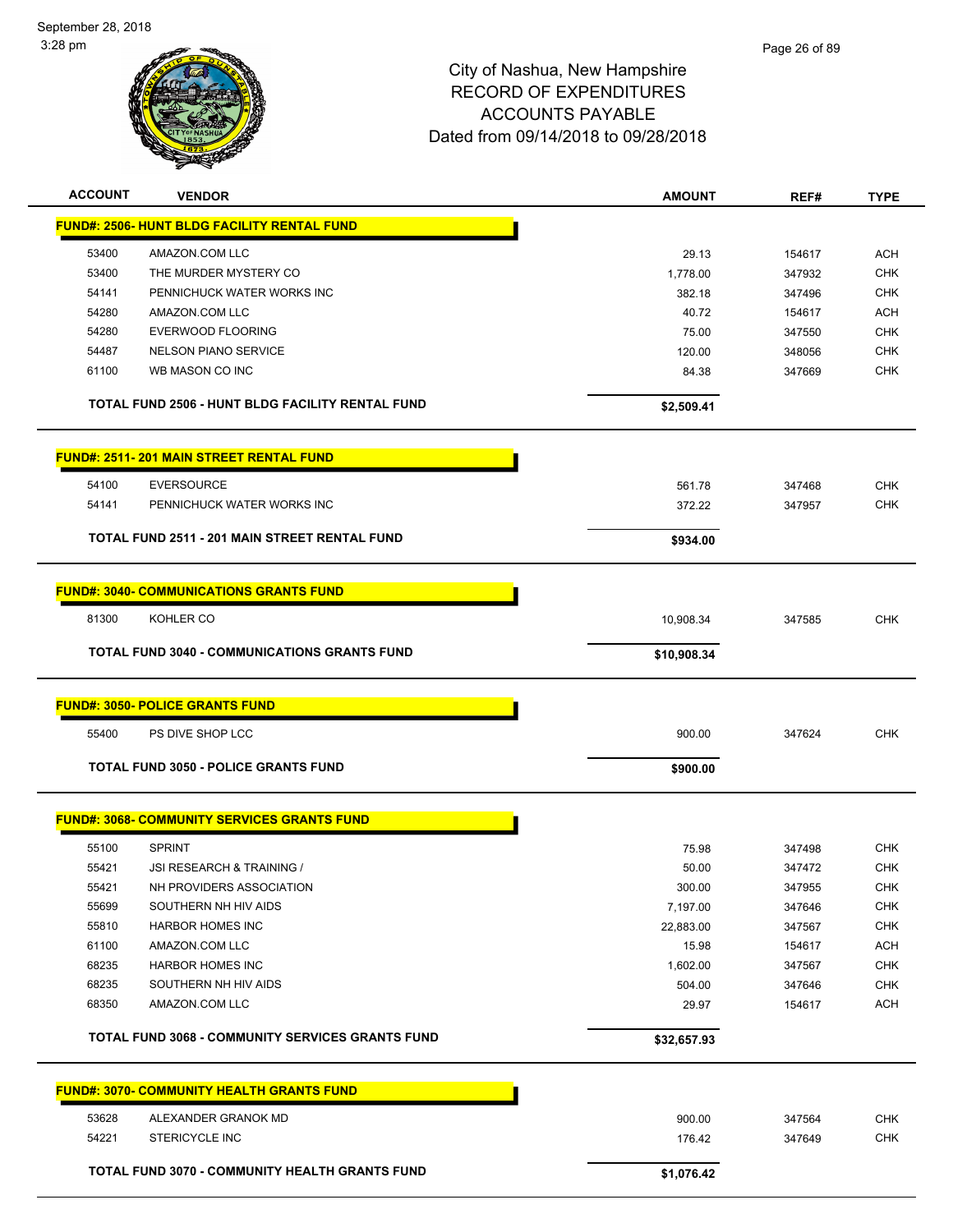

| <b>ACCOUNT</b> | <b>VENDOR</b>                                      | <b>AMOUNT</b> | REF#   | <b>TYPE</b> |
|----------------|----------------------------------------------------|---------------|--------|-------------|
|                | <b>FUND#: 3090- URBAN PROGRAM GRANTS FUND</b>      |               |        |             |
| 54210          | DAD'S ABATEMENT LLC                                | 14,000.00     | 347450 | <b>CHK</b>  |
| 54210          | DAD'S ABATEMENT LLC                                | 2,000.00      | 347450 | <b>CHK</b>  |
| 54225          | ALCHEMY LEAD MANAGMENT                             | 3,524.00      | 347973 | <b>CHK</b>  |
| 55307          | <b>FRANK BORELLI</b>                               | 210.42        | 347448 | <b>CHK</b>  |
| 55307          | STEPHEN D VEGA                                     | 70.31         | 347461 | <b>CHK</b>  |
| 55307          | DAVID SULLIVAN                                     | 498.14        | 347938 | <b>CHK</b>  |
| 61100          | WB MASON CO INC                                    | 182.30        | 347669 | <b>CHK</b>  |
| 61100          | PETTY CASH                                         | 8.58          | 347935 | <b>CHK</b>  |
| 69025          | MUNOZ CONSTRUCTION                                 | 3,450.00      | 347931 | <b>CHK</b>  |
|                | <b>TOTAL FUND 3090 - URBAN PROGRAM GRANTS FUND</b> | \$23,943.75   |        |             |

h

# **FUND#: 3120- TRANSIT GRANTS FUND**

| 54100 | <b>EVERSOURCE</b>              | 1,197.85  | 347945 | <b>CHK</b> |
|-------|--------------------------------|-----------|--------|------------|
| 54114 | <b>LIBERTY UTILITIES - NH</b>  | 23.03     | 347476 | <b>CHK</b> |
| 54114 | <b>LIBERTY UTILITIES - NH</b>  | 57.40     | 347477 | <b>CHK</b> |
| 54141 | PENNICHUCK WATER WORKS INC     | 67.62     | 347496 | CHK        |
| 54141 | PENNICHUCK WATER WORKS INC     | 135.53    | 347957 | <b>CHK</b> |
| 54280 | R G TOMBS DOOR CO INC          | 225.00    | 347627 | <b>CHK</b> |
| 55109 | CONSOLIDATED COMMUNICATIONS    | 244.00    | 347464 | <b>CHK</b> |
| 55118 | <b>SPRINT</b>                  | 41.96     | 347498 | <b>CHK</b> |
| 55699 | PRINT FACTORY                  | 69.00     | 347623 | <b>CHK</b> |
| 55699 | PRINT FACTORY                  | 69.00     | 348069 | <b>CHK</b> |
| 55699 | JOHNSON CONTROLS SECURITY      | 99.07     | 347947 | <b>CHK</b> |
| 55699 | VERIZON WIRELESS-842008777     | 221.06    | 347965 | <b>CHK</b> |
| 61107 | CINTAS#016                     | 41.27     | 347534 | <b>CHK</b> |
| 61299 | <b>BLUE RESERVE WATER</b>      | 63.00     | 347520 | <b>CHK</b> |
| 61299 | WB MASON CO INC                | 20.95     | 347669 | <b>CHK</b> |
| 61299 | WB MASON CO INC                | 149.08    | 347669 | <b>CHK</b> |
| 61299 | WB MASON CO INC                | 27.50     | 348096 | <b>CHK</b> |
| 61299 | HOME DEPOT CREDIT SERVICE 3065 | 26.14     | 348024 | <b>CHK</b> |
| 61299 | AMAZON.COM LLC                 | 93.31     | 154575 | <b>ACH</b> |
| 61299 | <b>RYDER FLEET PRODUCTS</b>    | 44.93     | 347634 | <b>CHK</b> |
| 61299 | RYDER FLEET PRODUCTS           | 93.88     | 348076 | <b>CHK</b> |
| 61300 | <b>CITY OF NASHUA</b>          | 66.07     | 347449 | <b>CHK</b> |
| 61307 | <b>CITY OF NASHUA</b>          | 158.35    | 347449 | <b>CHK</b> |
| 61307 | <b>EAST RIVER ENERGY INC</b>   | 25,911.00 | 348011 | <b>CHK</b> |
| 61310 | AVSG LP                        | 17,772.19 | 347978 | <b>CHK</b> |
| 61705 | PETE'S TIRE BARNS INC          | 1,592.93  | 348065 | <b>CHK</b> |
| 61799 | GILLIG LLC                     | 1,237.04  | 347559 | <b>CHK</b> |
| 61799 | <b>SANEL NAPA</b>              | 8.92      | 347639 | <b>CHK</b> |
| 61799 | <b>QUIRK GM PARTS DEPOT</b>    | 477.05    | 347626 | <b>CHK</b> |
| 61799 | SANEL NAPA                     | 316.30    | 347639 | <b>CHK</b> |
| 61799 | <b>QUIRK GM PARTS DEPOT</b>    | 34.48     | 348071 | <b>CHK</b> |
| 61799 | <b>CUMMINS NORTHEAST LLC</b>   | 48.89     | 347541 | <b>CHK</b> |
| 61799 | <b>CUMMINS NORTHEAST LLC</b>   | 95.52     | 348003 | <b>CHK</b> |
| 61799 | <b>GRAINGER</b>                | 38.66     | 348021 | <b>CHK</b> |
| 61799 | NEW ENGLAND KENWORTH           | 868.98    | 348057 | <b>CHK</b> |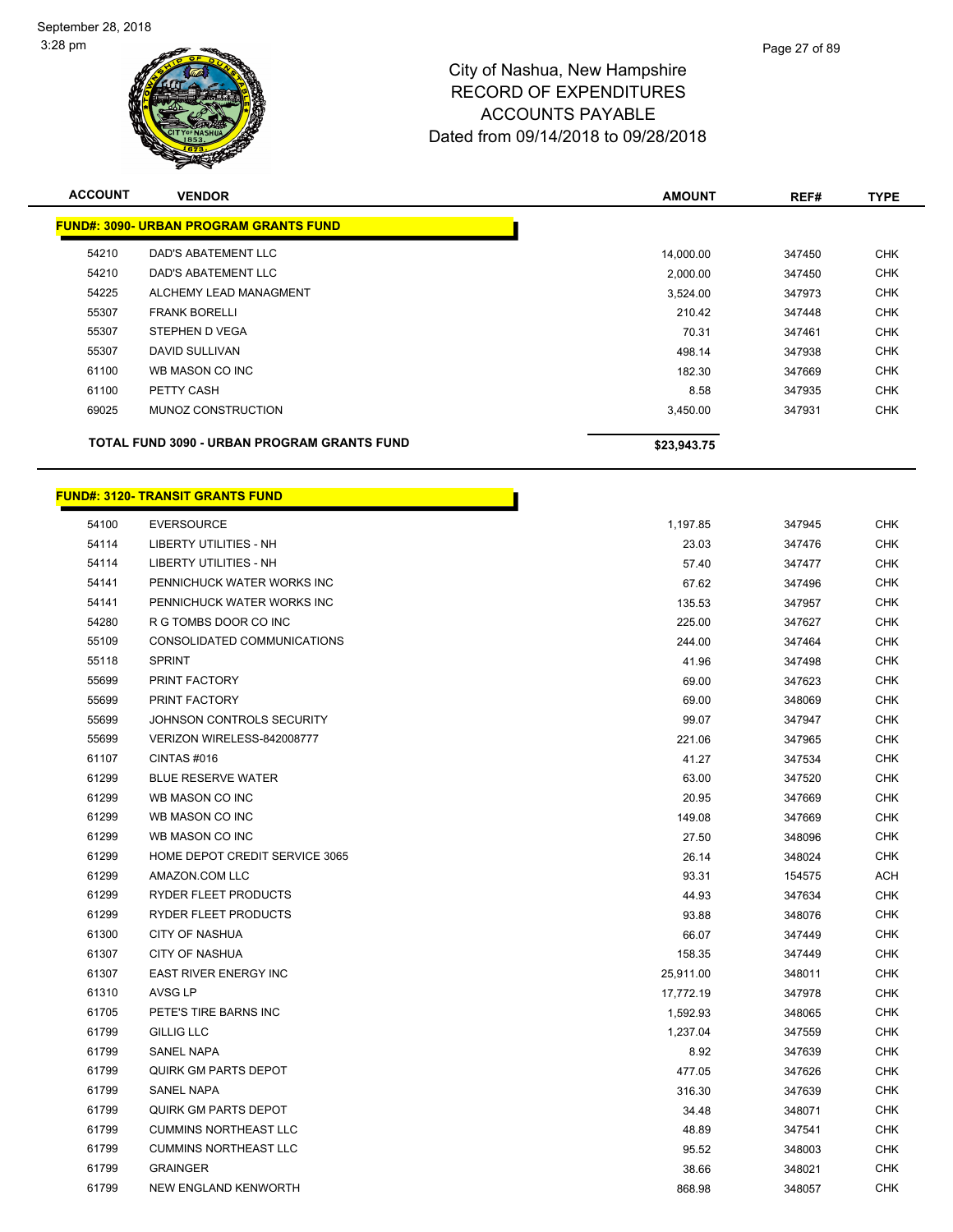September 28, 2018 3:28 pm



| <b>ACCOUNT</b> | <b>VENDOR</b>                                               | <b>AMOUNT</b> | REF#   | <b>TYPE</b> |
|----------------|-------------------------------------------------------------|---------------|--------|-------------|
|                | <b>FUND#: 3120- TRANSIT GRANTS FUND</b>                     |               |        |             |
| 61799          | <b>SANEL NAPA</b>                                           | 56.93         | 347639 | <b>CHK</b>  |
| 61799          | QUIRK GM PARTS DEPOT                                        | 239.59        | 347626 | <b>CHK</b>  |
|                | <b>TOTAL FUND 3120 - TRANSIT GRANTS FUND</b>                | \$51,933.48   |        |             |
|                | <b>FUND#: 3200- PARKS &amp; RECREATION GRANTS FUND</b>      |               |        |             |
| 55658          | DUDLEY'S CONCESSIONS                                        | 555.75        | 347549 | <b>CHK</b>  |
|                | <b>TOTAL FUND 3200 - PARKS &amp; RECREATION GRANTS FUND</b> | \$555.75      |        |             |
|                | <b>FUND#: 3800- SCHOOL GRANTS FUND</b>                      |               |        |             |

| 53607 | RIBAS ASSOCIATES AND PUB.           | 1,500.00  | 348238 | <b>CHK</b> |
|-------|-------------------------------------|-----------|--------|------------|
| 53607 | <b>SERESC</b>                       | 1,357.44  | 347842 | <b>CHK</b> |
| 53628 | <b>JESSICA MINAHAN</b>              | 3,250.00  | 347809 | <b>CHK</b> |
| 53628 | <b>BOOTHBY THERAPY SERVICES LLC</b> | 760.00    | 348127 | <b>CHK</b> |
| 53628 | THE CARROLL CENTER FOR THE BLI      | 594.00    | 348134 | <b>CHK</b> |
| 55400 | LITERACY LEARNING SOLUTIONS         | 5,400.00  | 347789 | <b>CHK</b> |
| 55400 | LITERACY LEARNING SOLUTIONS         | 3,600.00  | 347789 | <b>CHK</b> |
| 55400 | CPI INC                             | 3,049.00  | 348146 | <b>CHK</b> |
| 55690 | FIRST STUDENT INC                   | 306.43    | 347736 | <b>CHK</b> |
| 61135 | WB MASON CO INC                     | (75.99)   | 347863 | <b>CHK</b> |
| 61135 | <b>BIGRAPHICS INC</b>               | 546.70    | 347700 | <b>CHK</b> |
| 61299 | <b>SERESC</b>                       | 684.00    | 347842 | <b>CHK</b> |
| 61299 | <b>WAL-MART</b>                     | 174.27    | 347862 | <b>CHK</b> |
| 61299 | <b>WAL-MART</b>                     | 142.75    | 348265 | <b>CHK</b> |
| 61299 | AMAZON.COM LLC                      | (17.97)   | 154583 | <b>ACH</b> |
| 61299 | <b>HEINEMANN</b>                    | 5.00      | 347758 | <b>CHK</b> |
| 61299 | AMAZON.COM LLC                      | 741.13    | 154583 | <b>ACH</b> |
| 61299 | AMAZON.COM LLC                      | 553.51    | 154622 | <b>ACH</b> |
| 61299 | <b>ENABLING DEVICES</b>             | 371.85    | 347732 | <b>CHK</b> |
| 61299 | KAPLAN EARLY LEARNING CO            | 206.66    | 347777 | <b>CHK</b> |
| 61299 | <b>SCHOOL SPECIALTY</b>             | 209.99    | 347840 | <b>CHK</b> |
| 61299 | <b>BEYOND PLAY</b>                  | 73.43     | 348124 | <b>CHK</b> |
| 61299 | <b>FLAGHOUSE INC</b>                | 664.32    | 348168 | <b>CHK</b> |
| 61299 | <b>SCHOOL SPECIALTY</b>             | 464.51    | 348247 | <b>CHK</b> |
| 61299 | THERAPRO INC                        | 512.36    | 348256 | <b>CHK</b> |
| 61299 | THERAPY SHOPPE INC                  | 1,766.58  | 348257 | <b>CHK</b> |
| 61299 | <b>ZOT ARTZ</b>                     | 119.75    | 348273 | <b>CHK</b> |
| 61875 | RIBAS ASSOCIATES AND PUB.           | 3,234.60  | 348238 | CHK        |
| 71221 | COMPUTER HUT dba IT INSIDERS        | 89.85     | 348188 | <b>CHK</b> |
| 71228 | FRANKLIN COVEY CLIENT SALES         | 4,483.70  | 347742 | <b>CHK</b> |
| 71228 | <b>GOVCONNECTION INC</b>            | 5,479.25  | 348179 | <b>CHK</b> |
| 71228 | RETHINK AUTISM, INC                 | 12,700.00 | 348237 | CHK        |
| 71602 | <b>SECURADYNE SYSTEMS</b>           | 25,507.52 | 347841 | <b>CHK</b> |
| 71602 | SECURADYNE SYSTEMS                  | 8,177.31  | 347841 | <b>CHK</b> |
| 71602 | SECURADYNE SYSTEMS                  | 4,739.00  | 347841 | <b>CHK</b> |
| 71602 | MARVELL PLATE GLASS INC             | 3,974.00  | 347799 | <b>CHK</b> |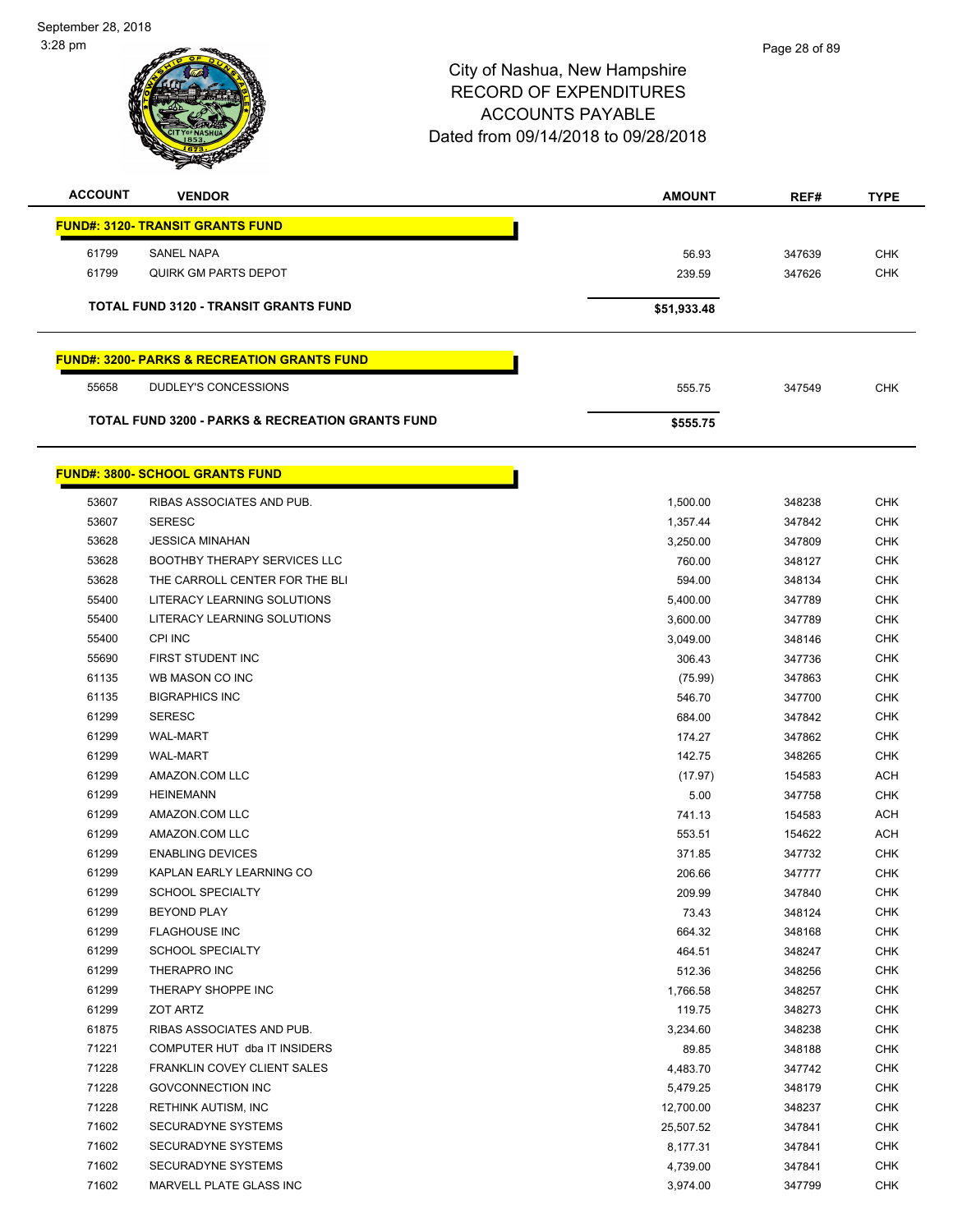

| <b>ACCOUNT</b> | <b>VENDOR</b>                               | <b>AMOUNT</b> | REF#   | <b>TYPE</b> |
|----------------|---------------------------------------------|---------------|--------|-------------|
|                | <b>FUND#: 3800- SCHOOL GRANTS FUND</b>      |               |        |             |
| 71602          | <b>SECURADYNE SYSTEMS</b>                   | 15.510.77     | 347841 | <b>CHK</b>  |
| 71602          | <b>SECURADYNE SYSTEMS</b>                   | 10.079.94     | 347841 | <b>CHK</b>  |
| 71602          | <b>SECURADYNE SYSTEMS</b>                   | 15.853.75     | 347841 | <b>CHK</b>  |
| 71800          | D.C. HUMPHRYS CO INC                        | 5,398.55      | 348153 | <b>CHK</b>  |
| 71800          | <b>SCHOOL OUTFITTERS, LLC</b>               | 345.24        | 348246 | <b>CHK</b>  |
| 71999          | <b>CCS PRESENTATION SYSTEMS</b>             | 16.084.00     | 348136 | <b>CHK</b>  |
| 71999          | <b>SCHOOL SPECIALTY</b>                     | 284.24        | 347840 | <b>CHK</b>  |
|                | <b>TOTAL FUND 3800 - SCHOOL GRANTS FUND</b> | \$158,901.44  |        |             |

### **FUND#: 3810- FOOD SERVICE GRANTS FUND**

|            |        | \$6,179.59 | <b>TOTAL FUND 3810 - FOOD SERVICE GRANTS FUND</b> |       |
|------------|--------|------------|---------------------------------------------------|-------|
| <b>CHK</b> | 348225 | 27.49      | NORTHCENTER FOODS                                 | 61299 |
| <b>CHK</b> | 348225 | 22.37      | NORTHCENTER FOODS                                 | 61299 |
| <b>CHK</b> | 347824 | 31.77      | NORTHCENTER FOODS                                 | 61299 |
| <b>CHK</b> | 348221 | 87.54      | NATIVE MAINE PRODUCE & SPEC                       | 61299 |
| <b>CHK</b> | 348138 | 194.01     | CENTRAL PAPER PRODUCTS CO                         | 61299 |
| <b>CHK</b> | 347824 | 31.77      | NORTHCENTER FOODS                                 | 61299 |
| <b>CHK</b> | 347713 | (28.96)    | CENTRAL PAPER PRODUCTS CO                         | 61299 |
| <b>CHK</b> | 347824 | 20.54      | NORTHCENTER FOODS                                 | 61299 |
| <b>CHK</b> | 348201 | 86.39      | <b>M SAUNDERS INC</b>                             | 61299 |
| <b>CHK</b> | 348138 | 35.10      | CENTRAL PAPER PRODUCTS CO                         | 61299 |
| <b>CHK</b> | 347713 | 33.06      | CENTRAL PAPER PRODUCTS CO                         | 61299 |
| <b>CHK</b> | 347713 | 5.71       | <b>CENTRAL PAPER PRODUCTS CO</b>                  | 61299 |
| <b>CHK</b> | 348225 | 4.28       | NORTHCENTER FOODS                                 | 61214 |
| <b>CHK</b> | 348201 | 549.00     | M SAUNDERS INC                                    | 61214 |
| <b>CHK</b> | 347793 | 216.60     | <b>M SAUNDERS INC</b>                             | 61214 |
| <b>CHK</b> | 348225 | 9.40       | NORTHCENTER FOODS                                 | 61214 |
| <b>CHK</b> | 348221 | 87.53      | NATIVE MAINE PRODUCE & SPEC                       | 61214 |
| <b>CHK</b> | 348201 | 227.70     | <b>M SAUNDERS INC</b>                             | 61214 |
| <b>CHK</b> | 347793 | 509.00     | <b>M SAUNDERS INC</b>                             | 61214 |
| <b>CHK</b> | 348221 | 86.23      | NATIVE MAINE PRODUCE & SPEC                       | 61214 |
| <b>CHK</b> | 347817 | 618.62     | NATIVE MAINE PRODUCE & SPEC                       | 61214 |
| <b>CHK</b> | 348225 | 31.77      | NORTHCENTER FOODS                                 | 61214 |
| <b>CHK</b> | 348201 | 1,713.80   | <b>M SAUNDERS INC</b>                             | 61214 |
| <b>CHK</b> | 347824 | 11.23      | NORTHCENTER FOODS                                 | 61214 |
| <b>CHK</b> | 347793 | 373.30     | M SAUNDERS INC                                    | 61214 |
| <b>CHK</b> | 348201 | 163.21     | M SAUNDERS INC                                    | 61214 |
| <b>CHK</b> | 347793 | 292.50     | <b>M SAUNDERS INC</b>                             | 61214 |
| <b>CHK</b> | 348225 | 31.77      | NORTHCENTER FOODS                                 | 61214 |
| <b>CHK</b> | 348201 | 203.60     | M SAUNDERS INC                                    | 61214 |
| <b>CHK</b> | 347793 | 486.60     | M SAUNDERS INC                                    | 61214 |
| CHK        | 347713 | 16.66      | CENTRAL PAPER PRODUCTS CO                         | 61214 |
|            |        |            |                                                   |       |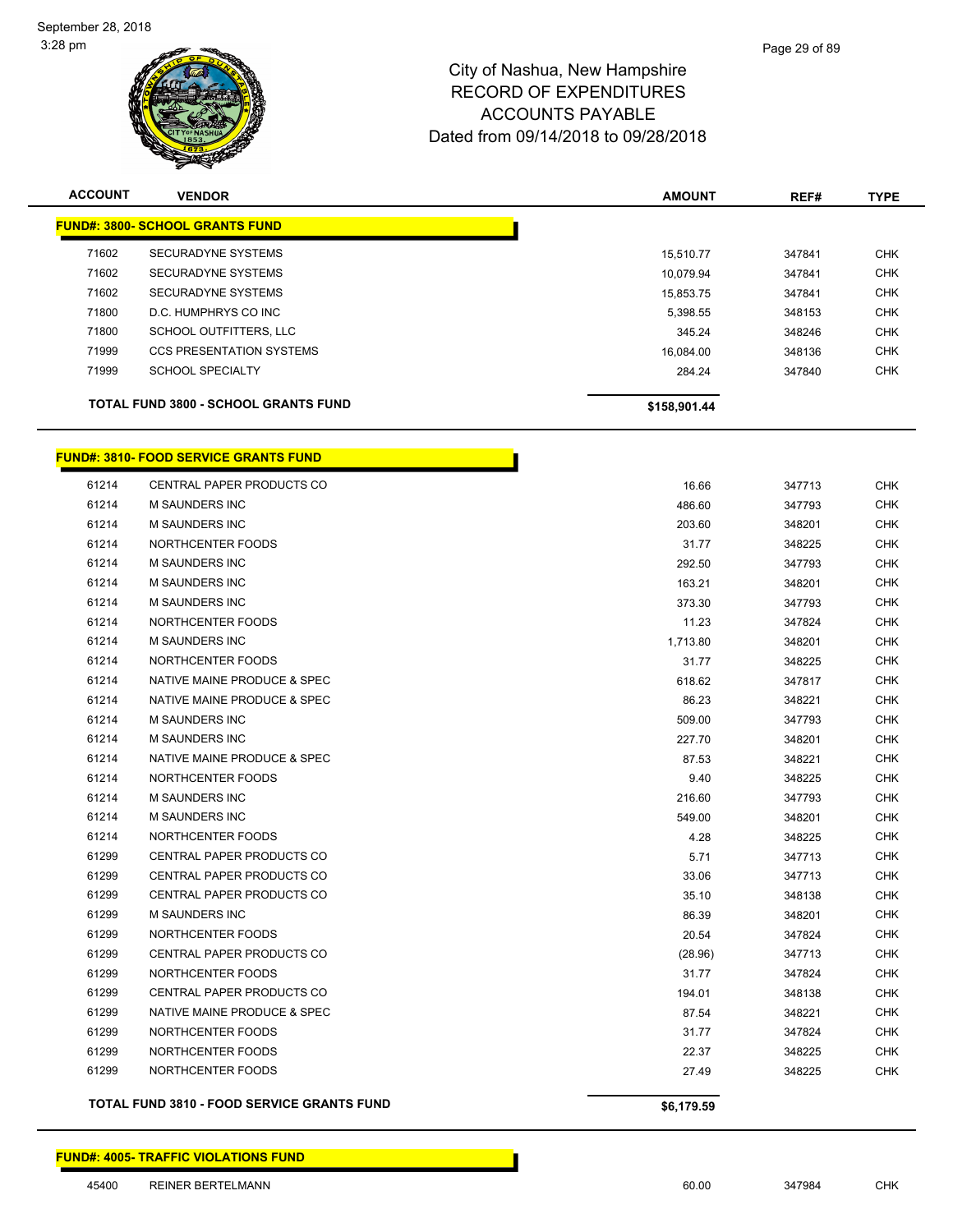

| <b>ACCOUNT</b> | <b>VENDOR</b>                                      | <b>AMOUNT</b> | REF#   | <b>TYPE</b> |
|----------------|----------------------------------------------------|---------------|--------|-------------|
|                | <b>FUND#: 4005- TRAFFIC VIOLATIONS FUND</b>        |               |        |             |
| 45400          | <b>TIMOTHY CLANCY</b>                              | 25.00         | 347997 | <b>CHK</b>  |
| 45400          | ROBERT CULLEN                                      | 60.00         | 348002 | <b>CHK</b>  |
| 45400          | <b>JOHN FOX</b>                                    | 35.00         | 348015 | <b>CHK</b>  |
| 54407          | <b>T2 SYSTEMS INC</b>                              | 2,430.00      | 347651 | <b>CHK</b>  |
| 54625          | <b>BROADSIDE COLLISION LLC</b>                     | 2,185.00      | 347522 | <b>CHK</b>  |
| 55100          | <b>SPRINT</b>                                      | 295.54        | 347498 | <b>CHK</b>  |
| 55607          | MAILINGS UNLIMITED - MVR                           | 210.00        | 154586 | <b>ACH</b>  |
| 55607          | <b>MAILINGS UNLIMITED</b>                          | (39.47)       | 348040 | <b>CHK</b>  |
| 71221          | <b>T2 SYSTEMS INC</b>                              | 1,715.06      | 348085 | <b>CHK</b>  |
|                | <b>TOTAL FUND 4005 - TRAFFIC VIOLATIONS FUND</b>   | \$6,976.13    |        |             |
|                | <b>FUND#: 4025- DOJ DRUG FORFEITURE FUND</b>       |               |        |             |
|                |                                                    |               |        |             |
| 54899          | LITCHFIELD VANTAGE LLC                             | 1,650.00      | 347589 | <b>CHK</b>  |
| 61799          | CARPARTS DISTRIBUTION CENTER,                      | 355.81        | 347530 | <b>CHK</b>  |
| 61799<br>61799 | <b>GRAPPONE AUTOMOTIVE GROUP</b><br>NASHUA HYUNDAI | 15.30         | 347565 | <b>CHK</b>  |
|                |                                                    | 106.78        | 347608 | <b>CHK</b>  |
|                | <b>TOTAL FUND 4025 - DOJ DRUG FORFEITURE FUND</b>  | \$2,127.89    |        |             |
|                | <b>FUND#: 4053- FIRE REGIONAL HAZMAT FUND</b>      |               |        |             |
| 71000          | VERIZON WIRELESS-842015493                         | 80.02         | 347503 | <b>CHK</b>  |
| 71000          | ATLANTIC SAFETY PRODUCTS                           | 792.00        | 347513 | <b>CHK</b>  |
| 71000          | MOORE MEDICAL LLC                                  | 1,220.60      | 348052 | <b>CHK</b>  |
|                | <b>TOTAL FUND 4053 - FIRE REGIONAL HAZMAT FUND</b> | \$2,092.62    |        |             |
|                |                                                    |               |        |             |
|                | <b>FUND#: 4090- LIB-LOST/DAMAGED BOOK FINES</b>    |               |        |             |
| 55699          | UNIQUE MNANGEMENT SERVICES INC                     | 214.80        | 348090 | <b>CHK</b>  |
| 61807          | <b>MANCHESTER CITY LIBRARY</b>                     | 25.99         | 348041 | <b>CHK</b>  |
| 61814          | AMAZON.COM LLC                                     | 24.99         | 154575 | ACH         |
| 61814          | <b>MIDWEST TAPE</b>                                | 11.44         | 347599 | <b>CHK</b>  |
| 61814          | <b>MIDWEST TAPE</b>                                | 55.36         | 348051 | <b>CHK</b>  |
|                | TOTAL FUND 4090 - LIB-LOST/DAMAGED BOOK FINES      | \$332.58      |        |             |
|                | <b>FUND#: 5010- CAP PROJECTS-INFO TECHNOLOGY</b>   |               |        |             |
| 81342          | <b>TYLER TECHNOLOGIES INC</b>                      |               |        | CHK         |
|                |                                                    | 1,500.00      | 347660 |             |
|                | TOTAL FUND 5010 - CAP PROJECTS-INFO TECHNOLOGY     | \$1,500.00    |        |             |
|                | <b>FUND#: 5050- CAP PROJECTS-COMMUNICATIONS</b>    |               |        |             |
| 81300          | <b>BARABY CORP</b>                                 | 1,420.00      | 347981 | <b>CHK</b>  |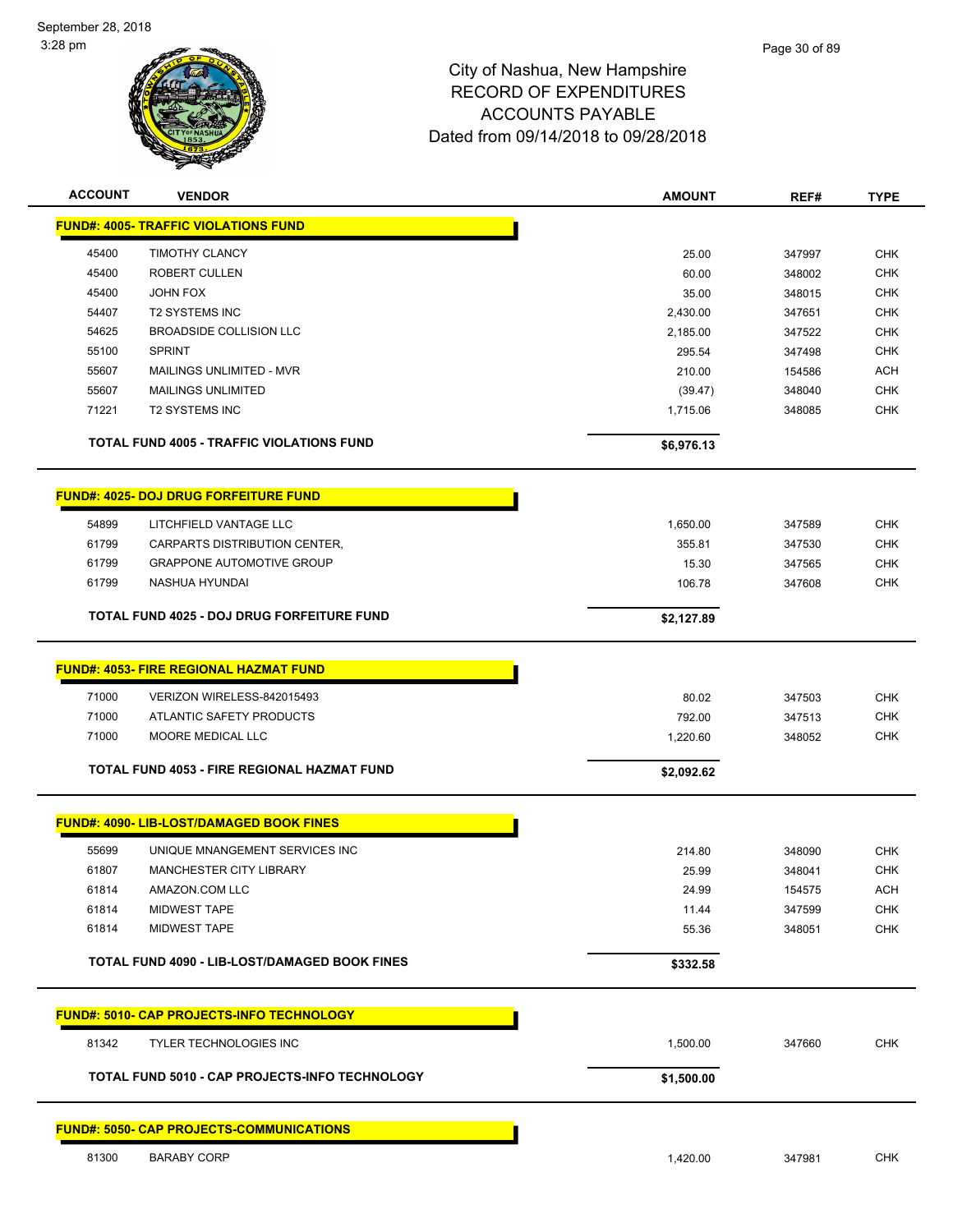-

| <b>ACCOUNT</b> | <b>VENDOR</b>                                     | <b>AMOUNT</b>  | REF#   | <b>TYPE</b> |
|----------------|---------------------------------------------------|----------------|--------|-------------|
|                | TOTAL FUND 5050 - CAP PROJECTS-COMMUNICATIONS     | \$1,420.00     |        |             |
|                | <b>FUND#: 5200- CAPITAL PROJECTS-PUBLIC WORKS</b> |                |        |             |
| 81500          | <b>RAMPANT TRILERS LLC</b>                        | 20,231.00      | 347629 | <b>CHK</b>  |
| 81704          | NEWPORT CONSTRUCTION CORP                         | 1,592,183.77   | 154581 | <b>ACH</b>  |
| 81704          | CONTINENTAL PAVING INC                            | 15,138.56      | 347999 | <b>CHK</b>  |
|                | TOTAL FUND 5200 - CAPITAL PROJECTS-PUBLIC WORKS   | \$1,627,553.33 |        |             |
|                | <b>FUND#: 5700- CAP PROJECTS-BROAD ST PARKWAY</b> |                |        |             |
| 81700          | <b>WADLEIGH STARR &amp; PETERS PLLC</b>           | 11,278.80      | 348094 | <b>CHK</b>  |
| 81700          | PENNICHUCK WATER WORKS INC                        | 438.70         | 347957 | <b>CHK</b>  |
| 81700          | <b>EVERSOURCE</b>                                 | 464.80         | 347468 | <b>CHK</b>  |
| 81700          | PENNICHUCK WATER WORKS INC                        | 52.78          | 347957 | <b>CHK</b>  |
|                | TOTAL FUND 5700 - CAP PROJECTS-BROAD ST PARKWAY   | \$12,235.08    |        |             |
|                |                                                   |                |        |             |
|                | <b>FUND#: 6000- SOLID WASTE FUND</b>              |                |        |             |
| 53107          | CHEMSERVE ENVIRONMENTAL ANALYS                    | 133.72         | 347996 | <b>CHK</b>  |
| 54100          | <b>EVERSOURCE</b>                                 | 698.83         | 347945 | <b>CHK</b>  |
| 54280          | <b>BELLETETES INC</b>                             | 22.48          | 347516 | <b>CHK</b>  |
| 54600          | CARPARTS DISTRIBUTION CENTER,                     | 68.21          | 347530 | <b>CHK</b>  |
| 54600          | DONOVAN SPRING CO INC                             | 266.96         | 347548 | <b>CHK</b>  |
| 54600          | <b>FASTENAL CO</b>                                | 83.55          | 347552 | <b>CHK</b>  |
| 54600          | FREIGHTLINER OF NH INC                            | 936.98         | 347555 | <b>CHK</b>  |
| 54600          | MCDEVITT TRUCKS INC                               | 1,182.62       | 347597 | <b>CHK</b>  |
| 54600          | <b>POWERPLAN</b>                                  | 5,769.10       | 347622 | <b>CHK</b>  |
| 54600          | <b>SANEL NAPA</b>                                 | 124.42         | 347640 | <b>CHK</b>  |
| 54600          | CARPARTS DISTRIBUTION CENTER,                     | 609.18         | 347993 | <b>CHK</b>  |
| 54600          | FREIGHTLINER OF NH INC                            | 151.12         | 348016 | <b>CHK</b>  |
| 54600          | IRVING BLENDING AND PACKAGING                     | 368.00         | 348030 | <b>CHK</b>  |
| 54600          | MACMULKIN CHEVROLET INC                           | 13.68          | 348039 | <b>CHK</b>  |
| 54600          | MCDEVITT TRUCKS INC                               | 630.38         | 348045 | <b>CHK</b>  |
| 54600          | MCNEILUS TRUCK & MANUFACTURING                    | 2,504.41       | 348048 | <b>CHK</b>  |
| 54600          | NEW ENGLAND KENWORTH                              | 183.30         | 348059 | <b>CHK</b>  |
| 54600          | <b>POWERPLAN</b>                                  | 738.50         | 348068 | <b>CHK</b>  |
| 54625          | D & R TOWING INC                                  | 742.50         | 347543 | <b>CHK</b>  |
| 55109          | CONSOLIDATED COMMUNICATIONS                       | 36.29          | 347464 | <b>CHK</b>  |
| 55109          | <b>WINDSTREAM</b>                                 | 4.34           | 347968 | <b>CHK</b>  |
| 55118          | VERIZON WIRELESS-542088278                        | 90.01          | 347966 | <b>CHK</b>  |
| 55400          | LISA FAUTEUX                                      | 81.17          | 347452 | <b>CHK</b>  |
| 55400          | ANDY PATRICIAN                                    | 54.65          | 347458 | <b>CHK</b>  |
| 55400          | NORTHEAST RESOURCE RECOVERY                       | 100.00         | 348062 | <b>CHK</b>  |
| 55421          | PETTY CASH                                        | 50.00          | 347935 | <b>CHK</b>  |
| 55600          | <b>MAILINGS UNLIMITED</b>                         | 2,889.15       | 347592 | <b>CHK</b>  |
| 55699          | CASELLA RECYCLING LLC                             | 50,721.19      | 347531 | <b>CHK</b>  |
| 55699          | <b>INTERSTATE REFRIGERANT</b>                     | 600.00         | 347578 | <b>CHK</b>  |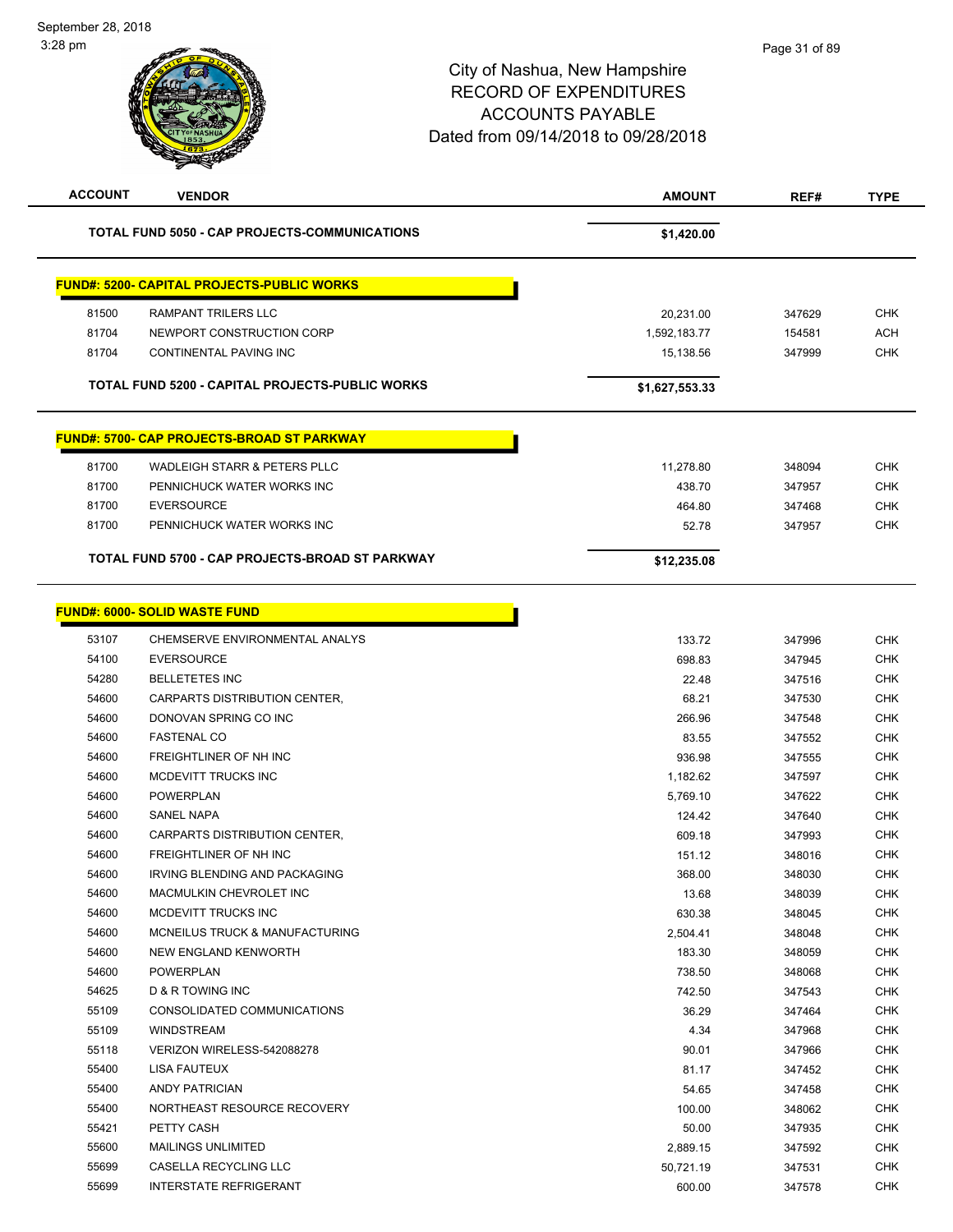

| <b>ACCOUNT</b> | <b>VENDOR</b>                             | <b>AMOUNT</b> | REF#   | <b>TYPE</b> |
|----------------|-------------------------------------------|---------------|--------|-------------|
|                | <b>FUND#: 6000- SOLID WASTE FUND</b>      |               |        |             |
| 55699          | UNIVERSAL RECYCLING TECH                  | 5,914.43      | 347665 | <b>CHK</b>  |
| 55699          | <b>COMCAST CABLE COMMUNICATIONS I</b>     | 120.43        | 347942 | <b>CHK</b>  |
| 55699          | <b>CALLOGIX INC</b>                       | 89.07         | 347990 | <b>CHK</b>  |
| 55699          | <b>CASELLA RECYCLING LLC</b>              | 39,855.78     | 347994 | <b>CHK</b>  |
| 55699          | <b>INTERSTATE REFRIGERANT</b>             | 456.00        | 348029 | <b>CHK</b>  |
| 55699          | STANLEY CONVERGENT SECURITY               | 100.11        | 348082 | <b>CHK</b>  |
| 61100          | WB MASON CO INC                           | 65.16         | 347669 | <b>CHK</b>  |
| 61107          | UNIFIRST CORPORATION                      | 170.39        | 347662 | <b>CHK</b>  |
| 61107          | UNIFIRST CORPORATION                      | 173.59        | 348089 | <b>CHK</b>  |
| 61110          | ALECS SHOE STORE INC                      | 429.95        | 347508 | <b>CHK</b>  |
| 61110          | ALECS SHOE STORE INC                      | 110.00        | 347974 | <b>CHK</b>  |
| 61192          | PETTY CASH                                | 4.00          | 347935 | <b>CHK</b>  |
| 61192          | REFLECTIVE APPAREL FACTORY INC            | 748.00        | 348074 | <b>CHK</b>  |
| 61307          | SHATTUCK MALONE OIL CO                    | 491.81        | 347497 | <b>CHK</b>  |
| 61307          | SHATTUCK MALONE OIL CO                    | 2,460.16      | 347958 | <b>CHK</b>  |
| 61310          | AVSG LP                                   | 14,910.84     | 347978 | <b>CHK</b>  |
| 61560          | <b>ISCO INDUSTRIES</b>                    | 901.00        | 348031 | <b>CHK</b>  |
| 61705          | <b>GCR TIRES AND SERVICE</b>              | 539.94        | 347557 | <b>CHK</b>  |
| 61705          | <b>MAYNARD &amp; LESIEUR INC</b>          | 250.00        | 347593 | <b>CHK</b>  |
| 81300          | STEARNS CONRAD & SCHMIDT                  | 388,312.00    | 348083 | <b>CHK</b>  |
|                | <b>TOTAL FUND 6000 - SOLID WASTE FUND</b> | \$525,957.40  |        |             |

### **FUND#: 6200- WASTEWATER FUND**

| 21775 | <b>THEODORE LAWSON</b>         | 214.83    | 347869 | CHK        |
|-------|--------------------------------|-----------|--------|------------|
| 21775 | CITY OF NASHUA-TVB             | 10.00     | 348277 | <b>CHK</b> |
| 53467 | PENNICHUCK WATER WORKS INC     | 9,850.87  | 347957 | <b>CHK</b> |
| 53467 | <b>MAILINGS UNLIMITED</b>      | 820.07    | 348040 | <b>CHK</b> |
| 54100 | EVERSOUCE-POWER SUPPLY         | 57,380.56 | 347466 | <b>CHK</b> |
| 54100 | <b>EVERSOURCE</b>              | 460.69    | 347468 | <b>CHK</b> |
| 54100 | <b>EVERSOURCE</b>              | 1,587.27  | 347945 | <b>CHK</b> |
| 54114 | <b>LIBERTY UTILITIES - NH</b>  | 169.75    | 347479 | <b>CHK</b> |
| 54114 | <b>LIBERTY UTILITIES - NH</b>  | 59.82     | 347480 | <b>CHK</b> |
| 54114 | <b>LIBERTY UTILITIES - NH</b>  | 2,400.49  | 347481 | CHK        |
| 54114 | <b>LIBERTY UTILITIES - NH</b>  | 59.82     | 347482 | <b>CHK</b> |
| 54114 | <b>LIBERTY UTILITIES - NH</b>  | 62.52     | 347483 | <b>CHK</b> |
| 54114 | <b>LIBERTY UTILITIES - NH</b>  | 59.82     | 347484 | <b>CHK</b> |
| 54114 | <b>LIBERTY UTILITIES - NH</b>  | 59.08     | 347485 | <b>CHK</b> |
| 54114 | <b>LIBERTY UTILITIES - NH</b>  | 62.83     | 347950 | <b>CHK</b> |
| 54114 | <b>DIRECT ENERGY BUSINESS</b>  | 3,300.58  | 348007 | <b>CHK</b> |
| 54141 | PENNICHUCK WATER WORKS INC     | 2,346.87  | 347496 | <b>CHK</b> |
| 54141 | PENNICHUCK WATER WORKS INC     | 5,256.84  | 347957 | CHK        |
| 54200 | HOME DEPOT CREDIT SERVICE 3065 | 187.95    | 347571 | <b>CHK</b> |
| 54300 | <b>BELLETETES INC</b>          | 30.32     | 347516 | <b>CHK</b> |
| 54300 | <b>BROX INDUSTRIES INC</b>     | 937.33    | 347525 | <b>CHK</b> |
| 54300 | <b>HUDSON QUARRY CORP</b>      | 570.00    | 347573 | <b>CHK</b> |
| 54300 | TEAM EJP CONCORD NH            | 1,652.75  | 347652 | <b>CHK</b> |
| 54300 | <b>BROX INDUSTRIES INC</b>     | 1,862.86  | 347989 | <b>CHK</b> |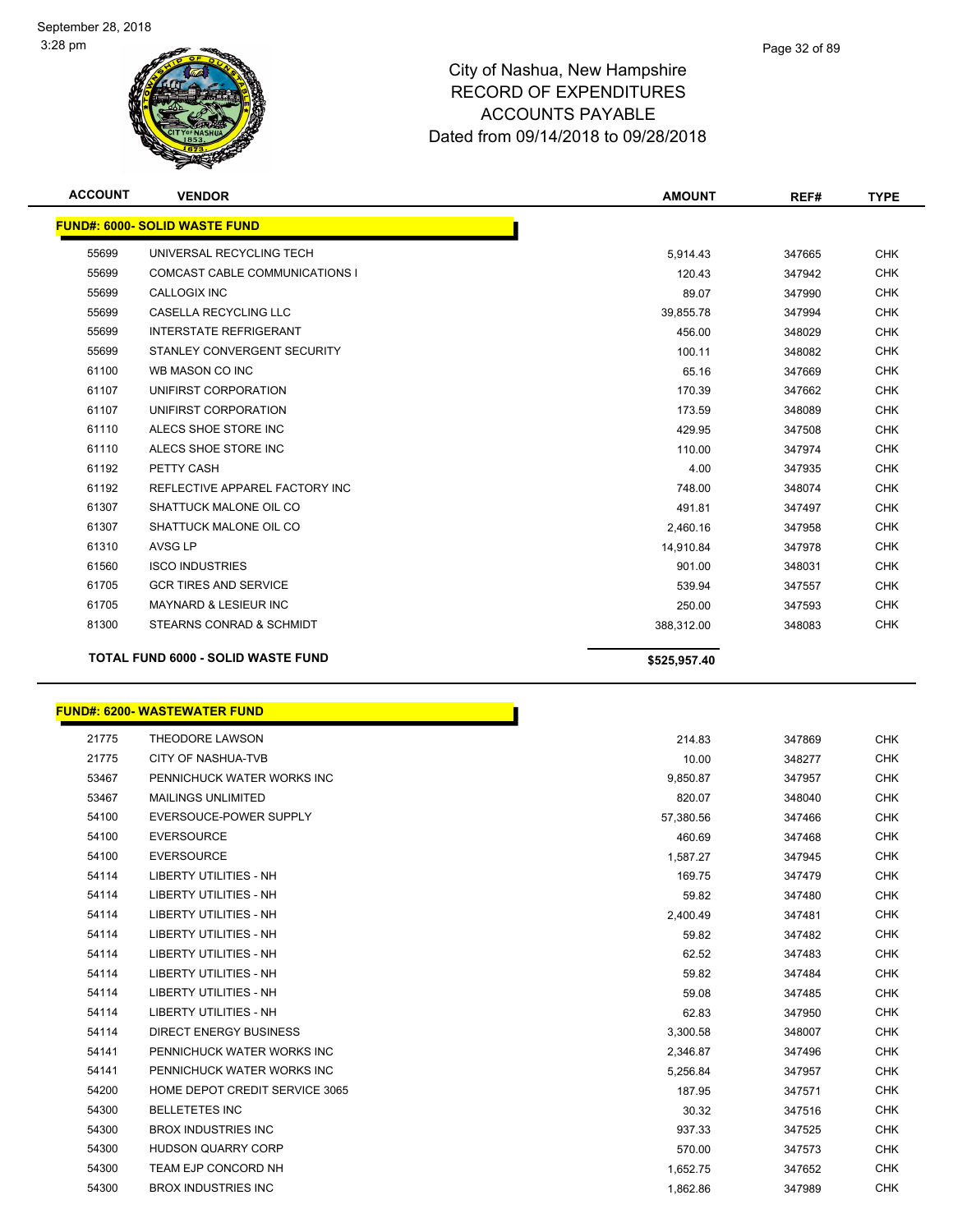

| <b>ACCOUNT</b> | <b>VENDOR</b>                       | <b>AMOUNT</b> | REF#   | <b>TYPE</b> |
|----------------|-------------------------------------|---------------|--------|-------------|
|                | <b>FUND#: 6200- WASTEWATER FUND</b> |               |        |             |
| 54300          | TEAM EJP CONCORD NH                 | 114.28        | 348086 | <b>CHK</b>  |
| 54487          | F W WEBB COMPANY                    | 569.64        | 347551 | <b>CHK</b>  |
| 54487          | <b>HAJOCA CORPORATION</b>           | 477.30        | 347566 | CHK         |
| 54487          | MCMASTER-CARR                       | 88.75         | 347598 | <b>CHK</b>  |
| 54487          | <b>MOTION INDUSTRIES INC</b>        | 77.60         | 347604 | CHK         |
| 54487          | <b>SANEL NAPA</b>                   | 39.92         | 347638 | <b>CHK</b>  |
| 54487          | CARL LUEDERS & CO INC               | 340.00        | 347992 | CHK         |
| 54487          | <b>GRAINGER</b>                     | 851.50        | 348021 | <b>CHK</b>  |
| 54487          | <b>HAJOCA CORPORATION</b>           | 49.36         | 348022 | <b>CHK</b>  |
| 54487          | M & M ELECTRICAL SUPPLY CO INC      | 122.10        | 348038 | CHK         |
| 54487          | MCMASTER-CARR                       | 362.39        | 348047 | CHK         |
| 54487          | PROCESS DISTRIBUTORS INC            | 1,433.60      | 348070 | CHK         |
| 54487          | <b>WALKER WELLINGTON</b>            | 4,365.00      | 348095 | CHK         |
| 54600          | CARPARTS DISTRIBUTION CENTER,       | 78.62         | 347530 | CHK         |
| 54600          | CN WOOD CO INC                      | 1,675.92      | 347998 | <b>CHK</b>  |
| 54600          | MACMULKIN CHEVROLET INC             | 125.30        | 348039 | CHK         |
| 55109          | <b>FIRSTLIGHT</b>                   | 60.75         | 347469 | <b>CHK</b>  |
| 55109          | CONSOLIDATED COMMUNICATIONS         | 78.68         | 347944 | <b>CHK</b>  |
| 55109          | <b>WINDSTREAM</b>                   | 4.34          | 347968 | <b>CHK</b>  |
| 55118          | <b>SPRINT</b>                       | 92.22         | 347498 | <b>CHK</b>  |
| 55200          | <b>NEBRA</b>                        | 1,850.00      | 347610 | CHK         |
| 55400          | LISA FAUTEUX                        | 162.34        | 347452 | CHK         |
| 55400          | <b>ANDY PATRICIAN</b>               | 109.30        | 347458 | CHK         |
| 55618          | <b>CITIZENS BANK</b>                | 1,504.84      | 154578 | ACH         |
| 55699          | SAFETY KLEEN SYSTEMS INC            | 570.16        | 347635 | CHK         |
| 55699          | CALLOGIX INC                        | 166.00        | 347990 | <b>CHK</b>  |
| 55699          | <b>NAGLER GROUP</b>                 | 2,080.80      | 348054 | CHK         |
| 61100          | WB MASON CO INC                     | 171.34        | 347669 | <b>CHK</b>  |
| 61100          | WB MASON CO INC                     | 199.38        | 348096 | CHK         |
| 61107          | ALECS SHOE STORE INC                | 110.00        | 347508 | CHK         |
| 61107          | INDUSTRIAL PROTECTION PRODUCTS      | 109.00        | 347576 | CHK         |
| 61107          | UNIFIRST CORPORATION                | 367.24        | 347662 | CHK         |
| 61107          | UNIFIRST CORPORATION                | 362.19        | 348089 | <b>CHK</b>  |
| 61149          | <b>IDEXX DISTRIBUTION INC</b>       | 1,620.77      | 347575 | <b>CHK</b>  |
| 61149          | <b>VWR INTERNATIONAL</b>            | 534.48        | 347668 | CHK         |
| 61149          | <b>EMD MILLIPORE CORPORATION</b>    | 457.00        | 348013 | <b>CHK</b>  |
| 61156          | PVS CHEMICAL SOLUTIONS INC          | 3,865.34      | 347625 | <b>CHK</b>  |
| 61156          | UNIVAR USA INC                      | 7,906.86      | 348091 | <b>CHK</b>  |
| 61299          | AMAZON.COM LLC                      | 73.97         | 154617 | ACH         |
| 61299          | <b>BELLETETES INC</b>               | 8.62          | 347516 | <b>CHK</b>  |
| 61299          | HOME DEPOT CREDIT SERVICE 3065      | 243.61        | 347571 | <b>CHK</b>  |
| 61299          | <b>FASTENAL CO</b>                  | 10.50         | 348014 | <b>CHK</b>  |
| 61299          | <b>GRAINGER</b>                     | (359.26)      | 348021 | <b>CHK</b>  |
| 61299          | SAM'S CLUB DIRECT-0860              | 133.52        | 348077 | <b>CHK</b>  |
| 61310          | AVSG LP                             | 550.35        | 347978 | <b>CHK</b>  |
| 61428          | <b>GRAINGER</b>                     | 82.25         | 348021 | <b>CHK</b>  |
| 71000          | WB MASON CO INC                     | 293.29        | 347669 | <b>CHK</b>  |
| 71000          | NASHUA OUTDOOR POWER EQUIPMENT      | 479.85        | 348055 | <b>CHK</b>  |
| 71000          | WB MASON CO INC                     | 254.58        | 348096 | <b>CHK</b>  |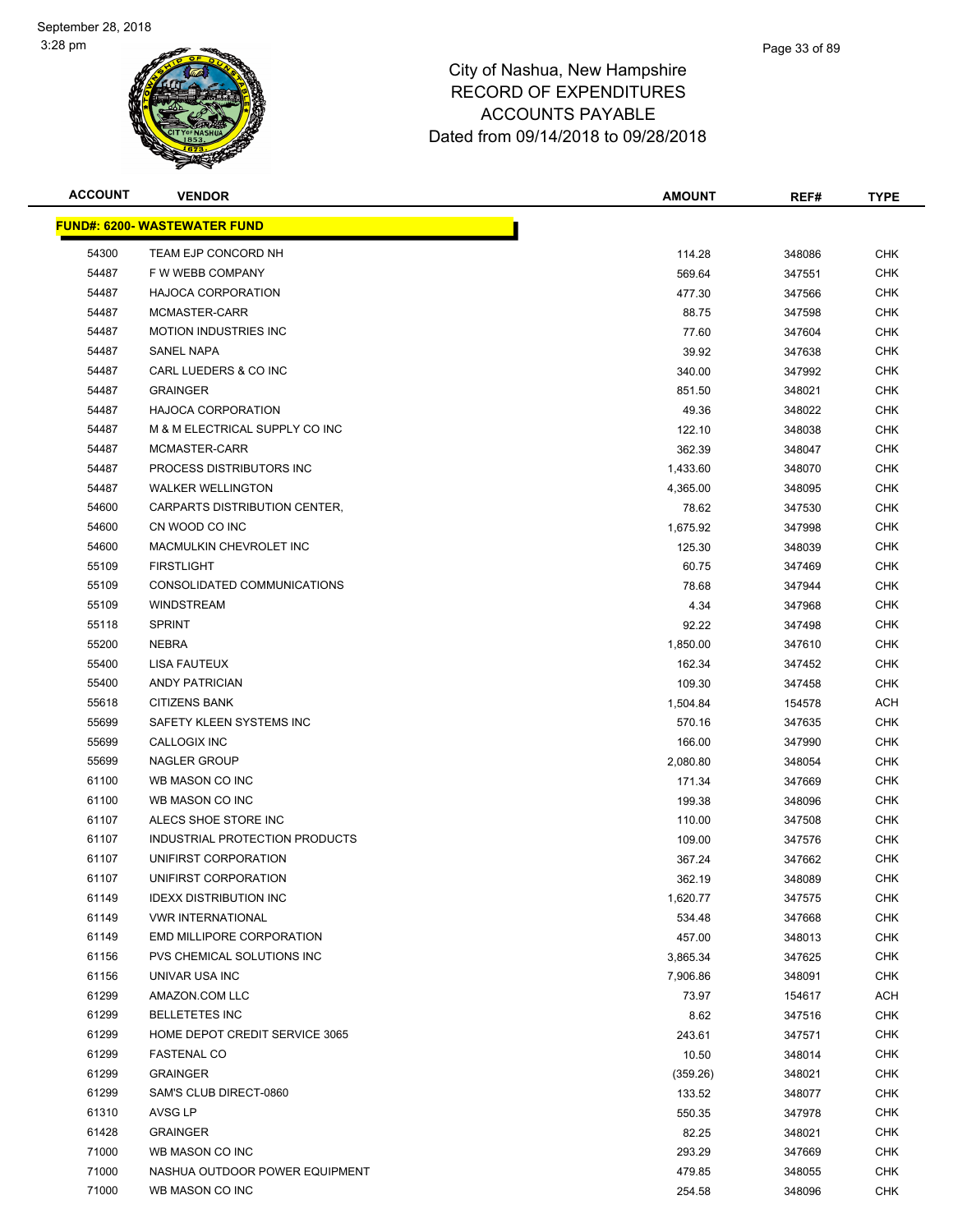September 28, 2018 3:28 pm



## City of Nashua, New Hampshire RECORD OF EXPENDITURES ACCOUNTS PAYABLE Dated from 09/14/2018 to 09/28/2018

| <b>ACCOUNT</b>                      | <b>VENDOR</b>                                         | <b>AMOUNT</b>  | REF#   | <b>TYPE</b> |  |
|-------------------------------------|-------------------------------------------------------|----------------|--------|-------------|--|
| <b>FUND#: 6200- WASTEWATER FUND</b> |                                                       |                |        |             |  |
| 75200                               | US BANK N.A. (091000022)                              | 176,224.00     | 154621 | ACH         |  |
| 81700                               | NEWPORT CONSTRUCTION CORP                             | 5,654.77       | 154581 | <b>ACH</b>  |  |
| 81700                               | NEWPORT CONSTRUCTION CORP                             | 19,878.00      | 154581 | <b>ACH</b>  |  |
| 81700                               | NEWPORT CONSTRUCTION CORP                             | 73,614.34      | 154581 | <b>ACH</b>  |  |
|                                     | TOTAL FUND 6200 - WASTEWATER FUND                     | \$399,700.62   |        |             |  |
|                                     | <u>FUND#: 6500- PROPERTY &amp; CASUALTY FUND</u>      |                |        |             |  |
| 54236                               | STANLEY CONVERGENT SECURITY                           | 226.62         | 348082 | <b>CHK</b>  |  |
| 59207                               | TREASURER STATE OF NH                                 | 311.63         | 347502 | <b>CHK</b>  |  |
| 59207                               | <b>KAREN BEAVER</b>                                   | 257.13         | 347886 | <b>CHK</b>  |  |
| 59207                               | BEDFORD AMBULATORY SURG CTR                           | 6,260.80       | 347887 | <b>CHK</b>  |  |
| 59207                               | <b>COMP TODAY</b>                                     | 22.60          | 347888 | <b>CHK</b>  |  |
| 59207                               | <b>CPTE NASHUA</b>                                    | 974.00         | 347889 | <b>CHK</b>  |  |
| 59207                               | DARTMOUTH HITCHCOCK CLINIC                            | 4,371.00       | 347891 | <b>CHK</b>  |  |
| 59207                               | DEVINE MILLIMET & BRANCH PA                           | 2,303.87       | 347892 | <b>CHK</b>  |  |
| 59207                               | FOUNDATION MEDICAL PARTNERS                           | 139.00         | 347893 | CHK         |  |
| 59207                               | FOUR SEASONS ORTHOPEDIC CENTER                        | 6,198.75       | 347894 | <b>CHK</b>  |  |
| 59207                               | <b>HEALTHSOUTH REHABILITATION</b>                     | 2,817.00       | 347895 | <b>CHK</b>  |  |
| 59207                               | MERRIMACK VALLEY PHYSICAL                             | 288.00         | 347896 | CHK         |  |
| 59207                               | ORTHOCARE MEDICAL EQUIPMENT LL                        | 135.80         | 347897 | <b>CHK</b>  |  |
| 59207                               | ORTHOPEDIC PHYSICAL THERAPY                           | 360.00         | 347898 | <b>CHK</b>  |  |
| 59207                               | PRO SPORTS ORTHOPEDICS INC                            | 360.00         | 347899 | <b>CHK</b>  |  |
| 59207                               | SO NH REGIONAL MEDICAL CENTER                         | 5,470.24       | 347901 | <b>CHK</b>  |  |
| 59207                               | ST JOSEPHS HOSPITAL                                   | 10,597.60      | 347902 | <b>CHK</b>  |  |
| 59207                               | DARTMOUTH HITCHCOCK CLINIC                            | 154.00         | 348302 | <b>CHK</b>  |  |
| 59207                               | FOUR SEASONS ORTHOPEDIC CENTER                        | 6,417.00       | 348303 | <b>CHK</b>  |  |
| 59207                               | <b>HEALTH STOP INC</b>                                | 446.94         | 348304 | CHK         |  |
| 59207                               | INJURED WORKERS PHARMACY LLC                          | 136.79         | 348305 | CHK         |  |
| 59207                               | ORTHOPEDIC PHYSICAL THERAPY                           | 360.00         | 348306 | CHK         |  |
| 59207                               | <b>ST JOSEPHS HOSPITAL</b>                            | 289.00         | 348307 | CHK         |  |
| 59225                               | <b>CULLENCOLLIMORE PLLC</b>                           | 800.13         | 347890 | <b>CHK</b>  |  |
| 59225                               | SHAHEEN & GORDON PA                                   | 2,000,000.00   | 348308 | <b>CHK</b>  |  |
| 59275                               | SAFELITE AUTO GLASS                                   | 327.89         | 347900 | <b>CHK</b>  |  |
| 68360                               | FIRST TRANSIT INC                                     | 735.42         | 154593 | <b>ACH</b>  |  |
| 68360                               | <b>CULLENCOLLIMORE PLLC</b>                           | 122.50         | 347540 | <b>CHK</b>  |  |
| 68365                               | OCCUPATIONAL DRUG TESTING LLC                         | 65.00          | 348063 | <b>CHK</b>  |  |
|                                     | <b>TOTAL FUND 6500 - PROPERTY &amp; CASUALTY FUND</b> | \$2,050,948.71 |        |             |  |
|                                     |                                                       |                |        |             |  |

## **FUND#: 6600- BENEFITS SELF INSURANCE FUND** 21520 COLONIAL LIFE AND ACCIDENT INS 1,304.22 154557 ACH 21520 COLONIAL LIFE AND ACCIDENT INS 2,176.43 2,176.43 154597 ACH ALLEGIANT CARE 40,116.00 154616 ACH 21553 ANTHEM BLUE CROSS /BLUE SHIELD **1996 120 ACH 120 ACH 215458** ACH 460,531.13 154588 ACH VISION SERVICE PLAN NH 20,723.20 348093 CHK GEORGE CERNUDA 29.52 347532 CHK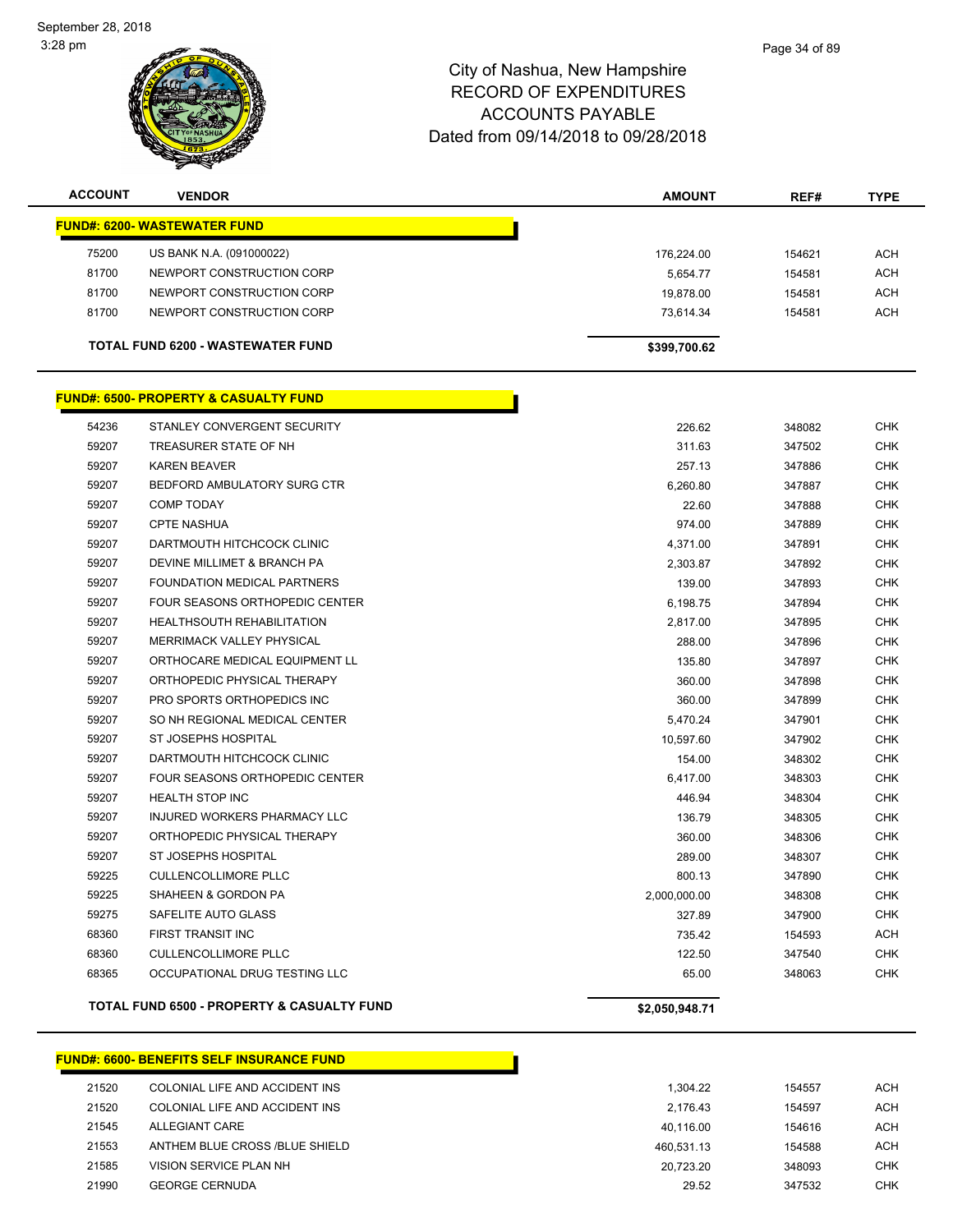

| <b>ACCOUNT</b> | <b>VENDOR</b>                                         | <b>AMOUNT</b>  | REF#             | <b>TYPE</b> |
|----------------|-------------------------------------------------------|----------------|------------------|-------------|
|                | <b>FUND#: 6600- BENEFITS SELF INSURANCE FUND</b>      |                |                  |             |
|                |                                                       |                |                  | <b>CHK</b>  |
| 21990<br>21990 | DANIEL DOHERTY<br>REBECCA VAN DAM                     | 9.96<br>56.10  | 347547           | <b>CHK</b>  |
| 53452          | <b>CAREER CONNECTIONS</b>                             | 291.20         | 347666           | <b>CHK</b>  |
| 59500          | <b>HEALTH PLANS INC</b>                               | 11,976.17      | 347529<br>154589 | <b>ACH</b>  |
| 59507          | ANTHEM BCBS OF NE                                     | 60,363.34      | 154576           | <b>ACH</b>  |
| 59507          | ANTHEM BCBS OF NE                                     | 52,141.16      | 154592           | <b>ACH</b>  |
| 59507          | ANTHEM BCBS OF NE                                     | 827,632.90     | 154576           | <b>ACH</b>  |
| 59507          | ANTHEM BCBS OF NE                                     | 618,246.45     | 154592           | <b>ACH</b>  |
| 59507          | ANTHEM BCBS OF NE                                     | 29,748.41      | 154576           | <b>ACH</b>  |
| 59507          | ANTHEM BCBS OF NE                                     | 33,470.65      | 154592           | <b>ACH</b>  |
| 59507          | <b>HEALTH PLANS INC</b>                               | 282,110.34     | 154551           | <b>ACH</b>  |
| 59507          | <b>HEALTH PLANS INC</b>                               | 84,423.26      | 154589           | <b>ACH</b>  |
| 59525          | NORTHEAST DELTA DENTAL                                | 83,667.61      | 154553           | <b>ACH</b>  |
| 59525          | NORTHEAST DELTA DENTAL                                | 89,453.51      | 154591           | <b>ACH</b>  |
| 61100          | WB MASON CO INC                                       | 9.59           | 348096           | <b>CHK</b>  |
|                |                                                       |                |                  |             |
|                | <b>TOTAL FUND 6600 - BENEFITS SELF INSURANCE FUND</b> | \$2,698,481.15 |                  |             |
|                |                                                       |                |                  |             |
|                | <b>FUND#: 7026- CAPITAL EQUIPMENT RESERVE FUND</b>    |                |                  |             |
| 53415          | <b>KRT APPRAISAL</b>                                  | 84,033.00      | 154580           | <b>ACH</b>  |
| 81500          | HOWARD P FAIRFIELD LLC                                | 140,266.00     | 347572           | <b>CHK</b>  |
|                | TOTAL FUND 7026 - CAPITAL EQUIPMENT RESERVE FUND      |                |                  |             |
|                |                                                       | \$224,299.00   |                  |             |
|                |                                                       |                |                  |             |
|                | <b>FUND#: 7052- MINE FALLS PARK ETF</b>               |                |                  |             |
| 54280          | M & M ELECTRICAL SUPPLY CO INC                        | 821.10         | 347590           | <b>CHK</b>  |
|                | <b>TOTAL FUND 7052 - MINE FALLS PARK ETF</b>          | \$821.10       |                  |             |
|                |                                                       |                |                  |             |
|                | <b>FUND#: 7504- ETF CONTRIB EDGEWOOD-DEED FUND</b>    |                |                  |             |
|                |                                                       |                |                  |             |
| 61299          | <b>HARDY DORIC INC</b>                                | 975.00         | 347568           | <b>CHK</b>  |
|                | TOTAL FUND 7504 - ETF CONTRIB EDGEWOOD-DEED FUND      | \$975.00       |                  |             |
|                |                                                       |                |                  |             |
|                | <b>FUND#: 7546- LIB-VIRGINIA CARR BLOOMFIELD</b>      |                |                  |             |
| 68322          |                                                       |                | 347927           | <b>CHK</b>  |
|                | <b>LAURENCE FRENCH</b>                                | 400.00         |                  |             |
|                | <b>TOTAL FUND 7546 - LIB-VIRGINIA CARR BLOOMFIELD</b> | \$400.00       |                  |             |
|                |                                                       |                |                  |             |
|                | <b>FUND#: 7565- SCHOOL RELATED PROGRAMS-ETF</b>       |                |                  |             |
|                |                                                       |                |                  |             |
| 61135          | AMAZON.COM LLC                                        | 108.35         | 154622           | <b>ACH</b>  |
| 71800          | <b>GLOBAL INDUSTRIAL EQUIPMENT</b>                    | 558.95         | 348177           | <b>CHK</b>  |
| 71800          | <b>WORTHINGTON DIRECT</b>                             | 1,911.54       | 348269           | <b>CHK</b>  |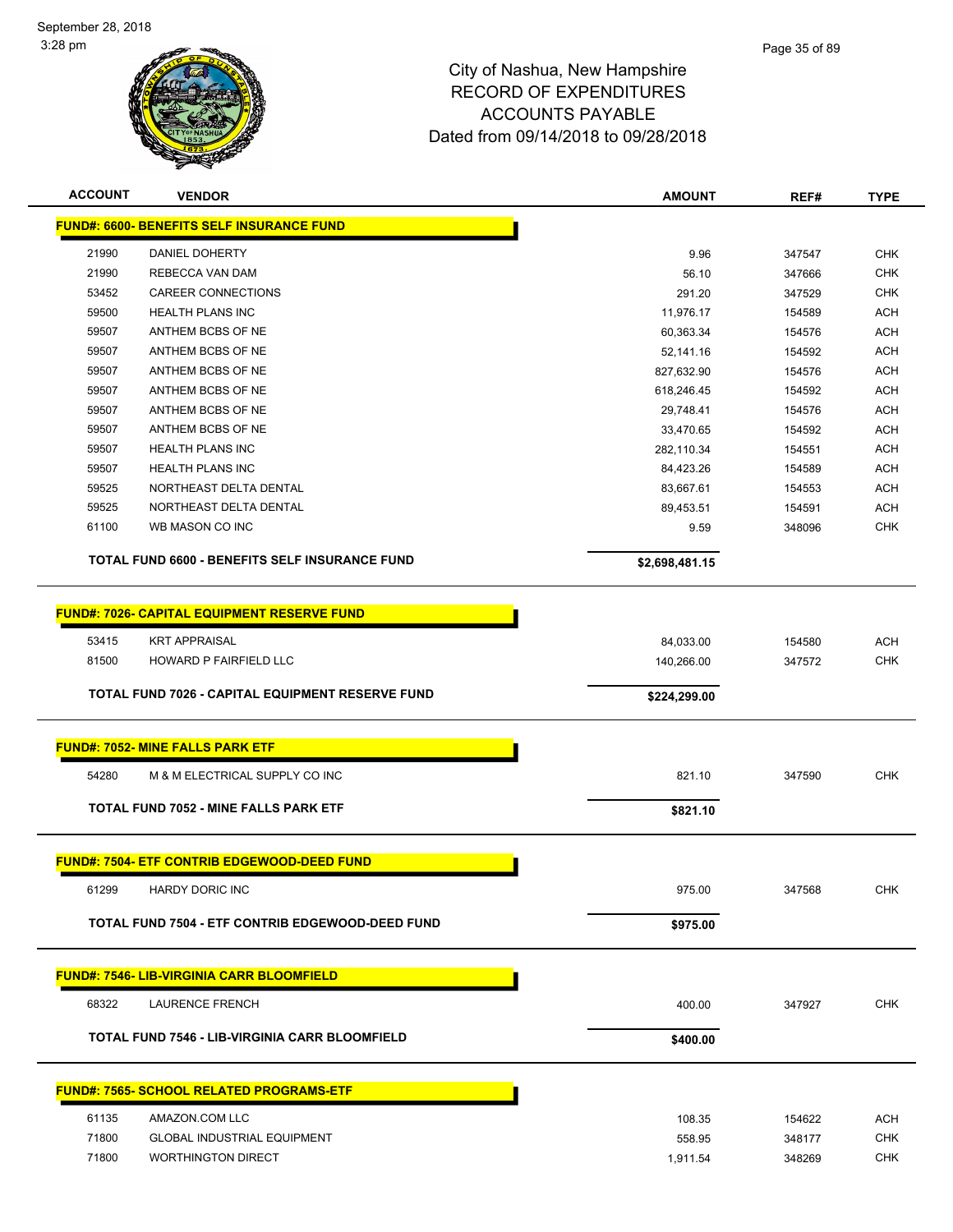| September 28, 2018<br>$3:28$ pm |                                                      | City of Nashua, New Hampshire<br><b>RECORD OF EXPENDITURES</b><br><b>ACCOUNTS PAYABLE</b><br>Dated from 09/14/2018 to 09/28/2018 | Page 36 of 89 |             |
|---------------------------------|------------------------------------------------------|----------------------------------------------------------------------------------------------------------------------------------|---------------|-------------|
| <b>ACCOUNT</b>                  | <b>VENDOR</b>                                        | <b>AMOUNT</b>                                                                                                                    | REF#          | <b>TYPE</b> |
|                                 | <b>TOTAL FUND 7565 - SCHOOL RELATED PROGRAMS-ETF</b> | \$2,578.84                                                                                                                       |               |             |
|                                 | <b>FUND#: 8063- LIBRARY-HENRY STEARNS FUND</b>       |                                                                                                                                  |               |             |
| 61807                           | <b>BAKER &amp; TAYLOR</b>                            | 493.67                                                                                                                           | 347515        | <b>CHK</b>  |
| 61807                           | <b>BAKER &amp; TAYLOR</b>                            | 321.08                                                                                                                           | 347979        | <b>CHK</b>  |
|                                 | <b>TOTAL FUND 8063 - LIBRARY-HENRY STEARNS FUND</b>  | \$814.75                                                                                                                         |               |             |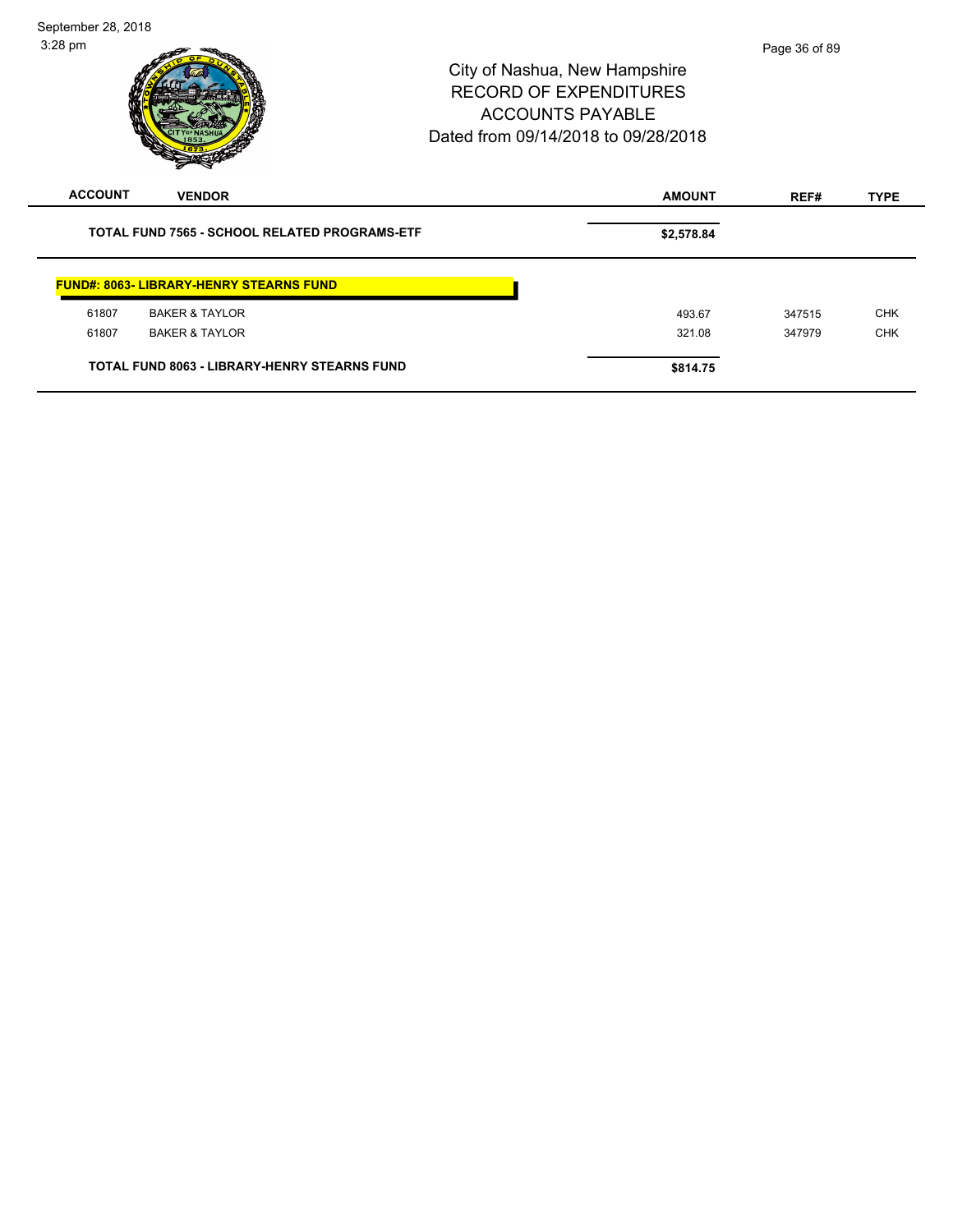

## City of Nashua, New Hampshire RECORD OF EXPENDITURES ACCOUNTS PAYABLE Dated from 09/14/2018 to 09/28/2018

| ACCOUNT | <b>VENDOR</b> |                                        | <b>AMOUNT</b><br>REF# | <b>TYPE</b> |
|---------|---------------|----------------------------------------|-----------------------|-------------|
|         |               | <b>EXPENDITURE SUMMARY BY FUND</b>     | <b>AMOUNT</b>         |             |
|         | 1000          | <b>GENERAL FUND</b>                    | 3,433,696.12          |             |
|         | 1001          | <b>GF-CAPITAL IMPROVEMENTS</b>         | 4,875.00              |             |
|         | 1010          | <b>GF-PRIOR YEAR ENC &amp; ESCROWS</b> | 54, 135.43            |             |
|         | 2100          | <b>FOOD SERVICES FUND</b>              | 131,770.66            |             |
|         | 2120          | SUMMER FEEDING PROGRAM FUND            | 264.92                |             |
|         | 2201          | DRIVERS EDUCATION FUND                 | 638.64                |             |
|         | 2207          | ADULT ED/CONTINUING ED                 | 60.90                 |             |
|         | 2212          | ATHLETICS REVENUE FUND                 | 585.00                |             |
|         | 2222          | AFTER SCHOOL PROGRAM                   | 5,052.37              |             |
|         | 2503          | PARKS & REC PROGRAMS FUND              | 9,939.00              |             |
|         | 2504          | <b>HOLMAN STADIUM EVENTS FUND</b>      | 342.50                |             |
|         | 2505          | PEG ACCESS CHANNELS FUND               | 31,876.06             |             |
|         | 2506          | HUNT BLDG FACILITY RENTAL FUND         | 2,509.41              |             |
|         | 2511          | 201 MAIN STREET RENTAL FUND            | 934.00                |             |
|         | 3040          | <b>COMMUNICATIONS GRANTS FUND</b>      | 10,908.34             |             |
|         | 3050          | POLICE GRANTS FUND                     | 900.00                |             |
|         | 3068          | COMMUNITY SERVICES GRANTS FUND         | 32,657.93             |             |
|         | 3070          | COMMUNITY HEALTH GRANTS FUND           | 1,076.42              |             |
|         | 3090          | URBAN PROGRAM GRANTS FUND              | 23,943.75             |             |
|         | 3120          | <b>TRANSIT GRANTS FUND</b>             | 51,933.48             |             |
|         | 3200          | PARKS & RECREATION GRANTS FUND         | 555.75                |             |
|         | 3800          | SCHOOL GRANTS FUND                     | 158,901.44            |             |
|         | 3810          | FOOD SERVICE GRANTS FUND               | 6,179.59              |             |
|         | 4005          | <b>TRAFFIC VIOLATIONS FUND</b>         | 6,976.13              |             |
|         | 4025          | DOJ DRUG FORFEITURE FUND               | 2,127.89              |             |
|         | 4053          | FIRE REGIONAL HAZMAT FUND              | 2,092.62              |             |
|         | 4090          | LIB-LOST/DAMAGED BOOK FINES            | 332.58                |             |
|         | 5010          | CAP PROJECTS-INFO TECHNOLOGY           | 1,500.00              |             |
|         | 5050          | CAP PROJECTS-COMMUNICATIONS            | 1,420.00              |             |
|         | 5200          | CAPITAL PROJECTS-PUBLIC WORKS          | 1,627,553.33          |             |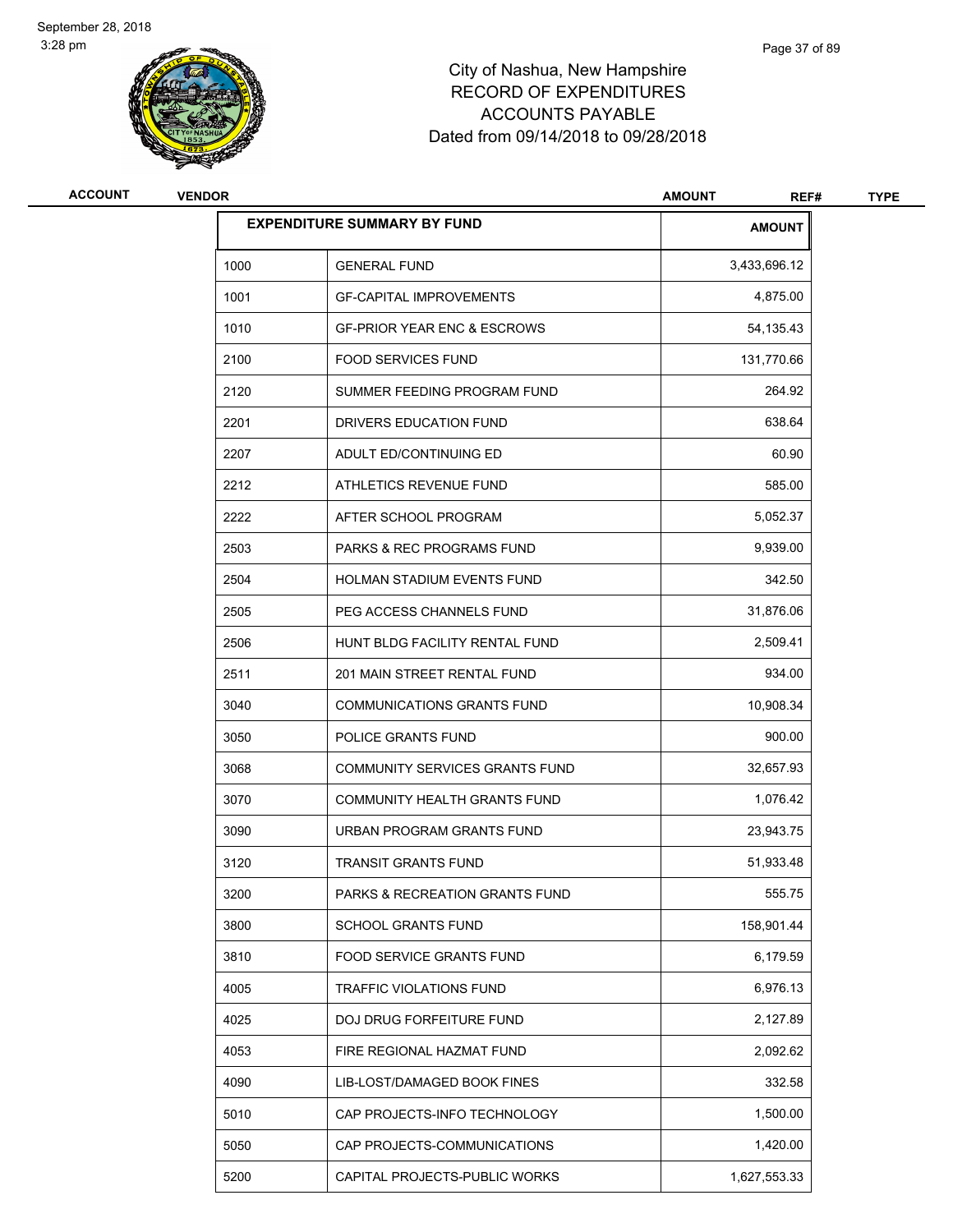

## City of Nashua, New Hampshire RECORD OF EXPENDITURES ACCOUNTS PAYABLE Dated from 09/14/2018 to 09/28/2018

| <b>ACCOUNT</b> | <b>VENDOR</b> |                                    | <b>AMOUNT</b><br>REF# | <b>TYPE</b> |
|----------------|---------------|------------------------------------|-----------------------|-------------|
|                |               |                                    | <b>AMOUNT</b>         |             |
|                | 5700          | CAP PROJECTS-BROAD ST PARKWAY      | 12,235.08             |             |
|                | 6000          | <b>SOLID WASTE FUND</b>            | 525,957.40            |             |
|                | 6200          | <b>WASTEWATER FUND</b>             | 399,700.62            |             |
|                | 6500          | PROPERTY & CASUALTY FUND           | 2,050,948.71          |             |
|                | 6600          | BENEFITS SELF INSURANCE FUND       | 2,698,481.15          |             |
|                | 7026          | CAPITAL EQUIPMENT RESERVE FUND     | 224,299.00            |             |
|                | 7052          | <b>MINE FALLS PARK ETF</b>         | 821.10                |             |
|                | 7504          | ETF CONTRIB EDGEWOOD-DEED FUND     | 975.00                |             |
|                | 7546          | LIB-VIRGINIA CARR BLOOMFIELD       | 400.00                |             |
|                | 7565          | <b>SCHOOL RELATED PROGRAMS-ETF</b> | 2,578.84              |             |
|                | 8063          | LIBRARY-HENRY STEARNS FUND         | 814.75                |             |
|                | <b>TOTAL:</b> |                                    | 11,522,950.91         |             |
|                |               |                                    |                       |             |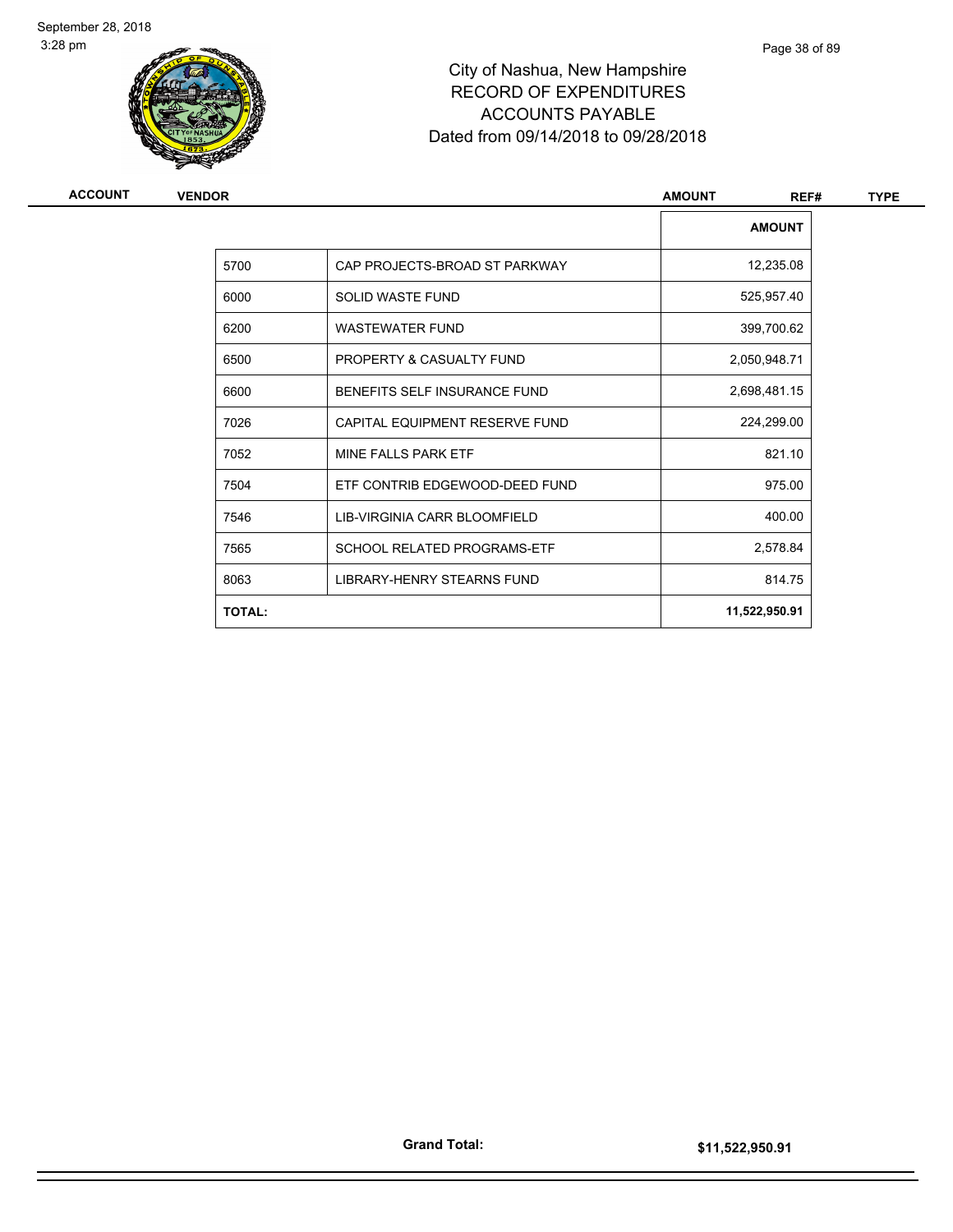

Page 39 of 89

| <b>STATER</b>                        |                |                                          |               |
|--------------------------------------|----------------|------------------------------------------|---------------|
| <b>PAY DATE</b>                      | <b>ACCOUNT</b> | <b>DESCRIPTION</b>                       | <b>AMOUNT</b> |
| <b>FUND#: 1000 - GENERAL FUND</b>    |                |                                          |               |
|                                      |                |                                          |               |
| <b>MAYOR</b><br>101                  |                |                                          |               |
| 9/20/18                              | 51100          | CHIEF OF STAFF                           | 1,589.45      |
| 9/27/18                              | 51100          | CHIEF OF STAFF                           | 1,589.45      |
| 9/20/18                              | 51100          | COMMUNICATIONS & SPECIAL PRJ COORDINATOR | 837.70        |
| 9/27/18                              | 51100          | COMMUNICATIONS & SPECIAL PRJ COORDINATOR | 837.70        |
| 9/20/18                              | 51100          | CONSTITUENT SERVICES COORDINATOR         | 805.50        |
| 9/27/18                              | 51100          | CONSTITUENT SERVICES COORDINATOR         | 805.50        |
| 9/20/18                              | 51100          | SECRETARY RECEPTIONIST                   | 628.10        |
| 9/27/18                              | 51100          | SECRETARY RECEPTIONIST                   | 628.10        |
| 9/20/18                              | 51500          | <b>MAYOR</b>                             | 2,252.50      |
| 9/27/18                              | 51500          | <b>MAYOR</b>                             | 2,252.50      |
| 9/27/18                              | 51750          | RETIREMENT & SEPARATION PAY              | 720.43        |
| 9/27/18                              | 55118          | TELEPHONE-CELLULAR                       | 150.00        |
|                                      |                |                                          |               |
| <b>TOTAL 101 - MAYOR</b>             |                |                                          | \$13,096.93   |
|                                      |                |                                          |               |
| 102<br><b>BOARD OF ALDERMEN</b>      |                |                                          |               |
| 9/20/18                              | 51100          | LEGISLATIVE AFFAIRS MANAGER              | 1,656.55      |
| 9/27/18                              | 51100          | LEGISLATIVE AFFAIRS MANAGER              | 1,656.55      |
| 9/20/18                              | 51200          | LEGISLATIVE TRANSCRIPTION SPEC           | 317.83        |
| 9/27/18                              | 51200          | LEGISLATIVE TRANSCRIPTION SPEC           | 250.91        |
| 9/27/18                              | 51500          | <b>BOARD OF ALDERMEN</b>                 | 17,500.00     |
| 9/27/18                              | 51500          | <b>SUB TEACHER</b>                       | 1,250.00      |
| <b>TOTAL 102 - BOARD OF ALDERMEN</b> |                |                                          | \$22,631.84   |
|                                      |                |                                          |               |
| 103<br><b>LEGAL</b><br>9/20/18       | 51100          | <b>CORPORATION COUNSEL</b>               | 2,421.70      |
| 9/27/18                              | 51100          | <b>CORPORATION COUNSEL</b>               | 2,421.70      |
| 9/20/18                              | 51100          | DEPUTY CORPORATION COUNSEL               | 4,203.30      |
| 9/27/18                              | 51100          | DEPUTY CORPORATION COUNSEL               | 4,203.30      |
| 9/20/18                              | 51100          | <b>LEGAL ASSISTANT</b>                   | 1,994.25      |
| 9/27/18                              | 51100          | <b>LEGAL ASSISTANT</b>                   | 1,994.25      |
| 9/27/18                              | 55118          | TELEPHONE-CELLULAR                       | 100.00        |
|                                      |                |                                          |               |
| <b>TOTAL 103 - LEGAL</b>             |                |                                          | \$17,338.50   |
| <b>CITY CLERK</b><br>107             |                |                                          |               |
| 9/20/18                              | 51100          | <b>CITY CLERK</b>                        | 1,804.30      |
| 9/27/18                              | 51100          | <b>CITY CLERK</b>                        | 1,804.30      |
| 9/20/18                              | 51100          | <b>CLERK VITAL RECORDS II</b>            | 1,840.40      |
| 9/27/18                              | 51100          | <b>CLERK VITAL RECORDS II</b>            | 1,840.40      |

# 9/20/18 51100 DEPARTMENT COORDINATOR, CC 744.20 9/27/18 51100 DEPARTMENT COORDINATOR, CC 744.20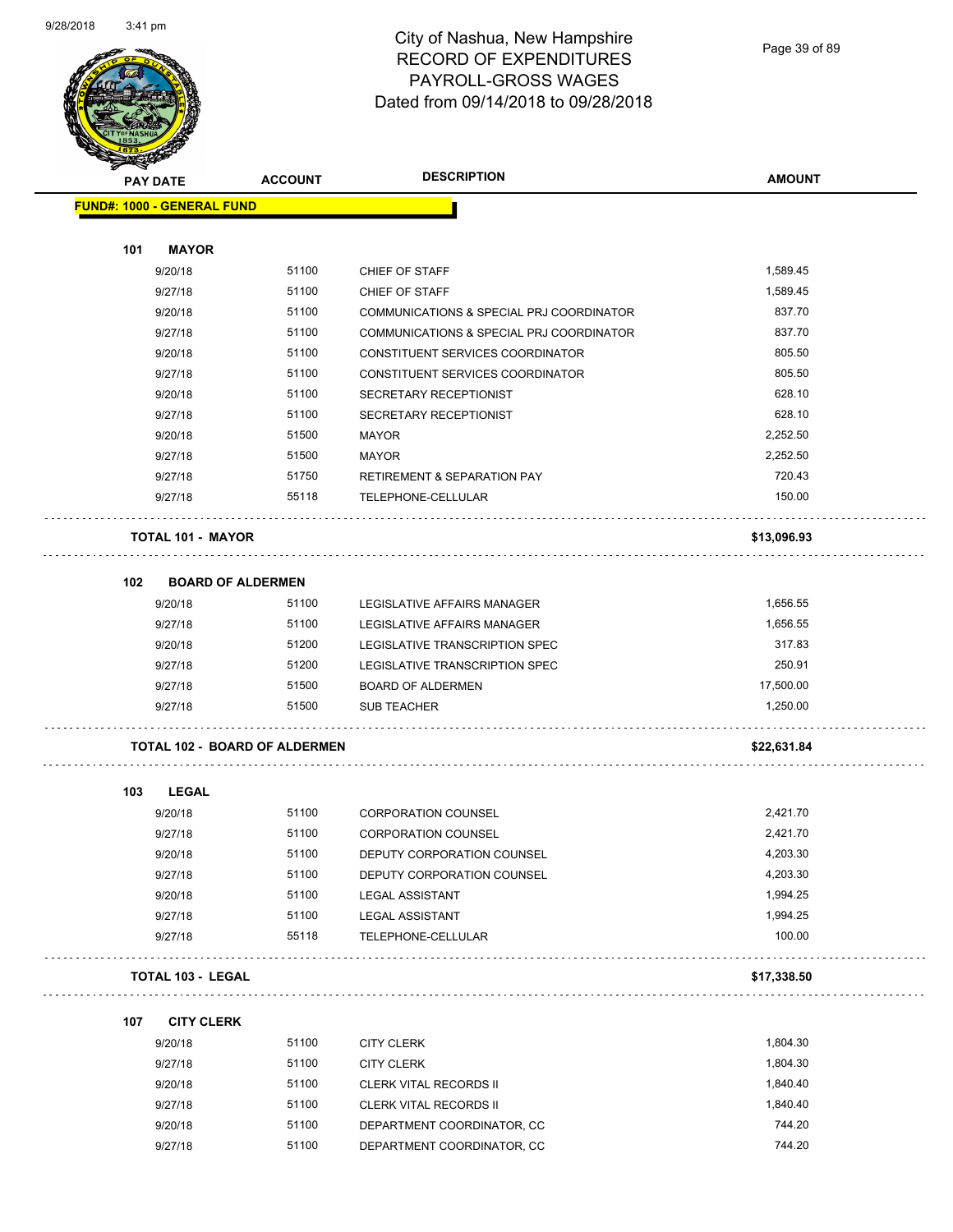

Page 40 of 89

**AMOUNT**

|     | <b>FUND#: 1000 - GENERAL FUND</b>  |                |                                        |             |
|-----|------------------------------------|----------------|----------------------------------------|-------------|
|     |                                    |                |                                        |             |
| 107 | <b>CITY CLERK</b>                  |                |                                        | 1,279.50    |
|     | 9/20/18                            | 51100<br>51100 | DEPUTY CITY CLERK                      | 1,279.50    |
|     | 9/27/18                            | 51300          | DEPUTY CITY CLERK                      | 621.57      |
|     | 9/20/18<br>9/20/18                 | 51500          | OVERTIME-REGULAR                       | 3,630.00    |
|     |                                    | 51500          | ELECTED BALLOT INSPECTOR               | 1,315.00    |
|     | 9/20/18<br>9/20/18                 | 51500          | ELECTED MODERATOR<br>ELECTED SELECTMAN | 2,730.00    |
|     | 9/20/18                            | 51500          | ELECTED WARD CLERK                     | 1,125.00    |
|     | 9/20/18                            | 51500          | FIRE LIEUTENANT                        | 190.00      |
|     | 9/20/18                            | 51500          | <b>SUB TEACHER</b>                     | 190.00      |
|     | 9/20/18                            | 51512          | WAGES APPOINTED OFFICIALS              | 9,275.00    |
|     | 9/27/18                            | 51512          | <b>WAGES APPOINTED OFFICIALS</b>       | (175.00)    |
|     |                                    |                |                                        |             |
|     | <b>TOTAL 107 - CITY CLERK</b>      |                |                                        | \$30,238.37 |
| 111 | <b>HUMAN RESOURCES</b>             |                |                                        |             |
|     | 9/20/18                            | 51100          | HR SPEC                                | 927.07      |
|     | 9/27/18                            | 51100          | HR SPEC                                | 927.05      |
|     | 9/20/18                            | 51100          | HRIS & PAYROLL ANALYST                 | 1,172.20    |
|     | 9/27/18                            | 51100          | <b>HRIS &amp; PAYROLL ANALYST</b>      | 1,172.20    |
|     | 9/20/18                            | 51100          | HUMAN RESOURCES DIRECTOR               | 1,803.30    |
|     | 9/27/18                            | 51100          | HUMAN RESOURCES DIRECTOR               | 1,803.30    |
|     | 9/20/18                            | 51100          | HUMAN RESOURCES MANAGER                | 1,242.65    |
|     | 9/27/18                            | 51100          | HUMAN RESOURCES MANAGER                | 1,242.65    |
|     | 9/20/18                            | 51100          | PAYROLL ANALYST                        | 2,223.26    |
|     | 9/27/18                            | 51100          | PAYROLL ANALYST                        | 2,223.25    |
|     | 9/20/18                            | 51100          | PAYROLL MANAGER                        | 1,562.35    |
|     | 9/27/18                            | 51100          | PAYROLL MANAGER                        | 1,562.35    |
|     | 9/20/18                            | 51200          | ADMINISTRATIVE ASSISTANT I             | 383.55      |
|     | 9/27/18                            | 51200          | ADMINISTRATIVE ASSISTANT I             | 383.55      |
|     | 9/20/18                            | 51300          | OVERTIME-REGULAR                       | 218.34      |
|     | 9/27/18                            | 55118          | TELEPHONE-CELLULAR                     | 100.00      |
|     | 9/20/18                            | 55425          | <b>EMPLOYMENT BACKGROUND CHECKS</b>    | 45.00       |
|     | <b>TOTAL 111 - HUMAN RESOURCES</b> |                |                                        | \$18,992.07 |
|     |                                    |                |                                        |             |
|     | 115 PENSIONS                       |                |                                        |             |
|     | 9/27/18                            | 52120          | PENSION BENEFIT DISTRIBUTIONS          | 50.00       |
|     | <b>TOTAL 115 - PENSIONS</b>        |                |                                        | \$50.00     |
| 120 | TELECOMMUNICATIONS                 |                |                                        |             |
|     | 9/27/18                            | 55109          | TELEPHONE-VOICE                        | 50.00       |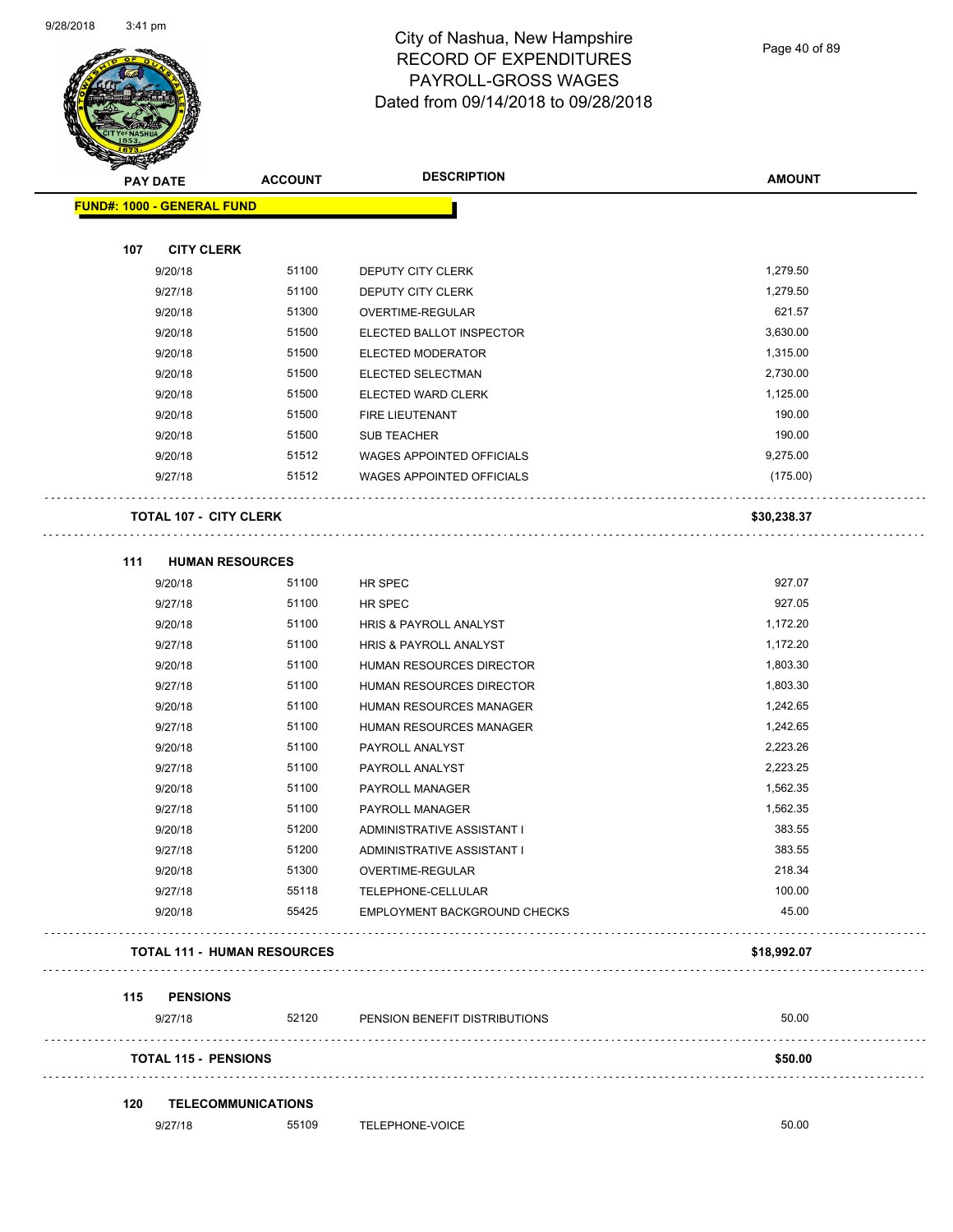| 9/28/2018 | $3:41 \text{ pm}$                 |                                           | City of Nashua, New Hampshire<br><b>RECORD OF EXPENDITURES</b><br>PAYROLL-GROSS WAGES<br>Dated from 09/14/2018 to 09/28/2018 | Page 41 of 89 |
|-----------|-----------------------------------|-------------------------------------------|------------------------------------------------------------------------------------------------------------------------------|---------------|
|           | <b>PAY DATE</b>                   | <b>ACCOUNT</b>                            | <b>DESCRIPTION</b>                                                                                                           | <b>AMOUNT</b> |
|           | <b>FUND#: 1000 - GENERAL FUND</b> |                                           |                                                                                                                              |               |
|           |                                   | <b>TOTAL 120 - TELECOMMUNICATIONS</b>     |                                                                                                                              | \$50.00       |
|           | 122                               | <b>INFORMATION TECHNOLOGY</b>             |                                                                                                                              |               |
|           | 9/20/18                           | 51100                                     | ADMIN ASSISTANT III                                                                                                          | 801.90        |
|           | 9/27/18                           | 51100                                     | ADMIN ASSISTANT III                                                                                                          | 801.90        |
|           | 9/20/18                           | 51100                                     | ENTERPRISE SYS ADMINISTRATOR                                                                                                 | 1,562.35      |
|           | 9/27/18                           | 51100                                     | ENTERPRISE SYS ADMINISTRATOR                                                                                                 | 1,562.35      |
|           | 9/20/18                           | 51100                                     | ERP SYSTEM ADMIN DBA                                                                                                         | 1,913.25      |
|           | 9/27/18                           | 51100                                     | ERP SYSTEM ADMIN DBA                                                                                                         | 1,913.25      |
|           | 9/20/18                           | 51100                                     | IT DIVISION DIRECTOR                                                                                                         | 2,294.80      |
|           | 9/27/18                           | 51100                                     | IT DIVISION DIRECTOR                                                                                                         | 2,294.80      |
|           | 9/20/18                           | 51100                                     | IT INFRASTRUCTURE ANALYST                                                                                                    | 1,306.00      |
|           | 9/27/18                           | 51100                                     | IT INFRASTRUCTURE ANALYST                                                                                                    | 1,306.00      |
|           | 9/20/18                           | 51100                                     | IT MANAGER, INFRASTRUCTURE                                                                                                   | 2,059.95      |
|           | 9/27/18                           | 51100                                     | IT MANAGER, INFRASTRUCTURE                                                                                                   | 2,059.95      |
|           | 9/20/18                           | 51100                                     | IT MANAGER, PROJECT/DEVELOPMENT SERVICES                                                                                     | 1,593.40      |
|           | 9/27/18                           | 51100                                     | IT MANAGER, PROJECT/DEVELOPMENT SERVICES                                                                                     | 1,593.40      |
|           | 9/20/18                           | 51100                                     | IT MANAGER, TECHNICAL SERVICES                                                                                               | 1,620.45      |
|           | 9/27/18                           | 51100                                     | IT MANAGER, TECHNICAL SERVICES                                                                                               | 1,620.45      |
|           | 9/20/18                           | 51100                                     | SYSTEMS ADM DATABASE ADM                                                                                                     | 1,810.11      |
|           | 9/27/18                           | 51100                                     | SYSTEMS ADM DATABASE ADM                                                                                                     | 1,810.11      |
|           | 9/20/18                           | 51100                                     | TECHNICAL SPEC II NET SUPPORT                                                                                                | 1,246.35      |
|           | 9/27/18                           | 51100                                     | TECHNICAL SPEC II NET SUPPORT                                                                                                | 1,246.35      |
|           | 9/20/18                           | 51100                                     | <b>TECHNICAL SPECIALIST I</b>                                                                                                | 870.16        |
|           | 9/27/18                           | 51100                                     | <b>TECHNICAL SPECIALIST I</b>                                                                                                | 870.15        |
|           | 9/20/18                           | 51300                                     | OVERTIME-REGULAR                                                                                                             | 61.77         |
|           | 9/27/18                           | 55118                                     | TELEPHONE-CELLULAR                                                                                                           | 234.00        |
|           |                                   | <b>TOTAL 122 - INFORMATION TECHNOLOGY</b> |                                                                                                                              | \$34,453.20   |
|           | 126                               | <b>FINANCIAL SERVICES</b>                 |                                                                                                                              |               |
|           | 9/20/18                           | 51100                                     | ACCOUNTS PAYABLE COORDINATOR                                                                                                 | 2,308.65      |
|           | 9/27/18                           | 51100                                     | ACCOUNTS PAYABLE COORDINATOR                                                                                                 | 2,308.66      |
|           | 9/20/18                           | 51100                                     | ACCOUNTS PAYABLE SUPV                                                                                                        | 1,095.90      |
|           | 9/27/18                           | 51100                                     | ACCOUNTS PAYABLE SUPV                                                                                                        | 1,095.90      |
|           | 9/20/18                           | 51100                                     | ASSISTANT TREASURER                                                                                                          | 1,466.05      |
|           | 9/27/18                           | 51100                                     | ASSISTANT TREASURER                                                                                                          | 1,466.05      |
|           | 9/20/18                           | 51100                                     | CFO COMPTROLLER                                                                                                              | 2,518.65      |
|           | 9/27/18                           | 51100                                     | CFO COMPTROLLER                                                                                                              | 2,518.65      |
|           | 9/20/18                           | 51100                                     | DEP TREASURER TAX COLLECTOR                                                                                                  | 1,222.45      |
|           | 9/27/18                           | 51100                                     | DEP TREASURER TAX COLLECTOR                                                                                                  | 1,222.45      |
|           | 9/20/18                           | 51100                                     | FINANCE AND ADMIN MANAGER                                                                                                    | 873.15        |

9/27/18 51100 FINANCE AND ADMIN MANAGER 9/20/18 51100 MVR CLERK I 1,757.25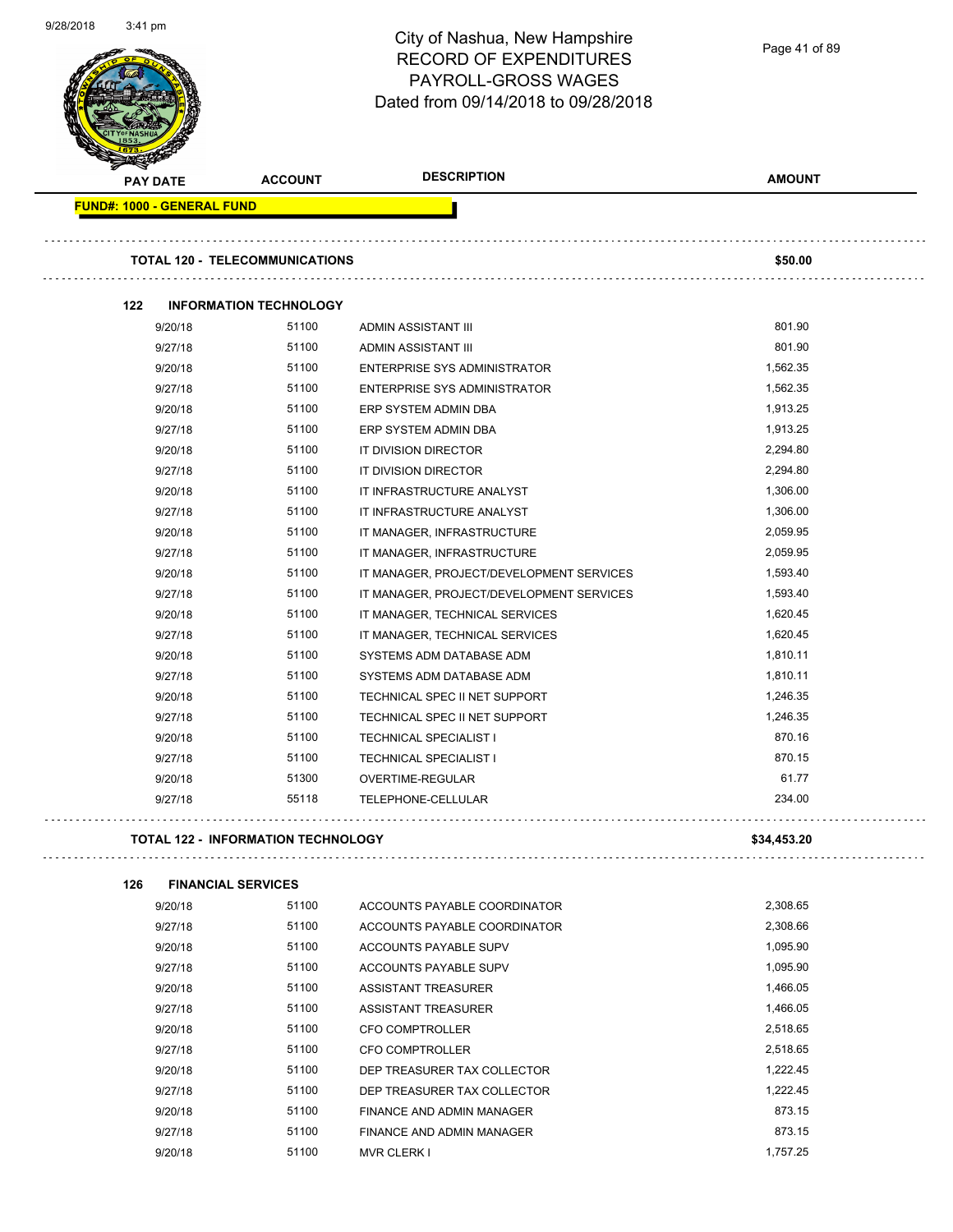

Page 42 of 89

| <b>PAY DATE</b>                       | <b>ACCOUNT</b> | <b>DESCRIPTION</b>            | <b>AMOUNT</b> |
|---------------------------------------|----------------|-------------------------------|---------------|
| FUND#: 1000 - GENERAL FUND            |                |                               |               |
| <b>FINANCIAL SERVICES</b><br>126      |                |                               |               |
| 9/27/18                               | 51100          | <b>MVR CLERK I</b>            | 1,757.24      |
| 9/20/18                               | 51100          | <b>MVR CLERK II</b>           | 1,568.80      |
| 9/27/18                               | 51100          | MVR CLERK II                  | 1,568.80      |
| 9/20/18                               | 51100          | MVR CLERK III                 | 1,529.93      |
| 9/27/18                               | 51100          | MVR CLERK III                 | 1,529.90      |
| 9/20/18                               | 51100          | REVENUE ACCOUNTS SPEC         | 844.99        |
| 9/27/18                               | 51100          | REVENUE ACCOUNTS SPEC         | 845.00        |
| 9/20/18                               | 51100          | REVENUE COORDINATOR           | 1,080.35      |
| 9/27/18                               | 51100          | REVENUE COORDINATOR           | 1,080.35      |
| 9/20/18                               | 51100          | SENIOR ACCOUNTANT             | 1,143.00      |
| 9/27/18                               | 51100          | SENIOR ACCOUNTANT             | 1,143.00      |
| 9/20/18                               | 51100          | <b>SENIOR FINANCE MANAGER</b> | 1,705.80      |
| 9/27/18                               | 51100          | <b>SENIOR FINANCE MANAGER</b> | 1,705.80      |
| 9/20/18                               | 51100          | SENIOR FINANCIAL ANALYST      | 1,240.50      |
| 9/27/18                               | 51100          | SENIOR FINANCIAL ANALYST      | 1,240.50      |
| 9/20/18                               | 51100          | SR MGR ACCT FIN REPORTING     | 1,339.30      |
| 9/27/18                               | 51100          | SR MGR ACCT FIN REPORTING     | 1,339.30      |
| 9/20/18                               | 51100          | SUPV VEHICLE REGISTRATION     | 1,214.70      |
| 9/27/18                               | 51100          | SUPV VEHICLE REGISTRATION     | 1,214.70      |
| 9/20/18                               | 51100          | TREASURER TAX COLLECTOR       | 2,059.95      |
| 9/27/18                               | 51100          | TREASURER TAX COLLECTOR       | 2,059.95      |
| 9/20/18                               | 51200          | TRUST ACCOUNTANT PT           | 756.21        |
| 9/27/18                               | 51200          | TRUST ACCOUNTANT PT           | 756.20        |
| 9/27/18                               | 51300          | OVERTIME-REGULAR              | 12.58         |
| 9/27/18                               | 55118          | TELEPHONE-CELLULAR            | 50.00         |
| <b>TOTAL 126 - FINANCIAL SERVICES</b> |                |                               | \$51,513.81   |
| 129<br><b>CITY BUILDINGS</b>          |                |                               |               |
| 9/20/18                               | 51100          | <b>BUILDING MANAGER</b>       | 1,234.87      |
| 9/27/18                               | 51100          | <b>BUILDING MANAGER</b>       | 1,234.85      |
| 9/20/18                               | 51100          | <b>CUSTODIAN I</b>            | 1,292.60      |
| 9/27/18                               | 51100          | <b>CUSTODIAN I</b>            | 1,292.60      |
| 9/20/18                               | 51100          | MAINTENANCE SPEC              | 1,414.00      |
| 9/27/18                               | 51100          | MAINTENANCE SPEC              | 1,414.00      |
| 9/20/18                               | 51200          | <b>CUSTODIAN I</b>            | 374.80        |
| 9/27/18                               | 51200          | <b>CUSTODIAN I</b>            | 374.80        |
| 9/27/18                               | 51300          | OVERTIME-REGULAR              | 25.36         |
| 9/27/18                               | 55118          | TELEPHONE-CELLULAR            | 67.00         |
|                                       |                |                               |               |

#### **130 PURCHASING**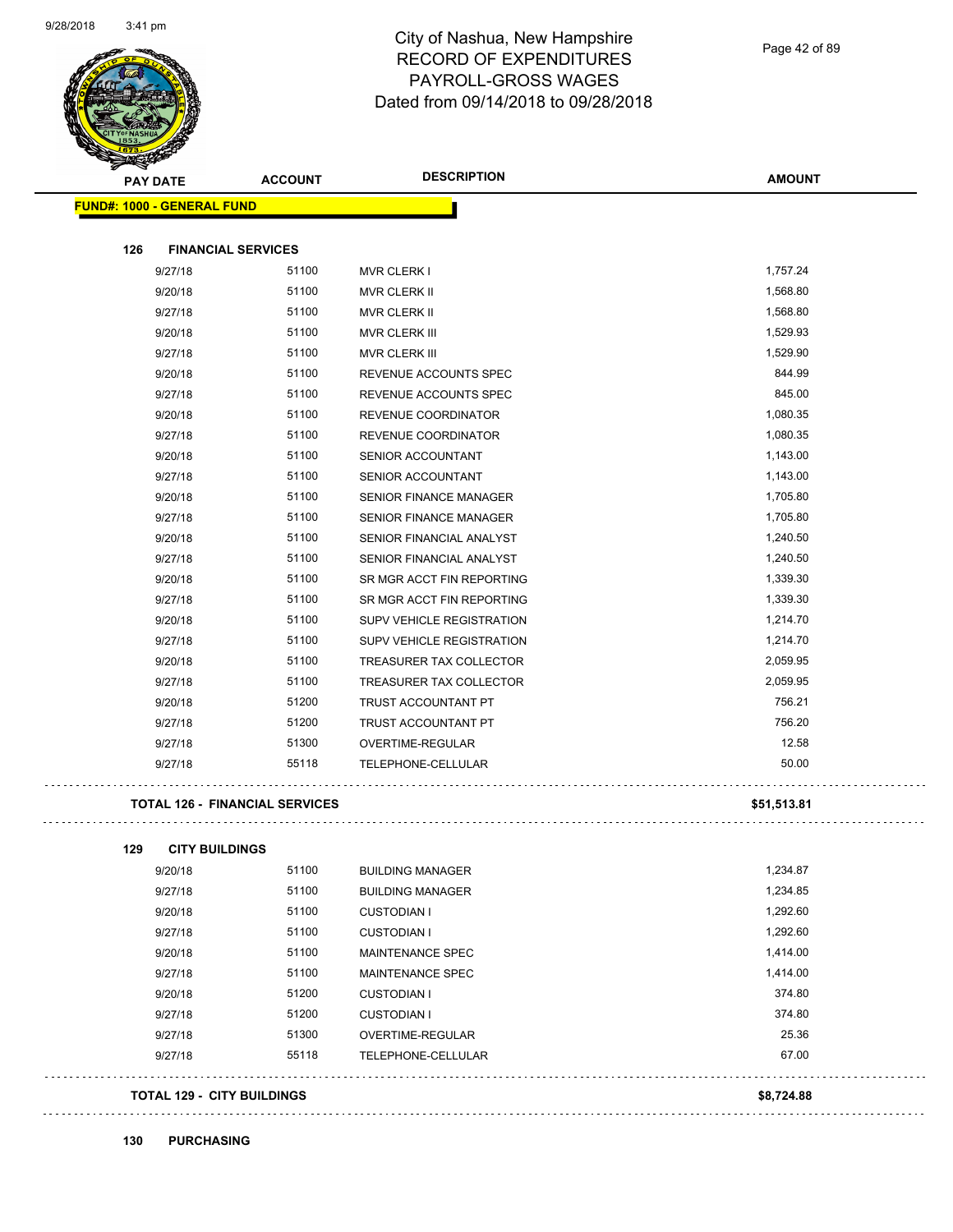

Page 43 of 89

| T<br>$\tilde{\phantom{a}}$ | <b>PAY DATE</b>                   | <b>ACCOUNT</b> | <b>DESCRIPTION</b>               | <b>AMOUNT</b> |
|----------------------------|-----------------------------------|----------------|----------------------------------|---------------|
|                            | <b>FUND#: 1000 - GENERAL FUND</b> |                |                                  |               |
| 130                        | <b>PURCHASING</b>                 |                |                                  |               |
|                            | 9/20/18                           | 51100          | PURCHASING AGENT I               | 756.10        |
|                            | 9/27/18                           | 51100          | PURCHASING AGENT I               | 756.10        |
|                            | 9/20/18                           | 51100          | PURCHASING AGENT II              | 930.12        |
|                            | 9/27/18                           | 51100          | PURCHASING AGENT II              | 930.12        |
|                            | 9/20/18                           | 51100          | PURCHASING MANAGER               | 1,746.35      |
|                            | 9/27/18                           | 51100          | PURCHASING MANAGER               | 1,746.35      |
|                            | 9/20/18                           | 51200          | MESSENGER MAIL DISTRIBUTION CL   | 351.90        |
|                            | 9/27/18                           | 51200          | MESSENGER MAIL DISTRIBUTION CL   | 347.90        |
|                            | 9/20/18                           | 51300          | OVERTIME-REGULAR                 | 49.63         |
|                            | <b>TOTAL 130 - PURCHASING</b>     |                |                                  | \$7,614.57    |
| 131                        | <b>HUNT BUILDING</b>              |                |                                  |               |
|                            | 9/20/18                           | 51100          | HUNT MEMORIAL BLDG & ARTS ADM    | 372.90        |
|                            | 9/27/18                           | 51100          | HUNT MEMORIAL BLDG & ARTS ADM    | 372.91        |
|                            | <b>TOTAL 131 - HUNT BUILDING</b>  |                |                                  | \$745.81      |
| 132                        | <b>ASSESSING</b>                  |                |                                  |               |
|                            | 9/20/18                           | 51100          | <b>APPRAISER I</b>               | 796.30        |
|                            | 9/27/18                           | 51100          | <b>APPRAISER I</b>               | 796.30        |
|                            | 9/20/18                           | 51100          | <b>APPRAISER II</b>              | 1,146.50      |
|                            | 9/27/18                           | 51100          | <b>APPRAISER II</b>              | 1,146.50      |
|                            | 9/20/18                           | 51100          | <b>APPRAISER III</b>             | 2,465.70      |
|                            | 9/27/18                           | 51100          | <b>APPRAISER III</b>             | 2,465.70      |
|                            | 9/20/18                           | 51100          | ASSESSING ADMIN SPEC I CSR       | 654.94        |
|                            | 9/27/18                           | 51100          | ASSESSING ADMIN SPEC I CSR       | 654.95        |
|                            | 9/20/18                           | 51100          | ASSESSING ADMIN SPEC II CSR      | 715.30        |
|                            | 9/27/18                           | 51100          | ASSESSING ADMIN SPEC II CSR      | 715.30        |
|                            | 9/20/18                           | 51100          | ASSESSING ADMIN SPEC III CSR     | 998.55        |
|                            | 9/27/18                           | 51100          | ASSESSING ADMIN SPEC III CSR     | 998.55        |
|                            | 9/20/18                           | 51100          | <b>CHIEF ASSESSOR</b>            | 1,908.50      |
|                            | 9/27/18                           | 51100          | <b>CHIEF ASSESSOR</b>            | 1,908.50      |
|                            | 9/20/18                           | 51100          | DEPARTMENT COORDINATOR           | 929.65        |
|                            | 9/27/18                           | 51100          | DEPARTMENT COORDINATOR           | 929.65        |
|                            | 9/20/18                           | 51300          | OVERTIME-REGULAR                 | 14.93         |
|                            | 9/27/18                           | 51512          | <b>WAGES APPOINTED OFFICIALS</b> | 375.00        |
|                            | <b>TOTAL 132 - ASSESSING</b>      |                |                                  | \$19,620.82   |
| 134                        | <b>GIS</b>                        |                |                                  |               |
|                            | 9/20/18                           | 51100          | <b>GIS TECHNICIAN II</b>         | 1,174.40      |
|                            | 9/27/18                           | 51100          | <b>GIS TECHNICIAN II</b>         | 1,174.40      |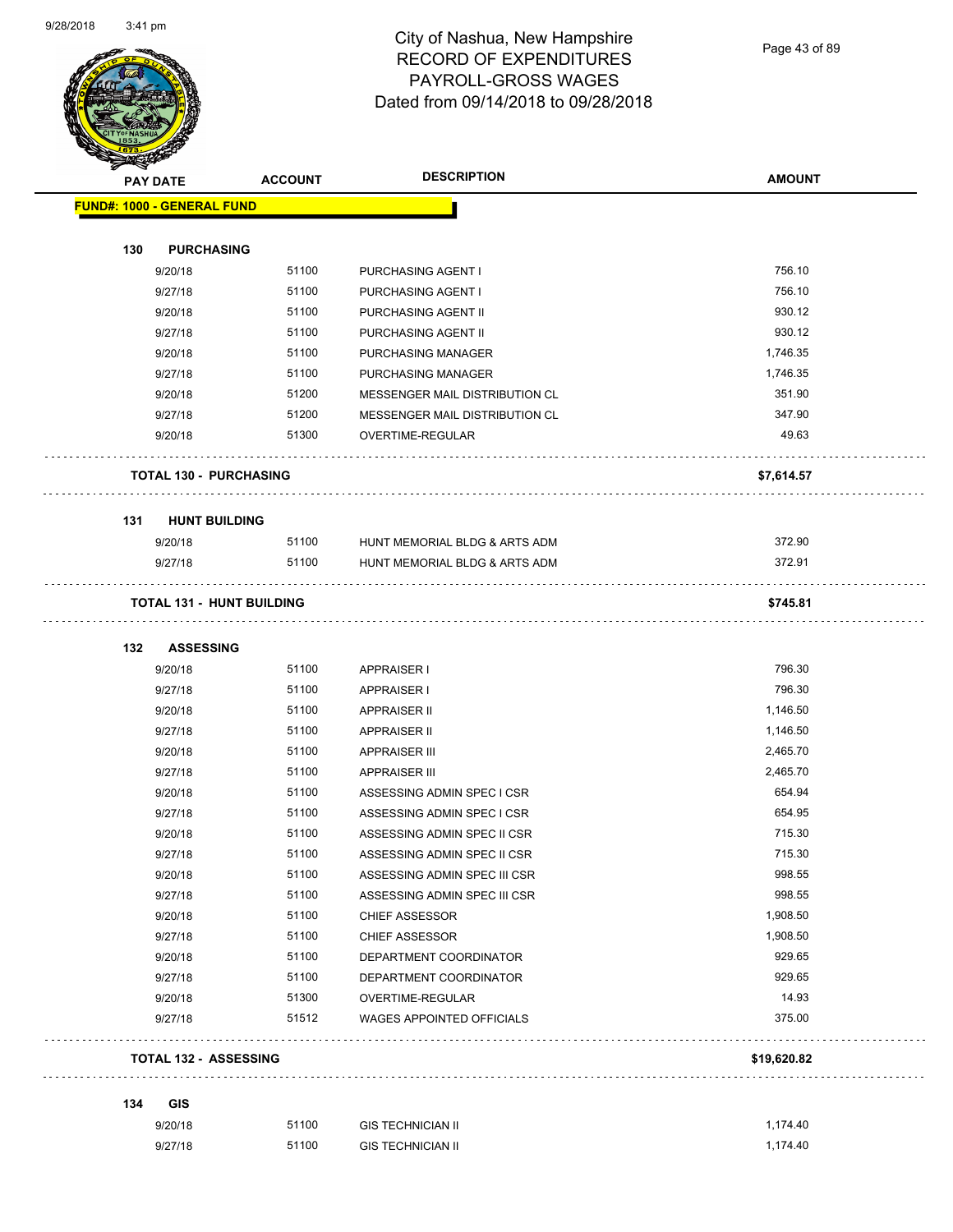

Page 44 of 89

| <b>STARS OF</b> |                                   |                                           |                                            |               |
|-----------------|-----------------------------------|-------------------------------------------|--------------------------------------------|---------------|
|                 | <b>PAY DATE</b>                   | <b>ACCOUNT</b>                            | <b>DESCRIPTION</b>                         | <b>AMOUNT</b> |
|                 | <b>FUND#: 1000 - GENERAL FUND</b> |                                           |                                            |               |
|                 |                                   |                                           |                                            |               |
| 134             | <b>GIS</b>                        |                                           |                                            |               |
|                 | 9/20/18                           | 51200                                     | <b>GIS MANAGER</b>                         | 1,034.88      |
|                 | 9/27/18                           | 51200                                     | <b>GIS MANAGER</b>                         | 1,034.88      |
|                 | <b>TOTAL 134 - GIS</b>            |                                           |                                            | \$4,418.56    |
| 140             |                                   | <b>PINEWOOD CEMETERY</b>                  |                                            |               |
|                 | 9/27/18                           | 51700                                     | <b>STIPENDS</b>                            | 1,000.00      |
|                 | 9/27/18                           | 55314                                     | FIXED RATE MILEAGE ALLOWANCE               | 100.00        |
|                 |                                   | <b>TOTAL 140 - PINEWOOD CEMETERY</b>      |                                            | \$1,100.00    |
| 142             |                                   | <b>WOODLAWN CEMETERY</b>                  |                                            |               |
|                 | 9/20/18                           | 51100                                     | <b>GROUNDSKEEPER CEMETERY</b>              | 1,455.29      |
|                 | 9/27/18                           | 51100                                     | <b>GROUNDSKEEPER CEMETERY</b>              | 1,455.30      |
|                 | 9/20/18                           | 51100                                     | SUBFOREMAN CEMETERY                        | 852.10        |
|                 | 9/27/18                           | 51100                                     | SUBFOREMAN CEMETERY                        | 852.10        |
|                 | 9/20/18                           | 51100                                     | SUPERINTENDENT CEMETERY I                  | 1,195.60      |
|                 | 9/27/18                           | 51100                                     | SUPERINTENDENT CEMETERY I                  | 1,195.60      |
|                 | 9/20/18                           | 51400                                     | WAGES TEMPORARY-SEASONAL                   | 1,119.25      |
|                 | 9/27/18                           | 51400                                     | WAGES TEMPORARY-SEASONAL                   | 951.50        |
|                 |                                   | <b>TOTAL 142 - WOODLAWN CEMETERY</b>      |                                            | \$9,076.74    |
| 144             |                                   | <b>EDGEWOOD &amp; SUBURBAN CEMETERIES</b> |                                            |               |
|                 | 9/20/18                           | 51100                                     | <b>GROUNDSKEEPER CEMETERY</b>              | 1,216.90      |
|                 | 9/27/18                           | 51100                                     | <b>GROUNDSKEEPER CEMETERY</b>              | 1,216.91      |
|                 | 9/20/18                           | 51100                                     | SUBFOREMAN CEMETERY                        | 736.70        |
|                 | 9/27/18                           | 51100                                     | SUBFOREMAN CEMETERY                        | 736.70        |
|                 | 9/20/18                           | 51100                                     | SUPERINTENDENT CEMETERY II                 | 1,261.25      |
|                 | 9/27/18                           | 51100                                     | SUPERINTENDENT CEMETERY II                 | 1,261.25      |
|                 | 9/20/18                           | 51300                                     | OVERTIME-REGULAR                           | 219.78        |
|                 | 9/27/18                           | 51700                                     | <b>STIPENDS</b>                            | 1,755.00      |
|                 | 9/27/18                           | 55314                                     | FIXED RATE MILEAGE ALLOWANCE               | 100.00        |
|                 |                                   |                                           | TOTAL 144 - EDGEWOOD & SUBURBAN CEMETERIES | \$8,504.49    |
| 150             | <b>POLICE</b>                     |                                           |                                            |               |
|                 | 9/20/18                           | 51100                                     | <b>1ST YEAR OFFICERS</b>                   | 3,065.25      |
|                 | 9/27/18                           | 51100                                     | <b>1ST YEAR OFFICERS</b>                   | 3,065.25      |
|                 | 9/20/18                           | 51100                                     | <b>ACCOUNT CLERK III</b>                   | 2,303.60      |
|                 | 9/27/18                           | 51100                                     | <b>ACCOUNT CLERK III</b>                   | 2,303.60      |
|                 | 9/20/18                           | 51100                                     | ADMINISTRATIVE PROJECT SPEC                | 1,428.35      |
|                 |                                   |                                           |                                            |               |

9/27/18 51100 ADMINISTRATIVE PROJECT SPEC 1,428.35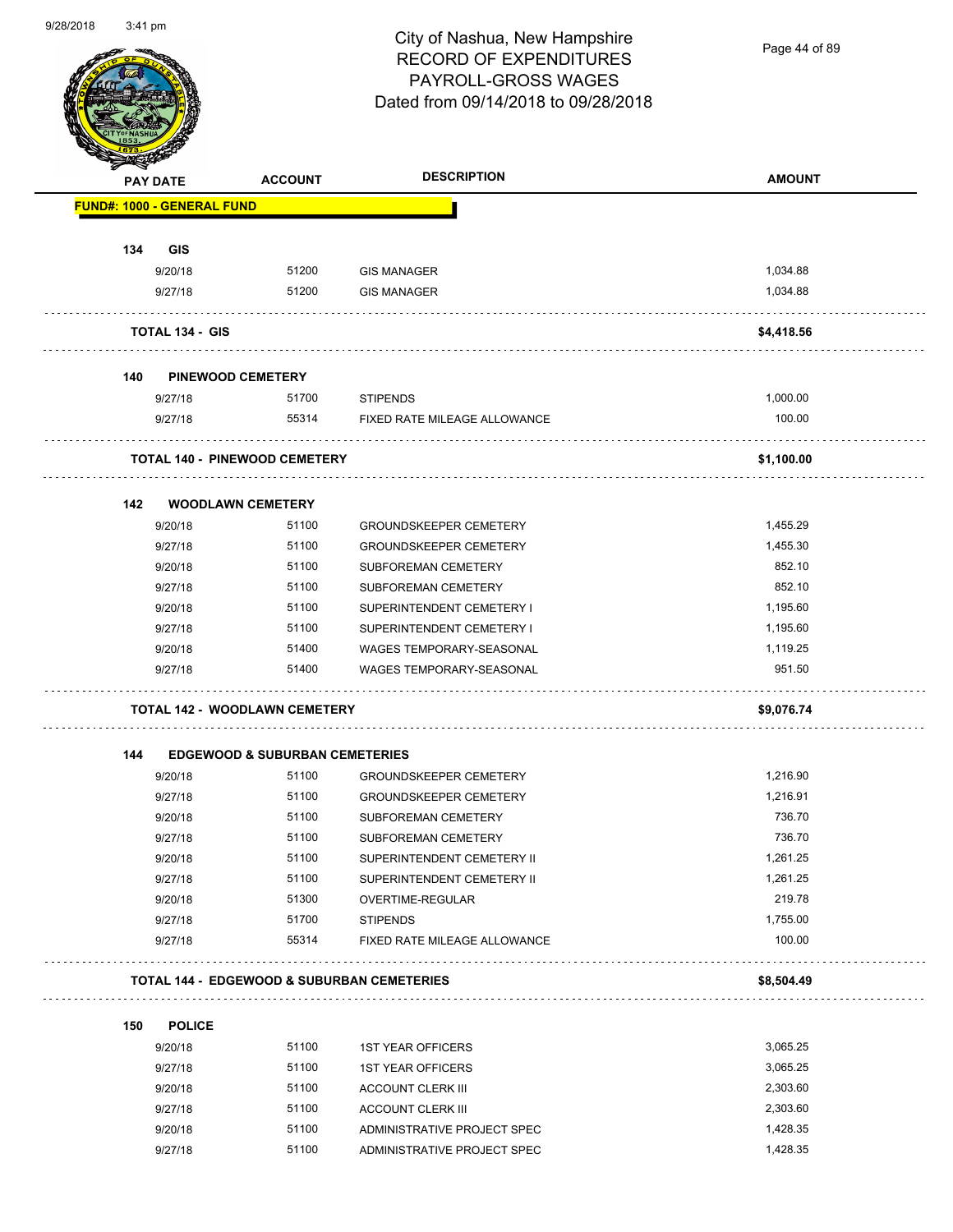

Page 45 of 89

|     | <b>PAY DATE</b>                    | <b>ACCOUNT</b> | <b>DESCRIPTION</b>               | <b>AMOUNT</b> |
|-----|------------------------------------|----------------|----------------------------------|---------------|
|     | <u> FUND#: 1000 - GENERAL FUND</u> |                |                                  |               |
|     |                                    |                |                                  |               |
| 150 | <b>POLICE</b>                      |                |                                  |               |
|     | 9/20/18                            | 51100          | ANIMAL CONTROL OFFICER           | 998.95        |
|     | 9/27/18                            | 51100          | ANIMAL CONTROL OFFICER           | 998.95        |
|     | 9/20/18                            | 51100          | ASSISTANT RECORDS MANAGER        | 1,028.25      |
|     | 9/27/18                            | 51100          | ASSISTANT RECORDS MANAGER        | 1,028.25      |
|     | 9/20/18                            | 51100          | AUTO MECHANIC 1ST CLASS          | 1,720.46      |
|     | 9/27/18                            | 51100          | AUTO MECHANIC 1ST CLASS          | 1,720.46      |
|     | 9/20/18                            | 51100          | <b>BUILDING MAINTENANCE SUPV</b> | 1,028.25      |
|     | 9/27/18                            | 51100          | <b>BUILDING MAINTENANCE SUPV</b> | 1,028.25      |
|     | 9/20/18                            | 51100          | <b>CAPTAIN</b>                   | 15,993.61     |
|     | 9/27/18                            | 51100          | CAPTAIN                          | 15,993.60     |
|     | 9/20/18                            | 51100          | CHIEF OF POLICE                  | 2,815.20      |
|     | 9/27/18                            | 51100          | CHIEF OF POLICE                  | 2,815.20      |
|     | 9/20/18                            | 51100          | COMM TECH ALL DESIGNATIONS       | 8,797.56      |
|     | 9/27/18                            | 51100          | COMM TECH ALL DESIGNATIONS       | 8,797.55      |
|     | 9/20/18                            | 51100          | COMMUNITY POLICE COORD CEMD      | 1,354.20      |
|     | 9/27/18                            | 51100          | COMMUNITY POLICE COORD CEMD      | 1,354.20      |
|     | 9/20/18                            | 51100          | <b>CRIME ANALYST</b>             | 1,075.20      |
|     | 9/27/18                            | 51100          | <b>CRIME ANALYST</b>             | 1,075.20      |
|     | 9/20/18                            | 51100          | <b>CUSTODIAN III</b>             | 2,337.80      |
|     | 9/27/18                            | 51100          | <b>CUSTODIAN III</b>             | 2,337.80      |
|     | 9/20/18                            | 51100          | DEPUTY CHIEF OF POLICE           | 5,102.20      |
|     | 9/27/18                            | 51100          | DEPUTY CHIEF OF POLICE           | 5,102.20      |
|     | 9/20/18                            | 51100          | DETENTION SPEC                   | 2,665.95      |
|     | 9/27/18                            | 51100          | DETENTION SPEC                   | 2,665.95      |
|     | 9/20/18                            | 51100          | DISPATCHERS ALL DESIGNATIONS     | 5,450.47      |
|     | 9/27/18                            | 51100          | DISPATCHERS ALL DESIGNATIONS     | 5,450.50      |
|     | 9/20/18                            | 51100          | FLEET MAINTENANCE ASST SUPV      | 976.44        |
|     | 9/27/18                            | 51100          | FLEET MAINTENANCE ASST SUPV      | 963.20        |
|     | 9/20/18                            | 51100          | IT MANAGER/SOFTWARE SPECIALIST   | 1,728.00      |
|     | 9/27/18                            | 51100          | IT MANAGER/SOFTWARE SPECIALIST   | 1,728.00      |
|     | 9/20/18                            | 51100          | IT PROGRAMS ADMIN & INSTRUCTOR   | 1,081.50      |
|     | 9/27/18                            | 51100          | IT PROGRAMS ADMIN & INSTRUCTOR   | 1,081.50      |
|     | 9/20/18                            | 51100          | <b>LEGAL SECRETARY</b>           | 768.85        |
|     | 9/27/18                            | 51100          | <b>LEGAL SECRETARY</b>           | 768.85        |
|     | 9/20/18                            | 51100          | LIEUTENANT                       | 17,571.70     |
|     | 9/27/18                            | 51100          | LIEUTENANT                       | 17,571.70     |
|     | 9/20/18                            | 51100          | NPD BUSINESS COORDINATOR         | 965.25        |
|     | 9/27/18                            | 51100          | NPD BUSINESS COORDINATOR         | 965.25        |
|     | 9/20/18                            | 51100          | NPD BUSINESS MANAGER             | 1,802.00      |
|     | 9/27/18                            | 51100          | NPD BUSINESS MANAGER             | 1,802.00      |
|     | 9/20/18                            | 51100          | NPD NETWORK ADMINISTRATOR        | 1,377.50      |
|     | 9/27/18                            | 51100          | NPD NETWORK ADMINISTRATOR        | 1,377.50      |
|     | 9/20/18                            | 51100          | PARALEGAL                        | 854.00        |
|     | 9/27/18                            | 51100          | PARALEGAL                        | 854.00        |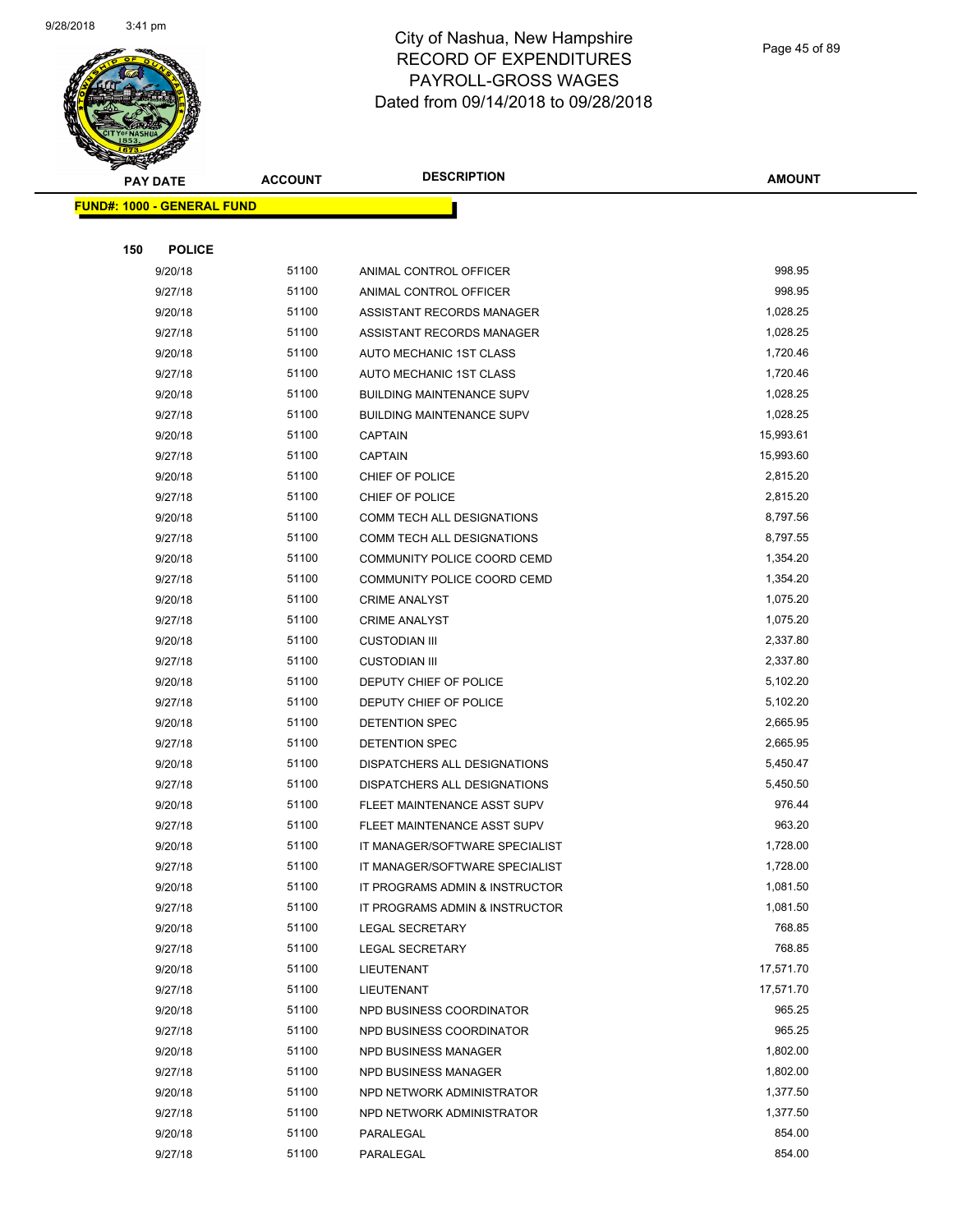

Page 46 of 89

| <b>PAY DATE</b>                   | <b>ACCOUNT</b> | <b>DESCRIPTION</b>             | <b>AMOUNT</b> |
|-----------------------------------|----------------|--------------------------------|---------------|
| <b>FUND#: 1000 - GENERAL FUND</b> |                |                                |               |
|                                   |                |                                |               |
| 150<br><b>POLICE</b>              |                |                                |               |
| 9/20/18                           | 51100          | PATROLMAN ALL RANKS            | 178,718.64    |
| 9/27/18                           | 51100          | PATROLMAN ALL RANKS            | 178,409.50    |
| 9/20/18                           | 51100          | RECORDS & COMMUNICATIONS MGR   | 1,589.40      |
| 9/27/18                           | 51100          | RECORDS & COMMUNICATIONS MGR   | 1,589.40      |
| 9/20/18                           | 51100          | RECORDS TECHNICIAN I           | 1,371.35      |
| 9/27/18                           | 51100          | <b>RECORDS TECHNICIAN I</b>    | 1,371.35      |
| 9/20/18                           | 51100          | RECORDS TECHNICIAN II          | 1,676.30      |
| 9/27/18                           | 51100          | RECORDS TECHNICIAN II          | 1,676.30      |
| 9/20/18                           | 51100          | SEC DOMESTIC VIOLENCE UNIT     | 758.90        |
| 9/27/18                           | 51100          | SEC DOMESTIC VIOLENCE UNIT     | 758.90        |
| 9/20/18                           | 51100          | SECRETARIAL SUPV DET BUREAU    | 943.95        |
| 9/27/18                           | 51100          | SECRETARIAL SUPV DET BUREAU    | 943.95        |
| 9/20/18                           | 51100          | <b>SECRETARY III</b>           | 2,931.26      |
| 9/27/18                           | 51100          | <b>SECRETARY III</b>           | 2,931.25      |
| 9/20/18                           | 51100          | <b>SECRETARY V</b>             | 1,758.70      |
| 9/27/18                           | 51100          | SECRETARY V                    | 1,758.69      |
| 9/20/18                           | 51100          | <b>SECRETARY VI</b>            | 836.30        |
| 9/27/18                           | 51100          | SECRETARY VI                   | 836.30        |
| 9/20/18                           | 51100          | <b>SERGEANT</b>                | 40,963.07     |
| 9/27/18                           | 51100          | SERGEANT                       | 41,088.01     |
| 9/20/18                           | 51100          | SHIFT LEADER                   | 2,185.00      |
| 9/27/18                           | 51100          | SHIFT LEADER                   | 2,185.00      |
| 9/20/18                           | 51100          | <b>SUPV POLICE FLEET</b>       | 1,306.33      |
| 9/27/18                           | 51100          | <b>SUPV POLICE FLEET</b>       | 1,306.35      |
| 9/20/18                           | 51200          | <b>ACCREDITATION MANAGER</b>   | 1,129.28      |
| 9/27/18                           | 51200          | <b>ACCREDITATION MANAGER</b>   | 1,129.28      |
| 9/20/18                           | 51200          | SENIOR RELATIONS SPECIALIST    | 725.40        |
| 9/27/18                           | 51200          | SENIOR RELATIONS SPECIALIST    | 725.40        |
| 9/20/18                           | 51300          | OVERTIME-REGULAR               | 4,374.04      |
| 9/27/18                           | 51300          | OVERTIME-REGULAR               | 5,672.03      |
| 9/20/18                           | 51309          | OVERTIME-TRAINING              | 4,725.04      |
| 9/27/18                           | 51309          | <b>OVERTIME-TRAINING</b>       | 1,355.48      |
| 9/20/18                           | 51315          | <b>OVERTIME-WITNESS</b>        | 1,496.62      |
| 9/27/18                           | 51315          | OVERTIME-WITNESS               | 1,703.44      |
| 9/20/18                           | 51322          | OVERTIME-INVESTIGATIVE         | 5,489.82      |
| 9/27/18                           | 51322          | OVERTIME-INVESTIGATIVE         | 3,542.03      |
| 9/20/18                           | 51330          | OVERTIME-COVERAGE              | 21,353.03     |
| 9/27/18                           | 51330          | OVERTIME-COVERAGE              | 25,967.88     |
| 9/20/18                           | 51412          | WAGES PER DIEM                 | 199.74        |
| 9/27/18                           | 51412          | WAGES PER DIEM                 | 99.87         |
| 9/20/18                           | 51600          | LONGEVITY                      | 1,300.00      |
| 9/27/18                           | 52809          | <b>WELLNESS PROGRAM</b>        | 350.00        |
| 9/27/18                           | 55118          | TELEPHONE-CELLULAR             | 150.00        |
| 9/20/18                           | 61107          | <b>CLOTHING &amp; UNIFORMS</b> | 1,131.05      |
|                                   |                |                                |               |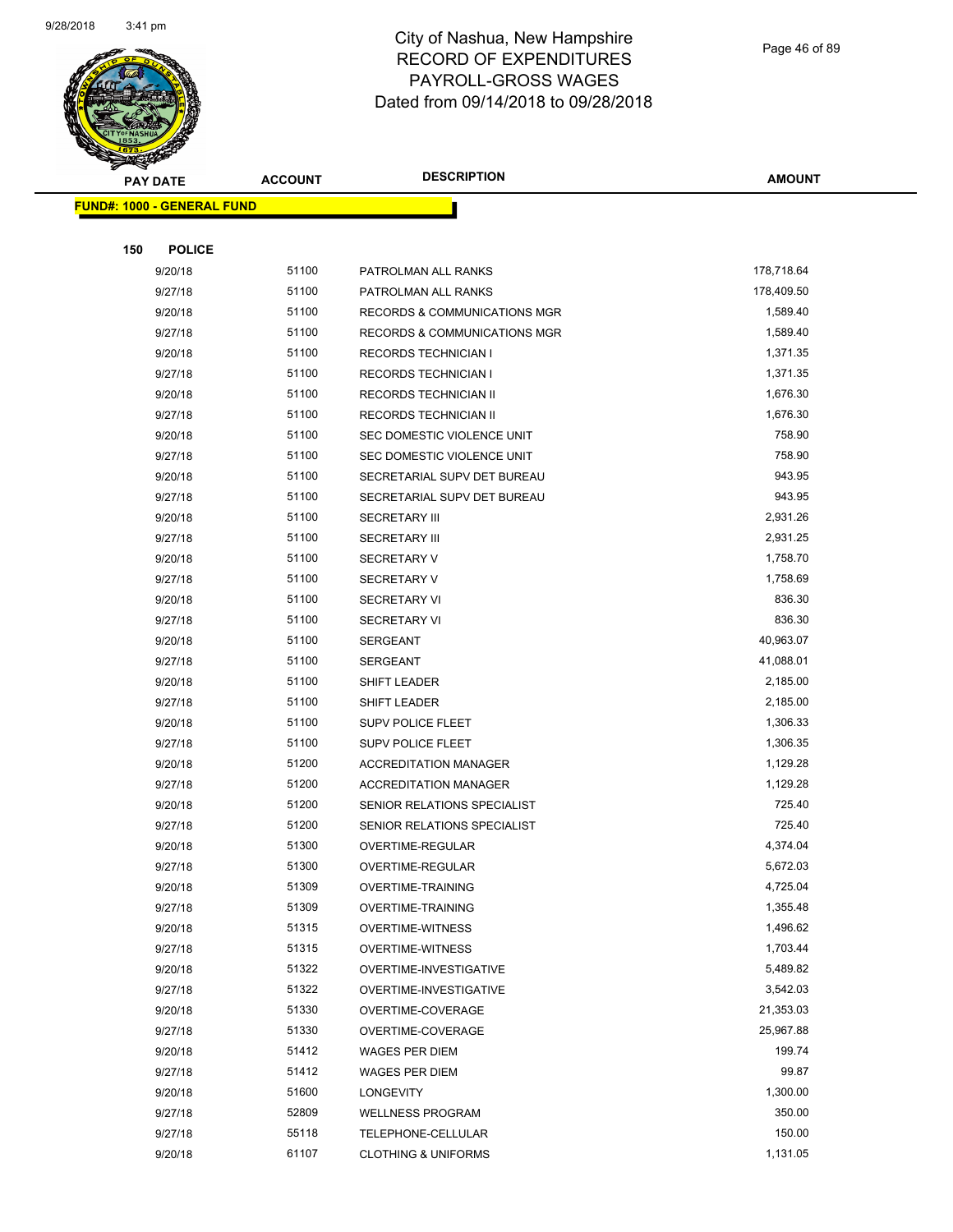Page 47 of 89

|     | <b>PAY DATE</b>                   | <b>ACCOUNT</b> | <b>DESCRIPTION</b>              | <b>AMOUNT</b> |
|-----|-----------------------------------|----------------|---------------------------------|---------------|
|     | <b>FUND#: 1000 - GENERAL FUND</b> |                |                                 |               |
| 150 | <b>POLICE</b>                     |                |                                 |               |
|     | 9/27/18                           | 61107          | <b>CLOTHING &amp; UNIFORMS</b>  | 664.45        |
|     | <b>TOTAL 150 - POLICE</b>         |                |                                 | \$721,745.93  |
| 152 | <b>FIRE</b>                       |                |                                 |               |
|     | 9/20/18                           | 51100          | ADMINISTRATIVE ASSISTANT II     | 2,320.60      |
|     | 9/27/18                           | 51100          | ADMINISTRATIVE ASSISTANT II     | 2,320.60      |
|     | 9/20/18                           | 51100          | <b>ASST FIRE CHIEF</b>          | 2,409.56      |
|     | 9/27/18                           | 51100          | <b>ASST FIRE CHIEF</b>          | 2,409.56      |
|     | 9/20/18                           | 51100          | ASST SUPERINTENDENT FIRE ALARM  | 1,613.60      |
|     | 9/27/18                           | 51100          | ASST SUPERINTENDENT FIRE ALARM  | 1,613.60      |
|     | 9/20/18                           | 51100          | ASST SUPERINTENDENT FIRE FLEET  | 1,613.60      |
|     | 9/27/18                           | 51100          | ASST SUPERINTENDENT FIRE FLEET  | 1,613.60      |
|     | 9/20/18                           | 51100          | ASST SUPERINTENDENT PREVENTION  | 3,259.64      |
|     | 9/27/18                           | 51100          | ASST SUPERINTENDENT PREVENTION  | 3,259.64      |
|     | 9/20/18                           | 51100          | <b>CAPTAIN</b>                  | 11,395.33     |
|     | 9/27/18                           | 51100          | <b>CAPTAIN</b>                  | 11,395.33     |
|     | 9/20/18                           | 51100          | CAPTAIN FIRE TRAINING SAFETY    | 1,764.28      |
|     | 9/27/18                           | 51100          | CAPTAIN FIRE TRAINING SAFETY    | 1,764.28      |
|     | 9/20/18                           | 51100          | DEPUTY FIRE CHIEF               | 8,596.21      |
|     | 9/27/18                           | 51100          | DEPUTY FIRE CHIEF               | 8,596.21      |
|     | 9/20/18                           | 51100          | <b>EXEC ASST BUSINESS COORD</b> | 868.70        |
|     | 9/27/18                           | 51100          | <b>EXEC ASST BUSINESS COORD</b> | 868.70        |
|     | 9/20/18                           | 51100          | <b>FIRE CHIEF</b>               | 2,635.48      |
|     | 9/27/18                           | 51100          | <b>FIRE CHIEF</b>               | 2,635.48      |
|     | 9/20/18                           | 51100          | FIRE DISPATCH ALL RANKS         | 7,882.78      |
|     | 9/27/18                           | 51100          | FIRE DISPATCH ALL RANKS         | 7,761.60      |
|     | 9/20/18                           | 51100          | FIRE DISPATCHER CLERK TRAINER   | 1,168.34      |
|     | 9/27/18                           | 51100          | FIRE DISPATCHER CLERK TRAINER   | 1,305.79      |
|     | 9/20/18                           | 51100          | FIRE LIEUTENANT                 | 42,115.52     |
|     | 9/27/18                           | 51100          | <b>FIRE LIEUTENANT</b>          | 42,115.50     |
|     | 9/20/18                           | 51100          | FIRE MECHANIC                   | 1,327.72      |
|     | 9/27/18                           | 51100          | <b>FIRE MECHANIC</b>            | 1,327.72      |
|     | 9/20/18                           | 51100          | FIRE TRAINING OFFICER           | 1,613.60      |
|     | 9/27/18                           | 51100          | FIRE TRAINING OFFICER           | 1,712.40      |
|     | 9/20/18                           | 51100          | FIREFIGHTERS ALL RANKS          | 129,808.30    |
|     | 9/27/18                           | 51100          | FIREFIGHTERS ALL RANKS          | 130,420.01    |
|     | 9/20/18                           | 51100          | SUPERINTENDENT FIRE ALARM       | 1,799.72      |
|     | 9/27/18                           | 51100          | SUPERINTENDENT FIRE ALARM       | 1,799.72      |
|     | 9/20/18                           | 51100          | SUPERINTENDENT FIRE FLEET       | 1,764.28      |
|     | 9/27/18                           | 51100          | SUPERINTENDENT FIRE FLEET       | 1,764.28      |
|     | 9/20/18                           | 51100          | SUPERINTENDENT FIRE PREVENTION  | 1,781.92      |
|     | 9/27/18                           | 51100          | SUPERINTENDENT FIRE PREVENTION  | 1,781.92      |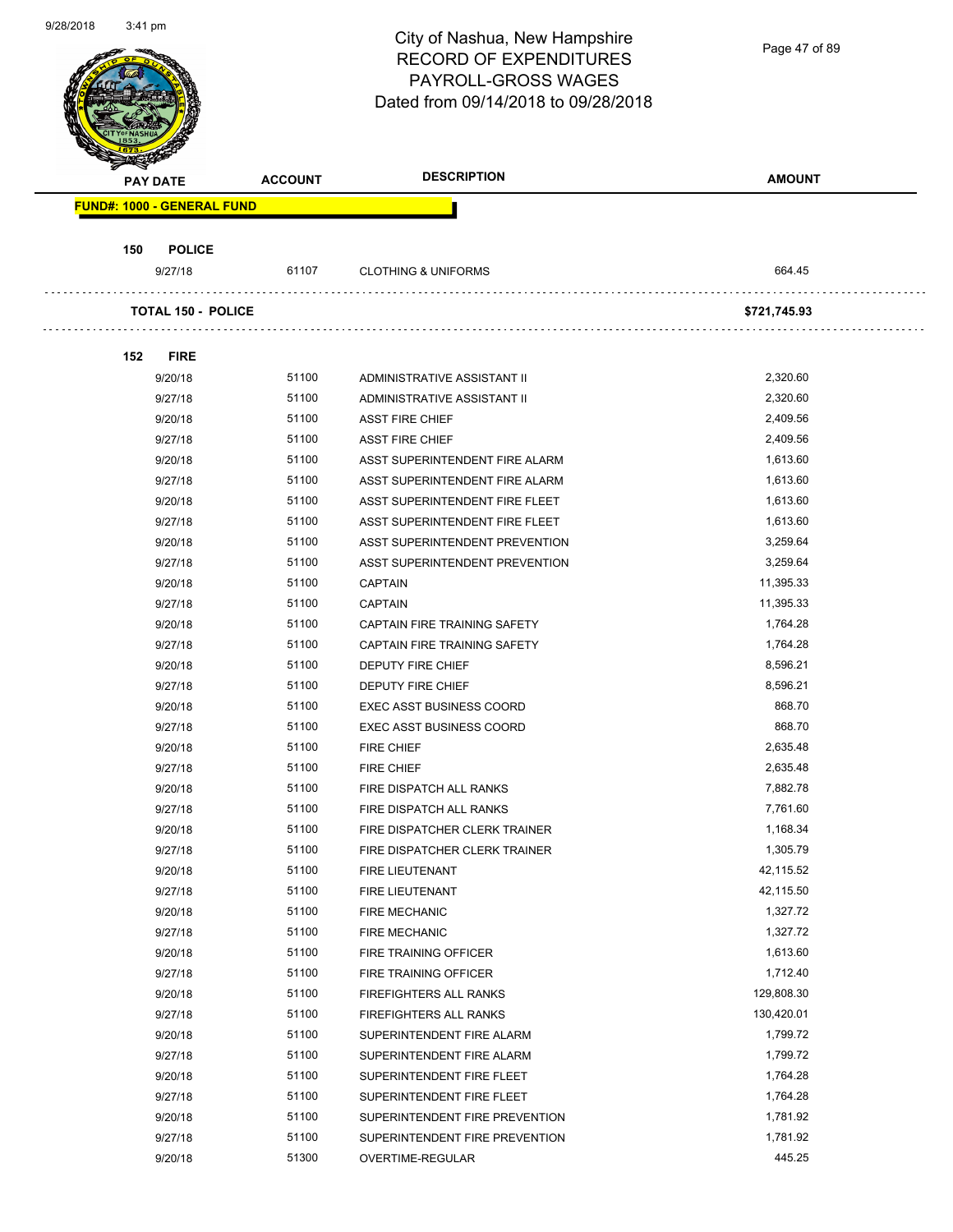

Page 48 of 89

| <b>SARAHA</b><br><b>PAY DATE</b> |                            | <b>DESCRIPTION</b><br><b>ACCOUNT</b>   | <b>AMOUNT</b>                         |              |
|----------------------------------|----------------------------|----------------------------------------|---------------------------------------|--------------|
|                                  | FUND#: 1000 - GENERAL FUND |                                        |                                       |              |
|                                  |                            |                                        |                                       |              |
| 152                              | <b>FIRE</b>                |                                        |                                       |              |
|                                  | 9/20/18                    | 51330                                  | OVERTIME-COVERAGE                     | 13,614.74    |
|                                  | 9/27/18                    | 51330                                  | OVERTIME-COVERAGE                     | 13,924.15    |
|                                  | 9/27/18                    | 51500                                  | <b>COMMISSIONERS</b>                  | 1,125.00     |
|                                  | 9/27/18                    | 51500                                  | <b>SUB TEACHER</b>                    | 375.00       |
|                                  | 9/20/18                    | 51650                                  | <b>ADDITIONAL HOURS</b>               | 33,789.31    |
|                                  | 9/27/18                    | 51650                                  | ADDITIONAL HOURS                      | 33,251.85    |
|                                  | 9/20/18                    | 51700                                  | <b>STIPENDS</b>                       | 4,697.05     |
|                                  | 9/27/18                    | 51700                                  | <b>STIPENDS</b>                       | 4,797.05     |
|                                  | 9/20/18                    | 52800                                  | EDUCATIONAL ASSISTANCE                | 2,154.75     |
|                                  | 9/27/18                    | 55118                                  | TELEPHONE-CELLULAR                    | 634.00       |
|                                  | 9/20/18                    | 61107                                  | <b>CLOTHING &amp; UNIFORMS</b>        | 316.00       |
|                                  | 9/27/18                    | 61107                                  | <b>CLOTHING &amp; UNIFORMS</b>        | 180.00       |
|                                  | <b>TOTAL 152 - FIRE</b>    |                                        |                                       | \$561,509.27 |
| 153                              |                            | <b>BUILDING INSPECTION</b>             |                                       |              |
|                                  | 9/20/18                    | 51100                                  | <b>BLD INSP ASST PLANS EXAMINER</b>   | 1,046.85     |
|                                  | 9/27/18                    | 51100                                  | BLD INSP ASST PLANS EXAMINER          | 1,046.85     |
|                                  | 9/20/18                    | 51100                                  | <b>BUILDING AND UTILITIES INSPCTR</b> | 3,635.40     |
|                                  | 9/27/18                    | 51100                                  | <b>BUILDING AND UTILITIES INSPCTR</b> | 3,635.39     |
|                                  | 9/20/18                    | 51100                                  | <b>BUILDING DEPARTMENT MANAGER</b>    | 1,612.75     |
|                                  | 9/27/18                    | 51100                                  | <b>BUILDING DEPARTMENT MANAGER</b>    | 1,612.75     |
|                                  | 9/20/18                    | 51100                                  | PERMIT TECHNICIAN I                   | 678.05       |
|                                  | 9/27/18                    | 51100                                  | PERMIT TECHNICIAN I                   | 678.05       |
|                                  | 9/20/18                    | 51100                                  | <b>PLANS EXAMINER</b>                 | 1,271.25     |
|                                  | 9/27/18                    | 51100                                  | <b>PLANS EXAMINER</b>                 | 1,271.25     |
|                                  |                            | <b>TOTAL 153 - BUILDING INSPECTION</b> |                                       | \$16,488.59  |
| 155                              |                            | <b>CODE ENFORCEMENT</b>                |                                       |              |
|                                  | 9/20/18                    | 51100                                  | <b>CODE ENFORCEMENT OFFICER II</b>    | 2,783.15     |
|                                  | 9/27/18                    | 51100                                  | <b>CODE ENFORCEMENT OFFICER II</b>    | 2,783.15     |
|                                  | 9/20/18                    | 51100                                  | MGR CODE ENFORCEMENT DEPT             | 1,521.05     |
|                                  | 9/27/18                    | 51100                                  | MGR CODE ENFORCEMENT DEPT             | 1,521.05     |
|                                  | 9/27/18                    | 55118                                  | TELEPHONE-CELLULAR                    | 51.00        |
|                                  |                            | <b>TOTAL 155 - CODE ENFORCEMENT</b>    |                                       | \$8,659.40   |
| 156                              |                            | <b>EMERGENCY MANAGEMENT</b>            |                                       |              |
|                                  | 9/20/18                    | 51100                                  | <b>EMERGENCY MANAGEMENT DIRECTOR</b>  | 1,701.60     |
|                                  | 9/27/18                    | 51100                                  | <b>EMERGENCY MANAGEMENT DIRECTOR</b>  | 1,701.60     |
|                                  | 9/27/18                    | 55118                                  | TELEPHONE-CELLULAR                    | 50.00        |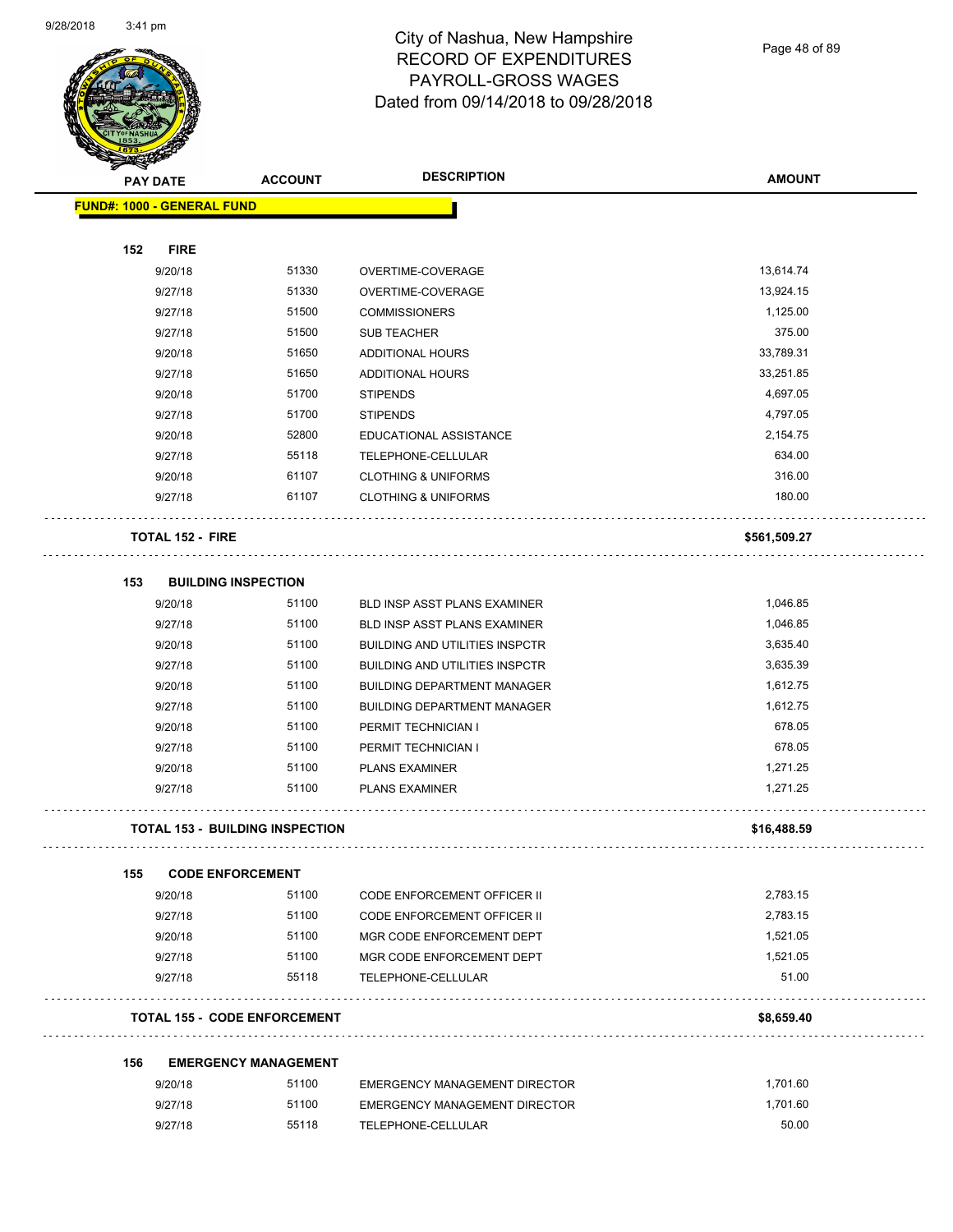| 9/28/2018 | $3:41 \text{ pm}$                 |                                            | City of Nashua, New Hampshire<br><b>RECORD OF EXPENDITURES</b><br><b>PAYROLL-GROSS WAGES</b><br>Dated from 09/14/2018 to 09/28/2018 | Page 49 of 89        |
|-----------|-----------------------------------|--------------------------------------------|-------------------------------------------------------------------------------------------------------------------------------------|----------------------|
|           | <b>PAY DATE</b>                   | <b>ACCOUNT</b>                             | <b>DESCRIPTION</b>                                                                                                                  | <b>AMOUNT</b>        |
|           | <b>FUND#: 1000 - GENERAL FUND</b> |                                            |                                                                                                                                     |                      |
|           |                                   | <b>TOTAL 156 - EMERGENCY MANAGEMENT</b>    |                                                                                                                                     | \$3,453.20           |
|           | 157                               | <b>CITYWIDE COMMUNICATIONS</b>             |                                                                                                                                     |                      |
|           | 9/20/18                           | 51100                                      | <b>COMM SYS ENGR TECH</b>                                                                                                           | 919.55               |
|           | 9/27/18                           | 51100                                      | COMM SYS ENGR TECH                                                                                                                  | 919.55               |
|           | 9/20/18                           | 51200                                      | RADIO SYSTEMS MANAGER                                                                                                               | 1,371.96             |
|           | 9/27/18                           | 51200                                      | RADIO SYSTEMS MANAGER                                                                                                               | 1,371.96             |
|           | 9/27/18                           | 55118                                      | TELEPHONE-CELLULAR                                                                                                                  | 50.00                |
|           |                                   | <b>TOTAL 157 - CITYWIDE COMMUNICATIONS</b> |                                                                                                                                     | \$4,633.02           |
|           | 160                               | <b>PW-ADMIN &amp; ENGINEERING</b>          |                                                                                                                                     |                      |
|           | 9/20/18                           | 51100                                      | ADMINISTRATIVE ASSISTANT II                                                                                                         | 766.49               |
|           | 9/27/18                           | 51100                                      | ADMINISTRATIVE ASSISTANT II                                                                                                         | 766.49               |
|           | 9/20/18                           | 51100                                      | ASSIST DIRECTOR PUBLIC WORKS                                                                                                        | 1,619.05             |
|           | 9/27/18                           | 51100                                      | ASSIST DIRECTOR PUBLIC WORKS                                                                                                        | 1,619.05             |
|           | 9/20/18                           | 51100                                      | ASSISTANT CONSTRUCTION ENGINEER                                                                                                     | 938.30               |
|           | 9/27/18                           | 51100                                      | ASSISTANT CONSTRUCTION ENGINEER                                                                                                     | 938.30               |
|           | 9/20/18                           | 51100                                      | <b>CITY ENGINEER</b>                                                                                                                | 1,144.75             |
|           | 9/27/18                           | 51100                                      | <b>CITY ENGINEER</b>                                                                                                                | 1,144.75             |
|           | 9/20/18                           | 51100                                      | <b>CITY SURVEYOR</b>                                                                                                                | 1,230.70             |
|           | 9/27/18                           | 51100                                      | <b>CITY SURVEYOR</b>                                                                                                                | 1,230.70             |
|           | 9/20/18                           | 51100                                      | DEPUTY CITY ENGINEER                                                                                                                | 738.35               |
|           | 9/27/18                           | 51100                                      | DEPUTY CITY ENGINEER                                                                                                                | 738.35               |
|           | 9/20/18                           | 51100                                      | DIRECTOR PUBLIC WORKS                                                                                                               | 1,828.35             |
|           | 9/27/18                           | 51100                                      | <b>DIRECTOR PUBLIC WORKS</b>                                                                                                        | 1,828.35             |
|           | 9/20/18                           | 51100                                      | DIVISION OPERATIONS MANAGER                                                                                                         | 1,463.05             |
|           | 9/27/18                           | 51100                                      | DIVISION OPERATIONS MANAGER                                                                                                         | 1,463.05             |
|           | 9/20/18                           | 51100                                      | DPW CONTRACT ADMINISTRATOR                                                                                                          | 365.00               |
|           | 9/27/18                           | 51100                                      | DPW CONTRACT ADMINISTRATOR                                                                                                          | 365.00               |
|           | 9/20/18                           | 51100                                      | <b>ENGINEERING INSPECTOR</b>                                                                                                        | 2,049.65             |
|           | 9/27/18                           | 51100                                      | <b>ENGINEERING INSPECTOR</b>                                                                                                        | 2,049.66             |
|           | 9/20/18                           | 51100                                      | <b>EXECUTIVE ASSISTANT</b>                                                                                                          | 767.15               |
|           | 9/27/18                           | 51100                                      | <b>EXECUTIVE ASSISTANT</b>                                                                                                          | 767.15               |
|           | 9/20/18                           | 51100                                      | PUBLIC RELATIONS ADMINISTRATOR                                                                                                      | 712.35               |
|           | 9/27/18                           | 51100                                      | PUBLIC RELATIONS ADMINISTRATOR                                                                                                      | 712.35               |
|           | 9/20/18                           | 51100                                      | SENIOR STAFF ENGINEER                                                                                                               | 1,131.85             |
|           | 9/27/18                           | 51100                                      | SENIOR STAFF ENGINEER                                                                                                               | 1,131.85             |
|           | 9/20/18                           | 51100                                      | SENIOR TRAFFIC ENGINEER                                                                                                             | 1,746.35             |
|           | 9/27/18                           | 51100                                      | SENIOR TRAFFIC ENGINEER                                                                                                             | 1,746.35             |
|           | 9/20/18                           | 51100                                      | <b>STAFF ENGINEER</b>                                                                                                               | 532.00               |
|           | 9/27/18                           | 51100                                      | STAFF ENGINEER                                                                                                                      | 532.00               |
|           | 9/20/18                           | 51100<br>51100                             | STREET CONSTRUCTION ENGINEER                                                                                                        | 1,455.30<br>1,455.30 |
|           | 9/27/18                           |                                            | STREET CONSTRUCTION ENGINEER                                                                                                        |                      |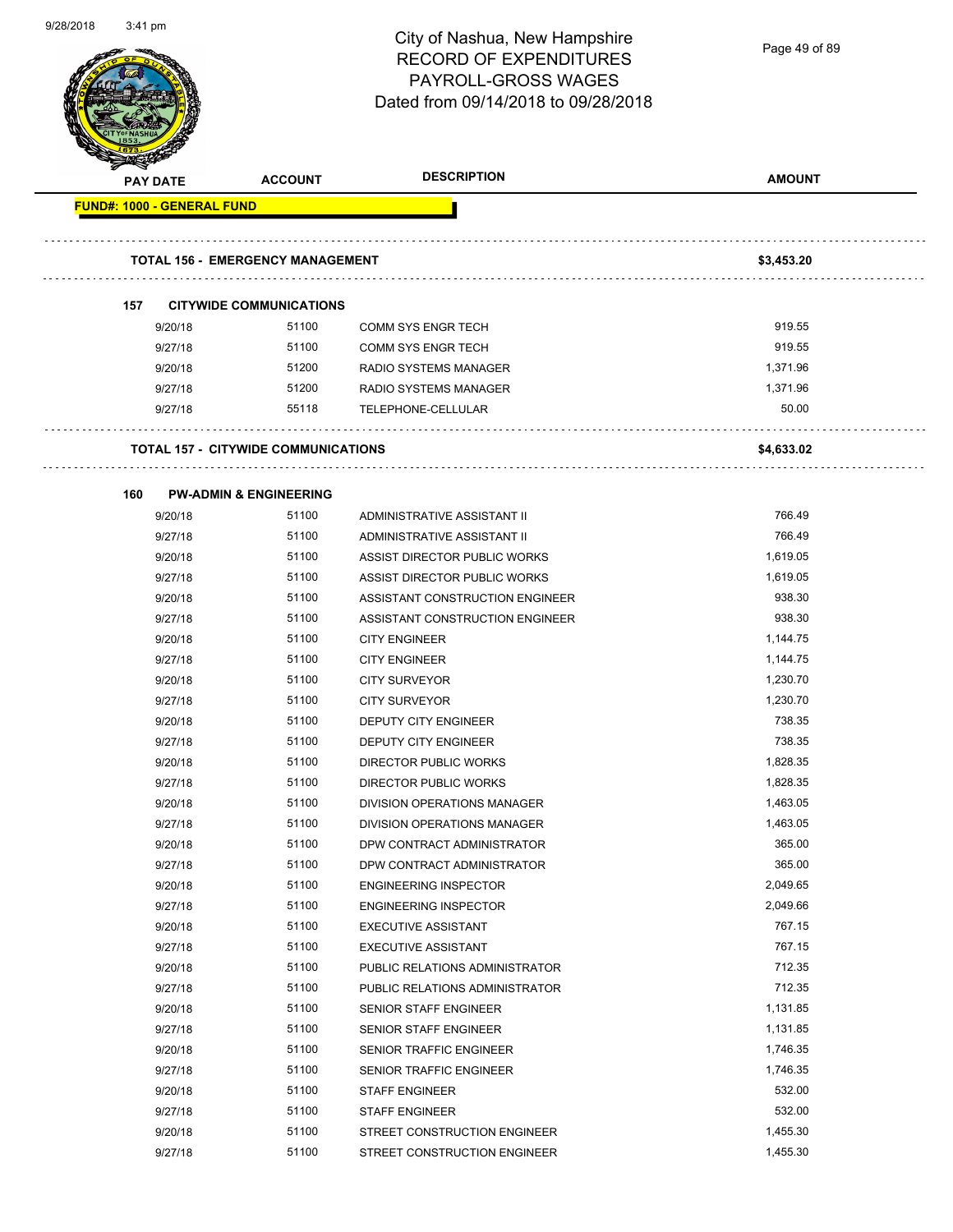Page 50 of 89

| <b>PAY DATE</b>                   | <b>ACCOUNT</b>                                | <b>DESCRIPTION</b>             | <b>AMOUNT</b> |
|-----------------------------------|-----------------------------------------------|--------------------------------|---------------|
| <b>FUND#: 1000 - GENERAL FUND</b> |                                               |                                |               |
| 160                               | <b>PW-ADMIN &amp; ENGINEERING</b>             |                                |               |
| 9/27/18                           | 51500                                         | ELECTED BOARD MEMBER           | 2,000.00      |
| 9/27/18                           | 55118                                         | TELEPHONE-CELLULAR             | 310.25        |
| 9/27/18                           | 55314                                         | FIXED RATE MILEAGE ALLOWANCE   | 600.00        |
|                                   | <b>TOTAL 160 - PW-ADMIN &amp; ENGINEERING</b> |                                | \$39,887.64   |
|                                   |                                               |                                |               |
| 161                               | <b>STREETS</b>                                |                                |               |
| 9/20/18                           | 51100                                         | ADMINISTRATIVE ASSISTANT III   | 1,071.00      |
| 9/27/18                           | 51100                                         | ADMINISTRATIVE ASSISTANT III   | 1,070.98      |
| 9/20/18                           | 51100                                         | AUTO MECH 1ST CLASS NIGHTS     | 3,265.21      |
| 9/27/18                           | 51100                                         | AUTO MECH 1ST CLASS NIGHTS     | 3,265.20      |
| 9/20/18                           | 51100                                         | AUTO MECH 2ND CLASS            | 3,028.24      |
| 9/27/18                           | 51100                                         | AUTO MECH 2ND CLASS            | 3,518.04      |
| 9/20/18                           | 51100                                         | AUTO MECHANIC 1ST CLASS        | 2,273.90      |
| 9/27/18                           | 51100                                         | AUTO MECHANIC 1ST CLASS        | 2,273.90      |
| 9/20/18                           | 51100                                         | <b>EQUIP OPR STREET REPAIR</b> | 6,715.40      |
| 9/27/18                           | 51100                                         | <b>EQUIP OPR STREET REPAIR</b> | 5,895.60      |
| 9/20/18                           | 51100                                         | FLEET MAINTENANCE FOREMAN      | 1,296.65      |
| 9/27/18                           | 51100                                         | FLEET MAINTENANCE FOREMAN      | 1,296.65      |
| 9/20/18                           | 51100                                         | FLEET MANAGER STREET DEPT      | 1,187.55      |
| 9/27/18                           | 51100                                         | FLEET MANAGER STREET DEPT      | 1,187.55      |
| 9/20/18                           | 51100                                         | <b>FOREMAN LABOR STREET</b>    | 2,567.90      |
| 9/27/18                           | 51100                                         | <b>FOREMAN LABOR STREET</b>    | 2,567.90      |
| 9/20/18                           | 51100                                         | <b>MASON PIPELAYER</b>         | 3,759.20      |
| 9/27/18                           | 51100                                         | <b>MASON PIPELAYER</b>         | 3,759.20      |
| 9/20/18                           | 51100                                         | <b>SIGN MAINTENANCE</b>        | 1,864.80      |
| 9/27/18                           | 51100                                         | <b>SIGN MAINTENANCE</b>        | 1,864.80      |
| 9/20/18                           | 51100                                         | STOREKEEPER PWD                | 1,006.30      |
| 9/27/18                           | 51100                                         | STOREKEEPER PWD                | 1,006.30      |
| 9/20/18                           | 51100                                         | STREET FOREMAN                 | 2,593.30      |
| 9/27/18                           | 51100                                         | <b>STREET FOREMAN</b>          | 2,593.30      |
| 9/20/18                           | 51100                                         | SUPERINTENDENT OF STREETS      | 1,940.40      |
| 9/27/18                           | 51100                                         | SUPERINTENDENT OF STREETS      | 1,940.40      |
| 9/20/18                           | 51100                                         | <b>TRAFFIC FOREMAN</b>         | 1,322.60      |
| 9/27/18                           | 51100                                         | <b>TRAFFIC FOREMAN</b>         | 1,322.60      |
| 9/20/18                           | 51100                                         | TRAFFIC MAINTENANCE ASSISTANT  | 927.20        |
| 9/27/18                           | 51100                                         | TRAFFIC MAINTENANCE ASSISTANT  | 927.20        |
| 9/20/18                           | 51100                                         | <b>TRAFFIC TECHNICIAN I</b>    | 2,231.20      |
| 9/27/18                           | 51100                                         | <b>TRAFFIC TECHNICIAN I</b>    | 2,119.64      |
| 9/20/18                           | 51100                                         | TRUCK DRIVER STREET REPAIR     | 15,460.71     |
| 9/27/18                           | 51100                                         | TRUCK DRIVER STREET REPAIR     | 15,401.41     |
| 9/20/18                           | 51100                                         | <b>WELDER FIRST CLASS</b>      | 1,060.80      |
| 9/27/18                           | 51100                                         | <b>WELDER FIRST CLASS</b>      | 1,060.80      |
|                                   |                                               |                                |               |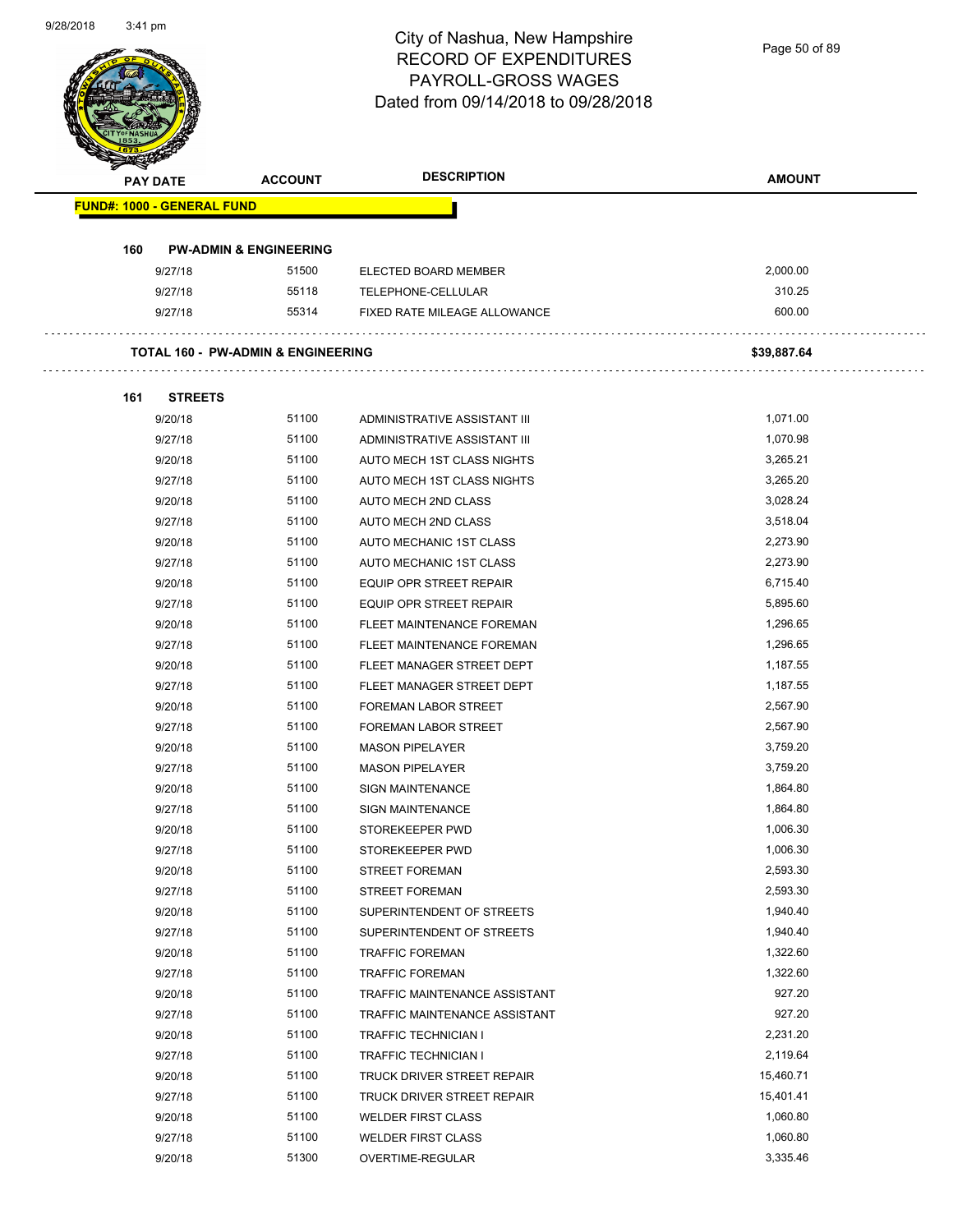

Page 51 of 89

|     | <b>PAY DATE</b>                   | <b>ACCOUNT</b>                        | <b>DESCRIPTION</b>               | <b>AMOUNT</b> |
|-----|-----------------------------------|---------------------------------------|----------------------------------|---------------|
|     | <b>FUND#: 1000 - GENERAL FUND</b> |                                       |                                  |               |
|     |                                   |                                       |                                  |               |
| 161 | <b>STREETS</b><br>9/27/18         | 51300                                 | OVERTIME-REGULAR                 | 2,123.45      |
|     | 9/27/18                           | 51600                                 | LONGEVITY                        | 3,600.00      |
|     | 9/27/18                           | 55118                                 | TELEPHONE-CELLULAR               | 84.00         |
|     | <b>TOTAL 161 - STREETS</b>        |                                       |                                  | \$115,786.74  |
| 166 | <b>PARKING OPERATIONS</b>         |                                       |                                  |               |
|     | 9/20/18                           | 51100                                 | PARKING MAINTENANCE              | 729.35        |
|     | 9/27/18                           | 51100                                 | PARKING MAINTENANCE              | 729.35        |
|     | 9/20/18                           | 51100                                 | <b>PARKING MANAGER</b>           | 896.45        |
|     | 9/27/18                           | 51100                                 | <b>PARKING MANAGER</b>           | 896.45        |
|     | 9/27/18                           | 55118                                 | TELEPHONE-CELLULAR               | 67.00         |
|     |                                   | <b>TOTAL 166 - PARKING OPERATIONS</b> |                                  | \$3,318.60    |
| 171 | <b>COMMUNITY SERVICES</b>         |                                       |                                  |               |
|     | 9/20/18                           | 51100                                 | DIRECTOR HEALTH AND COMM SVS     | 1,920.95      |
|     | 9/27/18                           | 51100                                 | DIRECTOR HEALTH AND COMM SVS     | 1,920.95      |
|     | 9/20/18                           | 51100                                 | <b>EPIDEMIOLOGIST</b>            | 1,025.70      |
|     | 9/27/18                           | 51100                                 | <b>EPIDEMIOLOGIST</b>            | 1,025.70      |
|     | 9/20/18                           | 51100                                 | HEALTH PROMOTION SPEC            | 975.35        |
|     | 9/27/18                           | 51100                                 | <b>HEALTH PROMOTION SPEC</b>     | 975.35        |
|     | 9/27/18                           | 55118                                 | TELEPHONE-CELLULAR               | 67.00         |
|     |                                   | <b>TOTAL 171 - COMMUNITY SERVICES</b> |                                  | \$7,911.00    |
| 172 | <b>COMMUNITY HEALTH</b>           |                                       |                                  |               |
|     | 9/20/18                           | 51100                                 | ADMINISTRATIVE ASSISTANT II      | 797.27        |
|     | 9/27/18                           | 51100                                 | ADMINISTRATIVE ASSISTANT II      | 797.26        |
|     | 9/20/18                           | 51100                                 | <b>BILINGUAL OUTREACH WORKER</b> | 874.70        |
|     | 9/27/18                           | 51100                                 | BILINGUAL OUTREACH WORKER        | 874.70        |
|     | 9/20/18                           | 51100                                 | PUB HEALTH NURSE                 | 3,564.55      |
|     | 9/27/18                           | 51100                                 | PUB HEALTH NURSE                 | 3,564.55      |
|     | 9/20/18                           | 51300                                 | OVERTIME-REGULAR                 | 23.87         |
|     | 9/27/18                           | 51300                                 | OVERTIME-REGULAR                 | 46.30         |
|     | 9/20/18                           | 51412                                 | WAGES PER DIEM                   | 250.00        |
|     | 9/27/18                           | 51412                                 | WAGES PER DIEM                   | 340.90        |
|     | 9/27/18                           | 55118                                 | TELEPHONE-CELLULAR               | 10.00         |
|     |                                   |                                       |                                  |               |

#### **173 ENVIRONMENTAL HEALTH**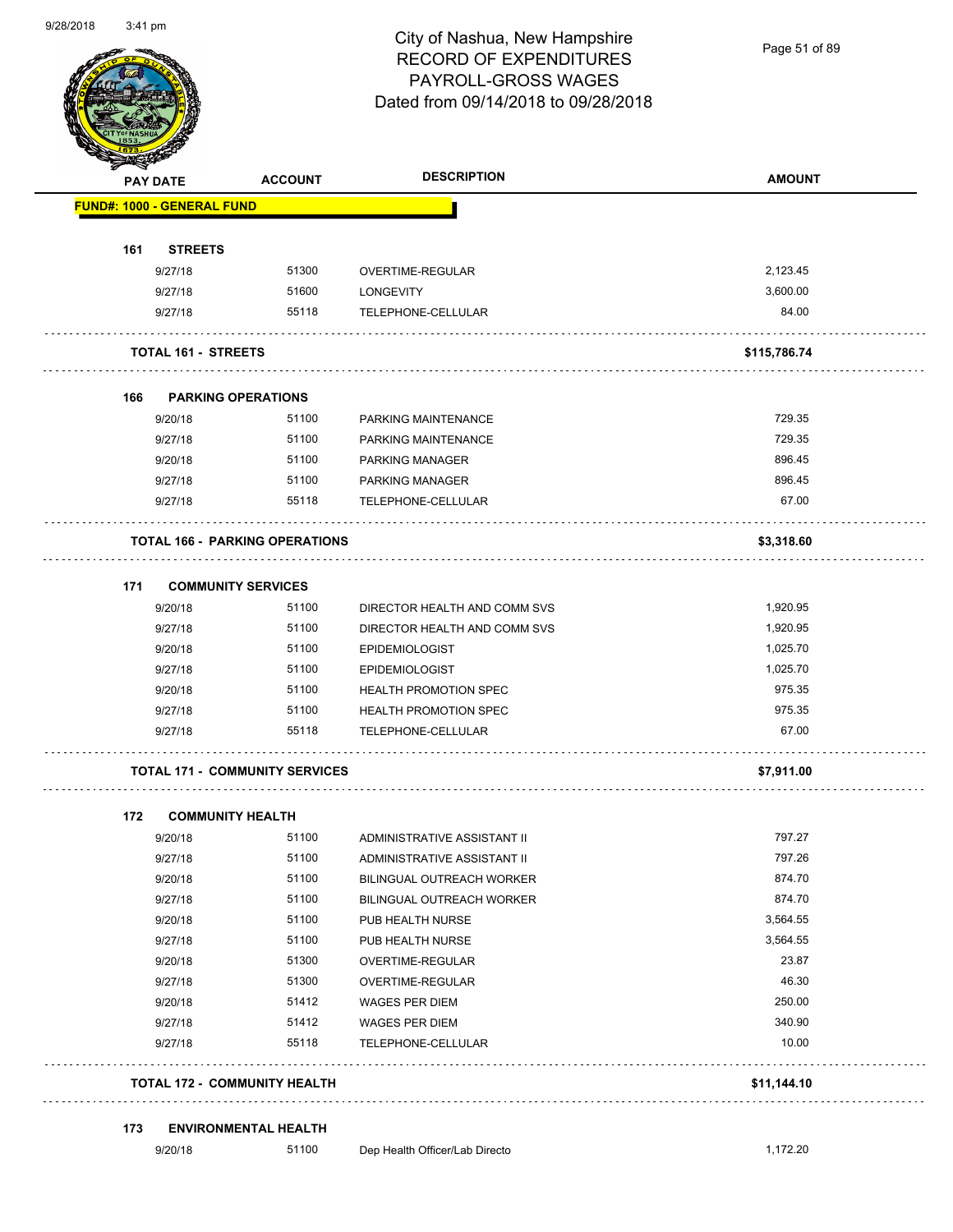Page 52 of 89

| <b>Andri</b> | <b>PAY DATE</b>                   | <b>ACCOUNT</b>                            | <b>DESCRIPTION</b>                   | <b>AMOUNT</b> |
|--------------|-----------------------------------|-------------------------------------------|--------------------------------------|---------------|
|              | <b>FUND#: 1000 - GENERAL FUND</b> |                                           |                                      |               |
|              |                                   |                                           |                                      |               |
| 173          |                                   | <b>ENVIRONMENTAL HEALTH</b>               |                                      |               |
|              | 9/27/18                           | 51100                                     | Dep Health Officer/Lab Directo       | 1,172.20      |
|              | 9/20/18                           | 51100                                     | ENVIRONMENTAL HEALTH SPEC            | 2,657.66      |
|              | 9/27/18                           | 51100                                     | ENVIRONMENTAL HEALTH SPEC            | 2,657.66      |
|              | 9/20/18                           | 51100                                     | <b>ENVIRONMENTAL TECH OFFICE MGR</b> | 1,067.20      |
|              | 9/27/18                           | 51100                                     | <b>ENVIRONMENTAL TECH OFFICE MGR</b> | 1,067.20      |
|              | 9/20/18                           | 51100                                     | MANAGER ENVIRONMENTAL HEALTH         | 1,649.35      |
|              | 9/27/18                           | 51100                                     | MANAGER ENVIRONMENTAL HEALTH         | 1,649.35      |
|              | 9/20/18                           | 51300                                     | OVERTIME-REGULAR                     | 119.76        |
|              | 9/27/18                           | 51300                                     | OVERTIME-REGULAR                     | 30.95         |
|              | 9/27/18                           | 55118                                     | TELEPHONE-CELLULAR                   | 67.00         |
|              |                                   | <b>TOTAL 173 - ENVIRONMENTAL HEALTH</b>   |                                      | \$13,310.53   |
|              |                                   |                                           |                                      |               |
| 174          |                                   | <b>WELFARE ADMINISTRATION</b>             |                                      |               |
|              | 9/20/18                           | 51100                                     | CASE TECHNICIAN WELFARE              | 1,711.26      |
|              | 9/27/18                           | 51100                                     | <b>CASE TECHNICIAN WELFARE</b>       | 1,711.25      |
|              | 9/20/18                           | 51100                                     | <b>INTAKE WORKER</b>                 | 803.60        |
|              | 9/27/18                           | 51100                                     | <b>INTAKE WORKER</b>                 | 803.60        |
|              | 9/20/18                           | 51100                                     | SENIOR CASE TECHNICIAN               | 1,034.85      |
|              | 9/27/18                           | 51100                                     | SENIOR CASE TECHNICIAN               | 1,034.85      |
|              | 9/20/18                           | 51100                                     | <b>WELFARE OFFICER</b>               | 1,705.80      |
|              | 9/27/18                           | 51100                                     | <b>WELFARE OFFICER</b>               | 1,705.80      |
|              | 9/27/18                           | 55118                                     | TELEPHONE-CELLULAR                   | 50.00         |
|              |                                   | <b>TOTAL 174 - WELFARE ADMINISTRATION</b> |                                      | \$10,561.01   |
| 177          |                                   | <b>PARKS &amp; RECREATION</b>             |                                      |               |
|              | 9/20/18                           | 51100                                     | ADMINISTRATIVE ASSISTANT II          | 842.05        |
|              | 9/27/18                           | 51100                                     | ADMINISTRATIVE ASSISTANT II          | 842.05        |
|              | 9/20/18                           | 51100                                     | EQUIPMENT OPERATOR, PARKS            | 979.60        |
|              | 9/27/18                           | 51100                                     | EQUIPMENT OPERATOR, PARKS            | 979.60        |
|              | 9/20/18                           | 51100                                     | FOREMAN LABOR PARK                   | 3,889.96      |
|              | 9/27/18                           | 51100                                     | FOREMAN LABOR PARK                   | 3,889.95      |
|              | 9/20/18                           | 51100                                     | <b>GROUNDSKEEPER MAINTENANCE</b>     | 7,114.80      |
|              | 9/27/18                           | 51100                                     | <b>GROUNDSKEEPER MAINTENANCE</b>     | 7,114.80      |
|              | 9/20/18                           | 51100                                     | <b>GROUNDSMAN I</b>                  | 5,074.56      |
|              | 9/27/18                           | 51100                                     | <b>GROUNDSMAN I</b>                  | 5,071.86      |
|              | 9/20/18                           | 51100                                     | <b>GROUNDSMAN II</b>                 | 882.00        |
|              | 9/27/18                           | 51100                                     | <b>GROUNDSMAN II</b>                 | 882.00        |
|              | 9/20/18                           | 51100                                     |                                      | 1,981.60      |
|              |                                   | 51100                                     | <b>LEAD GROUNDSMAN</b>               | 1,981.60      |
|              | 9/27/18                           |                                           | LEAD GROUNDSMAN                      |               |

9/20/18 51100 PROGRAM COORDINATOR 382.69 9/27/18 51100 PROGRAM COORDINATOR 382.69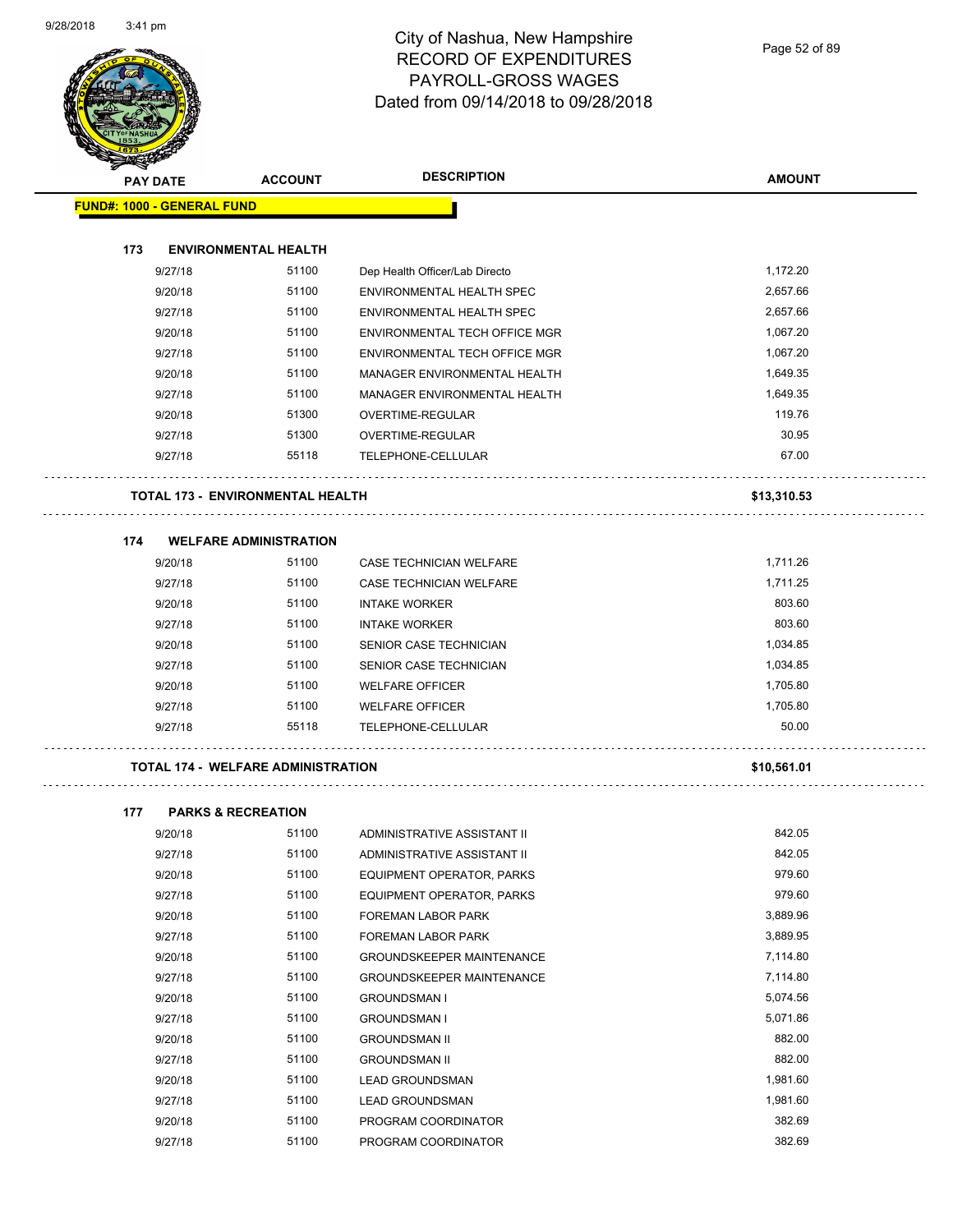

Page 53 of 89

| <b>PAY DATE</b>                           | <b>ACCOUNT</b>                | <b>DESCRIPTION</b>              | <b>AMOUNT</b> |
|-------------------------------------------|-------------------------------|---------------------------------|---------------|
| <b>FUND#: 1000 - GENERAL FUND</b>         |                               |                                 |               |
|                                           |                               |                                 |               |
| 177                                       | <b>PARKS &amp; RECREATION</b> |                                 |               |
| 9/20/18                                   | 51100                         | RECREATION PROGRAM MANAGER      | 1,033.85      |
| 9/27/18                                   | 51100                         | RECREATION PROGRAM MANAGER      | 1,033.85      |
| 9/20/18                                   | 51100                         | STELLOS STADIUM ATTENDANT       | 979.60        |
| 9/27/18                                   | 51100                         | STELLOS STADIUM ATTENDANT       | 979.60        |
| 9/20/18                                   | 51100                         | SUPERINTENDENT OF PARKS RECR    | 1,940.40      |
| 9/27/18                                   | 51100                         | SUPERINTENDENT OF PARKS RECR    | 1,940.40      |
| 9/20/18                                   | 51300                         | OVERTIME-REGULAR                | 4,814.84      |
| 9/27/18                                   | 51300                         | OVERTIME-REGULAR                | 5,865.65      |
| 9/20/18                                   | 51400                         | WAGES TEMPORARY-SEASONAL        | 1,272.00      |
| 9/27/18                                   | 51400                         | WAGES TEMPORARY-SEASONAL        | 1,679.25      |
| 9/20/18                                   | 51420                         | <b>WAGES-GAME OFFICIALS</b>     | 50.00         |
| 9/27/18                                   | 51420                         | <b>WAGES-GAME OFFICIALS</b>     | 100.00        |
| 9/27/18                                   | 55118                         | TELEPHONE-CELLULAR              | 67.00         |
| 9/27/18                                   | 61107                         | <b>CLOTHING &amp; UNIFORMS</b>  | 92.00         |
| <b>TOTAL 177 - PARKS &amp; RECREATION</b> |                               |                                 | \$64,140.25   |
| 179<br><b>LIBRARY</b>                     |                               |                                 |               |
| 9/20/18                                   | 51100                         | ASSISTANT DIRECTOR LIBRARY      | 1,566.20      |
| 9/27/18                                   | 51100                         | ASSISTANT DIRECTOR LIBRARY      | 1,566.20      |
| 9/20/18                                   | 51100                         | ASSISTANT LIBRARIAN CIRCULATIO  | 1,061.30      |
| 9/27/18                                   | 51100                         | ASSISTANT LIBRARIAN CIRCULATIO  | 1,061.30      |
| 9/20/18                                   | 51100                         | ASSISTANT LIBRARIAN TECH SVS    | 802.27        |
| 9/27/18                                   | 51100                         | ASSISTANT LIBRARIAN TECH SVS    | 802.25        |
| 9/20/18                                   | 51100                         | ASSISTANT LIBRARIAN YOUTH SERV  | 850.64        |
| 9/27/18                                   | 51100                         | ASSISTANT LIBRARIAN YOUTH SERV  | 850.64        |
| 9/20/18                                   | 51100                         | <b>DIRECTOR LIBRARY</b>         | 2,160.15      |
| 9/27/18                                   | 51100                         | <b>DIRECTOR LIBRARY</b>         | 2,160.15      |
| 9/20/18                                   | 51100                         | EXECUTIVE ASST OFFICE MANAGER   | 982.60        |
| 9/27/18                                   | 51100                         | EXECUTIVE ASST OFFICE MANAGER   | 982.60        |
| 9/20/18                                   | 51100                         | IT COORDINATOR                  | 942.66        |
| 9/27/18                                   | 51100                         | IT COORDINATOR                  | 942.65        |
| 9/20/18                                   | 51100                         | <b>JANITOR</b>                  | 560.00        |
| 9/27/18                                   | 51100                         | <b>JANITOR</b>                  | 553.00        |
| 9/20/18                                   | 51100                         | <b>LIBRARIAN ADULT SERVICES</b> | 902.55        |
| 9/27/18                                   | 51100                         | <b>LIBRARIAN ADULT SERVICES</b> | 902.55        |
| 9/20/18                                   | 51100                         | <b>LIBRARIAN CIRCULATION</b>    | 1,093.85      |
| 9/27/18                                   | 51100                         | LIBRARIAN CIRCULATION           | 1,093.85      |
| 9/20/18                                   | 51100                         | LIBRARIAN OUTREACH SVS          | 1,089.66      |
| 9/27/18                                   | 51100                         | LIBRARIAN OUTREACH SVS          | 1,089.67      |
| 9/20/18                                   | 51100                         | <b>LIBRARIAN TECH SERVICES</b>  | 1,131.00      |
| 9/27/18                                   | 51100                         | <b>LIBRARIAN TECH SERVICES</b>  | 1,131.00      |
| 9/20/18                                   | 51100                         | LIBRARIAN YOUTH SERVICES        | 2,434.51      |
| 9/27/18                                   | 51100                         | LIBRARIAN YOUTH SERVICES        | 2,444.40      |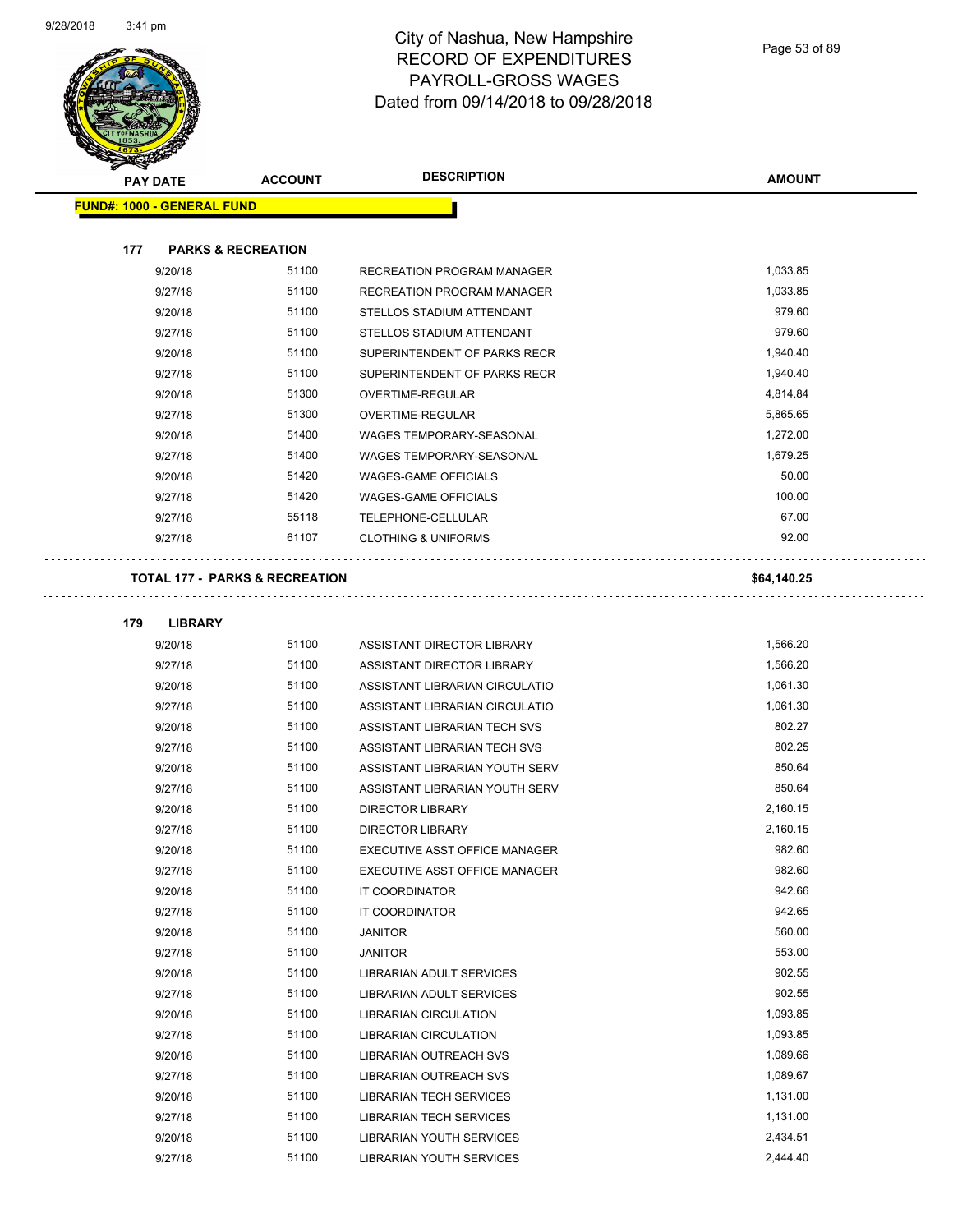

Page 54 of 89

| <b>PAY DATE</b>                   | <b>ACCOUNT</b> | <b>DESCRIPTION</b>                 | <b>AMOUNT</b> |
|-----------------------------------|----------------|------------------------------------|---------------|
| <b>FUND#: 1000 - GENERAL FUND</b> |                |                                    |               |
| 179<br><b>LIBRARY</b>             |                |                                    |               |
| 9/20/18                           | 51100          | LIBRARY ASSISTANT CIRCULATION      | 5,542.56      |
| 9/27/18                           | 51100          | LIBRARY ASSISTANT CIRCULATION      | 5,611.94      |
| 9/20/18                           | 51100          | LIBRARY ASSISTANT MEDIA SERVIC     | 770.95        |
| 9/27/18                           | 51100          | LIBRARY ASSISTANT MEDIA SERVIC     | 770.95        |
| 9/20/18                           | 51100          | <b>LIBRARY ASSISTANT TECH SVS</b>  | 770.95        |
| 9/27/18                           | 51100          | LIBRARY ASSISTANT TECH SVS         | 770.95        |
| 9/20/18                           | 51100          | LIBRARY ASSISTANT YOUTH SERVIC     | 2,139.71      |
| 9/27/18                           | 51100          | LIBRARY ASSISTANT YOUTH SERVIC     | 2,139.72      |
| 9/20/18                           | 51100          | <b>MAINTENANCE SUPV</b>            | 929.50        |
| 9/27/18                           | 51100          | MAINTENANCE SUPV                   | 929.50        |
| 9/20/18                           | 51100          | PAGE & COLLECTION COORDINATOR      | 916.14        |
| 9/27/18                           | 51100          | PAGE & COLLECTION COORDINATOR      | 916.13        |
| 9/20/18                           | 51100          | REFERENCE LIBRARIAN ADULT SERV     | 3,223.07      |
| 9/27/18                           | 51100          | REFERENCE LIBRARIAN ADULT SERV     | 3,223.06      |
| 9/20/18                           | 51100          | REFERENCE LIBRARIAN TECH SVS       | 824.75        |
| 9/27/18                           | 51100          | REFERENCE LIBRARIAN TECH SVS       | 824.75        |
| 9/20/18                           | 51100          | <b>SECURITY LIBRARY</b>            | 669.59        |
| 9/27/18                           | 51100          | <b>SECURITY LIBRARY</b>            | 669.58        |
| 9/20/18                           | 51200          | JANITOR                            | 250.00        |
| 9/27/18                           | 51200          | <b>JANITOR</b>                     | 250.00        |
| 9/20/18                           | 51200          | LIBRARY ASSISTANT CIRCULATION      | 464.78        |
| 9/27/18                           | 51200          | LIBRARY ASSISTANT CIRCULATION      | 464.78        |
| 9/20/18                           | 51200          | LIBRARY ASSISTANT TECH SVS         | 453.15        |
| 9/27/18                           | 51200          | LIBRARY ASSISTANT TECH SVS         | 453.16        |
| 9/20/18                           | 51200          | <b>LIBRARY PAGE</b>                | 1,281.19      |
| 9/27/18                           | 51200          | <b>LIBRARY PAGE</b>                | 1,278.91      |
| 9/20/18                           | 51200          | RECEPTIONIST/DATA ENTRY SPECIALIST | 438.50        |
| 9/27/18                           | 51200          | RECEPTIONIST/DATA ENTRY SPECIALIST | 438.50        |
| 9/20/18                           | 51200          | REFERENCE LIBRARIAN ADULT SERV     | 743.92        |
| 9/27/18                           | 51200          | REFERENCE LIBRARIAN ADULT SERV     | 753.12        |
| 9/20/18                           | 51200          | <b>SECURITY LIBRARY</b>            | 325.00        |
| 9/27/18                           | 51200          | <b>SECURITY LIBRARY</b>            | 450.94        |
| 9/20/18                           | 51300          | OVERTIME-REGULAR                   | 1,367.19      |
| 9/27/18                           | 51300          | OVERTIME-REGULAR                   | 1,061.98      |
| <b>TOTAL 179 - LIBRARY</b>        |                |                                    | \$73,276.57   |

| 181 | <b>COMMUNITY DEVELOPMENT</b> |       |                                        |          |
|-----|------------------------------|-------|----------------------------------------|----------|
|     | 9/20/18                      | 51100 | ADMINISTRATIVE ASSISTANT II            | 766.47   |
|     | 9/27/18                      | 51100 | ADMINISTRATIVE ASSISTANT II            | 766.50   |
|     | 9/20/18                      | 51100 | DIRECTOR COMMUNITY DEVELOPMENT         | 2.294.80 |
|     | 9/27/18                      | 51100 | DIRECTOR COMMUNITY DEVELOPMENT         | 2.294.80 |
|     | 9/27/18                      | 51100 | RECORDING CLERK ENV & ENERGY COMMITTEE | 20.00    |
|     | 9/20/18                      | 51100 | <b>TRANSPORTATION PLANNER</b>          | 1.285.65 |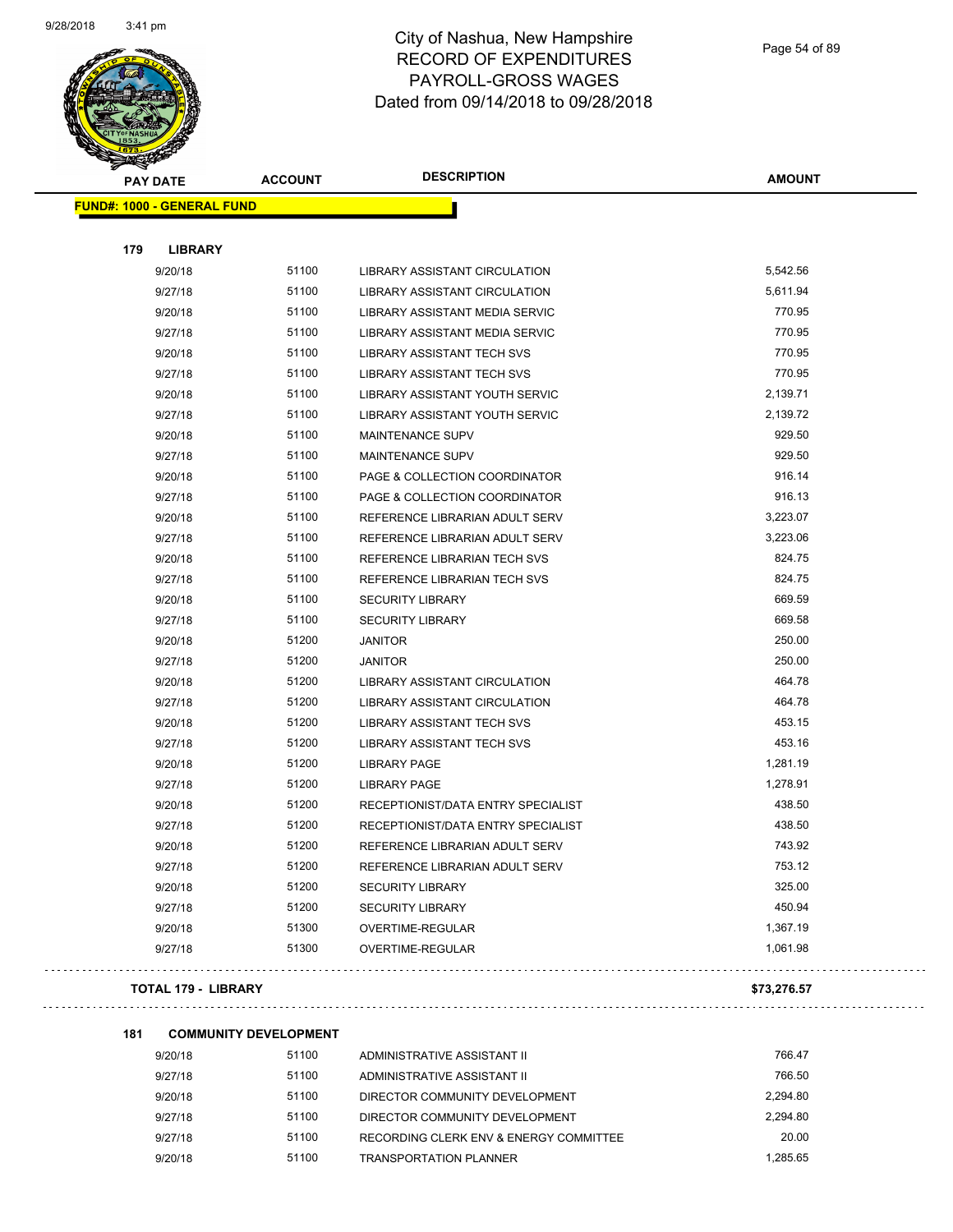Page 55 of 89

|                                   | <b>PAY DATE</b> | <b>ACCOUNT</b>                           | <b>DESCRIPTION</b>            | <b>AMOUNT</b> |
|-----------------------------------|-----------------|------------------------------------------|-------------------------------|---------------|
| <b>FUND#: 1000 - GENERAL FUND</b> |                 |                                          |                               |               |
|                                   |                 |                                          |                               |               |
| 181                               | 9/27/18         | <b>COMMUNITY DEVELOPMENT</b><br>51100    | <b>TRANSPORTATION PLANNER</b> | 1,285.65      |
|                                   | 9/20/18         | 51200                                    | ADMINISTRATIVE ASSISTANT I    | 382.40        |
|                                   | 9/27/18         | 51200                                    | ADMINISTRATIVE ASSISTANT I    | 382.40        |
|                                   | 9/20/18         | 51400                                    | WAGES TEMPORARY-SEASONAL      | 100.00        |
|                                   | 9/27/18         | 51400                                    | WAGES TEMPORARY-SEASONAL      | 100.00        |
|                                   | 9/27/18         | 55118                                    | TELEPHONE-CELLULAR            | 50.00         |
|                                   |                 | <b>TOTAL 181 - COMMUNITY DEVELOPMENT</b> |                               | \$9,728.67    |
|                                   |                 |                                          |                               |               |
| 182                               | 9/20/18         | <b>PLANNING AND ZONING</b><br>51100      | DEPARTMENT COORDINATOR        | 1,026.40      |
|                                   | 9/27/18         | 51100                                    | DEPARTMENT COORDINATOR        | 1,026.40      |
|                                   | 9/20/18         | 51100                                    | DEPUTY PLANNING MANAGER       | 2,800.80      |
|                                   | 9/27/18         | 51100                                    | DEPUTY PLANNING MANAGER       | 2,800.80      |
|                                   | 9/20/18         | 51100                                    | <b>MANAGER PLANNING DEPT</b>  | 2,151.45      |
|                                   | 9/27/18         | 51100                                    | <b>MANAGER PLANNING DEPT</b>  | 2,151.45      |
|                                   | 9/20/18         | 51100                                    | <b>PLANNER I</b>              | 1,877.70      |
|                                   | 9/27/18         | 51100                                    | PLANNER I                     | 1,877.71      |
|                                   | 9/20/18         | 51100                                    | ZONING COORDINATOR            | 821.65        |
|                                   | 9/27/18         | 51100                                    | ZONING COORDINATOR            | 821.65        |
|                                   | 9/20/18         | 53428                                    | STENOGRAPHIC SERVICES         | 250.00        |
|                                   | 9/27/18         | 53428                                    | STENOGRAPHIC SERVICES         | 125.00        |
|                                   | 9/27/18         | 55118                                    | TELEPHONE-CELLULAR            | 17.00         |
|                                   |                 | <b>TOTAL 182 - PLANNING AND ZONING</b>   |                               | \$17,748.01   |
| 183                               |                 | <b>ECONOMIC DEVELOPMENT</b>              |                               |               |
|                                   | 9/20/18         | 51100                                    | ECONOMIC DEV DIRECTOR         | 2,084.05      |
|                                   | 9/27/18         | 51100                                    | ECONOMIC DEV DIRECTOR         | 2,084.05      |
|                                   | 9/20/18         | 51100                                    | HUNT MEMORIAL BLDG & ARTS ADM | 372.95        |
|                                   | 9/27/18         | 51100                                    | HUNT MEMORIAL BLDG & ARTS ADM | 372.95        |
|                                   | 9/27/18         | 55118                                    | TELEPHONE-CELLULAR            | 50.00         |
|                                   |                 | <b>TOTAL 183 - ECONOMIC DEVELOPMENT</b>  |                               | \$4,964.00    |
| 191                               | <b>SCHOOL</b>   |                                          |                               |               |
|                                   | 9/20/18         | 51100                                    | <b>7PAR CTE NHN</b>           | 376.11        |
|                                   | 9/27/18         | 51100                                    | <b>7PAR CTE NHN</b>           | 474.54        |
|                                   | 9/27/18         | 51100                                    | ASSISTANT DIRECTOR BUSINESS   | 3,038.30      |
|                                   | 9/27/18         | 51100                                    | ASSISTANT PRINCIPAL AMH       | 1,629.75      |
|                                   | 9/27/18         | 51100                                    | ASSISTANT PRINCIPAL BRO       | 1,755.75      |
|                                   | 9/27/18         | 51100                                    | ASSISTANT PRINCIPAL CHARL     | 3,551.85      |

9/27/18 51100 ASSISTANT PRINCIPAL DR CRSP 1,775.92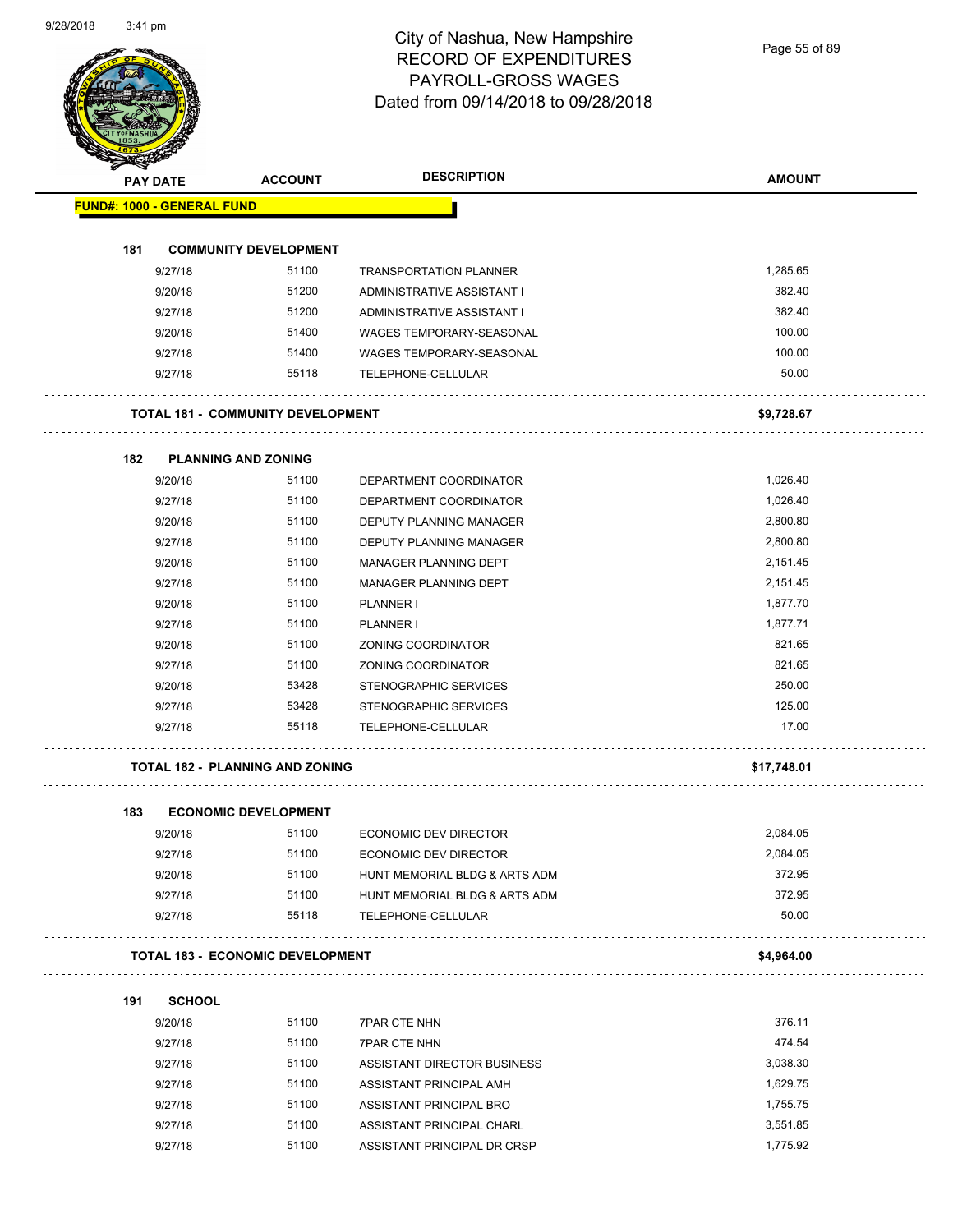

Page 56 of 89

| <b>PAY DATE</b>                   |                    | <b>ACCOUNT</b> | <b>DESCRIPTION</b>                                    | <b>AMOUNT</b>    |
|-----------------------------------|--------------------|----------------|-------------------------------------------------------|------------------|
| <b>FUND#: 1000 - GENERAL FUND</b> |                    |                |                                                       |                  |
|                                   |                    |                |                                                       |                  |
| 191                               | <b>SCHOOL</b>      |                |                                                       |                  |
|                                   | 9/27/18            | 51100          | ASSISTANT PRINCIPAL ELM                               | 7,464.76         |
|                                   | 9/27/18            | 51100          | ASSISTANT PRINCIPAL LEDGE                             | 3,551.92         |
|                                   | 9/27/18            | 51100          | ASSISTANT PRINCIPAL MDE                               | 3,307.74         |
|                                   | 9/27/18            | 51100          | ASSISTANT PRINCIPAL MTP                               | 2,826.90         |
|                                   | 9/27/18            | 51100          | ASSISTANT PRINCIPAL NHN                               | 14,810.12        |
|                                   | 9/27/18            | 51100          | ASSISTANT PRINCIPAL NHS                               | 14,961.48        |
|                                   | 9/27/18            | 51100          | ASSISTANT PRINCIPAL SHE                               | 1,557.69         |
|                                   | 9/27/18            | 51100          | ASSISTANT SUPERINTENDENT                              | 8,830.90         |
|                                   | 9/27/18            | 51100          | ASST DIRECTOR PLANT OPS                               | 2,583.60         |
|                                   | 9/27/18            | 51100          | <b>ASST DIRECTOR SPED</b>                             | 10,118.70        |
|                                   | 9/20/18            | 51100          | ASST SYSTEMS ADMIN FULL YEAR                          | 1,811.36         |
|                                   | 9/27/18            | 51100          | ASST SYSTEMS ADMIN FULL YEAR                          | 14,810.89        |
|                                   | 9/20/18            | 51100          | ASST SYSTEMS ADMIN SCH YEAR                           | 841.40           |
|                                   | 9/27/18            | 51100          | ASST SYSTEMS ADMIN SCH YEAR                           | 865.44           |
|                                   | 9/27/18            | 51100          | ATTENDANCE OFFICER                                    | 2,384.20         |
|                                   | 9/27/18            | 51100          | CHIEF OPERATING OFFICER                               | 4,323.70         |
|                                   | 9/20/18            | 51100          | CLERICAL ACADEMY NHN                                  | 2,253.20         |
|                                   | 9/27/18            | 51100          | CLERICAL ACADEMY NHN                                  | 2,305.50         |
|                                   | 9/20/18            | 51100          | CLERICAL ACADEMY NHS                                  | 2,793.56         |
|                                   | 9/27/18            | 51100          | CLERICAL ACADEMY NHS                                  | 2,924.31         |
|                                   | 9/20/18            | 51100          | <b>CLERICAL ASST SUPER SUP</b>                        | 690.30           |
|                                   | 9/27/18            | 51100          | <b>CLERICAL ASST SUPER SUP</b>                        | 713.50           |
|                                   | 9/20/18            | 51100          | CLERICAL ATHLETIC NHN                                 | 784.50           |
|                                   | 9/27/18            | 51100          | CLERICAL ATHLETIC NHN                                 | 784.50           |
|                                   | 9/20/18            | 51100          | CLERICAL ATHLETIC NHS                                 | 668.25           |
|                                   | 9/27/18            | 51100          | <b>CLERICAL ATHLETIC NHS</b>                          | 668.25           |
|                                   | 9/20/18            | 51100          | <b>CLERICAL BUSINESS</b>                              | 3,132.46         |
|                                   | 9/27/18            | 51100          | <b>CLERICAL BUSINESS</b>                              | 3,154.90         |
|                                   | 9/20/18            | 51100          | CLERICAL CHIEF OP OFFICER SUP                         | 723.77           |
|                                   | 9/27/18            | 51100          | <b>CLERICAL CHIEF OP OFFICER SUP</b>                  | 738.25           |
|                                   | 9/20/18            | 51100          | CLERICAL CTE NHN                                      | 534.60           |
|                                   | 9/27/18            | 51100          | CLERICAL CTE NHN                                      | 668.26           |
|                                   | 9/20/18            | 51100          | <b>CLERICAL CTE NHS</b>                               | 784.50           |
|                                   | 9/27/18            | 51100          | CLERICAL CTE NHS                                      | 784.50           |
|                                   | 9/20/18            | 51100<br>51100 | <b>CLERICAL GUIDANCE ELM</b>                          | 622.37<br>784.50 |
|                                   | 9/27/18            | 51100          | <b>CLERICAL GUIDANCE ELM</b>                          | 1,935.83         |
|                                   | 9/20/18            |                | <b>CLERICAL GUIDANCE NHN</b>                          | 1,987.35         |
|                                   | 9/27/18            | 51100<br>51100 | <b>CLERICAL GUIDANCE NHN</b>                          | 1,221.69         |
|                                   | 9/20/18<br>9/27/18 | 51100          | CLERICAL GUIDANCE NHS<br><b>CLERICAL GUIDANCE NHS</b> | 1,282.40         |
|                                   | 9/20/18            | 51100          | CLERICAL HUMAN RESOURCES                              | 2,004.75         |
|                                   | 9/27/18            | 51100          | CLERICAL HUMAN RESOURCES                              | 2,004.75         |
|                                   | 9/20/18            | 51100          | <b>CLERICAL PAYROLL SUP</b>                           | 1,473.00         |
|                                   | 9/27/18            | 51100          | CLERICAL PAYROLL SUP                                  | 1,473.00         |
|                                   |                    |                |                                                       |                  |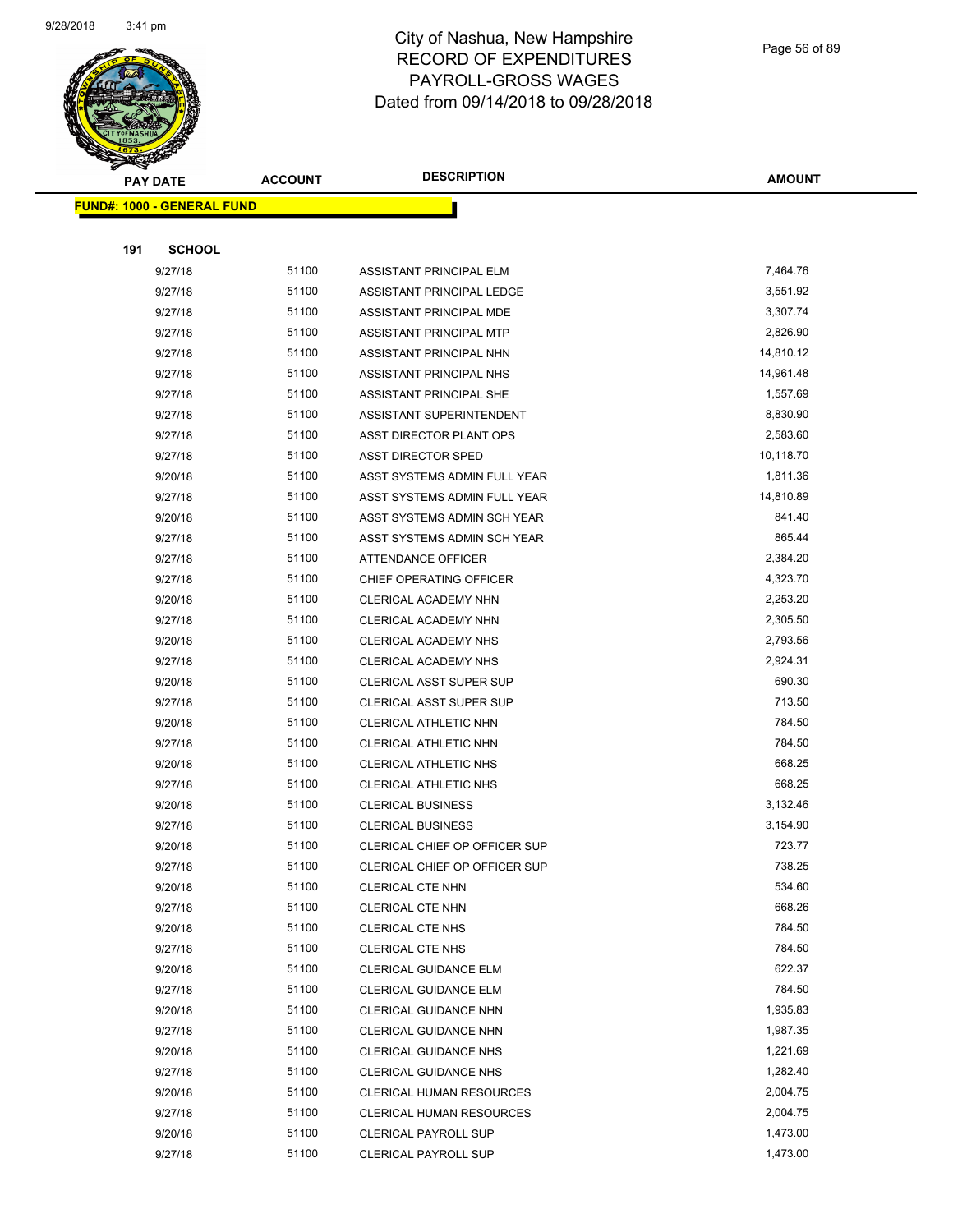

Page 57 of 89

|     | <b>PAY DATE</b>                    | <b>ACCOUNT</b> | <b>DESCRIPTION</b>                                     | <b>AMOUNT</b>        |
|-----|------------------------------------|----------------|--------------------------------------------------------|----------------------|
|     | <u> FUND#: 1000 - GENERAL FUND</u> |                |                                                        |                      |
|     |                                    |                |                                                        |                      |
| 191 | <b>SCHOOL</b>                      |                |                                                        |                      |
|     | 9/20/18                            | 51100          | <b>CLERICAL PLANT OPS</b>                              | 702.76               |
|     | 9/27/18                            | 51100          | <b>CLERICAL PLANT OPS</b>                              | 702.76               |
|     | 9/20/18                            | 51100          | <b>CLERICAL PRINCIPAL AMH</b>                          | 1,405.50             |
|     | 9/27/18                            | 51100          | <b>CLERICAL PRINCIPAL AMH</b>                          | 1,405.51             |
|     | 9/20/18                            | 51100          | CLERICAL PRINCIPAL BIC                                 | 1,487.26             |
|     | 9/27/18                            | 51100          | <b>CLERICAL PRINCIPAL BIC</b>                          | 1,487.25             |
|     | 9/20/18                            | 51100          | <b>CLERICAL PRINCIPAL BIR</b>                          | 1,422.56             |
|     | 9/27/18                            | 51100          | CLERICAL PRINCIPAL BIR                                 | 1,569.00             |
|     | 9/20/18                            | 51100          | <b>CLERICAL PRINCIPAL BRO</b>                          | 1,322.39             |
|     | 9/27/18                            | 51100          | CLERICAL PRINCIPAL BRO                                 | 1,452.75             |
|     | 9/20/18                            | 51100          | CLERICAL PRINCIPAL CHA                                 | 1,315.88             |
|     | 9/27/18                            | 51100          | CLERICAL PRINCIPAL CHA                                 | 1,473.00             |
|     | 9/20/18                            | 51100          | CLERICAL PRINCIPAL DRC                                 | 1,426.05             |
|     | 9/27/18                            | 51100          | <b>CLERICAL PRINCIPAL DRC</b>                          | 1,436.36             |
|     | 9/20/18                            | 51100          | CLERICAL PRINCIPAL ELM                                 | 2,166.01             |
|     | 9/27/18                            | 51100          | CLERICAL PRINCIPAL ELM                                 | 2,617.96             |
|     | 9/20/18                            | 51100          | <b>CLERICAL PRINCIPAL FES</b>                          | 773.25               |
|     | 9/27/18                            | 51100          | <b>CLERICAL PRINCIPAL FES</b>                          | 773.25               |
|     | 9/20/18                            | 51100          | <b>CLERICAL PRINCIPAL FMS</b>                          | 2,226.00             |
|     | 9/27/18                            | 51100          | <b>CLERICAL PRINCIPAL FMS</b>                          | 2,226.00             |
|     | 9/20/18                            | 51100          | CLERICAL PRINCIPAL LDG                                 | 1,330.68             |
|     | 9/27/18                            | 51100          | <b>CLERICAL PRINCIPAL LDG</b>                          | 1,366.32             |
|     | 9/20/18                            | 51100          | CLERICAL PRINCIPAL MDE                                 | 1,417.94             |
|     | 9/27/18                            | 51100          | CLERICAL PRINCIPAL MDE                                 | 1,509.75             |
|     | 9/20/18                            | 51100          | <b>CLERICAL PRINCIPAL MTP</b>                          | 1,278.10             |
|     | 9/27/18                            | 51100          | CLERICAL PRINCIPAL MTP                                 | 1,404.75             |
|     | 9/20/18                            | 51100          | CLERICAL PRINCIPAL NHN                                 | 1,371.00             |
|     | 9/27/18                            | 51100          | CLERICAL PRINCIPAL NHN                                 | 1,371.00             |
|     | 9/20/18                            | 51100          | <b>CLERICAL PRINCIPAL NHS</b>                          | 1,770.57             |
|     | 9/27/18                            | 51100          | CLERICAL PRINCIPAL NHS                                 | 1,619.09             |
|     | 9/20/18                            | 51100          | <b>CLERICAL PRINCIPAL NSE</b>                          | 1,412.36             |
|     | 9/27/18                            | 51100          | CLERICAL PRINCIPAL NSE                                 | 1,516.51             |
|     | 9/20/18                            | 51100          | <b>CLERICAL PRINCIPAL PMS</b>                          | 2,030.34             |
|     | 9/27/18                            | 51100          | <b>CLERICAL PRINCIPAL PMS</b>                          | 2,012.52             |
|     | 9/20/18                            | 51100          | <b>CLERICAL PRINCIPAL SHE</b>                          | 1,527.16<br>1,569.00 |
|     | 9/27/18                            | 51100          | <b>CLERICAL PRINCIPAL SHE</b>                          | 784.50               |
|     | 9/20/18                            | 51100          | CLERICAL RECEPTIONIST NHN                              |                      |
|     | 9/27/18<br>9/20/18                 | 51100<br>51100 | CLERICAL RECEPTIONIST NHN<br>CLERICAL RECEPTIONIST NHS | 784.50<br>645.98     |
|     |                                    | 51100          |                                                        | 663.80               |
|     | 9/27/18                            | 51100          | CLERICAL RECEPTIONIST NHS                              | 605.88               |
|     | 9/20/18<br>9/27/18                 | 51100          | CLERICAL SPECIAL ED NHN<br>CLERICAL SPECIAL ED NHN     | 668.26               |
|     | 9/20/18                            | 51100          | CLERICAL SPECIAL ED NHS                                | 698.07               |
|     | 9/27/18                            | 51100          | CLERICAL SPECIAL ED NHS                                | 702.75               |
|     |                                    |                |                                                        |                      |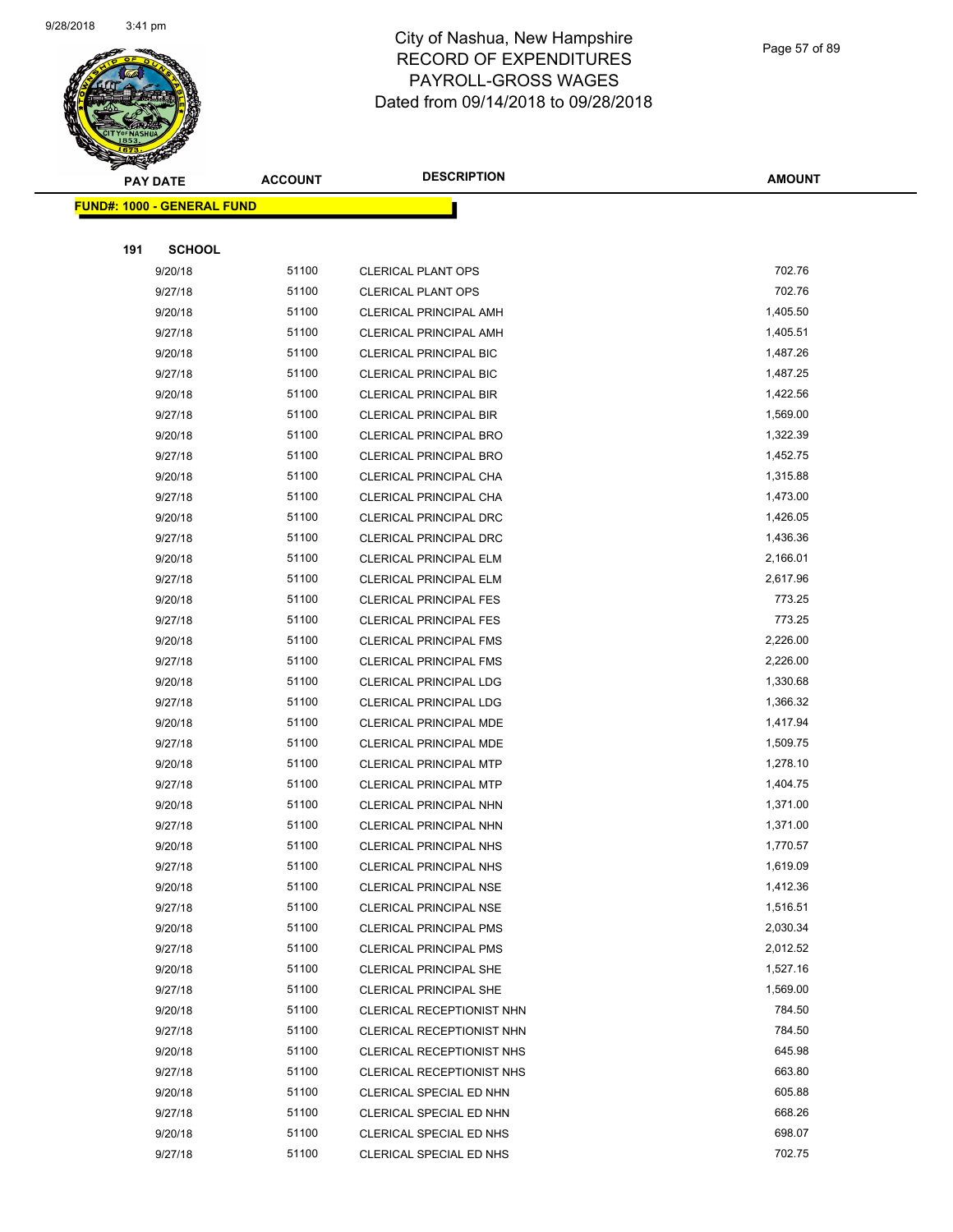

Page 58 of 89

| <b>PAY DATE</b> |                                   | <b>ACCOUNT</b> | <b>DESCRIPTION</b>             | <b>AMOUNT</b> |
|-----------------|-----------------------------------|----------------|--------------------------------|---------------|
|                 | <b>FUND#: 1000 - GENERAL FUND</b> |                |                                |               |
|                 |                                   |                |                                |               |
| 191             | <b>SCHOOL</b>                     |                |                                |               |
|                 | 9/20/18                           | 51100          | CLERICAL SPECIAL ED SUP        | 1,336.50      |
|                 | 9/27/18                           | 51100          | CLERICAL SPECIAL ED SUP        | 1,336.51      |
|                 | 9/20/18                           | 51100          | CLERICAL STUDENT SERV SUP      | 822.75        |
|                 | 9/27/18                           | 51100          | CLERICAL STUDENT SERV SUP      | 822.75        |
|                 | 9/20/18                           | 51100          | CLERICAL SUPERINTENDANT HRLY   | 779.63        |
|                 | 9/27/18                           | 51100          | CLERICAL SUPERINTENDANT HRLY   | 779.65        |
|                 | 9/27/18                           | 51100          | CLERICAL SUPERINTENDANT SUP    | 1,848.30      |
|                 | 9/20/18                           | 51100          | <b>CUSTODIAN AMH</b>           | 1,389.60      |
|                 | 9/27/18                           | 51100          | <b>CUSTODIAN AMH</b>           | 1,408.89      |
|                 | 9/20/18                           | 51100          | <b>CUSTODIAN ASST HEAD ELM</b> | 791.20        |
|                 | 9/27/18                           | 51100          | <b>CUSTODIAN ASST HEAD ELM</b> | 1,034.00      |
|                 | 9/20/18                           | 51100          | <b>CUSTODIAN ASST HEAD FMS</b> | 791.20        |
|                 | 9/27/18                           | 51100          | <b>CUSTODIAN ASST HEAD FMS</b> | 791.20        |
|                 | 9/20/18                           | 51100          | <b>CUSTODIAN ASST HEAD NHN</b> | 1,590.40      |
|                 | 9/27/18                           | 51100          | <b>CUSTODIAN ASST HEAD NHN</b> | 1,590.41      |
|                 | 9/20/18                           | 51100          | <b>CUSTODIAN ASST HEAD NHS</b> | 1,582.40      |
|                 | 9/27/18                           | 51100          | <b>CUSTODIAN ASST HEAD NHS</b> | 1,582.40      |
|                 | 9/20/18                           | 51100          | <b>CUSTODIAN ASST HEAD PMS</b> | 791.20        |
|                 | 9/27/18                           | 51100          | <b>CUSTODIAN ASST HEAD PMS</b> | 791.20        |
|                 | 9/20/18                           | 51100          | <b>CUSTODIAN BIC</b>           | 694.81        |
|                 | 9/27/18                           | 51100          | <b>CUSTODIAN BIC</b>           | 694.80        |
|                 | 9/20/18                           | 51100          | <b>CUSTODIAN BIR</b>           | 1,389.60      |
|                 | 9/27/18                           | 51100          | <b>CUSTODIAN BIR</b>           | 1,389.60      |
|                 | 9/20/18                           | 51100          | <b>CUSTODIAN BRO</b>           | 1,389.61      |
|                 | 9/27/18                           | 51100          | <b>CUSTODIAN BRO</b>           | 1,389.61      |
|                 | 9/20/18                           | 51100          | <b>CUSTODIAN CHA</b>           | 694.80        |
|                 | 9/27/18                           | 51100          | <b>CUSTODIAN CHA</b>           | 694.80        |
|                 | 9/20/18                           | 51100          | <b>CUSTODIAN DRC</b>           | 1,389.60      |
|                 | 9/27/18                           | 51100          | <b>CUSTODIAN DRC</b>           | 1,389.60      |
|                 | 9/20/18                           | 51100          | <b>CUSTODIAN ELM</b>           | 4,966.24      |
|                 | 9/27/18                           | 51100          | <b>CUSTODIAN ELM</b>           | 4,953.20      |
|                 | 9/20/18                           | 51100          | <b>CUSTODIAN FES</b>           | 1,389.60      |
|                 | 9/27/18                           | 51100          | <b>CUSTODIAN FES</b>           | 1,389.60      |
|                 | 9/20/18                           | 51100          | <b>CUSTODIAN FMS</b>           | 2,366.65      |
|                 | 9/27/18                           | 51100          | <b>CUSTODIAN FMS</b>           | 2,366.65      |
|                 | 9/20/18                           | 51100          | <b>CUSTODIAN HEAD AMH</b>      | 791.20        |
|                 | 9/27/18                           | 51100          | <b>CUSTODIAN HEAD AMH</b>      | 791.20        |
|                 | 9/20/18                           | 51100          | <b>CUSTODIAN HEAD BIC</b>      | 791.20        |
|                 | 9/27/18                           | 51100          | <b>CUSTODIAN HEAD BIC</b>      | 791.20        |
|                 | 9/20/18                           | 51100          | <b>CUSTODIAN HEAD BIR</b>      | 791.20        |
|                 | 9/27/18                           | 51100          | <b>CUSTODIAN HEAD BIR</b>      | 791.20        |
|                 | 9/20/18                           | 51100          | <b>CUSTODIAN HEAD BRO</b>      | 791.20        |
|                 | 9/27/18                           | 51100          | <b>CUSTODIAN HEAD BRO</b>      | 791.20        |
|                 | 9/20/18                           | 51100          | <b>CUSTODIAN HEAD CHA</b>      | 791.20        |
|                 |                                   |                |                                |               |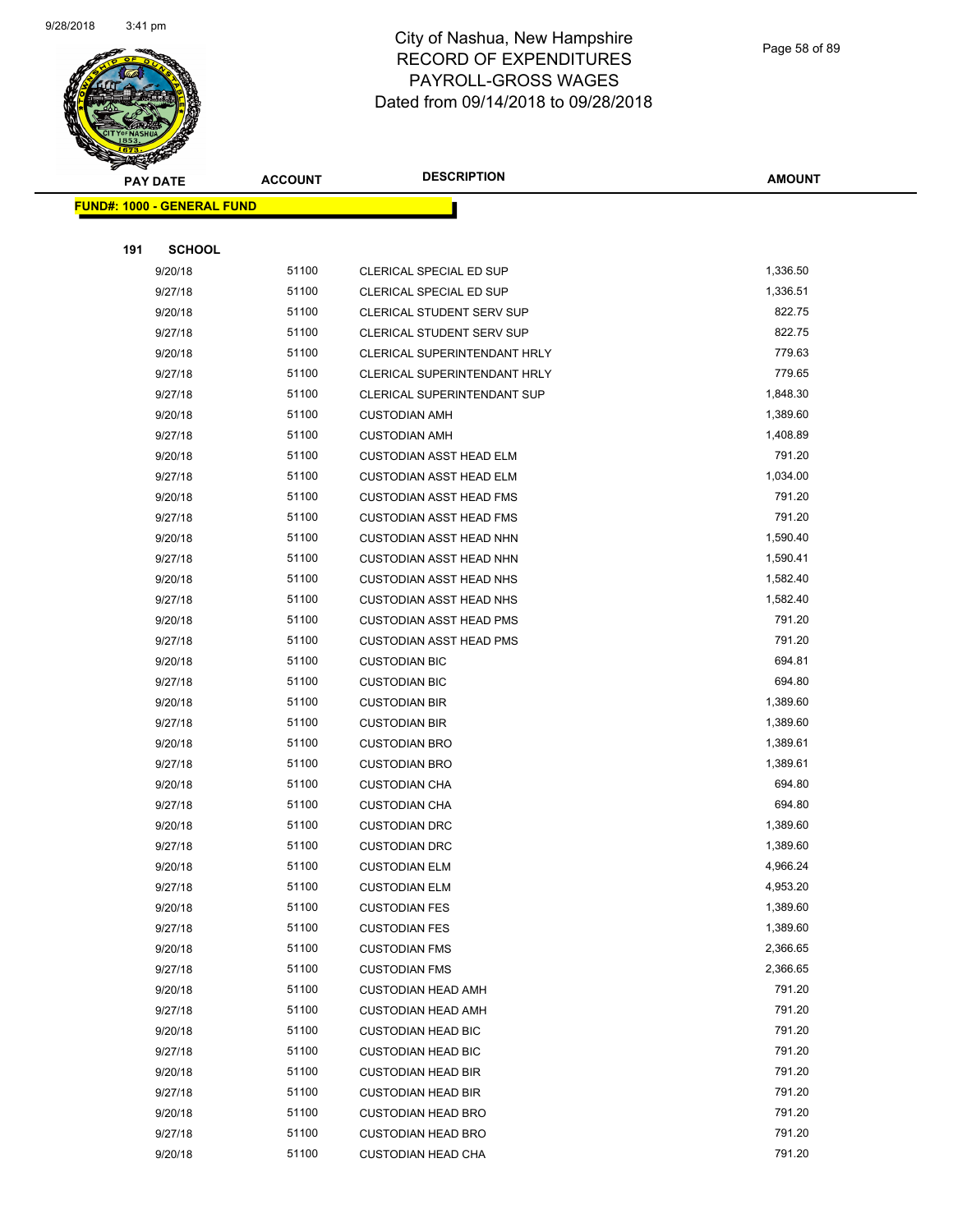

Page 59 of 89

|     | <b>PAY DATE</b>                   | <b>ACCOUNT</b> | <b>DESCRIPTION</b>        | <b>AMOUNT</b> |
|-----|-----------------------------------|----------------|---------------------------|---------------|
|     | <b>FUND#: 1000 - GENERAL FUND</b> |                |                           |               |
|     |                                   |                |                           |               |
| 191 | <b>SCHOOL</b>                     |                |                           |               |
|     | 9/27/18                           | 51100          | <b>CUSTODIAN HEAD CHA</b> | 791.20        |
|     | 9/20/18                           | 51100          | <b>CUSTODIAN HEAD DRC</b> | 791.20        |
|     | 9/27/18                           | 51100          | <b>CUSTODIAN HEAD DRC</b> | 791.20        |
|     | 9/20/18                           | 51100          | <b>CUSTODIAN HEAD ELM</b> | 937.60        |
|     | 9/27/18                           | 51100          | <b>CUSTODIAN HEAD ELM</b> | 937.60        |
|     | 9/20/18                           | 51100          | <b>CUSTODIAN HEAD FES</b> | 791.20        |
|     | 9/27/18                           | 51100          | <b>CUSTODIAN HEAD FES</b> | 791.20        |
|     | 9/20/18                           | 51100          | <b>CUSTODIAN HEAD FMS</b> | 937.60        |
|     | 9/27/18                           | 51100          | <b>CUSTODIAN HEAD FMS</b> | 937.60        |
|     | 9/20/18                           | 51100          | <b>CUSTODIAN HEAD LDG</b> | 791.20        |
|     | 9/27/18                           | 51100          | <b>CUSTODIAN HEAD LDG</b> | 791.20        |
|     | 9/20/18                           | 51100          | <b>CUSTODIAN HEAD MDE</b> | 791.20        |
|     | 9/27/18                           | 51100          | <b>CUSTODIAN HEAD MDE</b> | 791.20        |
|     | 9/20/18                           | 51100          | <b>CUSTODIAN HEAD MTP</b> | 791.20        |
|     | 9/27/18                           | 51100          | <b>CUSTODIAN HEAD MTP</b> | 791.20        |
|     | 9/20/18                           | 51100          | <b>CUSTODIAN HEAD NHN</b> | 943.20        |
|     | 9/27/18                           | 51100          | <b>CUSTODIAN HEAD NHN</b> | 943.20        |
|     | 9/20/18                           | 51100          | <b>CUSTODIAN HEAD NHS</b> | 943.21        |
|     | 9/27/18                           | 51100          | <b>CUSTODIAN HEAD NHS</b> | 943.20        |
|     | 9/20/18                           | 51100          | <b>CUSTODIAN HEAD NSE</b> | 791.20        |
|     | 9/27/18                           | 51100          | <b>CUSTODIAN HEAD NSE</b> | 791.20        |
|     | 9/20/18                           | 51100          | <b>CUSTODIAN HEAD PMS</b> | 937.60        |
|     | 9/27/18                           | 51100          | <b>CUSTODIAN HEAD PMS</b> | 937.60        |
|     | 9/20/18                           | 51100          | <b>CUSTODIAN HEAD SHE</b> | 791.20        |
|     | 9/27/18                           | 51100          | <b>CUSTODIAN HEAD SHE</b> | 791.20        |
|     | 9/20/18                           | 51100          | <b>CUSTODIAN LDG</b>      | 1,389.60      |
|     | 9/27/18                           | 51100          | <b>CUSTODIAN LDG</b>      | 1,408.88      |
|     | 9/20/18                           | 51100          | <b>CUSTODIAN MDE</b>      | 1,354.80      |
|     | 9/27/18                           | 51100          | <b>CUSTODIAN MDE</b>      | 1,354.80      |
|     | 9/20/18                           | 51100          | <b>CUSTODIAN MTP</b>      | 1,389.61      |
|     | 9/27/18                           | 51100          | <b>CUSTODIAN MTP</b>      | 1,408.88      |
|     | 9/20/18                           | 51100          | <b>CUSTODIAN NHN</b>      | 8,641.06      |
|     | 9/27/18                           | 51100          | <b>CUSTODIAN NHN</b>      | 8,487.33      |
|     | 9/20/18                           | 51100          | <b>CUSTODIAN NHS</b>      | 8,649.17      |
|     | 9/27/18                           | 51100          | <b>CUSTODIAN NHS</b>      | 8,569.88      |
|     | 9/20/18                           | 51100          | <b>CUSTODIAN NSE</b>      | 1,389.60      |
|     | 9/27/18                           | 51100          | <b>CUSTODIAN NSE</b>      | 1,389.60      |
|     | 9/20/18                           | 51100          | <b>CUSTODIAN PMS</b>      | 2,132.96      |
|     | 9/27/18                           | 51100          | <b>CUSTODIAN PMS</b>      | 2,084.40      |
|     | 9/20/18                           | 51100          | <b>CUSTODIAN SHE</b>      | 1,389.60      |
|     | 9/27/18                           | 51100          | <b>CUSTODIAN SHE</b>      | 1,389.60      |
|     | 9/27/18                           | 51100          | CUSTODIAN SUPERVISOR WPO  | 5,884.70      |
|     | 9/20/18                           | 51100          | <b>CUSTODIAN WID</b>      | 1,354.80      |
|     | 9/27/18                           | 51100          | <b>CUSTODIAN WID</b>      | 1,354.80      |
|     |                                   |                |                           |               |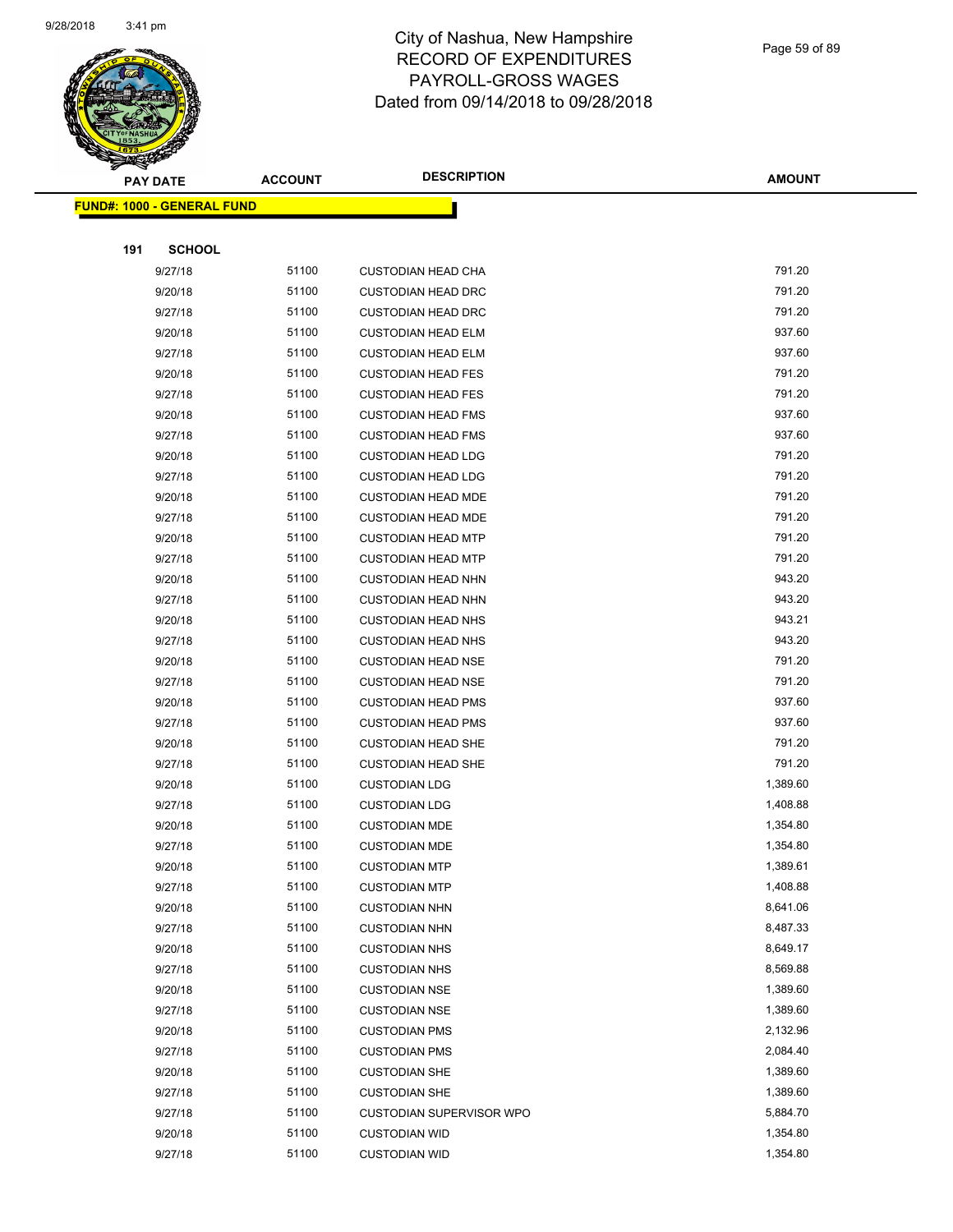

Page 60 of 89

|     | <b>PAY DATE</b>                   | <b>ACCOUNT</b> | <b>DESCRIPTION</b>                           | <b>AMOUNT</b>        |
|-----|-----------------------------------|----------------|----------------------------------------------|----------------------|
|     | <b>FUND#: 1000 - GENERAL FUND</b> |                |                                              |                      |
|     |                                   |                |                                              |                      |
| 191 | <b>SCHOOL</b>                     |                |                                              |                      |
|     | 9/27/18                           | 51100          | DIRECTOR ATHLETICS                           | 3,554.60             |
|     | 9/27/18                           | 51100          | DIRECTOR COM GRANTS                          | 1,580.00             |
|     | 9/27/18                           | 51100          | <b>DIRECTOR GUIDANCE</b>                     | 6,379.10             |
|     | 9/27/18                           | 51100          | DIRECTOR HUMAN RESOURCES                     | 3,422.50             |
|     | 9/27/18                           | 51100          | DIRECTOR PLANT OPS                           | 3,689.80             |
|     | 9/27/18                           | 51100          | DIRECTOR PRE SCHOOL                          | 2,443.20             |
|     | 9/27/18                           | 51100          | DIRECTOR STUDENT SERVICES                    | 3,294.90             |
|     | 9/27/18                           | 51100          | DIRECTOR TECHNOLOGY                          | 4,150.10             |
|     | 9/27/18                           | 51100          | DIRECTOR TRANSPORTATION                      | 3,136.51             |
|     | 9/27/18                           | 51100          | DIRECTOR VOCATIONAL                          | 6,717.70             |
|     | 9/20/18                           | 51100          | E-BLOCK TECHNICAL PARA                       | 544.47               |
|     | 9/27/18                           | 51100          | E-BLOCK TECHNICAL PARA                       | 689.31               |
|     | 9/27/18                           | 51100          | ELL OUTREACH WORKER                          | 1,723.00             |
|     | 9/27/18                           | 51100          | <b>GUIDANCE COUNSELOR AMH</b>                | 2,358.10             |
|     | 9/27/18                           | 51100          | <b>GUIDANCE COUNSELOR BIR</b>                | 2,977.30             |
|     | 9/27/18                           | 51100          | GUIDANCE COUNSELOR BRO                       | 1,942.00             |
|     | 9/27/18                           | 51100          | GUIDANCE COUNSELOR CHA                       | 2,977.30             |
|     | 9/27/18                           | 51100          | GUIDANCE COUNSELOR DRC                       | 2,885.20             |
|     | 9/27/18                           | 51100          | <b>GUIDANCE COUNSELOR ELM</b>                | 13,488.00            |
|     | 9/27/18                           | 51100          | <b>GUIDANCE COUNSELOR FES</b>                | 2,885.20             |
|     | 9/27/18                           | 51100          | <b>GUIDANCE COUNSELOR FMS</b>                | 5,545.30             |
|     | 9/27/18                           | 51100          | <b>GUIDANCE COUNSELOR LDG</b>                | 1,073.88             |
|     | 9/27/18                           | 51100          | GUIDANCE COUNSELOR MDE                       | 2,856.70             |
|     | 9/27/18                           | 51100          | <b>GUIDANCE COUNSELOR MTP</b>                | 2,885.20             |
|     | 9/27/18                           | 51100          | GUIDANCE COUNSELOR NHN                       | 17,408.50            |
|     | 9/27/18                           | 51100          | GUIDANCE COUNSELOR NHS                       | 18,800.20            |
|     | 9/27/18                           | 51100          | <b>GUIDANCE COUNSELOR NSE</b>                | 2,885.20             |
|     | 9/27/18                           | 51100          | <b>GUIDANCE COUNSELOR PMS</b>                | 8,876.70             |
|     | 9/27/18                           | 51100          | <b>GUIDANCE COUNSELOR SHE</b>                | 2,885.20             |
|     | 9/27/18                           | 51100          | JOB DEVELOPER SPED NHN                       | 2,977.31             |
|     | 9/27/18                           | 51100          | LIBRARIAN AMH                                | 1,951.10             |
|     | 9/27/18                           | 51100          | <b>LIBRARIAN BIC</b>                         | 1,730.40             |
|     | 9/27/18                           | 51100          | <b>LIBRARIAN BIR</b>                         | 2,110.20             |
|     | 9/27/18                           | 51100          | <b>LIBRARIAN BRO</b>                         | 2,048.10             |
|     | 9/27/18                           | 51100          | LIBRARIAN CHA                                | 2,977.30<br>2,205.00 |
|     | 9/27/18                           | 51100<br>51100 | <b>LIBRARIAN DRC</b>                         | 2,001.60             |
|     | 9/27/18                           | 51100          | <b>LIBRARIAN ELM</b>                         | 2,885.20             |
|     | 9/27/18<br>9/27/18                | 51100          | <b>LIBRARIAN FES</b><br><b>LIBRARIAN FMS</b> | 2,885.20             |
|     |                                   | 51100          | <b>LIBRARIAN LDG</b>                         | 2,257.00             |
|     | 9/27/18<br>9/27/18                | 51100          | LIBRARIAN MDE                                | 2,856.70             |
|     | 9/27/18                           | 51100          | <b>LIBRARIAN MTP</b>                         | 1,629.00             |
|     | 9/27/18                           | 51100          | LIBRARIAN NHN                                | 4,811.40             |
|     | 9/27/18                           | 51100          | <b>LIBRARIAN NHS</b>                         | 5,900.80             |
|     |                                   |                |                                              |                      |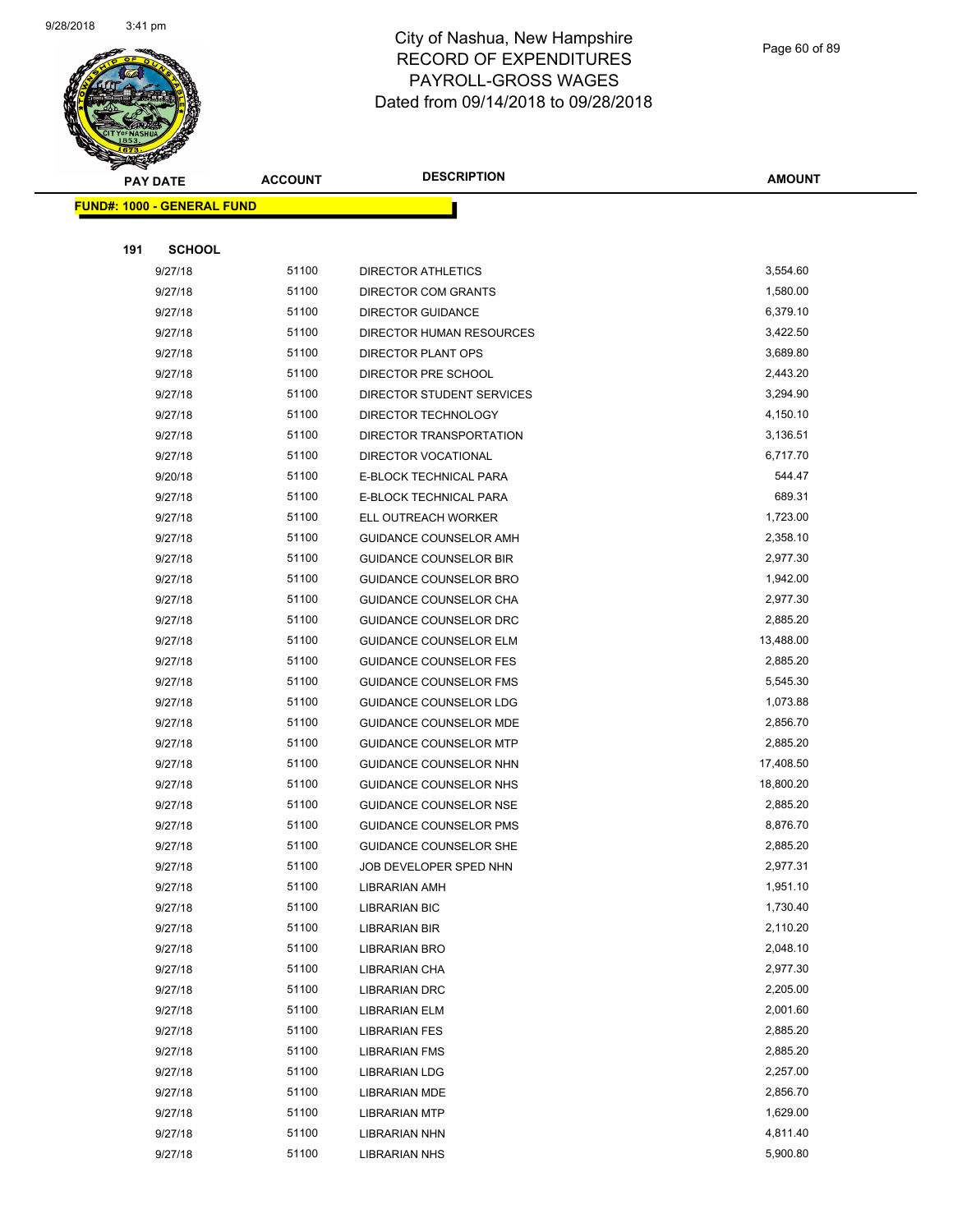

Page 61 of 89

|     | <b>PAY DATE</b>                    | <b>ACCOUNT</b> | <b>DESCRIPTION</b>           | <b>AMOUNT</b> |
|-----|------------------------------------|----------------|------------------------------|---------------|
|     | <u> FUND#: 1000 - GENERAL FUND</u> |                |                              |               |
|     |                                    |                |                              |               |
| 191 | <b>SCHOOL</b>                      |                |                              |               |
|     | 9/27/18                            | 51100          | LIBRARIAN NSE                | 2,856.70      |
|     | 9/27/18                            | 51100          | <b>LIBRARIAN PMS</b>         | 2,001.60      |
|     | 9/27/18                            | 51100          | <b>LIBRARIAN SHE</b>         | 2,885.20      |
|     | 9/27/18                            | 51100          | LICENSED PRACTICAL NURSE ELM | 1,414.60      |
|     | 9/27/18                            | 51100          | LICENSED PRACTICAL NURSE FMS | 1,545.50      |
|     | 9/20/18                            | 51100          | MAINTENANCE ALARM WPO        | 998.80        |
|     | 9/27/18                            | 51100          | <b>MAINTENANCE ALARM WPO</b> | 998.80        |
|     | 9/20/18                            | 51100          | MAINTENANCE ASST GRDS WPO    | 1,123.48      |
|     | 9/27/18                            | 51100          | MAINTENANCE ASST GRDS WPO    | 975.60        |
|     | 9/20/18                            | 51100          | MAINTENANCE CARPENTER WPO    | 975.60        |
|     | 9/27/18                            | 51100          | MAINTENANCE CARPENTER WPO    | 975.60        |
|     | 9/20/18                            | 51100          | MAINTENANCE ELECTRICIAN WPO  | 1,997.60      |
|     | 9/27/18                            | 51100          | MAINTENANCE ELECTRICIAN WPO  | 1,997.60      |
|     | 9/20/18                            | 51100          | MAINTENANCE GRDS FORMEN WPO  | 396.34        |
|     | 9/27/18                            | 51100          | MAINTENANCE GRDS FORMEN WPO  | 396.35        |
|     | 9/20/18                            | 51100          | MAINTENANCE GROUNDS WPO      | 2,769.90      |
|     | 9/27/18                            | 51100          | MAINTENANCE GROUNDS WPO      | 2,769.90      |
|     | 9/20/18                            | 51100          | <b>MAINTENANCE HVAC WPO</b>  | 5,821.20      |
|     | 9/27/18                            | 51100          | MAINTENANCE HVAC WPO         | 5,821.21      |
|     | 9/20/18                            | 51100          | MAINTENANCE MESSENGER WPO    | 937.60        |
|     | 9/27/18                            | 51100          | MAINTENANCE MESSENGER WPO    | 937.60        |
|     | 9/20/18                            | 51100          | MAINTENANCE PLUMBER WPO      | 1,002.80      |
|     | 9/27/18                            | 51100          | MAINTENANCE PLUMBER WPO      | 1,002.80      |
|     | 9/20/18                            | 51100          | MAINTENANCE TRADES WPO       | 2,946.00      |
|     | 9/27/18                            | 51100          | MAINTENANCE TRADES WPO       | 2,946.00      |
|     | 9/27/18                            | 51100          | <b>MARKETING TEACHER NHS</b> | 2,799.90      |
|     | 9/27/18                            | 51100          | <b>NURSE AMH</b>             | 2,701.20      |
|     | 9/27/18                            | 51100          | <b>NURSE BIC</b>             | 2,701.20      |
|     | 9/27/18                            | 51100          | <b>NURSE BIR</b>             | 2,674.40      |
|     | 9/27/18                            | 51100          | <b>NURSE BRO</b>             | 2,701.20      |
|     | 9/27/18                            | 51100          | <b>NURSE CHA</b>             | 2,701.20      |
|     | 9/27/18                            | 51100          | <b>NURSE DRC</b>             | 2,701.20      |
|     | 9/27/18                            | 51100          | <b>NURSE ELM</b>             | 3,192.30      |
|     | 9/27/18                            | 51100          | <b>NURSE FES</b>             | 1,868.30      |
|     | 9/27/18                            | 51100          | <b>NURSE FMS</b>             | 4,431.60      |
|     | 9/27/18                            | 51100          | <b>NURSE LDG</b>             | 2,555.80      |
|     | 9/27/18                            | 51100          | NURSE MDE                    | 2,208.00      |
|     | 9/27/18                            | 51100          | <b>NURSE MTP</b>             | 1,819.70      |
|     | 9/27/18                            | 51100          | <b>NURSE NHN</b>             | 3,460.80      |
|     | 9/27/18                            | 51100          | NURSE NHS                    | 3,400.70      |
|     | 9/27/18                            | 51100          | <b>NURSE NSE</b>             | 2,701.20      |
|     | 9/27/18                            | 51100          | <b>NURSE PMS</b>             | 1,561.40      |
|     | 9/27/18                            | 51100          | <b>NURSE SHE</b>             | 1,794.50      |
|     | 9/27/18                            | 51100          | OFFICE MANAGER BUSINESS      | 2,509.20      |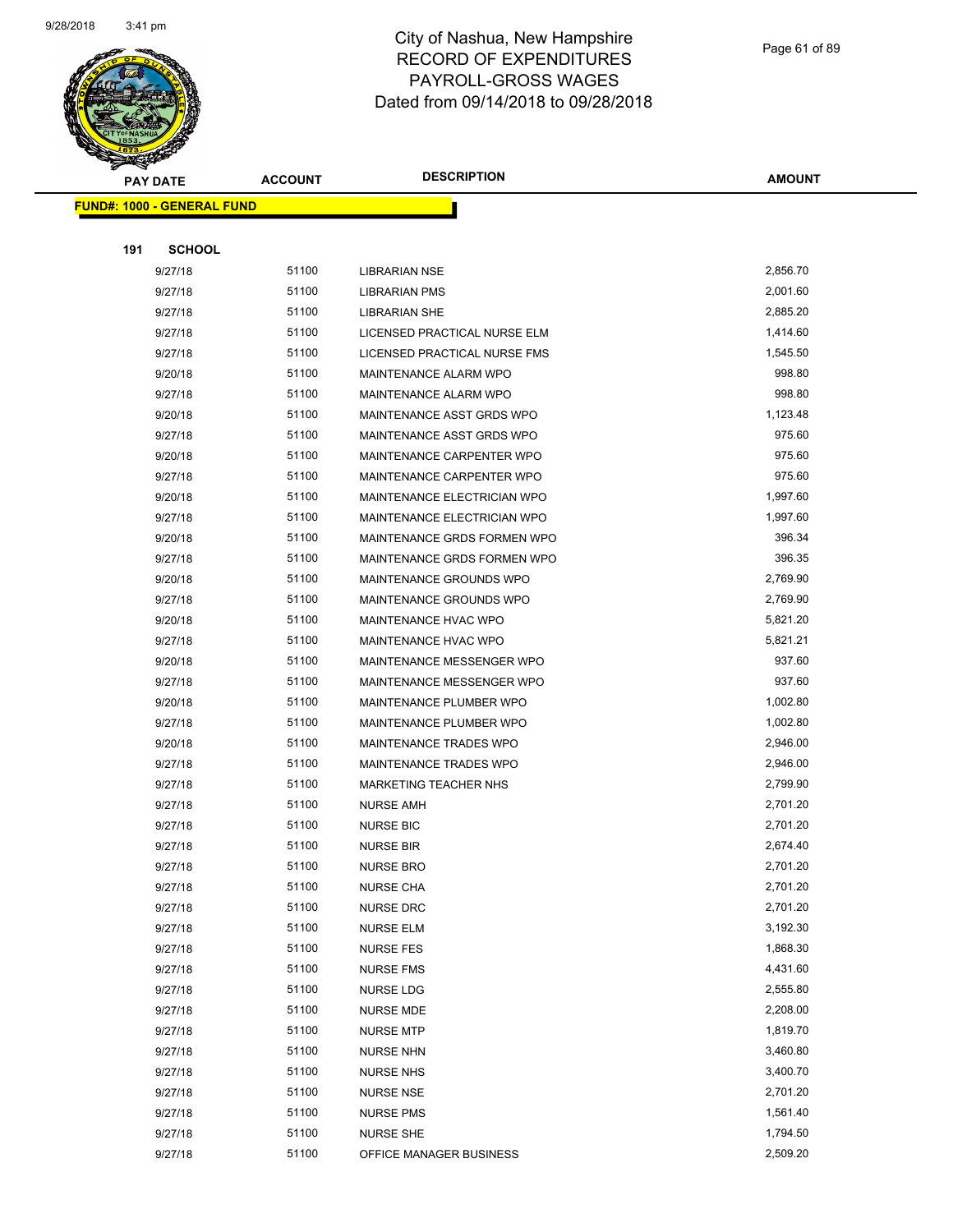

|     | <b>PAY DATE</b>                   | <b>ACCOUNT</b> | <b>DESCRIPTION</b>             | <b>AMOUNT</b> |
|-----|-----------------------------------|----------------|--------------------------------|---------------|
|     | <b>FUND#: 1000 - GENERAL FUND</b> |                |                                |               |
|     |                                   |                |                                |               |
| 191 | <b>SCHOOL</b>                     |                |                                |               |
|     | 9/27/18                           | 51100          | OFFICE MANAGER HUMAN RESOURCES | 1,900.50      |
|     | 9/27/18                           | 51100          | OFFICE MANAGER SPED            | 1,923.40      |
|     | 9/27/18                           | 51100          | OUT DISTRICT COORDINATOR       | 3,153.80      |
|     | 9/20/18                           | 51100          | PARA PRE SCHOOL BIR            | 803.73        |
|     | 9/27/18                           | 51100          | PARA PRE SCHOOL BIR            | 871.77        |
|     | 9/20/18                           | 51100          | PARA ALT AMH                   | 522.21        |
|     | 9/27/18                           | 51100          | PARA ALT AMH                   | 623.61        |
|     | 9/20/18                           | 51100          | PARA ALT DRC                   | 421.26        |
|     | 9/27/18                           | 51100          | PARA ALT DRC                   | 531.90        |
|     | 9/20/18                           | 51100          | PARA ALT FMS                   | 509.51        |
|     | 9/27/18                           | 51100          | PARA ALT FMS                   | 639.38        |
|     | 9/20/18                           | 51100          | PARA ALT PMS                   | 351.52        |
|     | 9/27/18                           | 51100          | PARA ALT PMS                   | 439.40        |
|     | 9/20/18                           | 51100          | PARA DW SPEC ED AMH            | 9,182.46      |
|     | 9/27/18                           | 51100          | PARA DW SPEC ED AMH            | 11,211.44     |
|     | 9/20/18                           | 51100          | PARA DW SPEC ED BIC            | 710.64        |
|     | 9/27/18                           | 51100          | PARA DW SPEC ED BIC            | 888.30        |
|     | 9/20/18                           | 51100          | PARA DW SPEC ED BIR            | 2,168.67      |
|     | 9/27/18                           | 51100          | PARA DW SPEC ED BIR            | 2,727.23      |
|     | 9/20/18                           | 51100          | PARA DW SPEC ED BRO            | 2,848.24      |
|     | 9/27/18                           | 51100          | PARA DW SPEC ED BRO            | 3,830.78      |
|     | 9/20/18                           | 51100          | PARA DW SPEC ED CHA            | 8,791.76      |
|     | 9/27/18                           | 51100          | PARA DW SPEC ED CHA            | 10,723.48     |
|     | 9/20/18                           | 51100          | PARA DW SPEC ED FMS            | 5,942.30      |
|     | 9/27/18                           | 51100          | PARA DW SPEC ED FMS            | 7,488.83      |
|     | 9/20/18                           | 51100          | PARA DW SPEC ED MDE            | 7,538.10      |
|     | 9/27/18                           | 51100          | PARA DW SPEC ED MDE            | 11,219.00     |
|     | 9/20/18                           | 51100          | PARA DW SPEC ED MTP            | 384.00        |
|     | 9/27/18                           | 51100          | PARA DW SPEC ED MTP            | 473.85        |
|     | 9/20/18                           | 51100          | PARA DW SPEC ED NHN            | 3,541.20      |
|     | 9/27/18                           | 51100          | PARA DW SPEC ED NHN            | 4,646.17      |
|     | 9/20/18                           | 51100          | PARA DW SPEC ED NHS            | 5,372.11      |
|     | 9/27/18                           | 51100          | PARA DW SPEC ED NHS            | 6,398.34      |
|     | 9/20/18                           | 51100          | PARA DW SPEC ED NSE            | 2,907.99      |
|     | 9/27/18                           | 51100          | PARA DW SPEC ED NSE            | 3,560.12      |
|     | 9/20/18                           | 51100          | PARA DW SPEC ED PMS            | 991.09        |
|     | 9/27/18                           | 51100          | PARA DW SPEC ED PMS            | 1,293.80      |
|     | 9/20/18                           | 51100          | PARA DW SPEC ED SHE            | 9,063.38      |
|     | 9/27/18                           | 51100          | PARA DW SPEC ED SHE            | 11,309.80     |
|     | 9/20/18                           | 51100          | PARA DW SPEC ED WID            | 1,462.58      |
|     | 9/27/18                           | 51100          | PARA DW SPEC ED WID            | 1,759.10      |
|     | 9/20/18                           | 51100          | PARA DW SPEC ELM               | 5,087.41      |
|     | 9/27/18                           | 51100          | PARA DW SPEC ELM               | 6,773.92      |
|     | 9/20/18                           | 51100          | PARA ELL BIR                   | 429.88        |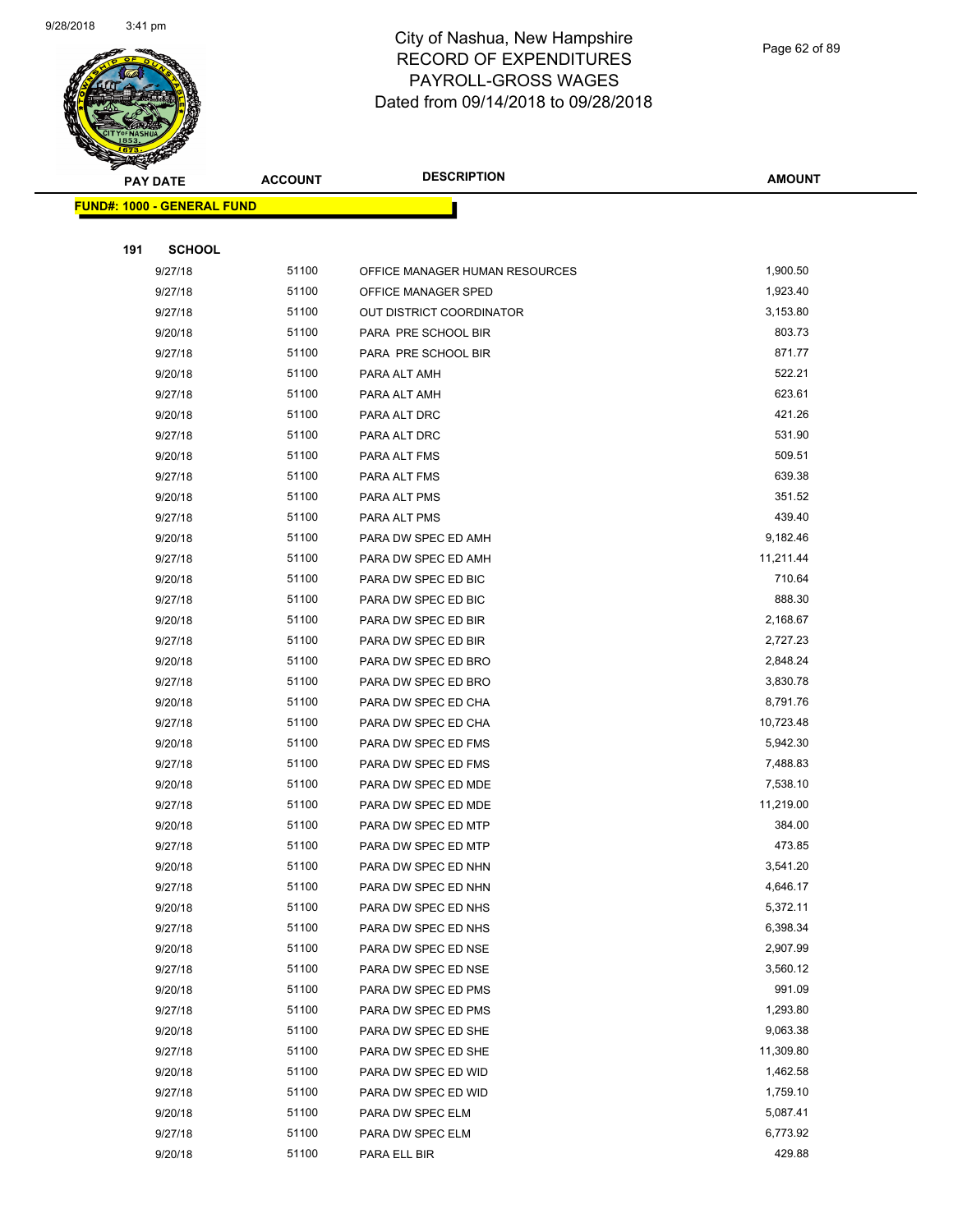

Page 63 of 89

| <b>PAY DATE</b>                    | <b>ACCOUNT</b> | <b>DESCRIPTION</b> | <b>AMOUNT</b> |
|------------------------------------|----------------|--------------------|---------------|
| <u> FUND#: 1000 - GENERAL FUND</u> |                |                    |               |
|                                    |                |                    |               |
| <b>SCHOOL</b><br>191               |                |                    |               |
| 9/27/18                            | 51100          | PARA ELL BIR       | 537.35        |
| 9/20/18                            | 51100          | PARA ELL DRC       | 459.05        |
| 9/27/18                            | 51100          | PARA ELL DRC       | 567.90        |
| 9/20/18                            | 51100          | PARA ELL ELM       | 705.16        |
| 9/27/18                            | 51100          | PARA ELL ELM       | 416.32        |
| 9/20/18                            | 51100          | PARA ELL FES       | 412.56        |
| 9/27/18                            | 51100          | PARA ELL FES       | 515.70        |
| 9/20/18                            | 51100          | PARA ELL FMS       | 334.42        |
| 9/27/18                            | 51100          | PARA ELL FMS       | 426.55        |
| 9/20/18                            | 51100          | PARA ELL LDG       | 937.92        |
| 9/27/18                            | 51100          | PARA ELL LDG       | 1,177.29      |
| 9/20/18                            | 51100          | PARA ELL MTP       | 367.64        |
| 9/27/18                            | 51100          | PARA ELL MTP       | 455.00        |
| 9/20/18                            | 51100          | PARA ELL NHS       | 368.56        |
| 9/27/18                            | 51100          | PARA ELL NHS       | 460.70        |
| 9/20/18                            | 51100          | PARA ELL PMS       | 341.24        |
| 9/27/18                            | 51100          | PARA ELL PMS       | 429.98        |
| 9/20/18                            | 51100          | PARA ELL SHE       | 508.05        |
| 9/27/18                            | 51100          | PARA ELL SHE       | 639.94        |
| 9/20/18                            | 51100          | PARA INST AMH      | 1,656.63      |
| 9/27/18                            | 51100          | PARA INST AMH      | 2,087.26      |
| 9/20/18                            | 51100          | PARA INST BIC      | 5,455.51      |
| 9/27/18                            | 51100          | PARA INST BIC      | 6,821.53      |
| 9/20/18                            | 51100          | PARA INST BIR      | 2,814.88      |
| 9/27/18                            | 51100          | PARA INST BIR      | 3,529.35      |
| 9/20/18                            | 51100          | PARA INST BRO      | 2,773.55      |
| 9/27/18                            | 51100          | PARA INST BRO      | 3,455.33      |
| 9/20/18                            | 51100          | PARA INST CHA      | 3,739.94      |
| 9/27/18                            | 51100          | PARA INST CHA      | 4,650.62      |
| 9/20/18                            | 51100          | PARA INST DRC      | 3,022.24      |
| 9/27/18                            | 51100          | PARA INST DRC      | 3,769.69      |
| 9/20/18                            | 51100          | PARA INST ELM      | 4,530.11      |
| 9/27/18                            | 51100          | PARA INST ELM      | 5,511.39      |
| 9/20/18                            | 51100          | PARA INST FES      | 5,258.63      |
| 9/27/18                            | 51100          | PARA INST FES      | 7,021.44      |
| 9/20/18                            | 51100          | PARA INST FMS      | 4,254.75      |
| 9/27/18                            | 51100          | PARA INST FMS      | 5,294.23      |
| 9/20/18                            | 51100          | PARA INST LDG      | 4,728.41      |
| 9/27/18                            | 51100          | PARA INST LDG      | 5,927.85      |
| 9/20/18                            | 51100          | PARA INST MDE      | 3,474.20      |
| 9/27/18                            | 51100          | PARA INST MDE      | 4,332.42      |
| 9/20/18                            | 51100          | PARA INST MTP      | 1,782.35      |
| 9/27/18                            | 51100          | PARA INST MTP      | 2,217.17      |
| 9/20/18                            | 51100          | PARA INST NHN      | 1,933.21      |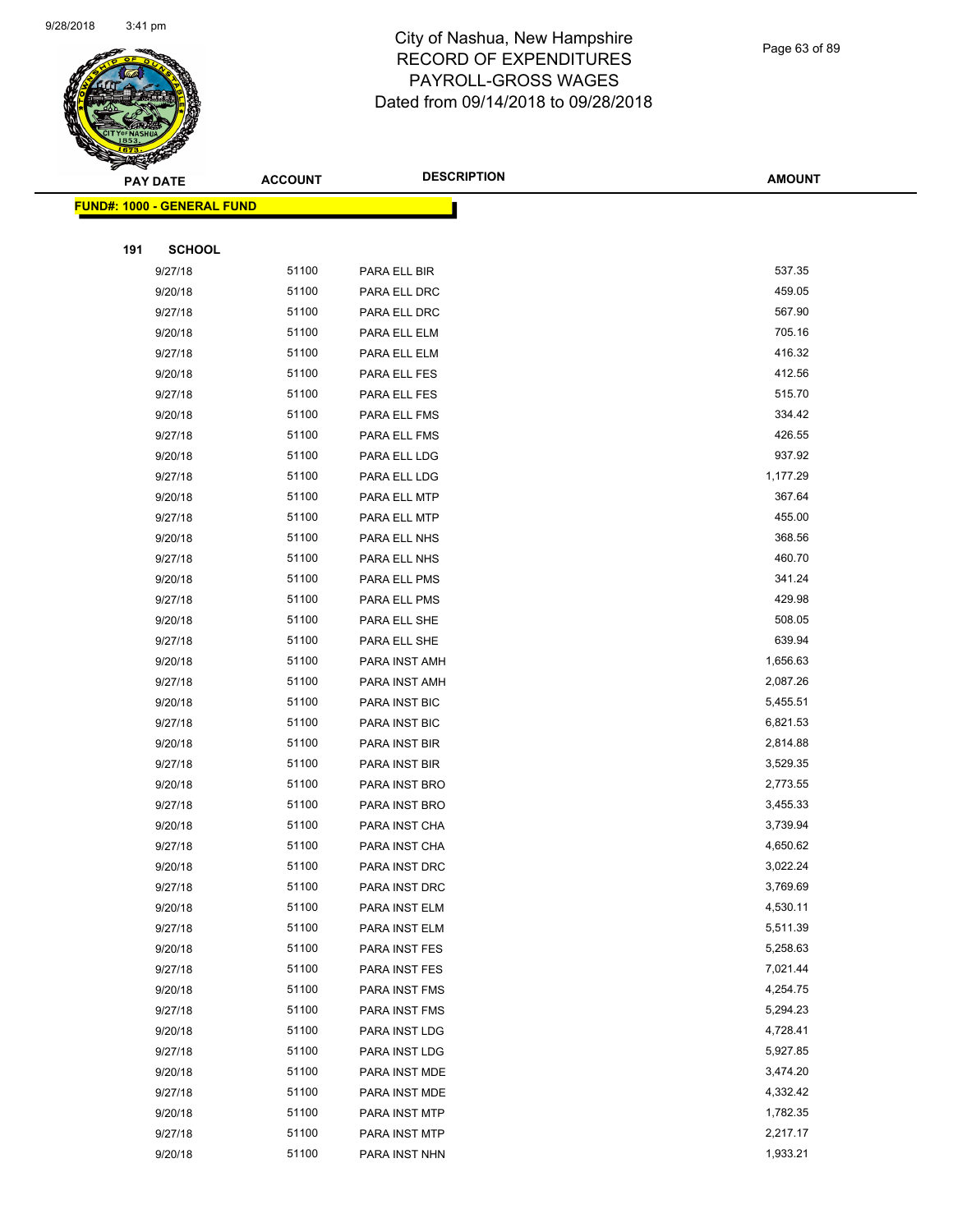

Page 64 of 89

|     | <b>PAY DATE</b>                   | <b>ACCOUNT</b> | <b>DESCRIPTION</b> | <b>AMOUNT</b>    |
|-----|-----------------------------------|----------------|--------------------|------------------|
|     | <b>FUND#: 1000 - GENERAL FUND</b> |                |                    |                  |
|     |                                   |                |                    |                  |
| 191 | <b>SCHOOL</b>                     |                |                    |                  |
|     | 9/27/18                           | 51100          | PARA INST NHN      | 2,411.93         |
|     | 9/20/18                           | 51100          | PARA INST NHS      | 1,746.83         |
|     | 9/27/18                           | 51100          | PARA INST NHS      | 2,306.41         |
|     | 9/20/18                           | 51100          | PARA INST NSE      | 3,608.57         |
|     | 9/27/18                           | 51100          | PARA INST NSE      | 4,502.26         |
|     | 9/20/18                           | 51100          | PARA INST PMS      | 3,950.59         |
|     | 9/27/18                           | 51100          | PARA INST PMS      | 4,931.03         |
|     | 9/20/18                           | 51100          | PARA INST SHE      | 2,542.44         |
|     | 9/27/18                           | 51100          | PARA INST SHE      | 3,207.27         |
|     | 9/20/18                           | 51100          | PARA JOB COACH     | 242.55           |
|     | 9/27/18                           | 51100          | PARA JOB COACH     | 369.08           |
|     | 9/20/18                           | 51100          | PARA KIND AMH      | 887.17           |
|     | 9/27/18                           | 51100          | PARA KIND AMH      | 1,093.16         |
|     | 9/20/18                           | 51100          | PARA KIND BIC      | 344.66           |
|     | 9/27/18                           | 51100          | PARA KIND BIC      | 433.39           |
|     | 9/20/18                           | 51100          | PARA KIND BIR      | 449.42           |
|     | 9/27/18                           | 51100          | PARA KIND BIR      | 586.20           |
|     | 9/20/18                           | 51100          | PARA KIND BRO      | 488.52           |
|     | 9/27/18                           | 51100          | PARA KIND BRO      | 600.87           |
|     | 9/20/18                           | 51100          | PARA KIND CHA      | 327.60           |
|     | 9/27/18                           | 51100          | PARA KIND CHA      | 409.50           |
|     | 9/20/18                           | 51100          | PARA KIND DRC      | 465.60           |
|     | 9/27/18                           | 51100          | PARA KIND DRC      | 582.00           |
|     | 9/20/18                           | 51100          | PARA KIND FES      | 377.43           |
|     | 9/27/18                           | 51100          | PARA KIND FES      | 974.64           |
|     | 9/20/18                           | 51100          | PARA KIND LDG      | 858.69           |
|     | 9/27/18                           | 51100          | PARA KIND LDG      | 1,078.00         |
|     | 9/20/18                           | 51100          | PARA KIND MDE      | 468.96           |
|     | 9/27/18                           | 51100          | PARA KIND MDE      | 586.20           |
|     | 9/20/18                           | 51100          | PARA KIND MTP      | 671.76           |
|     | 9/27/18                           | 51100          | PARA KIND MTP      | 846.52           |
|     | 9/20/18                           | 51100          | PARA KIND NSE      | 498.28           |
|     | 9/27/18                           | 51100          | PARA KIND NSE      | 630.17           |
|     | 9/20/18                           | 51100          | PARA KIND SHE      | 527.60           |
|     | 9/27/18                           | 51100          | PARA KIND SHE      | 659.50           |
|     | 9/20/18                           | 51100          | PARA LIB NHS       | 204.77           |
|     | 9/27/18                           | 51100          | PARA LIB NHS       | 204.77           |
|     | 9/20/18                           | 51100          | PARA MEDIA NHN     | 539.48           |
|     | 9/27/18                           | 51100          | PARA MEDIA NHN     | 674.35           |
|     | 9/20/18                           | 51100          | PARA MEDIA NHS     | 862.61           |
|     | 9/27/18                           | 51100          | PARA MEDIA NHS     | 1,051.35         |
|     | 9/20/18                           | 51100          | PARA PRE SCH BIC   | 658.60<br>888.78 |
|     | 9/27/18                           | 51100          | PARA PRE SCH BIC   |                  |
|     | 9/20/18                           | 51100          | PARA PRE SCH BRO   | 4,643.14         |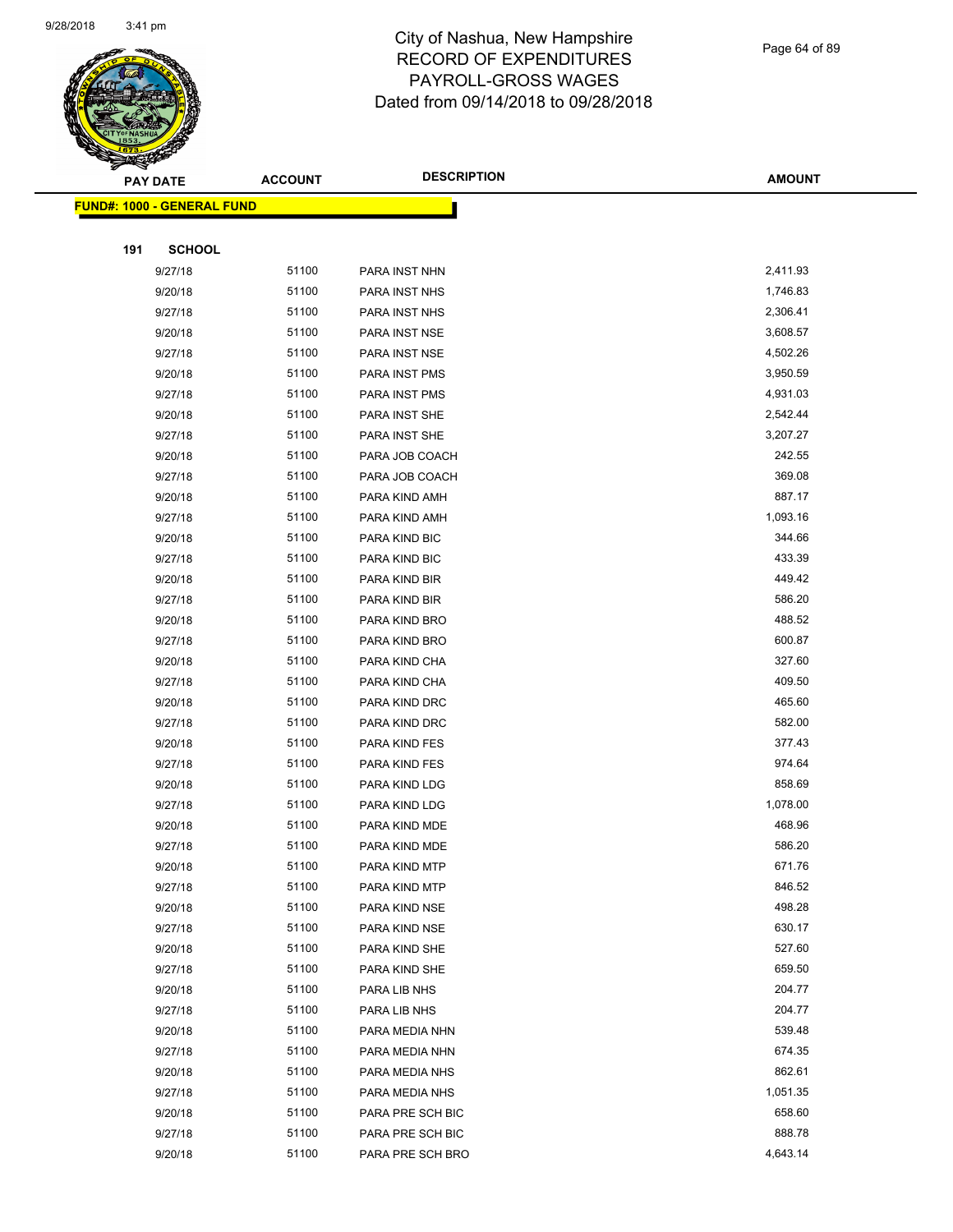

#### Page 65 of 89

| $\tilde{\phantom{a}}$ | <b>PAY DATE</b>                   | <b>ACCOUNT</b> | <b>DESCRIPTION</b>        | <b>AMOUNT</b>        |
|-----------------------|-----------------------------------|----------------|---------------------------|----------------------|
|                       | <b>FUND#: 1000 - GENERAL FUND</b> |                |                           |                      |
|                       |                                   |                |                           |                      |
| 191                   | <b>SCHOOL</b>                     |                |                           |                      |
|                       | 9/27/18                           | 51100          | PARA PRE SCH BRO          | 6,159.15             |
|                       | 9/20/18                           | 51100          | PARA PRE SCH MTP          | 177.60               |
|                       | 9/27/18                           | 51100          | PARA PRE SCH MTP          | 273.80               |
|                       | 9/20/18                           | 51100          | PARA PRE SCH NSE          | 800.39               |
|                       | 9/27/18                           | 51100          | PARA PRE SCH NSE          | 1,004.97             |
|                       | 9/20/18                           | 51100          | PARA READ ELM             | 488.52               |
|                       | 9/27/18                           | 51100          | PARA READ ELM             | 610.65               |
|                       | 9/20/18                           | 51100          | PARA SCI NHN              | 499.52               |
|                       | 9/27/18                           | 51100          | PARA SCI NHN              | 624.40               |
|                       | 9/20/18                           | 51100          | PARA SCI NHS              | 619.70               |
|                       | 9/27/18                           | 51100          | PARA SCI NHS              | 619.70               |
|                       | 9/27/18                           | 51100          | PARA TTI AMH              | 447.64               |
|                       | 9/21/18                           | 51100          | PARA TTI NURSERY          | 737.10               |
|                       | 9/27/18                           | 51100          | PARA TTI NURSERY          | 887.92               |
|                       | 9/20/18                           | 51100          | PARA VOC NHS              | 360.26               |
|                       | 9/27/18                           | 51100          | PARA VOC NHS              | 464.73               |
|                       | 9/27/18                           | 51100          | PEER COACH                | 5,862.50             |
|                       | 9/27/18                           | 51100          | PRINCIPAL AMH             | 4,406.75             |
|                       | 9/27/18                           | 51100          | PRINCIPAL BIC             | 4,168.24             |
|                       | 9/27/18                           | 51100          | PRINCIPAL BIR             | 4,408.67             |
|                       | 9/27/18                           | 51100          | PRINCIPAL BRO             | 4,062.43             |
|                       | 9/27/18                           | 51100          | PRINCIPAL CHA             | 4,353.89             |
|                       | 9/27/18                           | 51100          | PRINCIPAL DRC             | 4,009.64             |
|                       | 9/27/18                           | 51100          | PRINCIPAL ELM             | 4,105.74             |
|                       | 9/27/18                           | 51100          | PRINCIPAL FES             | 4,245.25             |
|                       | 9/27/18                           | 51100          | PRINCIPAL FMS             | 4,569.22             |
|                       | 9/27/18                           | 51100          | PRINCIPAL LDG             | 3,973.10             |
|                       | 9/27/18                           | 51100          | PRINCIPAL MDE             | 4,192.28             |
|                       | 9/27/18                           | 51100          | PRINCIPAL MTP             | 3,851.00             |
|                       | 9/27/18                           | 51100          | PRINCIPAL NHN             | 4,288.46             |
|                       | 9/27/18                           | 51100          | PRINCIPAL NHS             | 4,461.66             |
|                       | 9/27/18                           | 51100          | PRINCIPAL NSE             | 3,933.30             |
|                       | 9/27/18                           | 51100          | PRINCIPAL PMS             | 3,838.30             |
|                       | 9/27/18                           | 51100          | PRINCIPAL SHE             | 3,903.89             |
|                       | 9/20/18                           | 51100          | SCHOOL PSYCHOLOGIST WID   | 2,995.47             |
|                       | 9/27/18                           | 51100          | SCHOOL PSYCHOLOGIST WID   | 37,627.71            |
|                       | 9/27/18                           | 51100          | SCHOOL PSYCHOLOGY INTERN  | 590.90               |
|                       | 9/20/18                           | 51100          | SECURITY MONITOR NHN      | 1,667.52             |
|                       | 9/27/18                           | 51100          | SECURITY MONITOR NHN      | 2,084.41             |
|                       | 9/20/18                           | 51100<br>51100 | SECURITY MONITOR NHS      | 2,223.37             |
|                       | 9/27/18                           | 51100          | SECURITY MONITOR NHS      | 2,779.20<br>5,546.76 |
|                       | 9/20/18<br>9/27/18                | 51100          | SIGN LANGUAGE INTERPRETER | 6,735.43             |
|                       |                                   | 51100          | SIGN LANGUAGE INTERPRETER |                      |
|                       | 9/27/18                           |                | SOCIAL WORKER             | 1,927.80             |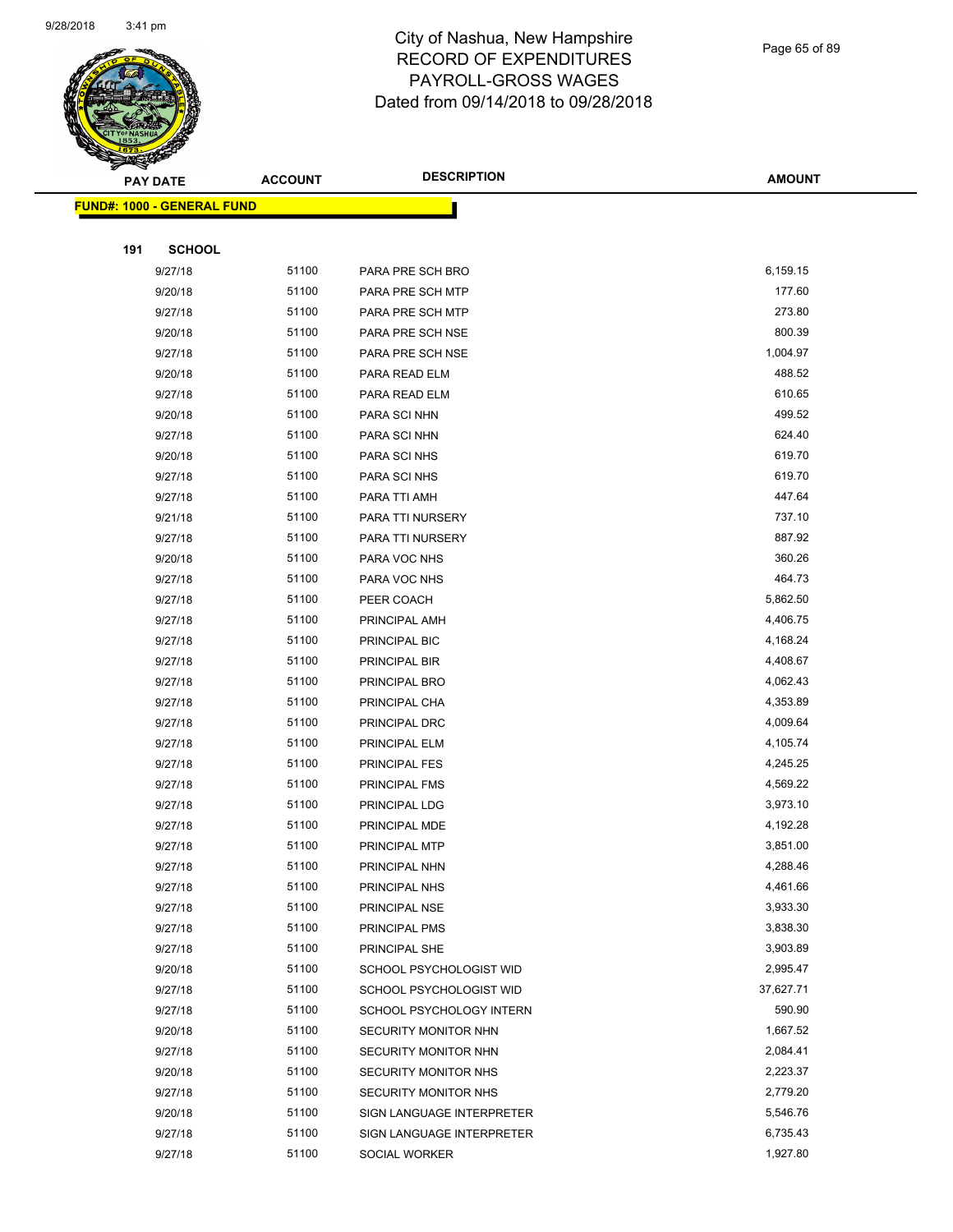

Page 66 of 89

| <b>PAY DATE</b>                   | <b>ACCOUNT</b> | <b>DESCRIPTION</b>             | <b>AMOUNT</b> |
|-----------------------------------|----------------|--------------------------------|---------------|
| <b>FUND#: 1000 - GENERAL FUND</b> |                |                                |               |
|                                   |                |                                |               |
| 191<br><b>SCHOOL</b>              |                |                                |               |
| 9/27/18                           | 51100          | SOCIAL WORKER FMS              | 2,026.30      |
| 9/27/18                           | 51100          | SPECIAL SERVICES ADMINISTRATOR | 2,711.50      |
| 9/27/18                           | 51100          | SPEECH LANG PATHOLOGIST WID    | 58,717.73     |
| 9/20/18                           | 51100          | SPEECH LANGUAGE ASST           | 547.00        |
| 9/27/18                           | 51100          | SPEECH LANGUAGE ASST           | 716.15        |
| 9/27/18                           | 51100          | STUDENT ACTIVITY COORD NHN     | 1,093.00      |
| 9/27/18                           | 51100          | STUDENT INFO COORDINATOR       | 1,817.70      |
| 9/27/18                           | 51100          | <b>SUPERINTENDENT</b>          | 6,105.80      |
| 9/27/18                           | 51100          | SYSTEMS ADMIN FULL YEAR        | 10,028.60     |
| 9/27/18                           | 51100          | <b>TEACHER ART AMH</b>         | 2,701.20      |
| 9/27/18                           | 51100          | <b>TEACHER ART BIC</b>         | 2,110.20      |
| 9/27/18                           | 51100          | <b>TEACHER ART BIR</b>         | 2,701.20      |
| 9/27/18                           | 51100          | TEACHER ART BRO                | 3,518.70      |
| 9/27/18                           | 51100          | TEACHER ART CHA                | 2,085.00      |
| 9/27/18                           | 51100          | <b>TEACHER ART DRC</b>         | 2,026.30      |
| 9/27/18                           | 51100          | <b>TEACHER ART ELM</b>         | 4,827.20      |
| 9/27/18                           | 51100          | <b>TEACHER ART FES</b>         | 1,670.30      |
| 9/27/18                           | 51100          | <b>TEACHER ART LDG</b>         | 2,701.20      |
| 9/27/18                           | 51100          | <b>TEACHER ART MDE</b>         | 2,026.30      |
| 9/27/18                           | 51100          | <b>TEACHER ART NHN</b>         | 10,627.90     |
| 9/27/18                           | 51100          | <b>TEACHER ART NHS</b>         | 10,417.99     |
| 9/27/18                           | 51100          | TEACHER ART NSE                | 2,977.30      |
| 9/27/18                           | 51100          | <b>TEACHER ART PMS</b>         | 3,985.49      |
| 9/27/18                           | 51100          | TEACHER ART SHE                | 2,555.80      |
| 9/27/18                           | 51100          | <b>TEACHER AUTO NHN</b>        | 2,701.20      |
| 9/27/18                           | 51100          | TEACHER BEHAVIOR SPEC WID      | 5,770.40      |
| 9/27/18                           | 51100          | TEACHER BIO TEC NHN            | 2,453.30      |
| 9/27/18                           | 51100          | TEACHER BUILD CONST NHS        | 2,701.20      |
| 9/27/18                           | 51100          | TEACHER BUSINESS NHN           | 8,552.81      |
| 9/27/18                           | 51100          | <b>TEACHER BUSINESS NHS</b>    | 8,754.50      |
| 9/27/18                           | 51100          | <b>TEACHER COMPUTER ELM</b>    | 3,587.70      |
| 9/27/18                           | 51100          | <b>TEACHER COMPUTER FMS</b>    | 5,322.70      |
| 9/27/18                           | 51100          | TEACHER COMPUTER NHN           | 5,293.79      |
| 9/27/18                           | 51100          | TEACHER COMPUTER NHS           | 1,561.40      |
| 9/27/18                           | 51100          | <b>TEACHER COMPUTER PMS</b>    | 6,077.50      |
| 9/27/18                           | 51100          | <b>TEACHER COSMETOLOGY NHN</b> | 4,495.70      |
| 9/27/18                           | 51100          | TEACHER CULINARY NHN           | 5,466.70      |
| 9/27/18                           | 51100          | TEACHER DEAF NSE               | 4,690.90      |
| 9/27/18                           | 51100          | TEACHER DEAF WID               | 5,770.40      |
| 9/27/18                           | 51100          | <b>TEACHER DWSE AMH</b>        | 2,885.20      |
| 9/27/18                           | 51100          | <b>TEACHER DWSE BIR</b>        | 4,727.50      |
| 9/27/18                           | 51100          | <b>TEACHER DWSE BRO</b>        | 2,977.30      |
| 9/27/18                           | 51100          | <b>TEACHER DWSE ELM</b>        | 14,987.80     |
| 9/27/18                           | 51100          | <b>TEACHER DWSE FMS</b>        | 4,974.10      |
|                                   |                |                                |               |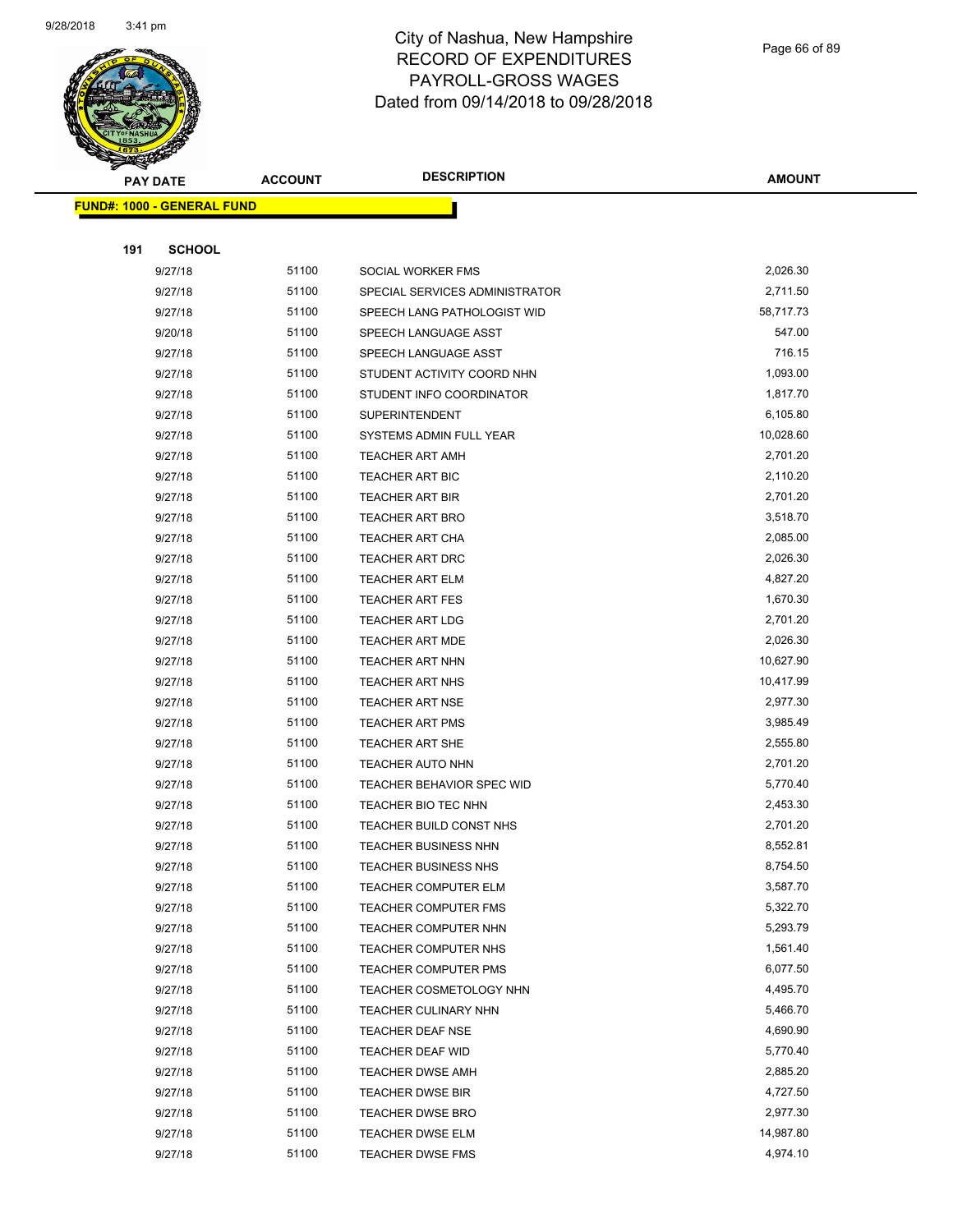

Page 67 of 89

| <b>PAY DATE</b>                   | <b>ACCOUNT</b> | <b>DESCRIPTION</b>              | <b>AMOUNT</b> |
|-----------------------------------|----------------|---------------------------------|---------------|
| <b>FUND#: 1000 - GENERAL FUND</b> |                |                                 |               |
|                                   |                |                                 |               |
| 191<br><b>SCHOOL</b>              |                |                                 |               |
| 9/27/18                           | 51100          | TEACHER DWSE MDE                | 4,836.30      |
| 9/27/18                           | 51100          | <b>TEACHER DWSE SHE</b>         | 5,871.60      |
| 9/27/18                           | 51100          | TEACHER ECE NHS                 | 5,770.40      |
| 9/27/18                           | 51100          | TEACHER ELECTRICAL NHS          | 2,701.20      |
| 9/14/18                           | 51100          | <b>TEACHER ELL AMH</b>          | (2, 178.35)   |
| 9/27/18                           | 51100          | <b>TEACHER ELL AMH</b>          | 2,178.30      |
| 9/27/18                           | 51100          | <b>TEACHER ELL BIC</b>          | 1,927.80      |
| 9/27/18                           | 51100          | TEACHER ELL BIR                 | 2,885.20      |
| 9/27/18                           | 51100          | TEACHER ELL DRC                 | 5,678.40      |
| 9/27/18                           | 51100          | TEACHER ELL ELM                 | 4,778.10      |
| 9/27/18                           | 51100          | TEACHER ELL FES                 | 7,567.61      |
| 9/27/18                           | 51100          | TEACHER ELL FMS                 | 1,865.80      |
| 9/27/18                           | 51100          | TEACHER ELL LDG                 | 6,069.20      |
| 9/27/18                           | 51100          | <b>TEACHER ELL MTP</b>          | 2,885.20      |
| 9/27/18                           | 51100          | TEACHER ELL NHN                 | 5,665.60      |
| 9/27/18                           | 51100          | <b>TEACHER ELL NHS</b>          | 11,188.92     |
| 9/27/18                           | 51100          | <b>TEACHER ELL PMS</b>          | 2,110.20      |
| 9/27/18                           | 51100          | TEACHER ELL SHE                 | 2,016.90      |
| 9/27/18                           | 51100          | TEACHER ENGLISH ELM             | 25,409.00     |
| 9/27/18                           | 51100          | TEACHER ENGLISH FMS             | 16,511.70     |
| 9/27/18                           | 51100          | TEACHER ENGLISH NHN             | 44,127.11     |
| 9/27/18                           | 51100          | TEACHER ENGLISH NHS             | 46,254.14     |
| 9/27/18                           | 51100          | <b>TEACHER ENGLISH PMS</b>      | 17,109.40     |
| 9/27/18                           | 51100          | <b>TEACHER FACS ELM</b>         | 2,048.10      |
| 9/27/18                           | 51100          | <b>TEACHER FACS FMS</b>         | 4,679.70      |
| 9/27/18                           | 51100          | <b>TEACHER FACS NHN</b>         | 6,610.70      |
| 9/27/18                           | 51100          | <b>TEACHER FACS NHS</b>         | 8,689.69      |
| 9/27/18                           | 51100          | <b>TEACHER FACS PMS</b>         | 3,190.40      |
| 9/27/18                           | 51100          | TEACHER FOREIGN LANG ELM        | 5,954.60      |
| 9/27/18                           | 51100          | <b>TEACHER FOREIGN LANG FMS</b> | 2,885.20      |
| 9/27/18                           | 51100          | TEACHER FOREIGN LANG NHN        | 13,632.40     |
| 9/27/18                           | 51100          | TEACHER FOREIGN LANG NHS        | 18,232.70     |
| 9/27/18                           | 51100          | TEACHER FOREIGN LANG PMS        | 6,004.50      |
| 9/27/18                           | 51100          | <b>TEACHER GR1 AMH</b>          | 8,886.19      |
| 9/27/18                           | 51100          | <b>TEACHER GR1 BIC</b>          | 9,509.90      |
| 9/27/18                           | 51100          | TEACHER GR1 BIR                 | 10,824.40     |
| 9/27/18                           | 51100          | <b>TEACHER GR1 BRO</b>          | 7,816.60      |
| 9/27/18                           | 51100          | TEACHER GR1 CHA                 | 8,103.60      |
| 9/27/18                           | 51100          | <b>TEACHER GR1 DRC</b>          | 5,370.70      |
| 9/27/18                           | 51100          | TEACHER GR1 FES                 | 7,899.45      |
| 9/27/18                           | 51100          | <b>TEACHER GR1 LDG</b>          | 5,061.60      |
| 9/27/18                           | 51100          | <b>TEACHER GR1 MDE</b>          | 8,842.20      |
| 9/27/18                           | 51100          | <b>TEACHER GR1 MTP</b>          | 6,543.40      |
| 9/27/18                           | 51100          | <b>TEACHER GR1 NSE</b>          | 7,536.40      |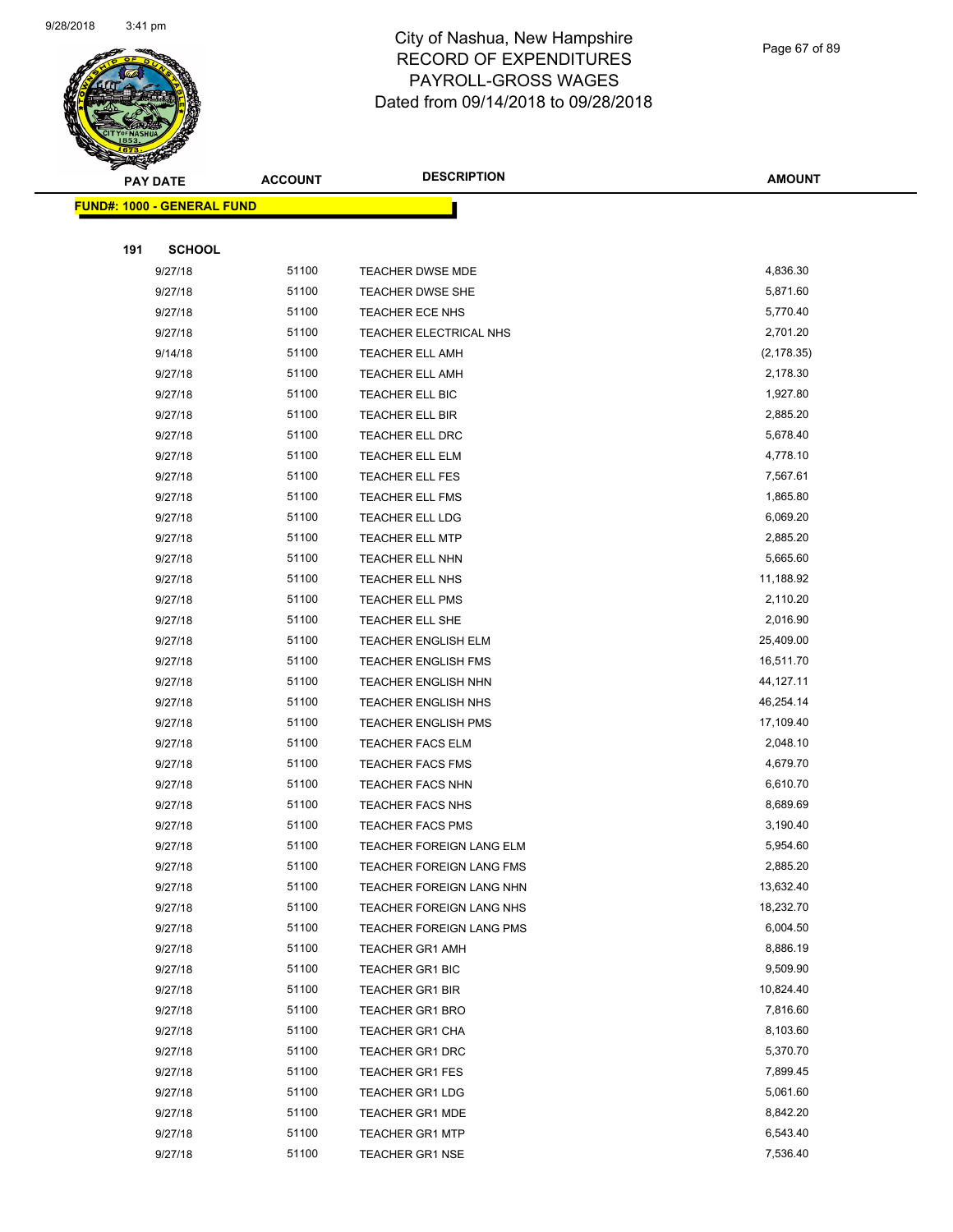

Page 68 of 89

| <b>PAY DATE</b>                    | <b>ACCOUNT</b> | <b>DESCRIPTION</b>     | <b>AMOUNT</b> |
|------------------------------------|----------------|------------------------|---------------|
| <u> FUND#: 1000 - GENERAL FUND</u> |                |                        |               |
|                                    |                |                        |               |
| 191<br><b>SCHOOL</b>               |                |                        |               |
| 9/27/18                            | 51100          | TEACHER GR1 SHE        | 8,561.80      |
| 9/27/18                            | 51100          | TEACHER GR2 AMH        | 5,812.00      |
| 9/27/18                            | 51100          | <b>TEACHER GR2 BIC</b> | 11,015.20     |
| 9/27/18                            | 51100          | <b>TEACHER GR2 BIR</b> | 7,721.50      |
| 9/27/18                            | 51100          | <b>TEACHER GR2 BRO</b> | 5,586.40      |
| 9/27/18                            | 51100          | <b>TEACHER GR2 CHA</b> | 7,710.50      |
| 9/27/18                            | 51100          | TEACHER GR2 DRC        | 4,807.80      |
| 9/27/18                            | 51100          | <b>TEACHER GR2 FES</b> | 8,888.80      |
| 9/27/18                            | 51100          | TEACHER GR2 LDG        | 9,789.40      |
| 9/27/18                            | 51100          | <b>TEACHER GR2 MDE</b> | 9,945.80      |
| 9/27/18                            | 51100          | <b>TEACHER GR2 MTP</b> | 7,021.70      |
| 9/27/18                            | 51100          | <b>TEACHER GR2 NSE</b> | 6,951.80      |
| 9/27/18                            | 51100          | <b>TEACHER GR2 SHE</b> | 6,669.50      |
| 9/27/18                            | 51100          | <b>TEACHER GR3 AMH</b> | 5,678.50      |
| 9/27/18                            | 51100          | <b>TEACHER GR3 BIC</b> | 5,266.10      |
| 9/27/18                            | 51100          | <b>TEACHER GR3 BIR</b> | 8,803.70      |
| 9/27/18                            | 51100          | <b>TEACHER GR3 BRO</b> | 5,586.40      |
| 9/27/18                            | 51100          | <b>TEACHER GR3 CHA</b> | 9,153.70      |
| 9/27/18                            | 51100          | <b>TEACHER GR3 DRC</b> | 8,982.59      |
| 9/27/18                            | 51100          | <b>TEACHER GR3 FES</b> | 9,365.80      |
| 9/27/18                            | 51100          | <b>TEACHER GR3 LDG</b> | 10,370.90     |
| 9/27/18                            | 51100          | <b>TEACHER GR3 MDE</b> | 10,005.20     |
| 9/27/18                            | 51100          | <b>TEACHER GR3 MTP</b> | 6,678.60      |
| 9/27/18                            | 51100          | <b>TEACHER GR3 NSE</b> | 7,576.90      |
| 9/27/18                            | 51100          | <b>TEACHER GR3 SHE</b> | 7,704.79      |
| 9/27/18                            | 51100          | <b>TEACHER GR4 AMH</b> | 4,052.20      |
| 9/27/18                            | 51100          | <b>TEACHER GR4 BIC</b> | 11,154.20     |
| 9/27/18                            | 51100          | <b>TEACHER GR4 BIR</b> | 7,832.10      |
| 9/27/18                            | 51100          | <b>TEACHER GR4 BRO</b> | 5,192.20      |
| 9/27/18                            | 51100          | <b>TEACHER GR4 CHA</b> | 10,653.50     |
| 9/27/18                            | 51100          | <b>TEACHER GR4 DRC</b> | 5,372.10      |
| 9/27/18                            | 51100          | <b>TEACHER GR4 FES</b> | 8,396.60      |
| 9/27/18                            | 51100          | <b>TEACHER GR4 LDG</b> | 8,387.80      |
| 9/27/18                            | 51100          | <b>TEACHER GR4 MDE</b> | 9,950.60      |
| 9/27/18                            | 51100          | <b>TEACHER GR4 MTP</b> | 6,846.90      |
| 9/27/18                            | 51100          | <b>TEACHER GR4 NSE</b> | 6,863.10      |
| 9/27/18                            | 51100          | <b>TEACHER GR4 SHE</b> | 6,780.29      |
| 9/27/18                            | 51100          | <b>TEACHER GR5 AMH</b> | 7,535.60      |
| 9/27/18                            | 51100          | <b>TEACHER GR5 BIC</b> | 12,730.00     |
| 9/27/18                            | 51100          | <b>TEACHER GR5 BIR</b> | 7,904.60      |
| 9/27/18                            | 51100          | TEACHER GR5 BRO        | 5,770.40      |
| 9/27/18                            | 51100          | <b>TEACHER GR5 CHA</b> | 10,903.25     |
| 9/27/18                            | 51100          | <b>TEACHER GR5 DRC</b> | 7,078.30      |
| 9/27/18                            | 51100          | <b>TEACHER GR5 FES</b> | 10,035.20     |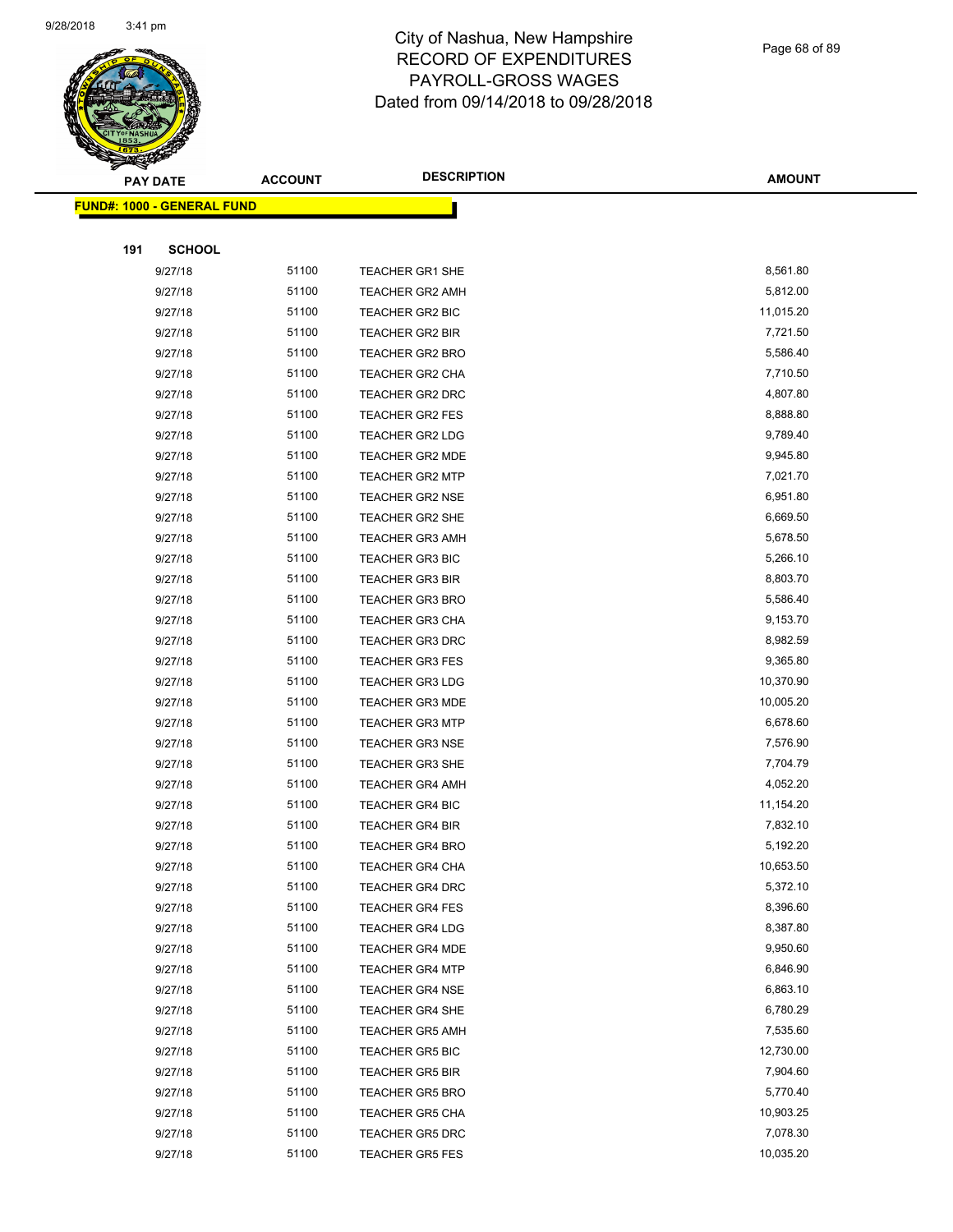

Page 69 of 89

| $\tilde{\phantom{a}}$ | <b>PAY DATE</b>                   | <b>ACCOUNT</b> | <b>DESCRIPTION</b>            | <b>AMOUNT</b> |
|-----------------------|-----------------------------------|----------------|-------------------------------|---------------|
|                       | <b>FUND#: 1000 - GENERAL FUND</b> |                |                               |               |
|                       |                                   |                |                               |               |
| 191                   | <b>SCHOOL</b>                     |                |                               |               |
|                       | 9/27/18                           | 51100          | <b>TEACHER GR5 LDG</b>        | 10,548.50     |
|                       | 9/27/18                           | 51100          | <b>TEACHER GR5 MDE</b>        | 11,538.50     |
|                       | 9/27/18                           | 51100          | <b>TEACHER GR5 MTP</b>        | 6,845.40      |
|                       | 9/27/18                           | 51100          | <b>TEACHER GR5 NSE</b>        | 8,563.60      |
|                       | 9/27/18                           | 51100          | <b>TEACHER GR5 SHE</b>        | 8,506.00      |
|                       | 9/27/18                           | 51100          | <b>TEACHER GR6 ELM</b>        | 37,840.60     |
|                       | 9/27/18                           | 51100          | <b>TEACHER GR6 FMS</b>        | 23,668.40     |
|                       | 9/27/18                           | 51100          | <b>TEACHER GR6 PMS</b>        | 19,384.70     |
|                       | 9/27/18                           | 51100          | <b>TEACHER GRAPH NHS</b>      | 3,475.80      |
|                       | 9/27/18                           | 51100          | <b>TEACHER GRAPHICS NHN</b>   | 5,893.50      |
|                       | 9/27/18                           | 51100          | TEACHER HEALTH NHN            | 3,518.70      |
|                       | 9/27/18                           | 51100          | TEACHER HEALTH NHS            | 2,701.20      |
|                       | 9/27/18                           | 51100          | <b>TEACHER HEALTHOC NHS</b>   | 5,058.40      |
|                       | 9/27/18                           | 51100          | TEACHER HVAC NHS              | 1,951.10      |
|                       | 9/27/18                           | 51100          | TEACHER IN SCH SUSPENSION ELM | 1,805.70      |
|                       | 9/27/18                           | 51100          | TEACHER IN SCH SUSPENSION NHN | 2,885.20      |
|                       | 9/27/18                           | 51100          | TEACHER INST SPED WID         | 2,885.20      |
|                       | 9/27/18                           | 51100          | <b>TEACHER KIND AMH</b>       | 5,770.40      |
|                       | 9/27/18                           | 51100          | <b>TEACHER KIND BIC</b>       | 10,337.40     |
|                       | 9/27/18                           | 51100          | <b>TEACHER KIND BIR</b>       | 7,070.00      |
|                       | 9/27/18                           | 51100          | <b>TEACHER KIND BRO</b>       | 5,678.50      |
|                       | 9/27/18                           | 51100          | <b>TEACHER KIND CHA</b>       | 8,691.90      |
|                       | 9/27/18                           | 51100          | <b>TEACHER KIND DRC</b>       | 9,760.50      |
|                       | 9/27/18                           | 51100          | <b>TEACHER KIND FES</b>       | 10,360.10     |
|                       | 9/27/18                           | 51100          | <b>TEACHER KIND LDG</b>       | 10,682.70     |
|                       | 9/27/18                           | 51100          | <b>TEACHER KIND MDE</b>       | 8,719.20      |
|                       | 9/27/18                           | 51100          | <b>TEACHER KIND MTP</b>       | 6,034.40      |
|                       | 9/27/18                           | 51100          | <b>TEACHER KIND NSE</b>       | 5,064.60      |
|                       | 9/27/18                           | 51100          | <b>TEACHER KIND SHE</b>       | 5,436.80      |
|                       | 9/27/18                           | 51100          | TEACHER MATH ELM              | 19,718.60     |
|                       | 9/27/18                           | 51100          | <b>TEACHER MATH FMS</b>       | 14,605.61     |
|                       | 9/27/18                           | 51100          | TEACHER MATH NHN              | 38,271.99     |
|                       | 9/27/18                           | 51100          | <b>TEACHER MATH NHS</b>       | 49,069.50     |
|                       | 9/27/18                           | 51100          | <b>TEACHER MATH PMS</b>       | 13,915.61     |
|                       | 9/27/18                           | 51100          | <b>TEACHER MUSIC AMH</b>      | 1,819.69      |
|                       | 9/27/18                           | 51100          | <b>TEACHER MUSIC BIC</b>      | 2,701.20      |
|                       | 9/27/18                           | 51100          | <b>TEACHER MUSIC BIR</b>      | 1,730.40      |
|                       | 9/27/18                           | 51100          | <b>TEACHER MUSIC BRO</b>      | 1,602.80      |
|                       | 9/27/18                           | 51100          | <b>TEACHER MUSIC CHA</b>      | 2,885.20      |
|                       | 9/27/18                           | 51100          | <b>TEACHER MUSIC DRC</b>      | 2,793.20      |
|                       | 9/27/18                           | 51100          | <b>TEACHER MUSIC ELM</b>      | 4,615.60      |
|                       | 9/27/18                           | 51100          | <b>TEACHER MUSIC FES</b>      | 1,670.30      |
|                       | 9/27/18                           | 51100          | <b>TEACHER MUSIC FMS</b>      | 5,770.40      |
|                       | 9/27/18                           | 51100          | <b>TEACHER MUSIC LDG</b>      | 1,794.50      |
|                       |                                   |                |                               |               |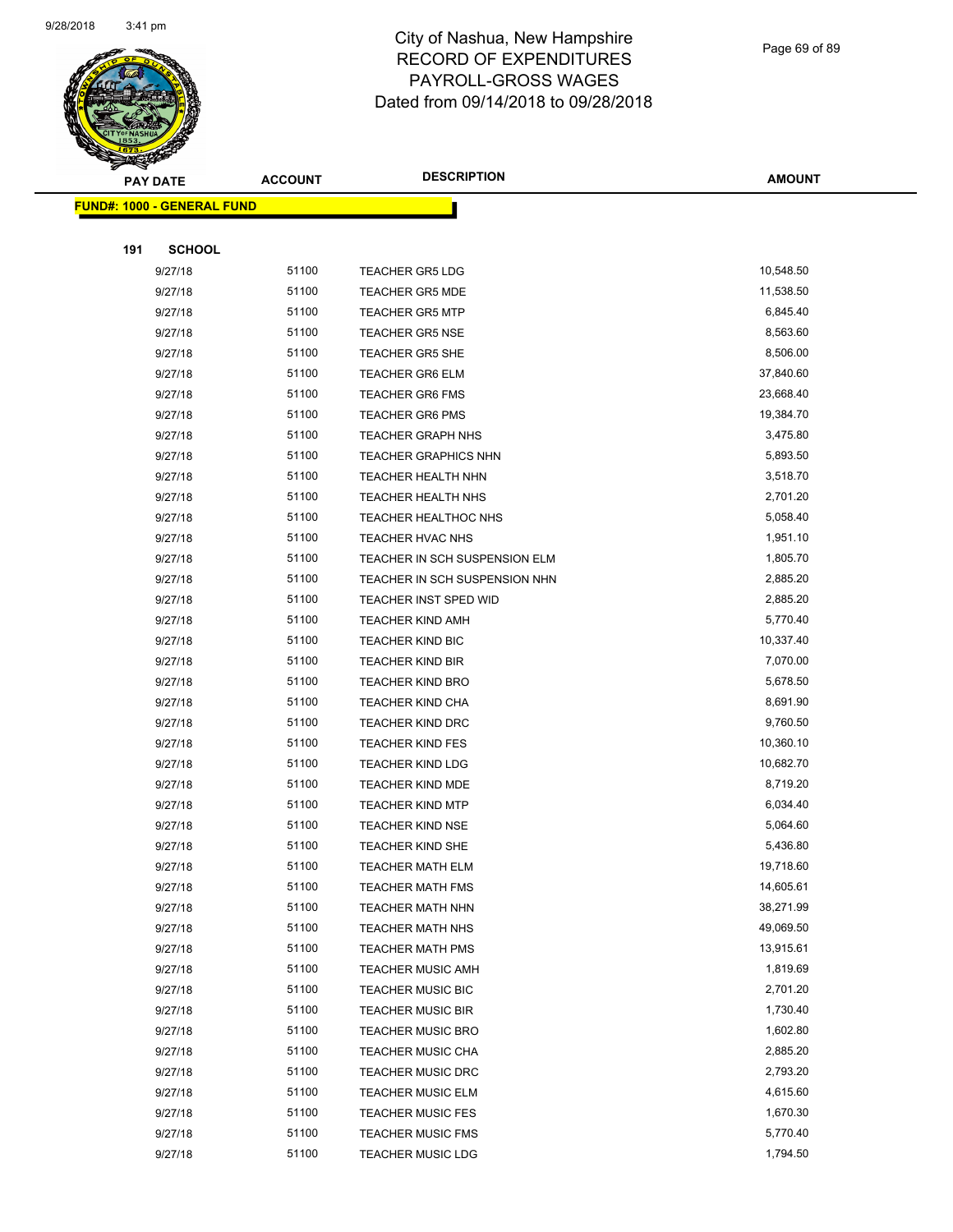

Page 70 of 89

|     | <b>PAY DATE</b>                   | <b>ACCOUNT</b> | <b>DESCRIPTION</b>           | <b>AMOUNT</b> |
|-----|-----------------------------------|----------------|------------------------------|---------------|
|     | <b>FUND#: 1000 - GENERAL FUND</b> |                |                              |               |
|     |                                   |                |                              |               |
| 191 | <b>SCHOOL</b>                     |                |                              |               |
|     | 9/27/18                           | 51100          | TEACHER MUSIC MDE            | 2,110.20      |
|     | 9/27/18                           | 51100          | <b>TEACHER MUSIC NHN</b>     | 4,690.90      |
|     | 9/27/18                           | 51100          | <b>TEACHER MUSIC NHS</b>     | 5,402.40      |
|     | 9/27/18                           | 51100          | <b>TEACHER MUSIC NSE</b>     | 2,626.80      |
|     | 9/27/18                           | 51100          | <b>TEACHER MUSIC PMS</b>     | 4,250.60      |
|     | 9/27/18                           | 51100          | <b>TEACHER MUSIC SHE</b>     | 2,701.20      |
|     | 9/27/18                           | 51100          | TEACHER PE BIC               | 2,491.00      |
|     | 9/27/18                           | 51100          | TEACHER PE BIR               | 2,977.30      |
|     | 9/27/18                           | 51100          | <b>TEACHER PE BRO</b>        | 2,793.20      |
|     | 9/27/18                           | 51100          | TEACHER PE CHA               | 2,674.40      |
|     | 9/27/18                           | 51100          | TEACHER PE DRC               | 2,885.20      |
|     | 9/27/18                           | 51100          | <b>TEACHER PE ELM</b>        | 9,537.00      |
|     | 9/27/18                           | 51100          | <b>TEACHER PE FES</b>        | 1,730.40      |
|     | 9/27/18                           | 51100          | TEACHER PE FMS               | 5,402.40      |
|     | 9/27/18                           | 51100          | TEACHER PE LDG               | 1,974.30      |
|     | 9/27/18                           | 51100          | TEACHER PE MDE               | 2,977.30      |
|     | 9/27/18                           | 51100          | <b>TEACHER PE MTP</b>        | 1,737.71      |
|     | 9/27/18                           | 51100          | TEACHER PE NHN               | 8,887.40      |
|     | 9/27/18                           | 51100          | TEACHER PE NHS               | 11,155.10     |
|     | 9/27/18                           | 51100          | TEACHER PE NSE               | 2,943.90      |
|     | 9/27/18                           | 51100          | <b>TEACHER PE PMS</b>        | 3,597.49      |
|     | 9/27/18                           | 51100          | TEACHER PE SHE               | 2,735.60      |
|     | 9/27/18                           | 51100          | TEACHER PRE SCHOOL BIR       | 4,570.00      |
|     | 9/27/18                           | 51100          | <b>TEACHER PRESCHOOL BIC</b> | 5,678.40      |
|     | 9/27/18                           | 51100          | <b>TEACHER PRESCHOOL BRO</b> | 11,100.90     |
|     | 9/27/18                           | 51100          | <b>TEACHER PRESCHOOL MTP</b> | 1,730.40      |
|     | 9/27/18                           | 51100          | TEACHER PRESCHOOL NHS        | 802.30        |
|     | 9/27/18                           | 51100          | <b>TEACHER PRESCHOOL NSE</b> | 8,904.20      |
|     | 9/27/18                           | 51100          | <b>TEACHER READ AMH</b>      | 2,977.31      |
|     | 9/27/18                           | 51100          | <b>TEACHER READ BIC</b>      | 2,885.20      |
|     | 9/27/18                           | 51100          | <b>TEACHER READ BIR</b>      | 2,885.20      |
|     | 9/27/18                           | 51100          | <b>TEACHER READ BRO</b>      | 2,885.20      |
|     | 9/27/18                           | 51100          | TEACHER READ CHA             | 2,085.00      |
|     | 9/27/18                           | 51100          | TEACHER READ DRC             | 2,977.30      |
|     | 9/27/18                           | 51100          | <b>TEACHER READ ELM</b>      | 5,862.51      |
|     | 9/27/18                           | 51100          | <b>TEACHER READ FES</b>      | 2,885.20      |
|     | 9/27/18                           | 51100          | <b>TEACHER READ FMS</b>      | 2,885.20      |
|     | 9/27/18                           | 51100          | <b>TEACHER READ LDG</b>      | 3,518.70      |
|     | 9/27/18                           | 51100          | TEACHER READ MDE             | 2,885.20      |
|     | 9/27/18                           | 51100          | <b>TEACHER READ MTP</b>      | 2,257.00      |
|     | 9/27/18                           | 51100          | <b>TEACHER READ NHN</b>      | 1,951.10      |
|     | 9/27/18                           | 51100          | <b>TEACHER READ NHS</b>      | 2,885.20      |
|     | 9/27/18                           | 51100          | <b>TEACHER READ NSE</b>      | 2,885.20      |
|     | 9/27/18                           | 51100          | <b>TEACHER READ PMS</b>      | 2,885.20      |
|     |                                   |                |                              |               |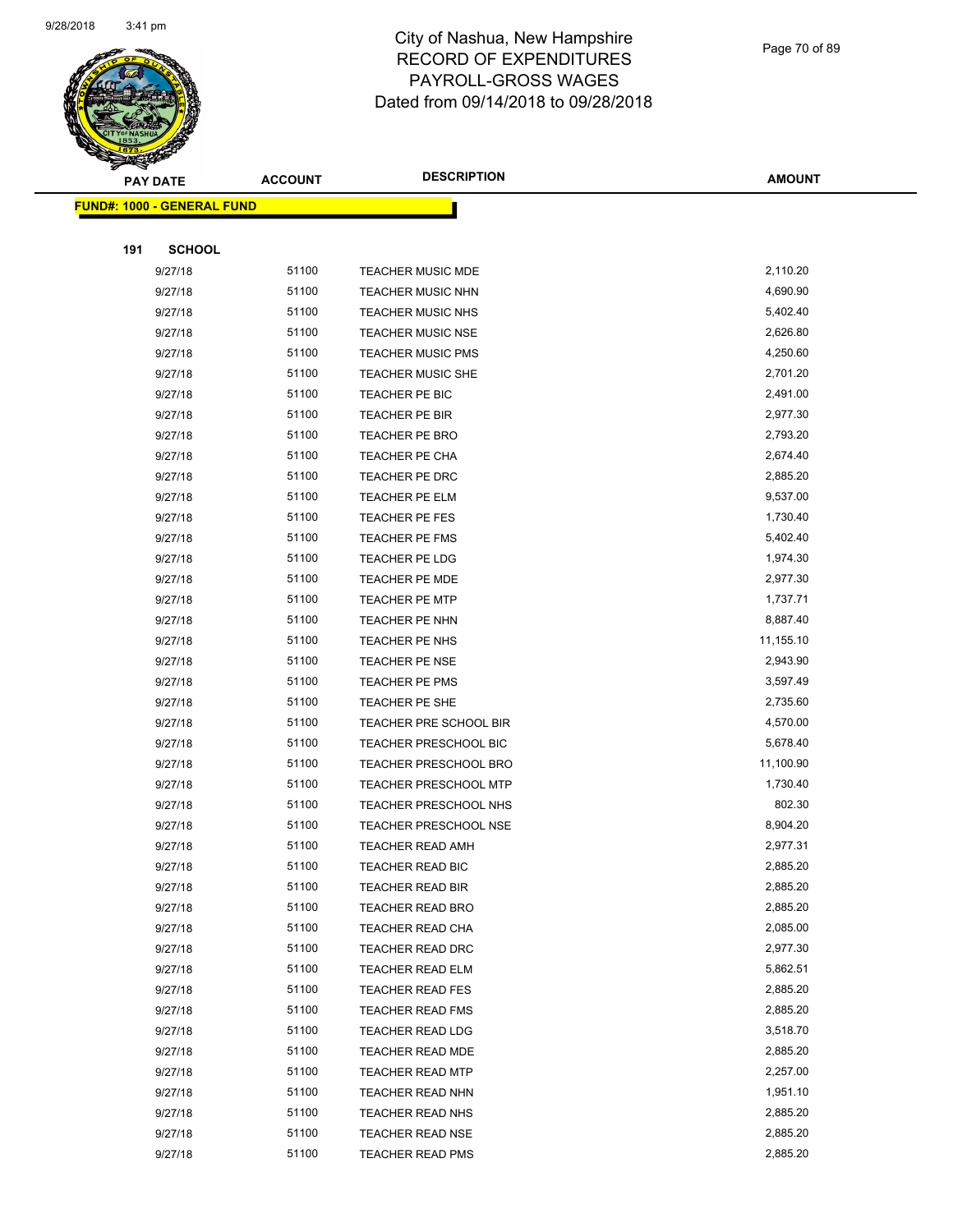

**AMOUNT**

Page 71 of 89

**FUND#: 1000 - GENERAL FUND 191 SCHOOL** 9/27/18 51100 TEACHER READ SHE 2,885.20 9/27/18 51100 TEACHER ROTC NHN 4,904.80 9/27/18 51100 TEACHER SCIENCE ELM 20,056.00 9/27/18 51100 TEACHER SCIENCE FMS 12,081.10 9/27/18 51100 TEACHER SCIENCE NHN 30,772.71 9/27/18 51100 TEACHER SCIENCE NHS 35,641.10 9/27/18 51100 TEACHER SCIENCE PMS 12,712.40 9/27/18 51100 TEACHER SOCIAL STUDIES ELM 16,957.30 9/27/18 51100 TEACHER SOCIAL STUDIES FMS 12,469.90 9/27/18 51100 TEACHER SOCIAL STUDIES NHN 33,358.50 9/27/18 51100 TEACHER SOCIAL STUDIES NHS 41,341.10 9/27/18 51100 TEACHER SOCIAL STUDIES PMS 13,227.80 9/27/18 51100 TEACHER SPED AMH 9,014.00 9/27/18 51100 TEACHER SPED BIC 5,483.50 9/27/18 51100 TEACHER SPED BIR 5,586.40 9/27/18 51100 TEACHER SPED BRO 8,143.50 9/27/18 51100 TEACHER SPED CHA 9,695.20 9/27/18 51100 TEACHER SPED DRC 5,483.40 9/27/18 51100 TEACHER SPED ELM 15,490.40 9/27/18 51100 TEACHER SPED FES 5,247.10 9/27/18 51100 TEACHER SPED FMS 12,831.50 9/27/18 51100 TEACHER SPED LDG 6,428.60 9/27/18 51100 TEACHER SPED MDE 4,727.70 9/27/18 51100 TEACHER SPED MTP 3,870.40 9/27/18 51100 TEACHER SPED NHN 23,809.50 9/27/18 51100 TEACHER SPED NHS 36,851.53 9/27/18 51100 TEACHER SPED PMS 10,698.80 9/27/18 51100 TEACHER SPED SHE 7,256.70 9/27/18 51100 TEACHER TECHED ELM 8,536.90 9/27/18 51100 TEACHER TECHED FMS 3,532.20 9/27/18 51100 TEACHER TECHED NHN 6,837.31 9/27/18 51100 TEACHER TECHED NHS 11,264.90 9/27/18 51100 TEACHER TECHED PMS 5,770.40 9/27/18 51100 TEACHER TV PROD NHS 2,885.20 9/27/18 51100 TEACHER VISION WID 5,324.40 9/20/18 51100 TECH INTERGRATION ASST AMH 531.24 9/27/18 51100 TECH INTERGRATION ASST AMH 677.35 9/20/18 51100 TECH INTERGRATION ASST BIC 456.51 9/27/18 51100 TECH INTERGRATION ASST BIC 582.04 9/20/18 51100 TECH INTERGRATION ASST CHA 432.00 9/27/18 51100 TECH INTERGRATION ASST CHA 540.00 9/20/18 51100 TECH INTERGRATION ASST FES 458.41 9/27/18 51100 TECH INTERGRATION ASST FES 583.27 9/20/18 51100 TECH INTERGRATION ASST LDG 486.49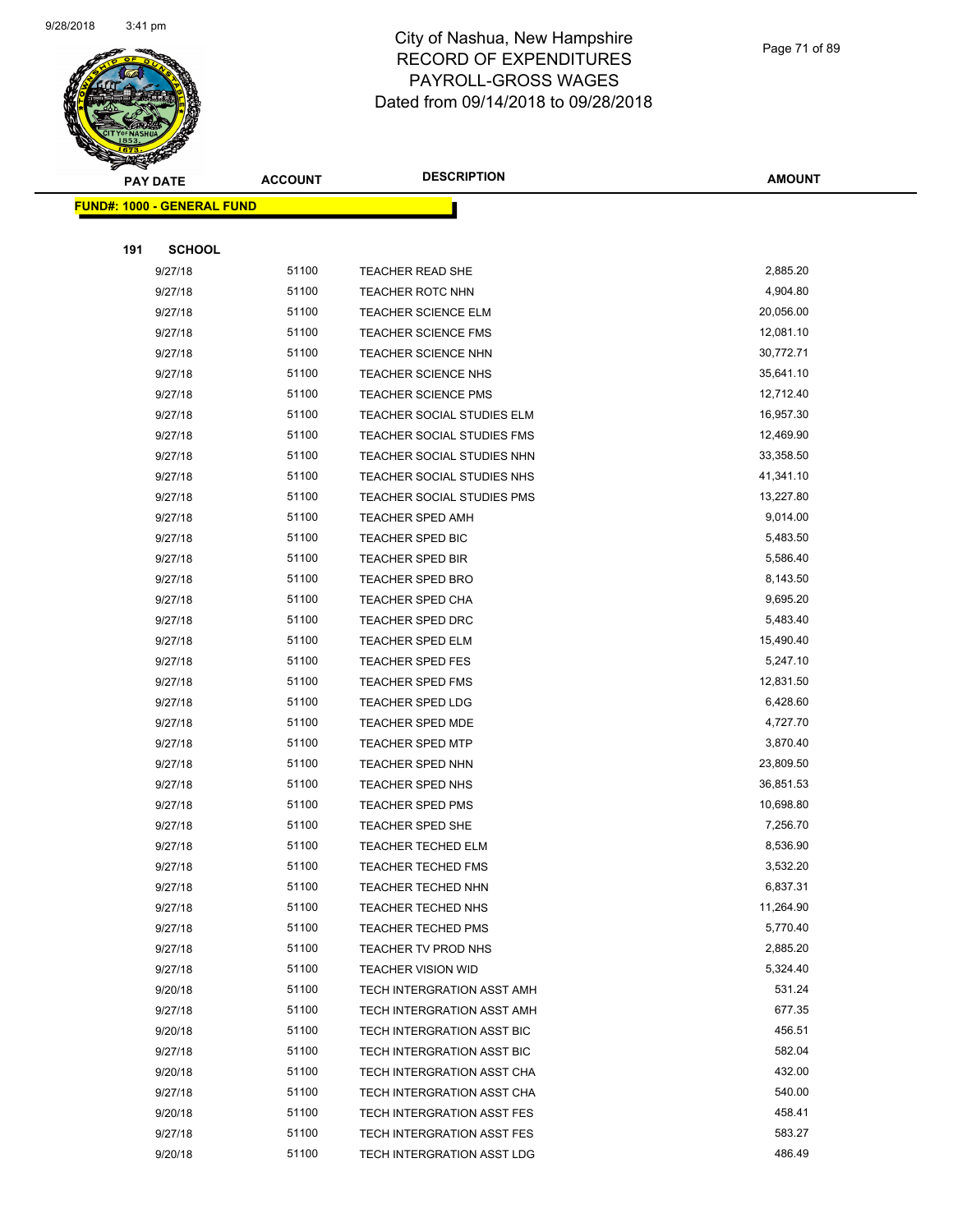

Page 72 of 89

|     | <b>PAY DATE</b>                    | <b>ACCOUNT</b> | <b>DESCRIPTION</b>             | <b>AMOUNT</b> |
|-----|------------------------------------|----------------|--------------------------------|---------------|
|     | <u> FUND#: 1000 - GENERAL FUND</u> |                |                                |               |
|     |                                    |                |                                |               |
| 191 | <b>SCHOOL</b>                      |                |                                |               |
|     | 9/27/18                            | 51100          | TECH INTERGRATION ASST LDG     | 611.52        |
|     | 9/20/18                            | 51100          | TECH INTERGRATION ASST MDE     | 432.00        |
|     | 9/27/18                            | 51100          | TECH INTERGRATION ASST MDE     | 544.50        |
|     | 9/20/18                            | 51100          | TECH INTERGRATION ASST MTP     | 491.22        |
|     | 9/27/18                            | 51100          | TECH INTERGRATION ASST MTP     | 615.14        |
|     | 9/20/18                            | 51100          | TECH INTERGRATION ASST SHE     | 502.79        |
|     | 9/27/18                            | 51100          | TECH INTERGRATION ASST SHE     | 592.94        |
|     | 9/20/18                            | 51200          | ATHLETIC EQUIPMENT MANAGER NHN | 60.00         |
|     | 9/27/18                            | 51200          | ATHLETIC EQUIPMENT MANAGER NHN | 60.00         |
|     | 9/20/18                            | 51200          | CLERICAL BOARD OF ED SUP       | 706.12        |
|     | 9/27/18                            | 51200          | CLERICAL BOARD OF ED SUP       | 674.89        |
|     | 9/20/18                            | 51200          | <b>CLERICAL PRINCIPAL ELM</b>  | 360.00        |
|     | 9/20/18                            | 51200          | <b>CROSSING GUARD WPO</b>      | 1,878.09      |
|     | 9/27/18                            | 51200          | <b>CROSSING GUARD WPO</b>      | 2,236.49      |
|     | 9/27/18                            | 51200          | <b>CUSTODIAN HEAD CHA</b>      | 15.59         |
|     | 9/27/18                            | 51200          | <b>CUSTODIAN MTP</b>           | 15.59         |
|     | 9/27/18                            | 51200          | <b>CUSTODIAN NHS</b>           | 158.13        |
|     | 9/27/18                            | 51200          | DIRECTOR ADULT ED              | 2,520.40      |
|     | 9/20/18                            | 51200          | FOOD SERVICE ASST PT AMH       | 40.00         |
|     | 9/27/18                            | 51200          | FOOD SERVICE ASST PT AMH       | 50.00         |
|     | 9/20/18                            | 51200          | FOOD SERVICE ASST PT CHA       | 40.00         |
|     | 9/27/18                            | 51200          | FOOD SERVICE ASST PT CHA       | 50.00         |
|     | 9/20/18                            | 51200          | FOOD SERVICE ASST PT MDE       | 10.00         |
|     | 9/27/18                            | 51200          | FOOD SERVICE ASST PT MDE       | 12.50         |
|     | 9/20/18                            | 51200          | FOOD SERVICE ASST PT NHS       | 23.39         |
|     | 9/27/18                            | 51200          | FOOD SERVICE ASST PT NHS       | 39.00         |
|     | 9/20/18                            | 51200          | FOOD SERVICE ASST PT SHE       | 31.76         |
|     | 9/27/18                            | 51200          | GUIDANCE COUNSELOR NHS         | 1,704.90      |
|     | 9/27/18                            | 51200          | <b>INSTRUMENTAL MUSIC</b>      | 525.00        |
|     | 9/20/18                            | 51200          | LUNCH MONITOR AMH              | 467.78        |
|     | 9/27/18                            | 51200          | LUNCH MONITOR AMH              | 617.96        |
|     | 9/20/18                            | 51200          | LUNCH MONITOR BIC              | 666.96        |
|     | 9/27/18                            | 51200          | LUNCH MONITOR BIC              | 730.48        |
|     | 9/20/18                            | 51200          | LUNCH MONITOR BIR              | 527.74        |
|     | 9/27/18                            | 51200          | LUNCH MONITOR BIR              | 461.33        |
|     | 9/20/18                            | 51200          | LUNCH MONITOR BRO              | 673.03        |
|     | 9/27/18                            | 51200          | LUNCH MONITOR BRO              | 682.59        |
|     | 9/20/18                            | 51200          | LUNCH MONITOR CHA              | 831.60        |
|     | 9/27/18                            | 51200          | LUNCH MONITOR CHA              | 802.73        |
|     | 9/20/18                            | 51200          | LUNCH MONITOR DRC              | 501.32        |
|     | 9/27/18                            | 51200          | LUNCH MONITOR DRC              | 556.20        |
|     | 9/20/18                            | 51200          | LUNCH MONITOR ELM              | 153.04        |
|     | 9/27/18                            | 51200          | LUNCH MONITOR ELM              | 158.80        |
|     | 9/20/18                            | 51200          | LUNCH MONITOR FES              | 329.16        |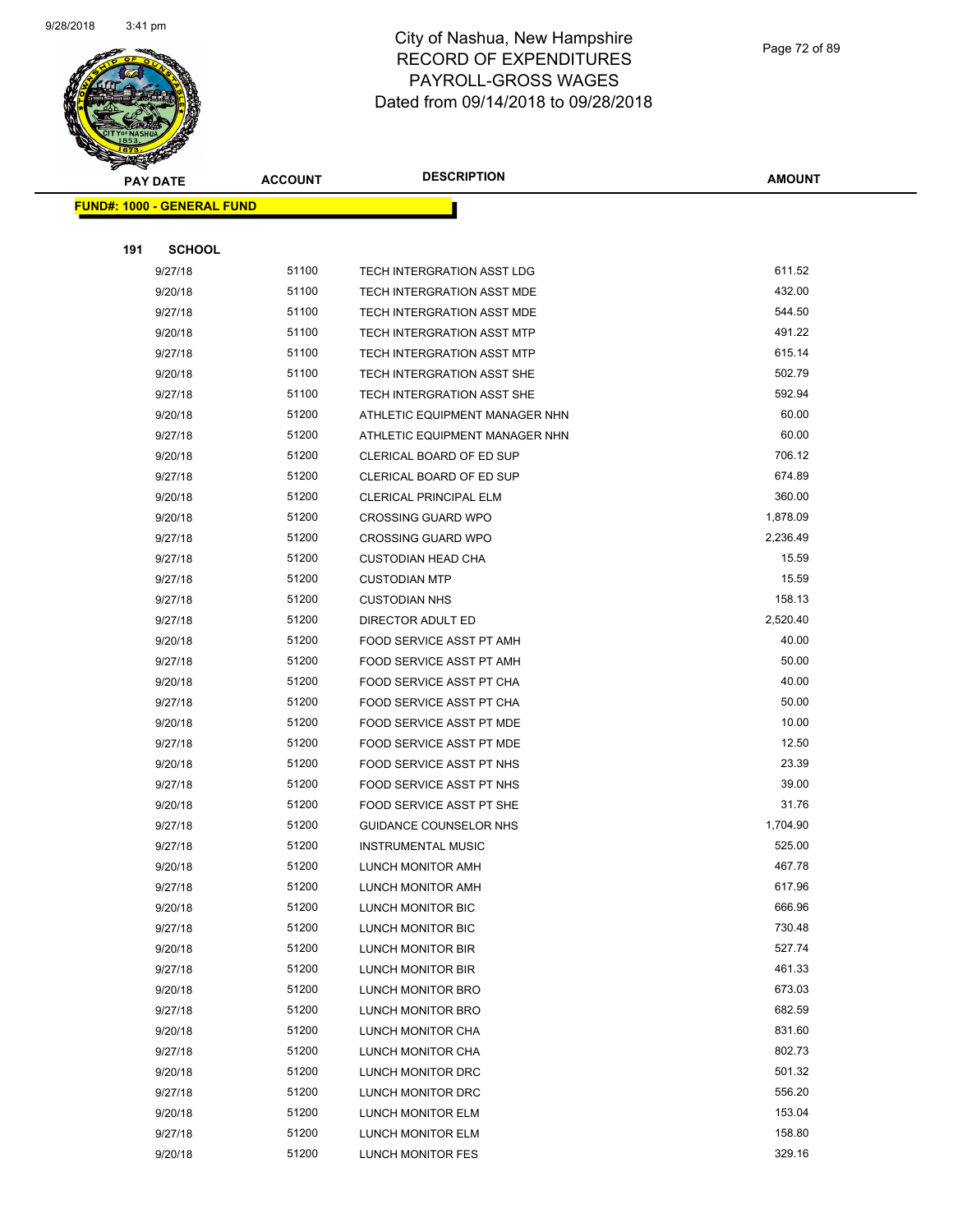

Page 73 of 89

|     | <b>PAY DATE</b>                   | <b>ACCOUNT</b> | <b>DESCRIPTION</b>             | <b>AMOUNT</b>  |
|-----|-----------------------------------|----------------|--------------------------------|----------------|
|     | <b>FUND#: 1000 - GENERAL FUND</b> |                |                                |                |
|     |                                   |                |                                |                |
| 191 | <b>SCHOOL</b>                     |                |                                |                |
|     | 9/27/18                           | 51200          | <b>LUNCH MONITOR FES</b>       | 384.01         |
|     | 9/20/18                           | 51200          | LUNCH MONITOR FMS              | 272.69         |
|     | 9/27/18                           | 51200          | LUNCH MONITOR FMS              | 239.99         |
|     | 9/20/18                           | 51200          | LUNCH MONITOR LDG              | 845.40         |
|     | 9/27/18                           | 51200          | LUNCH MONITOR LDG              | 819.41         |
|     | 9/20/18                           | 51200          | LUNCH MONITOR MDE              | 508.16         |
|     | 9/27/18                           | 51200          | LUNCH MONITOR MDE              | 635.20         |
|     | 9/20/18                           | 51200          | LUNCH MONITOR MTP              | 360.97         |
|     | 9/27/18                           | 51200          | LUNCH MONITOR MTP              | 251.23         |
|     | 9/20/18                           | 51200          | LUNCH MONITOR NHN              | 231.04         |
|     | 9/27/18                           | 51200          | LUNCH MONITOR NHN              | 291.68         |
|     | 9/20/18                           | 51200          | LUNCH MONITOR NHS              | 225.22         |
|     | 9/27/18                           | 51200          | LUNCH MONITOR NHS              | 225.22         |
|     | 9/20/18                           | 51200          | LUNCH MONITOR NSE              | 529.02         |
|     | 9/27/18                           | 51200          | LUNCH MONITOR NSE              | 477.17         |
|     | 9/20/18                           | 51200          | <b>LUNCH MONITOR PMS</b>       | 318.80         |
|     | 9/27/18                           | 51200          | LUNCH MONITOR PMS              | 326.30         |
|     | 9/20/18                           | 51200          | LUNCH MONITOR SHE              | 403.01         |
|     | 9/27/18                           | 51200          | LUNCH MONITOR SHE              | 430.84         |
|     | 9/20/18                           | 51200          | PARA PRE SCHOOL BIR            | 796.32         |
|     | 9/27/18                           | 51200          | PARA PRE SCHOOL BIR            | 1,061.99       |
|     | 9/20/18                           | 51200          | PARA DW SPEC ED BIR            | 708.62         |
|     | 9/27/18                           | 51200          | PARA DW SPEC ED BIR            | 1,028.28       |
|     | 9/20/18                           | 51200          | PARA DW SPEC ED BRO            | 27.95          |
|     | 9/20/18                           | 51200          | PARA DW SPEC ED CHA            | 50.00          |
|     | 9/20/18                           | 51200          | PARA DW SPEC ED MDE            | 173.28         |
|     | 9/27/18                           | 51200          | PARA DW SPEC ED MDE            | 216.60         |
|     | 9/20/18                           | 51200          | PARA ELL FES                   | 30.00          |
|     | 9/27/18                           | 51200          | PARA ELL FES                   | 37.50          |
|     | 9/20/18                           | 51200          | PARA INST AMH                  | 810.92         |
|     | 9/27/18                           | 51200          | PARA INST AMH                  | 918.40         |
|     | 9/20/18                           | 51200          | PARA INST BIC                  | 668.89         |
|     | 9/27/18                           | 51200          | PARA INST BIC                  | 737.27         |
|     | 9/20/18                           | 51200          | PARA INST BIR                  | 15.00          |
|     | 9/27/18                           | 51200          | PARA INST BIR                  | 25.00          |
|     | 9/20/18                           | 51200          | PARA INST DRC                  | 56.00<br>70.00 |
|     | 9/27/18                           | 51200          | PARA INST DRC                  |                |
|     | 9/20/18                           | 51200          | PARA INST FES                  | 30.00          |
|     | 9/27/18                           | 51200<br>51200 | PARA INST FES                  | 37.50<br>20.00 |
|     | 9/20/18                           | 51200          | PARA INST FMS                  | 25.00          |
|     | 9/27/18                           | 51200          | PARA INST FMS                  | 10.00          |
|     | 9/20/18                           | 51200          | PARA INST LDG<br>PARA INST LDG | 12.50          |
|     | 9/27/18<br>9/20/18                | 51200          | PARA INST MTP                  | 287.75         |
|     |                                   |                |                                |                |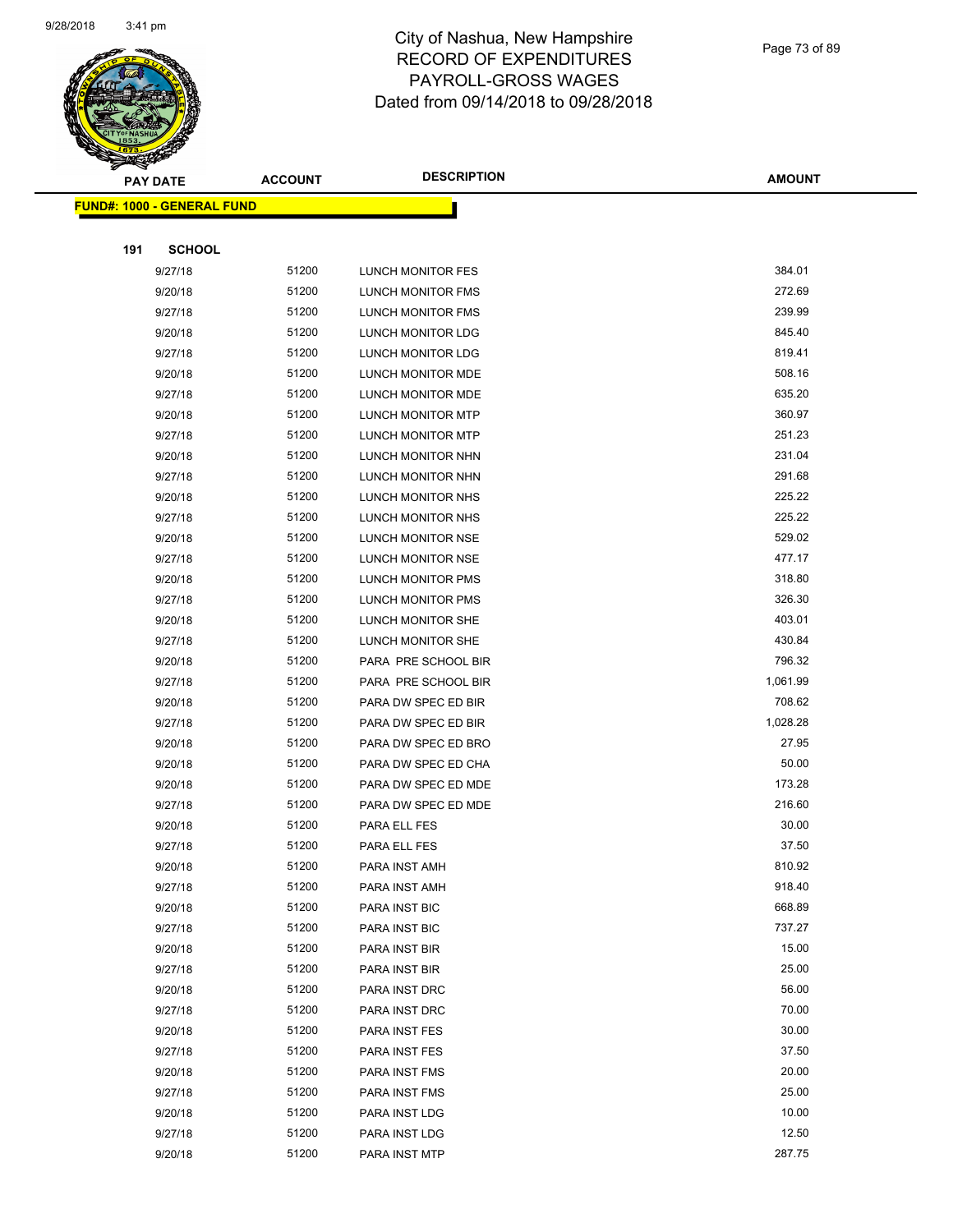

Page 74 of 89

|     | <b>PAY DATE</b>                   | <b>ACCOUNT</b> | <b>DESCRIPTION</b>          | <b>AMOUNT</b> |
|-----|-----------------------------------|----------------|-----------------------------|---------------|
|     | <b>FUND#: 1000 - GENERAL FUND</b> |                |                             |               |
|     |                                   |                |                             |               |
| 191 | <b>SCHOOL</b>                     |                |                             |               |
|     | 9/27/18                           | 51200          | PARA INST MTP               | 363.90        |
|     | 9/20/18                           | 51200          | PARA INST NHN               | 315.25        |
|     | 9/27/18                           | 51200          | PARA INST NHN               | 310.40        |
|     | 9/20/18                           | 51200          | PARA INST NSE               | 20.00         |
|     | 9/27/18                           | 51200          | PARA INST NSE               | 15.00         |
|     | 9/20/18                           | 51200          | PARA INST PMS               | 64.68         |
|     | 9/27/18                           | 51200          | PARA INST PMS               | 64.68         |
|     | 9/20/18                           | 51200          | PARA INST SHE               | 222.43        |
|     | 9/27/18                           | 51200          | PARA INST SHE               | 378.60        |
|     | 9/20/18                           | 51200          | PARA KIND FES               | 297.12        |
|     | 9/20/18                           | 51200          | PARA LIB PMS                | 295.84        |
|     | 9/27/18                           | 51200          | PARA LIB PMS                | 299.90        |
|     | 9/20/18                           | 51200          | PARA PRE SCH BIC            | 1,233.64      |
|     | 9/27/18                           | 51200          | PARA PRE SCH BIC            | 1,648.59      |
|     | 9/20/18                           | 51200          | PARA PRE SCH BRO            | 1,875.31      |
|     | 9/27/18                           | 51200          | PARA PRE SCH BRO            | 2,482.34      |
|     | 9/20/18                           | 51200          | PARA PRE SCH MTP            | 273.06        |
|     | 9/27/18                           | 51200          | PARA PRE SCH MTP            | 364.08        |
|     | 9/20/18                           | 51200          | PARA PRE SCH NSE            | 3,922.56      |
|     | 9/27/18                           | 51200          | PARA PRE SCH NSE            | 5,228.29      |
|     | 9/20/18                           | 51200          | PARA SCI NHS                | 100.00        |
|     | 9/27/18                           | 51200          | PARA SCI NHS                | 90.00         |
|     | 9/20/18                           | 51200          | PARA TTI LDG                | 62.36         |
|     | 9/27/18                           | 51200          | PARA TTI LDG                | 77.95         |
|     | 9/20/18                           | 51200          | PARA TTI NURSERY            | 364.70        |
|     | 9/27/18                           | 51200          | PARA TTI NURSERY            | 483.57        |
|     | 9/27/18                           | 51200          | PARA VOC NHS                | 54.00         |
|     | 9/27/18                           | 51200          | SCHOOL PSYCHOLOGIST WID     | 3,880.00      |
|     | 9/27/18                           | 51200          | SPEECH LANG PATHOLOGIST WID | 7,110.01      |
|     | 9/27/18                           | 51200          | STUDENT ACTIVITY COORD NHS  | 1,066.40      |
|     | 9/20/18                           | 51200          | SUB CLERICAL                | 449.25        |
|     | 9/27/18                           | 51200          | <b>SUB CLERICAL</b>         | 509.15        |
|     | 9/20/18                           | 51200          | <b>SUB LUNCH MONITOR</b>    | 28.88         |
|     | 9/27/18                           | 51200          | SUB TEACHER                 | 300.00        |
|     | 9/20/18                           | 51200          | SUB TEACHER LONG TERM       | 362.50        |
|     | 9/27/18                           | 51200          | SUB TEACHER LONG TERM       | 675.00        |
|     | 9/27/18                           | 51200          | <b>TEACHER ART FMS</b>      | 2,846.10      |
|     | 9/27/18                           | 51200          | <b>TEACHER ART NHS</b>      | 975.50        |
|     | 9/27/18                           | 51200          | TEACHER BIO TEC NHN         | 551.30        |
|     | 9/27/18                           | 51200          | TEACHER COMPUTER NHN        | 500.00        |
|     | 9/27/18                           | 51200          | <b>TEACHER ENGLISH NHN</b>  | 150.00        |
|     | 9/27/18                           | 51200          | TEACHER ENGLISH NHS         | 50.00         |
|     | 9/27/18                           | 51200          | TEACHER FOREIGN LANG FMS    | 1,165.20      |
|     | 9/27/18                           | 51200          | <b>TEACHER GR3 BIR</b>      | 75.00         |
|     |                                   |                |                             |               |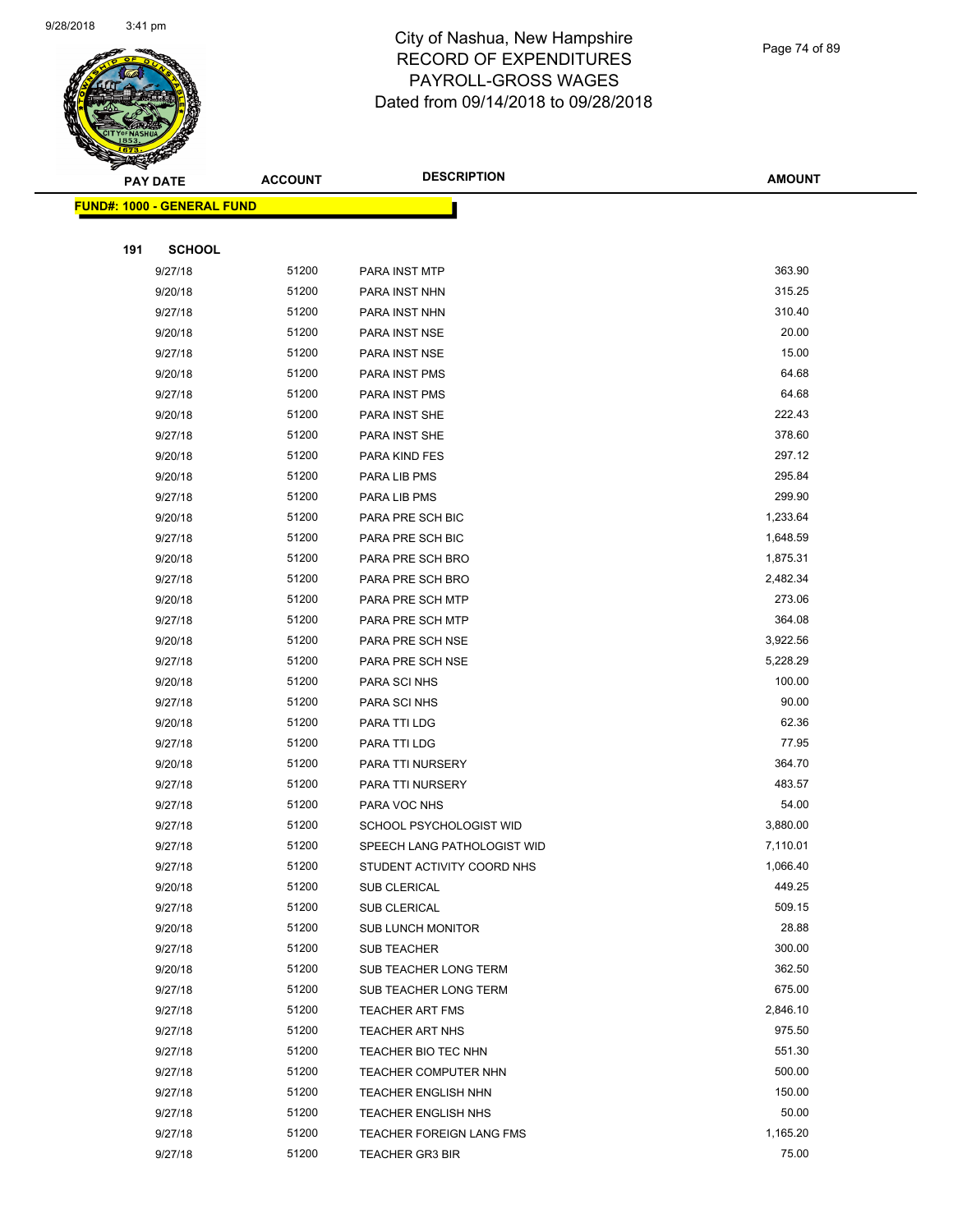

Page 75 of 89

| <b>PAY DATE</b>                   | <b>ACCOUNT</b> | <b>DESCRIPTION</b>          | <b>AMOUNT</b>  |
|-----------------------------------|----------------|-----------------------------|----------------|
| <b>FUND#: 1000 - GENERAL FUND</b> |                |                             |                |
| 191<br><b>SCHOOL</b>              |                |                             |                |
| 9/27/18                           | 51200          | <b>TEACHER MUSIC DRC</b>    | 175.00         |
| 9/27/18                           | 51200          | <b>TEACHER MUSIC ELM</b>    | 1,934.40       |
| 9/27/18                           | 51200          | <b>TEACHER MUSIC MTP</b>    | 1,620.69       |
| 9/27/18                           | 51200          | <b>TEACHER MUSIC NHS</b>    | 500.00         |
| 9/27/18                           | 51200          | TEACHER PE FMS              | 150.00         |
| 9/27/18                           | 51200          | TEACHER PE NHN              | 100.00         |
| 9/27/18                           | 51200          | <b>TEACHER READ ELM</b>     | 1,704.90       |
| 9/27/18                           | 51200          | TEACHER SCIENCE NHS         | 774.70         |
| 9/27/18                           | 51200          | TEACHER SOCIAL STUDIES NHN  | 1,243.75       |
| 9/27/18                           | 51200          | TEACHER SOCIAL STUDIES NHS  | 174.00         |
| 9/27/18                           | 51200          | TEACHER SPED MDE            | 387.50         |
| 9/27/18                           | 51200          | TEACHER SPED NHN            | 1,831.40       |
| 9/27/18                           | 51200          | <b>TEACHER SPED NHS</b>     | 1,442.61       |
| 9/27/18                           | 51200          | TEACHER SPED PMS            | 250.00         |
| 9/27/18                           | 51200          | <b>TEACHER VISION WID</b>   | 802.29         |
| 9/20/18                           | 51200          | TECH INTERGRATION ASST SHE  | 26.91          |
| 9/20/18                           | 51200          | TICKETSELLER                | 240.00         |
| 9/27/18                           | 51200          | <b>TICKETSELLER</b>         | 95.00          |
| 9/20/18                           | 51300          | OVERTIME-REGULAR            | 7,333.46       |
| 9/27/18                           | 51300          | OVERTIME-REGULAR            | 9,074.22       |
| 9/20/18                           | 51400          | WAGES TEMPORARY-SEASONAL    | 924.00         |
| 9/27/18                           | 51400          | WAGES TEMPORARY-SEASONAL    | 1,193.50       |
| 9/20/18                           | 51412          | WAGES PER DIEM              | 22,332.51      |
| 9/27/18                           | 51412          | WAGES PER DIEM              | 34,856.88      |
| 9/27/18                           | 51500          | ELECTED SCHOOL BOARD        | 9,000.00       |
| 9/20/18                           | 51600          | LONGEVITY                   | (117.00)       |
| 9/27/18                           | 51600          | LONGEVITY                   | (15.00)        |
| 9/20/18                           | 51650          | <b>ADDITIONAL HOURS</b>     | 2,125.49       |
| 9/27/18                           | 51650          | ADDITIONAL HOURS            | 5,991.53       |
| 9/20/18                           | 51700          | <b>STIPENDS</b>             | 946.16         |
| 9/27/18                           | 51700          | <b>STIPENDS</b>             | 3,117.50       |
| 9/20/18                           | 51750          | RETIREMENT & SEPARATION PAY | 127, 195.31    |
| 9/28/18                           | 51750          | RETIREMENT & SEPARATION PAY | 22,855.73      |
| 9/20/18                           | 52800          | EDUCATIONAL ASSISTANCE      | 5,080.00       |
| 9/27/18                           | 52800          | EDUCATIONAL ASSISTANCE      | 9,135.60       |
| 9/27/18                           | 55118          | TELEPHONE-CELLULAR          | 2,260.00       |
| <b>TOTAL 191 - SCHOOL</b>         |                |                             | \$3,475,048.48 |

**TOTAL FUND 1000 - GENERAL FUND \$5,411,485.60**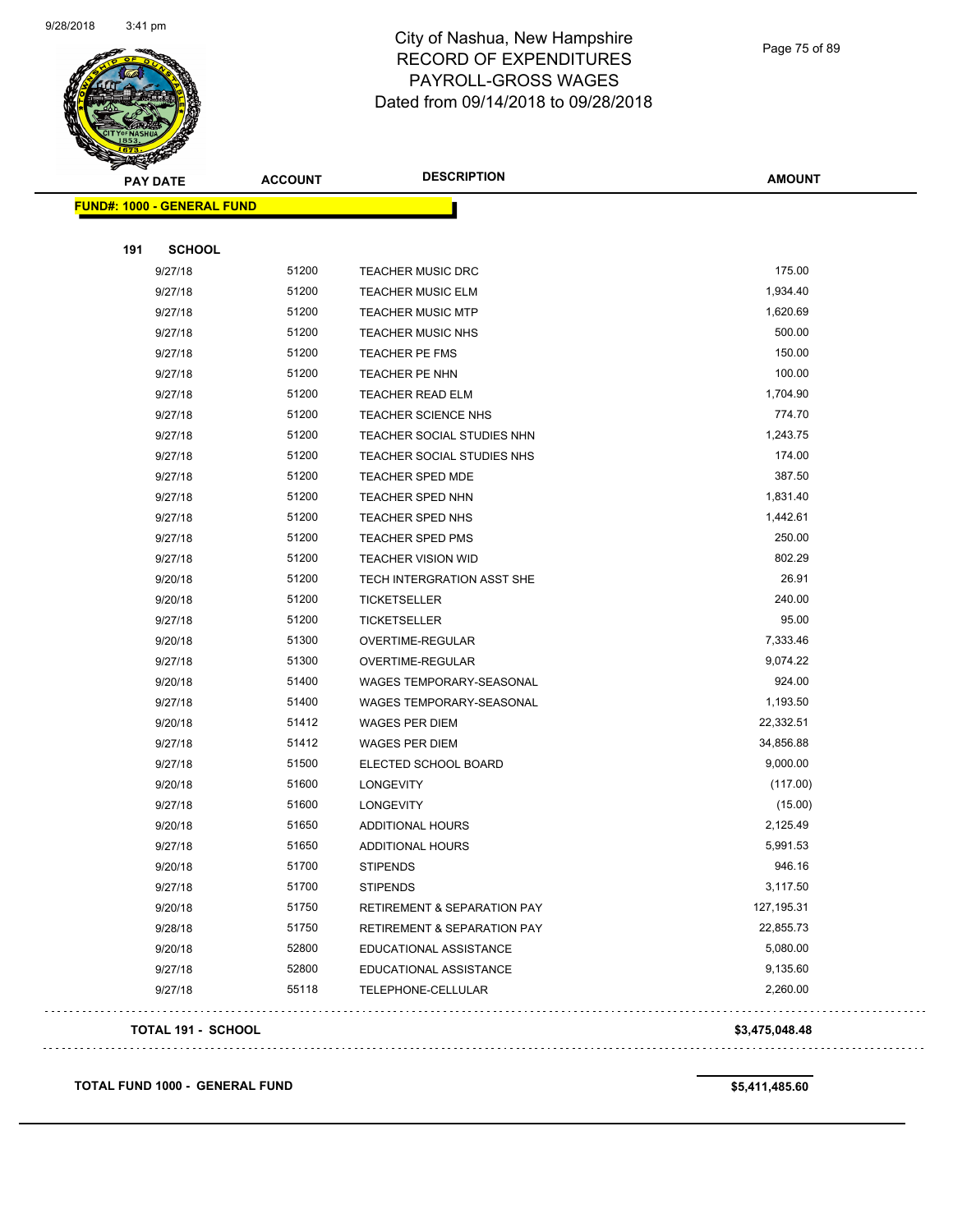

| <b>PAY DATE</b>                          | <b>ACCOUNT</b> | <b>DESCRIPTION</b>                   | <b>AMOUNT</b> |
|------------------------------------------|----------------|--------------------------------------|---------------|
| <u> FUND#: 2100 - FOOD SERVICES FUND</u> |                |                                      |               |
|                                          |                |                                      |               |
| 9/20/18                                  | 51100          | CLERICAL FOOD SERVICE NHS            | 773.25        |
| 9/27/18                                  | 51100          | CLERICAL FOOD SERVICE NHS            | 773.25        |
| 9/20/18                                  | 51100          | DELIVERY DRIVER FOOD SERVICE         | 720.00        |
| 9/27/18                                  | 51100          | DELIVERY DRIVER FOOD SERVICE         | 734.40        |
| 9/27/18                                  | 51100          | <b>FOOD SERVICE BUSINESS MANAGER</b> | 2,132.50      |
| 9/20/18                                  | 51100          | FOOD SERVICE COOK AMH                | 394.80        |
| 9/27/18                                  | 51100          | FOOD SERVICE COOK AMH                | 493.50        |
| 9/20/18                                  | 51100          | <b>FOOD SERVICE COOK BIC</b>         | 404.88        |
| 9/27/18                                  | 51100          | FOOD SERVICE COOK BIC                | 506.10        |
| 9/20/18                                  | 51100          | FOOD SERVICE COOK BIR                | 408.80        |
| 9/27/18                                  | 51100          | FOOD SERVICE COOK BIR                | 511.00        |
| 9/20/18                                  | 51100          | FOOD SERVICE COOK BRO                | 404.88        |
| 9/27/18                                  | 51100          | <b>FOOD SERVICE COOK BRO</b>         | 506.10        |
| 9/20/18                                  | 51100          | FOOD SERVICE COOK CHA                | 408.80        |
| 9/27/18                                  | 51100          | FOOD SERVICE COOK CHA                | 511.00        |
| 9/20/18                                  | 51100          | FOOD SERVICE COOK DRC                | 408.80        |
| 9/27/18                                  | 51100          | FOOD SERVICE COOK DRC                | 511.00        |
| 9/20/18                                  | 51100          | <b>FOOD SERVICE COOK ELM</b>         | 698.16        |
| 9/27/18                                  | 51100          | FOOD SERVICE COOK ELM                | 521.50        |
| 9/20/18                                  | 51100          | <b>FOOD SERVICE COOK FES</b>         | 408.80        |
| 9/27/18                                  | 51100          | <b>FOOD SERVICE COOK FES</b>         | 511.00        |
| 9/20/18                                  | 51100          | FOOD SERVICE COOK FMS                | 399.28        |
| 9/27/18                                  | 51100          | FOOD SERVICE COOK FMS                | 499.10        |
| 9/20/18                                  | 51100          | FOOD SERVICE COOK MDE                | 391.28        |
| 9/27/18                                  | 51100          | FOOD SERVICE COOK MDE                | 493.50        |
| 9/20/18                                  | 51100          | FOOD SERVICE COOK NHN                | 874.16        |
| 9/27/18                                  | 51100          | FOOD SERVICE COOK NHN                | 1,092.70      |
| 9/20/18                                  | 51100          | FOOD SERVICE COOK NHS                | 818.72        |
| 9/27/18                                  | 51100          | FOOD SERVICE COOK NHS                | 1,023.40      |
| 9/20/18                                  | 51100          | FOOD SERVICE COOK NSE                | 401.27        |
| 9/27/18                                  | 51100          | FOOD SERVICE COOK NSE                | 502.49        |
| 9/20/18                                  | 51100          | FOOD SERVICE COOK PMS                | 417.20        |
| 9/27/18                                  | 51100          | FOOD SERVICE COOK PMS                | 521.50        |
| 9/20/18                                  | 51100          | FOOD SERVICE COOK SHE                | 394.80        |
| 9/27/18                                  | 51100          | FOOD SERVICE COOK SHE                | 493.50        |
| 9/27/18                                  | 51100          | <b>FOOD SERVICE SITE CORD</b>        | 11,698.10     |
| 9/20/18                                  | 51100          | <b>FOOD SERVICECOOK MTP</b>          | 373.24        |
| 9/27/18                                  | 51100          | <b>FOOD SERVICECOOK MTP</b>          | 466.55        |
| 9/20/18                                  | 51200          | FOOD SERVICE ASST PT AMH             | 279.20        |
| 9/27/18                                  | 51200          | <b>FOOD SERVICE ASST PT AMH</b>      | 349.00        |
| 9/20/18                                  | 51200          | FOOD SERVICE ASST PT BIC             | 479.77        |
| 9/27/18                                  | 51200          | FOOD SERVICE ASST PT BIC             | 535.10        |
| 9/20/18                                  | 51200          | FOOD SERVICE ASST PT BIR             | 426.48        |
| 9/27/18                                  | 51200          | FOOD SERVICE ASST PT BIR             | 533.10        |
| 9/20/18                                  | 51200          | FOOD SERVICE ASST PT BRO             | 292.56        |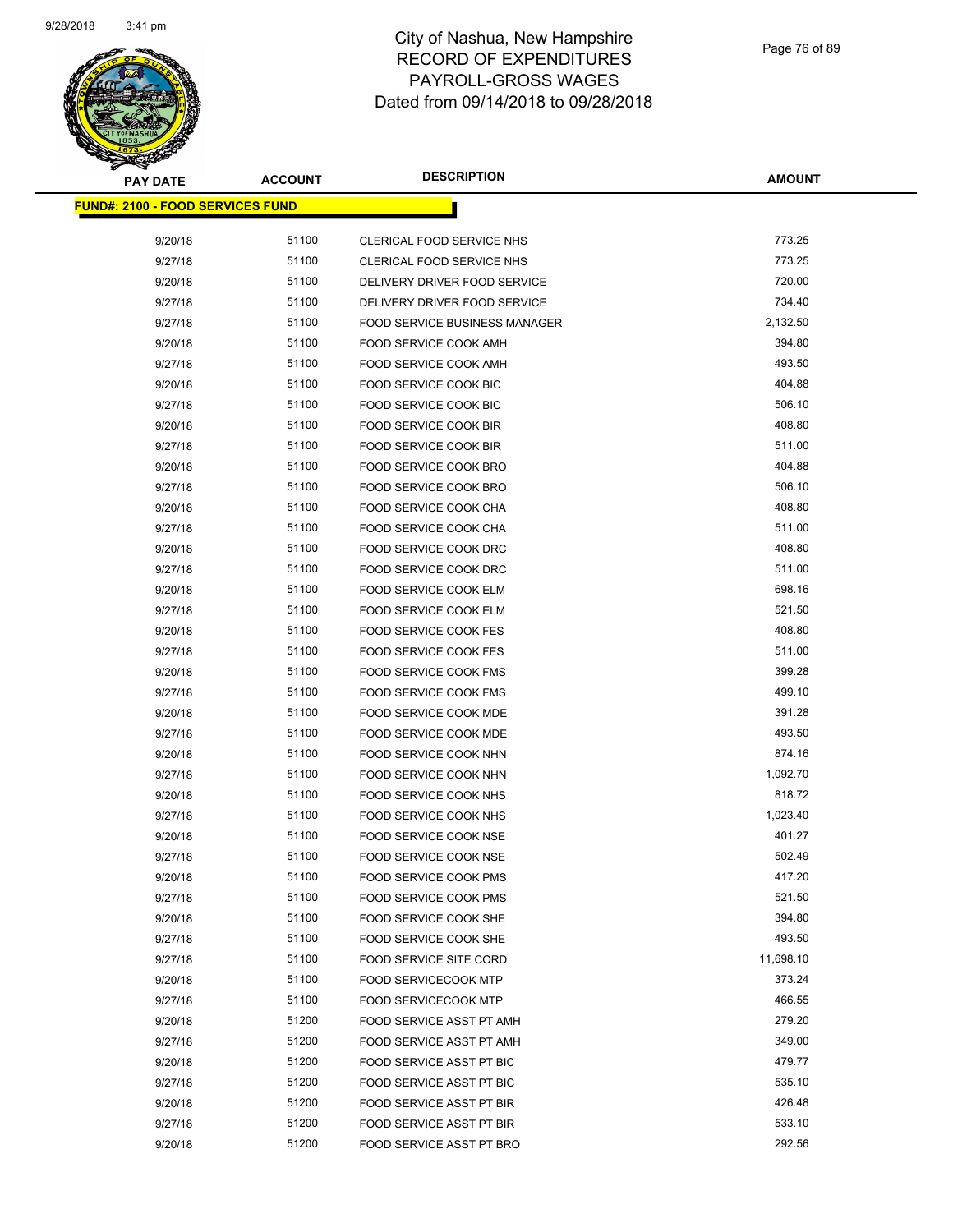

| <b>PAY DATE</b>                          | <b>ACCOUNT</b> | <b>DESCRIPTION</b>                                          | <b>AMOUNT</b> |
|------------------------------------------|----------------|-------------------------------------------------------------|---------------|
| <u> FUND#: 2100 - FOOD SERVICES FUND</u> |                |                                                             |               |
| 9/27/18                                  | 51200          | FOOD SERVICE ASST PT BRO                                    | 365.70        |
| 9/20/18                                  | 51200          | FOOD SERVICE ASST PT CHA                                    | 444.96        |
|                                          | 51200          |                                                             | 556.20        |
| 9/27/18                                  | 51200          | FOOD SERVICE ASST PT CHA                                    | 737.12        |
| 9/20/18<br>9/27/18                       | 51200          | FOOD SERVICE ASST PT DRC<br><b>FOOD SERVICE ASST PT DRC</b> | 953.57        |
|                                          | 51200          | FOOD SERVICE ASST PT ELM                                    | 1,895.36      |
| 9/20/18                                  | 51200          |                                                             | 2,417.67      |
| 9/27/18                                  | 51200          | FOOD SERVICE ASST PT ELM                                    | 456.32        |
| 9/20/18                                  |                | FOOD SERVICE ASST PT FES                                    | 585.02        |
| 9/27/18                                  | 51200          | <b>FOOD SERVICE ASST PT FES</b>                             |               |
| 9/20/18                                  | 51200          | <b>FOOD SERVICE ASST PT FMS</b>                             | 1,769.52      |
| 9/27/18                                  | 51200          | <b>FOOD SERVICE ASST PT FMS</b>                             | 2,208.35      |
| 9/20/18                                  | 51200          | FOOD SERVICE ASST PT LDG                                    | 793.90        |
| 9/27/18                                  | 51200          | FOOD SERVICE ASST PT LDG                                    | 1,003.33      |
| 9/20/18                                  | 51200          | <b>FOOD SERVICE ASST PT MDE</b>                             | 449.52        |
| 9/27/18                                  | 51200          | FOOD SERVICE ASST PT MDE                                    | 565.55        |
| 9/20/18                                  | 51200          | FOOD SERVICE ASST PT MTP                                    | 429.99        |
| 9/27/18                                  | 51200          | FOOD SERVICE ASST PT MTP                                    | 412.45        |
| 9/20/18                                  | 51200          | <b>FOOD SERVICE ASST PT NHN</b>                             | 3,276.11      |
| 9/27/18                                  | 51200          | FOOD SERVICE ASST PT NHN                                    | 3,924.49      |
| 9/20/18                                  | 51200          | <b>FOOD SERVICE ASST PT NHS</b>                             | 3,413.69      |
| 9/27/18                                  | 51200          | FOOD SERVICE ASST PT NHS                                    | 3,905.19      |
| 9/20/18                                  | 51200          | FOOD SERVICE ASST PT NSE                                    | 256.28        |
| 9/27/18                                  | 51200          | FOOD SERVICE ASST PT NSE                                    | 318.86        |
| 9/20/18                                  | 51200          | FOOD SERVICE ASST PT PMS                                    | 1,898.30      |
| 9/27/18                                  | 51200          | FOOD SERVICE ASST PT PMS                                    | 2,103.25      |
| 9/20/18                                  | 51200          | FOOD SERVICE ASST PT SHE                                    | 455.40        |
| 9/27/18                                  | 51200          | FOOD SERVICE ASST PT SHE                                    | 580.95        |
| 9/20/18                                  | 51200          | FOOD SERVICE COOK LDG                                       | 336.44        |
| 9/27/18                                  | 51200          | FOOD SERVICE COOK LDG                                       | 425.55        |
| 9/20/18                                  | 51300          | OVERTIME-REGULAR                                            | 174.53        |
| 9/27/18                                  | 51300          | OVERTIME-REGULAR                                            | 406.97        |
| 9/20/18                                  | 51412          | <b>WAGES PER DIEM</b>                                       | 2,123.92      |
| 9/27/18                                  | 51412          | <b>WAGES PER DIEM</b>                                       | 1,930.51      |
| 9/27/18                                  | 55118          | <b>TELEPHONE-CELLULAR</b>                                   | 40.00         |

## **TOTAL FUND 2100 - FOOD SERVICES FUND \$78,113.49**

## **FUND#: 2201 - DRIVERS EDUCATION FUND**

| 1.970.00 | DRIVER INSTRUCTOR      | 51200 | 9/20/18 |
|----------|------------------------|-------|---------|
| 980.00   | DRIVER INSTRUCTOR      | 51200 | 9/27/18 |
| 50.00    | ELL TUTOR              | 51200 | 9/20/18 |
| 75.00    | ELL TUTOR              | 51200 | 9/27/18 |
| 175.00   | <b>TEACHER ELL FES</b> | 51200 | 9/27/18 |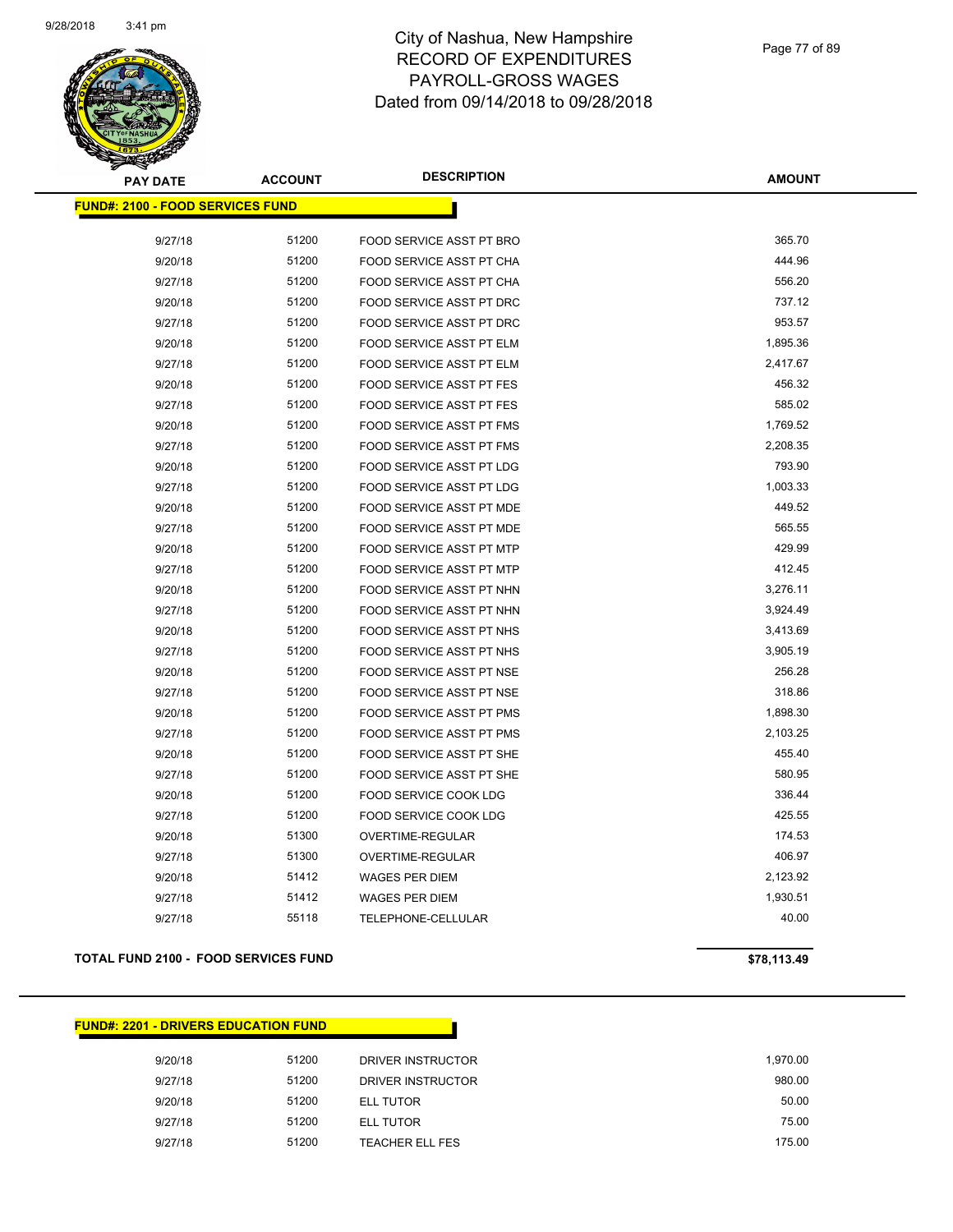

Page 78 of 89

|                                                 |                | <b>DESCRIPTION</b>                           | <b>AMOUNT</b>     |
|-------------------------------------------------|----------------|----------------------------------------------|-------------------|
| <b>FUND#: 2201 - DRIVERS EDUCATION FUND</b>     |                |                                              |                   |
| 9/27/18                                         | 51200          | TEACHER TECHED ELM                           | 490.00            |
| 9/20/18                                         | 51300          | OVERTIME-REGULAR                             | 30.93             |
| <b>TOTAL FUND 2201 - DRIVERS EDUCATION FUND</b> |                |                                              | \$3,770.93        |
| <b>FUND#: 2207 - ADULT ED/CONTINUING ED</b>     |                |                                              |                   |
| 9/20/18                                         | 51100          | CLERICAL ADULT ED NHN                        | 775.76            |
| 9/27/18                                         | 51100          | CLERICAL ADULT ED NHN                        | 779.38            |
| 9/27/18                                         | 51200          | ADULT ED ENRICHMENT INST                     | 150.00            |
| 9/20/18                                         | 51200          | ADULT ED ENRICHMENT TEACHER                  | 50.00             |
| 9/27/18                                         | 51200          | ADULT ED ENRICHMENT TEACHER                  | 50.00             |
| <b>TOTAL FUND 2207 - ADULT ED/CONTINUING ED</b> |                |                                              | \$1,805.14        |
| 9/27/18<br>9/27/18                              | 51100<br>55118 | 21 CENTURY COORDINATOR<br>TELEPHONE-CELLULAR | 2,230.80<br>40.00 |
| <b>TOTAL FUND 2222 - AFTER SCHOOL PROGRAM</b>   |                |                                              | \$2,270.80        |
| <b>FUND#: 2252 - DAY CARE</b>                   |                |                                              |                   |
| 9/27/18                                         | 51100          | PANTHER PRESCHOOL DIRECTOR                   | 920.10            |
| <b>TOTAL FUND 2252 - DAY CARE</b>               |                |                                              | \$920.10          |
| <b>FUND#: 2257 - SPECIAL ED LOCAL</b>           |                |                                              |                   |
| 9/20/18                                         | 51100          | PARA DW SPEC ED CHA                          | 371.83            |
| 9/27/18                                         | 51100          | PARA DW SPEC ED CHA                          | 469.30            |
| 9/20/18                                         | 51100          | PARA DW SPEC ED NHS                          | 351.20            |
| 9/27/18                                         | 51100          | PARA DW SPEC ED NHS                          | 447.64            |
| 9/20/18                                         | 51100          | <b>PARA INST SHE</b>                         | 493.40            |
| 9/27/18                                         | 51100          | <b>PARA INST SHE</b>                         | 610.65            |
| <b>TOTAL FUND 2257 - SPECIAL ED LOCAL</b>       |                |                                              | \$2,744.02        |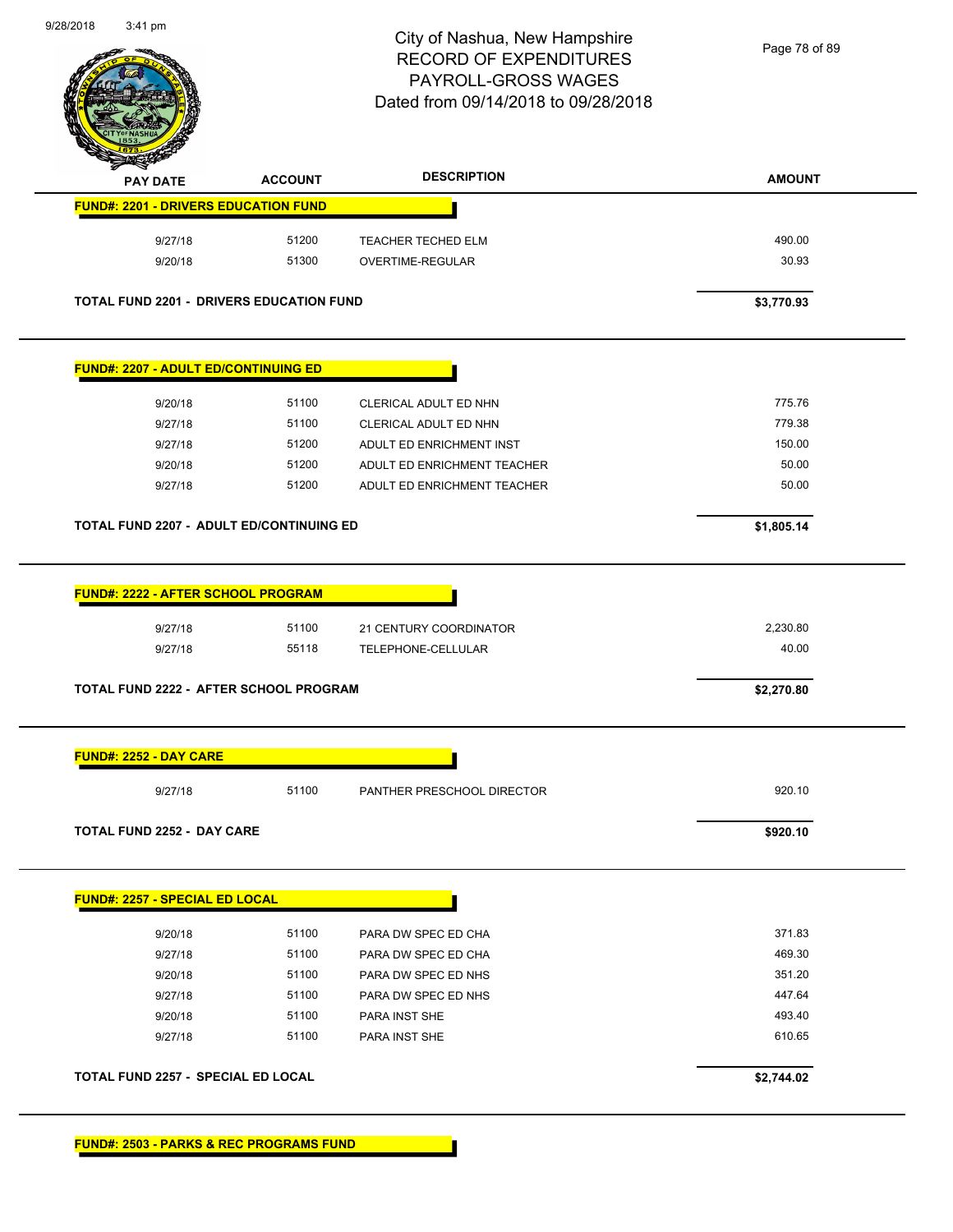

| <b>PAY DATE</b>                                        | <b>ACCOUNT</b> | <b>DESCRIPTION</b>             | <b>AMOUNT</b> |
|--------------------------------------------------------|----------------|--------------------------------|---------------|
| <b>FUND#: 2503 - PARKS &amp; REC PROGRAMS FUND</b>     |                |                                |               |
| 9/20/18                                                | 51100          | PROGRAM COORDINATOR            | 382.70        |
| 9/27/18                                                | 51100          | PROGRAM COORDINATOR            | 382.70        |
| 9/20/18                                                | 51300          | OVERTIME-REGULAR               | 129.17        |
| 9/27/18                                                | 51300          | OVERTIME-REGULAR               | 14.36         |
| <b>TOTAL FUND 2503 - PARKS &amp; REC PROGRAMS FUND</b> |                |                                | \$908.93      |
| <b>FUND#: 2505 - PEG ACCESS CHANNELS FUND</b>          |                |                                |               |
| 9/20/18                                                | 51100          | ECHANNEL ACCESS ADMINISTRATOR  | 1,164.25      |
| 9/27/18                                                | 51100          | ECHANNEL ACCESS ADMINISTRATOR  | 1,164.25      |
| 9/20/18                                                | 51100          | PEG PROGRAM MANAGER            | 1,261.25      |
| 9/27/18                                                | 51100          | PEG PROGRAM MANAGER            | 1,261.25      |
| 9/20/18                                                | 51200          | <b>VIDEOGRAPHER</b>            | 566.25        |
| 9/27/18                                                | 51200          | <b>VIDEOGRAPHER</b>            | 540.00        |
| 9/27/18                                                | 55118          | TELEPHONE-CELLULAR             | 100.00        |
| <b>TOTAL FUND 2505 - PEG ACCESS CHANNELS FUND</b>      |                |                                | \$6,057.25    |
| <b>FUND#: 2506 - HUNT BLDG FACILITY RENTAL FUND</b>    |                |                                |               |
| 9/27/18                                                | 55118          | TELEPHONE-CELLULAR             | 17.00         |
| TOTAL FUND 2506 - HUNT BLDG FACILITY RENTAL FUND       |                |                                | \$17.00       |
| <b>FUND#: 3030 - EMERGENCY MGMT GRANTS FUND</b>        |                |                                |               |
| 9/20/18                                                | 51200          | EMERGENCY MANAGEMENT COORDINAT | 718.16        |
| 9/27/18                                                | 51200          | EMERGENCY MANAGEMENT COORDINAT | 718.16        |
| <b>TOTAL FUND 3030 - EMERGENCY MGMT GRANTS FUND</b>    |                |                                | \$1,436.32    |
|                                                        |                |                                |               |

| 9/20/18 | 51100 | DOMESTIC VIOLENCE ADVOCATE | 863.00    |
|---------|-------|----------------------------|-----------|
| 9/27/18 | 51100 | DOMESTIC VIOLENCE ADVOCATE | 863.00    |
| 9/20/18 | 51100 | PATROLMAN ALL RANKS        | 1.476.25  |
| 9/27/18 | 51100 | PATROLMAN ALL RANKS        | 1.476.25  |
| 9/20/18 | 51300 | OVERTIME-REGULAR           | 16.228.62 |
| 9/27/18 | 51300 | OVERTIME-REGULAR           | 8.858.69  |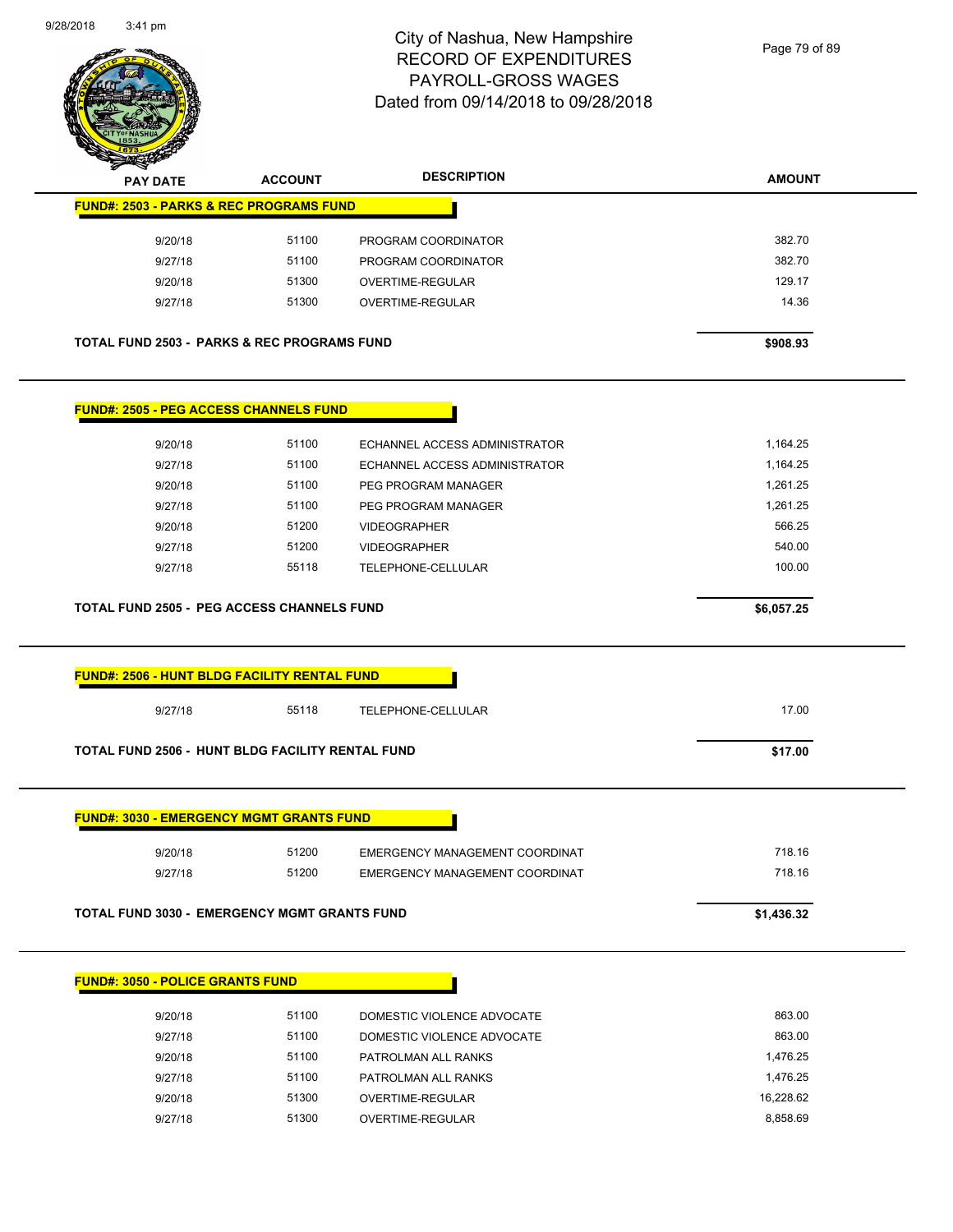

| <b>PAY DATE</b>                                     | <b>ACCOUNT</b> | <b>DESCRIPTION</b>            | <b>AMOUNT</b> |
|-----------------------------------------------------|----------------|-------------------------------|---------------|
| <b>TOTAL FUND 3050 - POLICE GRANTS FUND</b>         |                |                               | \$29,765.81   |
| <b>FUND#: 3068 - COMMUNITY SERVICES GRANTS FUND</b> |                |                               |               |
| 9/20/18                                             | 51100          | BILINGUAL COMM HEALTH WORKER  | 90.59         |
| 9/27/18                                             | 51100          | BILINGUAL COMM HEALTH WORKER  | 92.14         |
| 9/20/18                                             | 51100          | <b>EPIDEMIOLOGIST</b>         | 146.50        |
| 9/27/18                                             | 51100          | <b>EPIDEMIOLOGIST</b>         | 146.50        |
| 9/20/18                                             | 51100          | PHNS PROGRAM ASSISTANT        | 807.65        |
| 9/27/18                                             | 51100          | PHNS PROGRAM ASSISTANT        | 807.65        |
| 9/20/18                                             | 51100          | PROGRAM ASSISTANT             | 211.80        |
| 9/27/18                                             | 51100          | PROGRAM ASSISTANT             | 211.80        |
| 9/20/18                                             | 51100          | PUB HEALTH NET SVS COORD      | 1,317.40      |
| 9/27/18                                             | 51100          | PUB HEALTH NET SVS COORD      | 1,317.40      |
| 9/20/18                                             | 51100          | PUB HEALTH NURSE              | 252.25        |
| 9/27/18                                             | 51100          | PUB HEALTH NURSE              | 252.24        |
| 9/20/18                                             | 51100          | PUB HEALTH PREPAREDNESS COORD | 1,033.40      |
| 9/27/18                                             | 51100          | PUB HEALTH PREPAREDNESS COORD | 1,033.40      |
| 9/20/18                                             | 51100          | SMP PROGRAM COORDINATOR       | 975.35        |
| 9/27/18                                             | 51100          | SMP PROGRAM COORDINATOR       | 975.35        |
| 9/27/18                                             | 55118          | TELEPHONE-CELLULAR            | 110.00        |
|                                                     |                |                               |               |

**TOTAL FUND 3068 - COMMUNITY SERVICES GRANTS FUND \$9,781.42** 

### **FUND#: 3070 - COMMUNITY HEALTH GRANTS FUND**

| 9/20/18 | 51100 | BILINGUAL COMM HEALTH WORKER | 634.13   |
|---------|-------|------------------------------|----------|
| 9/27/18 | 51100 | BILINGUAL COMM HEALTH WORKER | 644.92   |
| 9/20/18 | 51100 | PROGRAM ASSISTANT            | 635.40   |
| 9/27/18 | 51100 | PROGRAM ASSISTANT            | 635.40   |
| 9/20/18 | 51100 | PUB HEALTH NURSE             | 1,009.00 |
| 9/27/18 | 51100 | PUB HEALTH NURSE             | 1.009.01 |
| 9/20/18 | 51200 | PUB HEALTH NURSE             | 321.00   |
| 9/27/18 | 51200 | PUB HEALTH NURSE             | 249.00   |
| 9/20/18 | 51412 | <b>WAGES PER DIEM</b>        | 184.50   |
| 9/27/18 | 51412 | <b>WAGES PER DIEM</b>        | 123.00   |
| 9/27/18 | 55118 | TELEPHONE-CELLULAR           | 30.00    |
|         |       |                              |          |

## **TOTAL FUND 3070 - COMMUNITY HEALTH GRANTS FUND \$5,475.36**

**FUND#: 3090 - URBAN PROGRAM GRANTS FUND**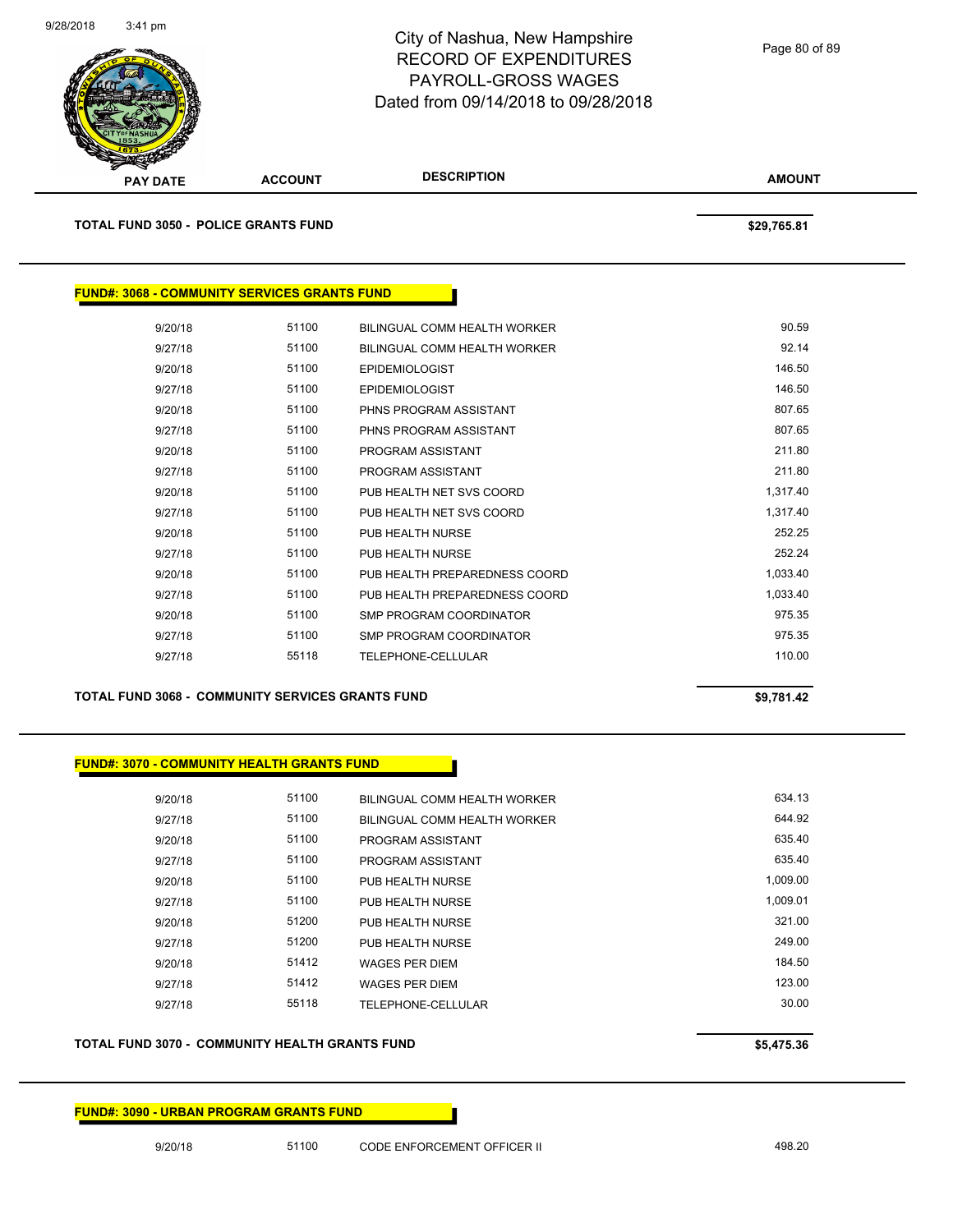

| <b>PAY DATE</b>                                 | <b>ACCOUNT</b> | <b>DESCRIPTION</b>             | <b>AMOUNT</b> |
|-------------------------------------------------|----------------|--------------------------------|---------------|
| <u> FUND#: 3090 - URBAN PROGRAM GRANTS FUND</u> |                |                                |               |
| 9/27/18                                         | 51100          | CODE ENFORCEMENT OFFICER II    | 498.20        |
| 9/20/18                                         | 51100          | <b>GRANT MGMT SPECIALIST</b>   | 1,080.35      |
| 9/27/18                                         | 51100          | <b>GRANT MGMT SPECIALIST</b>   | 1,080.35      |
| 9/20/18                                         | 51100          | <b>MANAGER URBAN PROGRAMS</b>  | 1,649.35      |
| 9/27/18                                         | 51100          | <b>MANAGER URBAN PROGRAMS</b>  | 1,649.35      |
| 9/20/18                                         | 51100          | PROGRAM COORDINATOR LP&HH      | 1,255.30      |
| 9/27/18                                         | 51100          | PROGRAM COORDINATOR LP&HH      | 1,255.30      |
| 9/20/18                                         | 51100          | PROJECT ADMINISTRATOR          | 1,306.00      |
| 9/27/18                                         | 51100          | PROJECT ADMINISTRATOR          | 1,306.00      |
| 9/20/18                                         | 51100          | PROJECT ADMINISTRATOR LP&HH    | 1,230.70      |
| 9/27/18                                         | 51100          | PROJECT ADMINISTRATOR LP&HH    | 1,230.70      |
| 9/20/18                                         | 51100          | PROJECT SPECIALIST URBAN PROGR | 1,171.10      |
| 9/27/18                                         | 51100          | PROJECT SPECIALIST URBAN PROGR | 1,171.10      |
| 9/27/18                                         | 55118          | TELEPHONE-CELLULAR             | 134.00        |

**TOTAL FUND 3090 - URBAN PROGRAM GRANTS FUND \$16,516.00 \$16,516.00** 

## **FUND#: 3120 - TRANSIT GRANTS FUND**

| 9/21/18 | 51100 | <b>COMMUNICATION SPEC</b>             | 968.21   |
|---------|-------|---------------------------------------|----------|
| 9/27/18 | 51100 | <b>COMMUNICATION SPEC</b>             | 996.55   |
| 9/20/18 | 51100 | <b>TRANSIT FINANCE COORDINATOR</b>    | 1,280.40 |
| 9/27/18 | 51100 | <b>TRANSIT FINANCE COORDINATOR</b>    | 1,280.40 |
| 9/20/18 | 51100 | <b>TRANSIT FLEET FACILITIES SUPV</b>  | 1,080.35 |
| 9/27/18 | 51100 | <b>TRANSIT FLEET FACILITIES SUPV</b>  | 1,080.35 |
| 9/20/18 | 51100 | <b>TRANSIT MECHANICS</b>              | 1,959.40 |
| 9/27/18 | 51100 | <b>TRANSIT MECHANICS</b>              | 1,959.40 |
| 9/20/18 | 51100 | <b>TRANSIT OPERATIONS COORDINATOR</b> | 970.00   |
| 9/27/18 | 51100 | <b>TRANSIT OPERATIONS COORDINATOR</b> | 988.19   |
| 9/20/18 | 51100 | <b>TRANSIT OPERATIONS SUPERVISOR</b>  | 1,161.21 |
| 9/27/18 | 51100 | <b>TRANSIT OPERATIONS SUPERVISOR</b>  | 1,161.20 |
| 9/20/18 | 51100 | <b>TRANSIT UTILITY SERVICE WORKER</b> | 1,496.15 |
| 9/27/18 | 51100 | <b>TRANSIT UTILITY SERVICE WORKER</b> | 1,496.15 |
| 9/20/18 | 51100 | <b>TRANSPORTATION DEPT MANAGER</b>    | 1,746.35 |
| 9/27/18 | 51100 | <b>TRANSPORTATION DEPT MANAGER</b>    | 1,746.35 |
| 9/27/18 | 55118 | TELEPHONE-CELLULAR                    | 67.00    |

## **TOTAL FUND 3120 - TRANSIT GRANTS FUND \$21,437.66**

| <b>FUND#: 3800 - SCHOOL GRANTS FUND</b> |       |                                |          |
|-----------------------------------------|-------|--------------------------------|----------|
| 9/27/18                                 | 51100 | 21 CENTURY ELEM MFAM RES COORD | 5,417.10 |
| 9/27/18                                 | 51100 | ASSISTANT PRINCIPAL AMH        | 1.629.86 |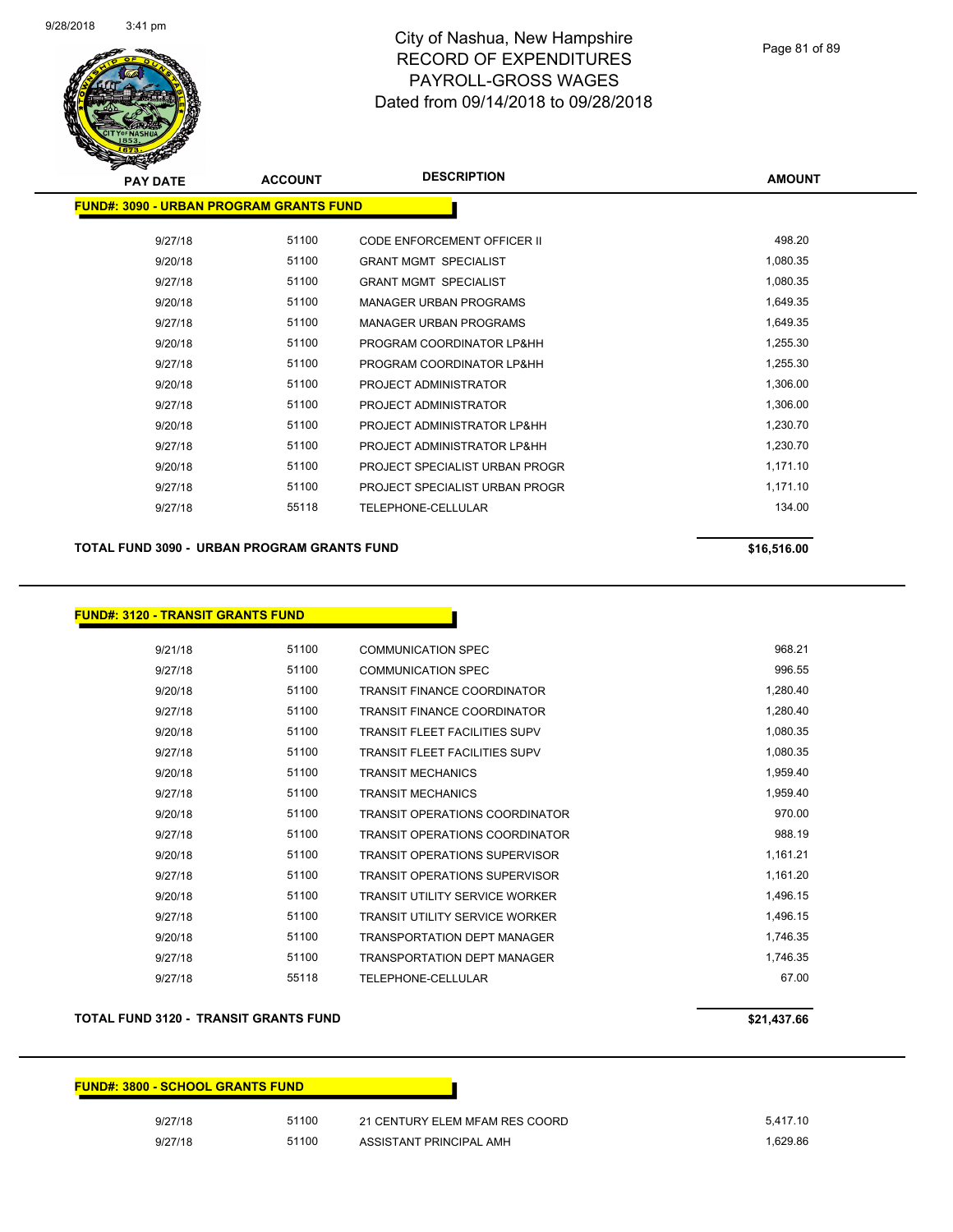

| <b>PAY DATE</b>                         | <b>ACCOUNT</b> | <b>DESCRIPTION</b>           | <b>AMOUNT</b> |
|-----------------------------------------|----------------|------------------------------|---------------|
| <b>FUND#: 3800 - SCHOOL GRANTS FUND</b> |                |                              |               |
|                                         |                |                              |               |
| 9/27/18                                 | 51100          | ASSISTANT PRINCIPAL BRO      | 1,755.76      |
| 9/27/18                                 | 51100          | ASSISTANT PRINCIPAL DR CRSP  | 1,775.93      |
| 9/27/18                                 | 51100          | ASSISTANT PRINCIPAL SHE      | 1,557.70      |
| 9/20/18                                 | 51100          | CLERICAL 21 CENTURY          | 752.64        |
| 9/27/18                                 | 51100          | CLERICAL 21 CENTURY          | 773.25        |
| 9/27/18                                 | 51100          | <b>DIRECTOR TITLE 1</b>      | 3,220.10      |
| 9/27/18                                 | 51100          | DW TECHNOLOGY PEER COACH     | 3,068.82      |
| 9/20/18                                 | 51100          | ELL OUTREACH WORKER HOURLY   | 725.00        |
| 9/27/18                                 | 51100          | ELL OUTREACH WORKER HOURLY   | 1,187.50      |
| 9/27/18                                 | 51100          | INTRUCTIONAL LEADER FES      | 2,947.80      |
| 9/27/18                                 | 51100          | LICENSED PRACTICAL NURSE NHS | 2,086.40      |
| 9/27/18                                 | 51100          | OFFICE MANAGER TITLE 1       | 1,619.30      |
| 9/20/18                                 | 51100          | PARA DW SPEC ED AMH          | 543.13        |
| 9/27/18                                 | 51100          | PARA DW SPEC ED AMH          | 672.45        |
| 9/21/18                                 | 51100          | PARA INST AMH                | (1,289.31)    |
| 9/27/18                                 | 51100          | PARA INST AMH                | 488.50        |
| 9/20/18                                 | 51100          | PARA INST MTP                | 290.06        |
| 9/27/18                                 | 51100          | <b>PARA INST MTP</b>         | 409.50        |
| 9/20/18                                 | 51100          | PARA TTI AMH                 | 334.42        |
| 9/27/18                                 | 51100          | PARA TTI AMH                 | 416.32        |
| 9/20/18                                 | 51100          | PARA TTI DRC                 | 811.28        |
| 9/27/18                                 | 51100          | PARA TTI DRC                 | 1,014.10      |
| 9/20/18                                 | 51100          | PARA TTI LDG                 | 1,933.50      |
| 9/27/18                                 | 51100          | PARA TTI LDG                 | 2,393.42      |
| 9/20/18                                 | 51100          | PARA TTI MTP                 | 663.60        |
| 9/27/18                                 | 51100          | PARA TTI MTP                 | 717.32        |
| 9/27/18                                 | 51100          | PEER COACH                   | 4,956.90      |
| 9/20/18                                 | 51100          | SIGN LANGUAGE INTERPRETER    | 861.49        |
| 9/27/18                                 | 51100          | SIGN LANGUAGE INTERPRETER    | 1,098.40      |
| 9/27/18                                 | 51100          | SOCIAL WORKER                | 2,885.20      |
| 9/27/18                                 | 51100          | <b>TEACHER DWSE BRO</b>      | 1,794.50      |
| 9/27/18                                 | 51100          | <b>TEACHER DWSE CHA</b>      | 4,246.78      |
| 9/27/18                                 | 51100          | TEACHER DWSE NHS             | 2,674.40      |
| 9/27/18                                 | 51100          | TEACHER ELL FMS              | 112.50        |
| 9/27/18                                 | 51100          | TEACHER ELL NHN              | 75.00         |
| 9/27/18                                 | 51100          | <b>TEACHER MATH FMS</b>      | 150.00        |
| 9/27/18                                 | 51100          | TEACHER PRESCHOOL NHS        | 1,872.10      |
| 9/27/18                                 | 51100          | <b>TEACHER SPED AMH</b>      | 2,085.00      |
| 9/27/18                                 | 51100          | TEACHER SPED BIC             | 1,949.20      |
| 9/27/18                                 | 51100          | TEACHER SPED DRC             | 1,805.70      |
| 9/27/18                                 | 51100          | TEACHER SPED ELM             | 1,737.51      |
| 9/27/18                                 | 51100          | <b>TEACHER SPED FES</b>      | 1,561.40      |
| 9/27/18                                 | 51100          | TEACHER SPED FMS             | 2,007.10      |
| 9/27/18                                 | 51100          | <b>TEACHER SPED LDG</b>      | 1,797.20      |
| 9/27/18                                 | 51100          | <b>TEACHER SPED MDE</b>      | 3,954.10      |
|                                         |                |                              |               |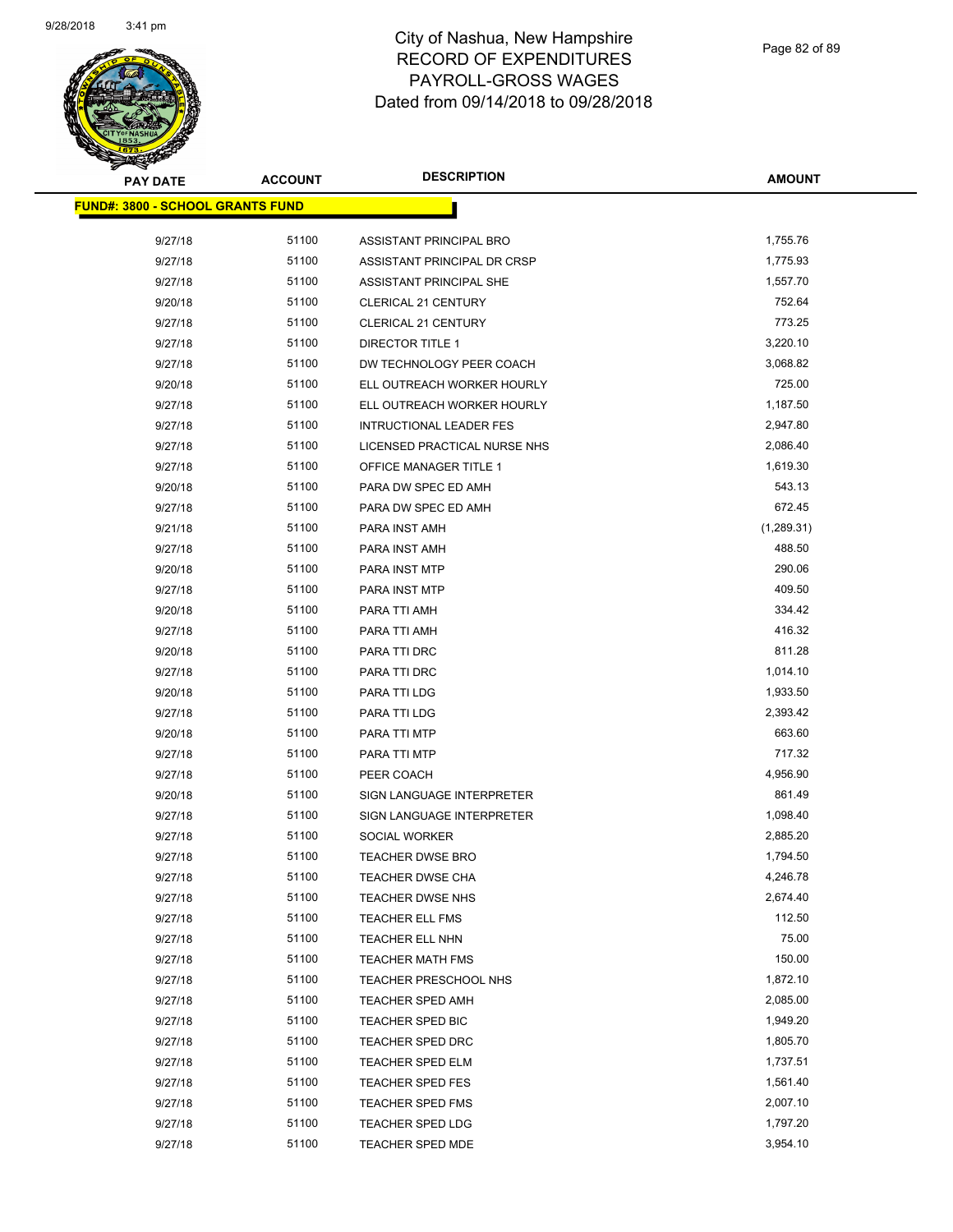

Page 83 of 89

| <b>PAY DATE</b>                         | <b>ACCOUNT</b> | <b>DESCRIPTION</b>            | <b>AMOUNT</b> |
|-----------------------------------------|----------------|-------------------------------|---------------|
| <b>FUND#: 3800 - SCHOOL GRANTS FUND</b> |                |                               |               |
| 9/27/18                                 | 51100          | TEACHER SPED NHN              | 9,525.73      |
| 9/27/18                                 | 51100          | TEACHER SPED NHS              | 4,684.80      |
| 9/27/18                                 | 51100          | TEACHER SPED NSE              | 6,713.00      |
| 9/27/18                                 | 51100          | TEACHER SPED PMS              | 3,537.20      |
| 9/20/18                                 | 51100          | TITLE ONE PARA FES            | 1,168.32      |
| 9/27/18                                 | 51100          | TITLE ONE PARA FES            | 1,485.25      |
| 9/20/18                                 | 51200          | 21 CENTURY PROGRAM ASSISTANT  | 275.00        |
| 9/27/18                                 | 51200          | 21 CENTURY PROGRAM ASSISTANT  | 837.50        |
| 9/20/18                                 | 51200          | 21ST CENTURY INSTRUCTOR       | 1,157.50      |
| 9/27/18                                 | 51200          | 21ST CENTURY INSTRUCTOR       | 1,347.50      |
| 9/20/18                                 | 51200          | <b>FAMILY LIAISON</b>         | 350.00        |
| 9/27/18                                 | 51200          | <b>FAMILY LIAISON</b>         | 481.25        |
| 9/27/18                                 | 51200          | <b>GUIDANCE COUNSELOR FES</b> | 150.00        |
| 9/20/18                                 | 51200          | HOME SCHOOL CORD TTI          | 3,381.87      |
| 9/27/18                                 | 51200          | HOME SCHOOL CORD TTI          | 4,184.11      |
| 9/20/18                                 | 51200          | <b>INTERPRETER</b>            | 25.00         |
| 9/20/18                                 | 51200          | LUNCH MONITOR DRC             | 135.00        |
| 9/27/18                                 | 51200          | LUNCH MONITOR DRC             | 165.00        |
| 9/20/18                                 | 51200          | <b>LUNCH MONITOR FES</b>      | 75.00         |
| 9/27/18                                 | 51200          | LUNCH MONITOR FES             | 125.00        |
| 9/27/18                                 | 51200          | PARA DW SPEC ED BIR           | 37.50         |
| 9/27/18                                 | 51200          | PARA INST PMS                 | 17.50         |
| 9/27/18                                 | 51200          | <b>TEACHER GR1 DRC</b>        | 150.00        |
| 9/27/18                                 | 51200          | <b>TEACHER GR1 LDG</b>        | 75.00         |
| 9/27/18                                 | 51200          | <b>TEACHER GR3 DRC</b>        | 100.00        |
| 9/27/18                                 | 51200          | <b>TEACHER GR3 LDG</b>        | 50.00         |
| 9/27/18                                 | 51200          | <b>TEACHER GR5 AMH</b>        | 50.00         |
| 9/27/18                                 | 51200          | <b>TEACHER GR5 DRC</b>        | 125.00        |
| 9/27/18                                 | 51200          | <b>TEACHER KIND AMH</b>       | 50.00         |
| 9/27/18                                 | 51200          | <b>TEACHER KIND LDG</b>       | 100.00        |
| 9/27/18                                 | 51200          | <b>TEACHER TTI AMH</b>        | 8,652.39      |
| 9/27/18                                 | 51200          | TEACHER TTI FES               | 2,308.20      |
| 9/27/18                                 | 51200          | TEACHER TTI LDG               | 8,368.36      |
| 9/27/18                                 | 51200          | <b>TEACHER TTI MTP</b>        | 3,873.09      |
| 9/27/18                                 | 51200          | TEACHER TTI NURSERY           | 4,887.11      |
| 9/27/18                                 | 51200          | <b>TEACHER TTIDRC</b>         | 6,107.55      |
| 9/20/18                                 | 51650          | ADDITIONAL HOURS              | 603.64        |
| 9/27/18                                 | 51650          | ADDITIONAL HOURS              | 6,363.83      |

## **TOTAL FUND 3800 - SCHOOL GRANTS FUND \$157,263.13**

## **FUND#: 3810 - FOOD SERVICE GRANTS FUND**

9/20/18 51300 OVERTIME-REGULAR 483.95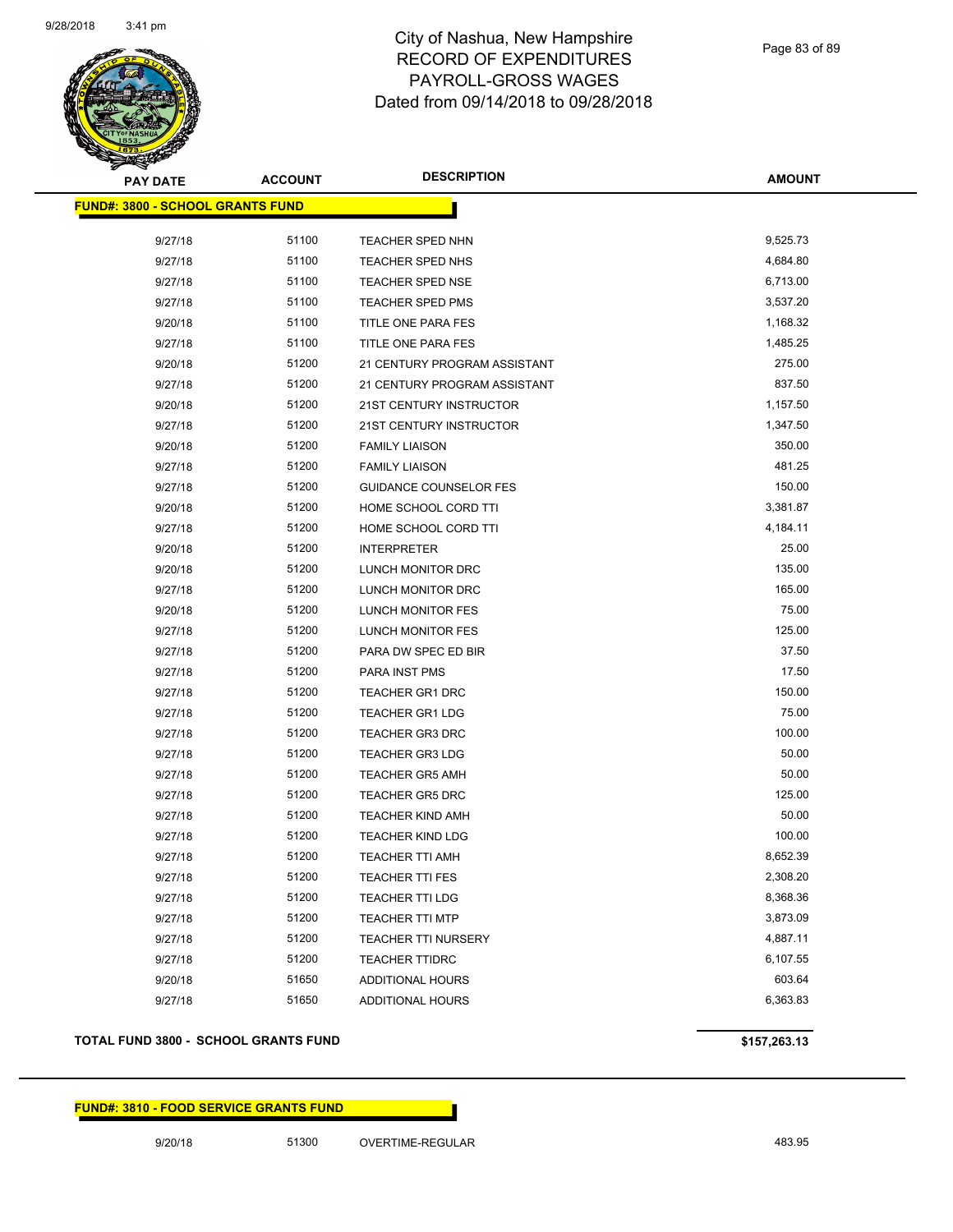|                                                                                        |                | City of Nashua, New Hampshire<br><b>RECORD OF EXPENDITURES</b><br>PAYROLL-GROSS WAGES<br>Dated from 09/14/2018 to 09/28/2018 | Page 84 of 89 |
|----------------------------------------------------------------------------------------|----------------|------------------------------------------------------------------------------------------------------------------------------|---------------|
| <b>PAY DATE</b>                                                                        | <b>ACCOUNT</b> | <b>DESCRIPTION</b>                                                                                                           | <b>AMOUNT</b> |
| <b>FUND#: 3810 - FOOD SERVICE GRANTS FUND</b>                                          |                |                                                                                                                              |               |
| 9/27/18                                                                                | 51300          | OVERTIME-REGULAR                                                                                                             | 933.42        |
| <b>TOTAL FUND 3810 - FOOD SERVICE GRANTS FUND</b>                                      |                |                                                                                                                              | \$1,417.37    |
| <b>FUND#: 4005 - TRAFFIC VIOLATIONS FUND</b>                                           |                |                                                                                                                              |               |
| 9/20/18                                                                                | 51100          | <b>MVR CLERK II</b>                                                                                                          | 320.50        |
| 9/27/18                                                                                | 51100          | <b>MVR CLERK II</b>                                                                                                          | 320.50        |
| 9/20/18                                                                                | 51100          | PARKING MANAGER                                                                                                              | 298.80        |
| 9/27/18                                                                                | 51100          | PARKING MANAGER                                                                                                              | 298.80        |
| 9/20/18                                                                                | 51200          | PARKING ENFORCEMENT SPECIALIST                                                                                               | 125.77        |
| 9/27/18                                                                                | 51200          | PARKING ENFORCEMENT SPECIALIST                                                                                               | 57.49         |
| 9/27/18                                                                                | 51200          | PARKING MAINTENANCE                                                                                                          | 283.86        |
| 9/20/18                                                                                | 51200          | <b>VEHICLE REGISTRATION CLERK</b>                                                                                            | 394.40        |
|                                                                                        | 51200          | <b>VEHICLE REGISTRATION CLERK</b>                                                                                            | 398.30        |
| 9/27/18<br>9/20/18                                                                     | 51400          | <b>WAGES TEMPORARY-SEASONAL</b>                                                                                              | 556.50        |
|                                                                                        |                |                                                                                                                              | \$3,054.92    |
| TOTAL FUND 4005 - TRAFFIC VIOLATIONS FUND<br>FUND#: 4030 - POLICE SPECIAL DETAILS FUND |                |                                                                                                                              |               |
| 9/20/18                                                                                | 51710          | SPECIAL DETAIL-NON PENSIONABLE                                                                                               | 10,437.86     |
| 9/27/18                                                                                | 51710          | SPECIAL DETAIL-NON PENSIONABLE                                                                                               | 12,227.76     |
| 9/20/18                                                                                | 51712          | SPECIAL DETAIL-PENSIONABLE                                                                                                   | 5,031.09      |
| 9/27/18                                                                                | 51712          | SPECIAL DETAIL-PENSIONABLE                                                                                                   | 4,908.87      |
| <b>TOTAL FUND 4030 - POLICE SPECIAL DETAILS FUND</b>                                   |                |                                                                                                                              | \$32,605.58   |
| <b>FUND#: 4035 - POLICE OVERTIME BILLING FUND</b>                                      |                |                                                                                                                              |               |
| 9/20/18                                                                                | 51300          | OVERTIME-REGULAR                                                                                                             | 12,826.90     |
| 9/27/18                                                                                | 51300          | OVERTIME-REGULAR                                                                                                             | 1,256.86      |
| TOTAL FUND 4035 - POLICE OVERTIME BILLING FUND                                         |                |                                                                                                                              | \$14,083.76   |
| <b>FUND#: 6000 - SOLID WASTE FUND</b>                                                  |                |                                                                                                                              |               |
|                                                                                        | 51100          |                                                                                                                              | 721.95        |
| 9/20/18<br>9/27/18                                                                     | 51100          | ADMINISTRATIVE ASSISTANT I<br>ADMINISTRATIVE ASSISTANT I                                                                     | 721.95        |
| 9/20/18                                                                                | 51100          | ADMINISTRATIVE ASSISTANT II                                                                                                  | 687.12        |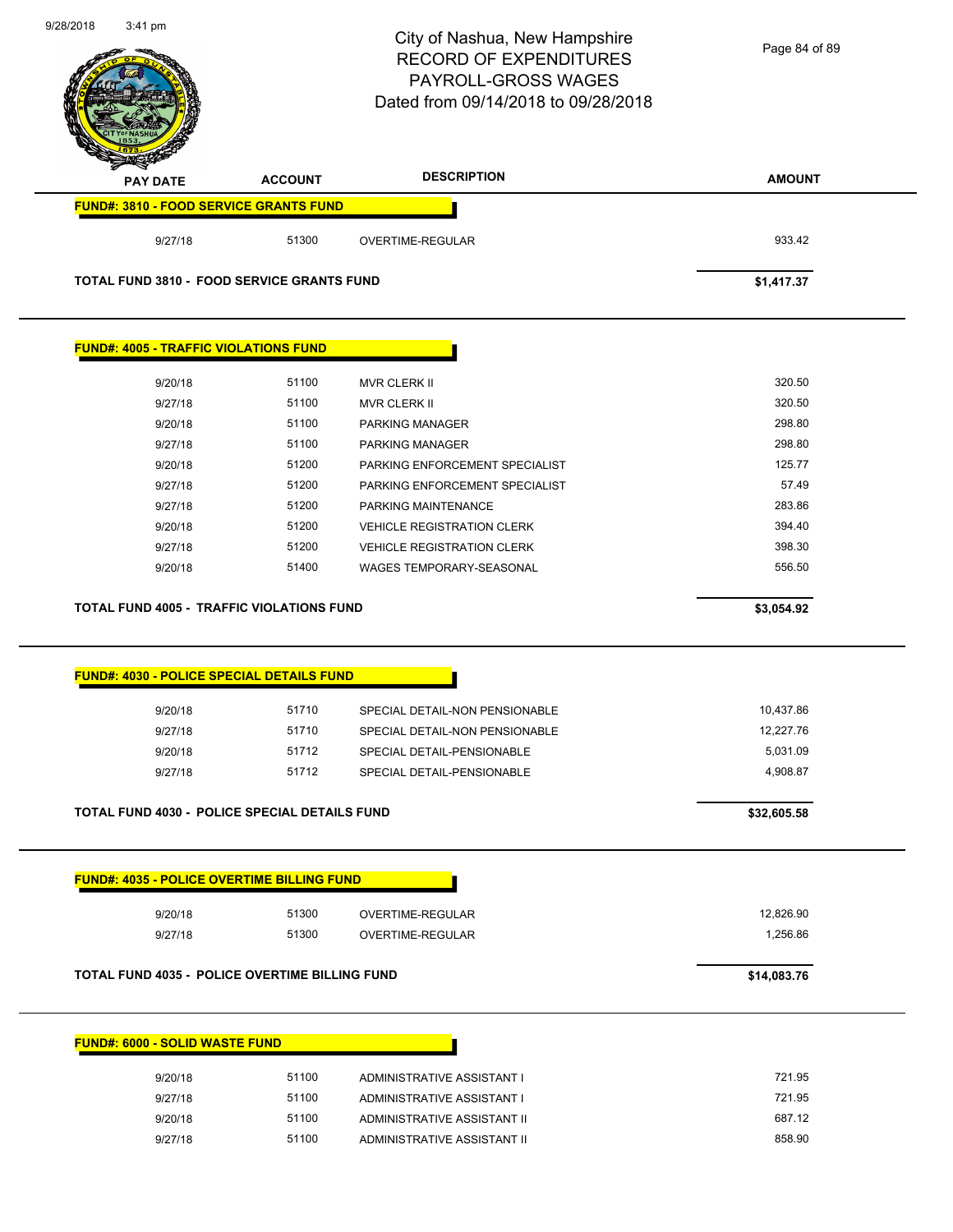

| <b>PAY DATE</b>                        | <b>ACCOUNT</b> | <b>DESCRIPTION</b>             | <b>AMOUNT</b> |
|----------------------------------------|----------------|--------------------------------|---------------|
| <u> FUND#: 6000 - SOLID WASTE FUND</u> |                |                                |               |
|                                        |                |                                |               |
| 9/20/18                                | 51100          | ASSIST DIRECTOR PUBLIC WORKS   | 202.40        |
| 9/27/18                                | 51100          | ASSIST DIRECTOR PUBLIC WORKS   | 202.40        |
| 9/20/18                                | 51100          | AUTOMATED TRASH COLLECTION OPR | 4,898.00      |
| 9/27/18                                | 51100          | AUTOMATED TRASH COLLECTION OPR | 4,898.00      |
| 9/20/18                                | 51100          | <b>CITY ENGINEER</b>           | 343.40        |
| 9/27/18                                | 51100          | <b>CITY ENGINEER</b>           | 343.40        |
| 9/20/18                                | 51100          | <b>COLLECTION EQUIP OPR</b>    | 8,337.88      |
| 9/27/18                                | 51100          | <b>COLLECTION EQUIP OPR</b>    | 8,337.60      |
| 9/20/18                                | 51100          | COLLECTION EQUIP OPR LANDFILL  | 970.41        |
| 9/27/18                                | 51100          | COLLECTION EQUIP OPR LANDFILL  | 970.40        |
| 9/20/18                                | 51100          | DEP TREASURER TAX COLLECTOR    | 261.95        |
| 9/27/18                                | 51100          | DEP TREASURER TAX COLLECTOR    | 261.95        |
| 9/20/18                                | 51100          | DEPUTY CITY ENGINEER           | 82.05         |
| 9/27/18                                | 51100          | <b>DEPUTY CITY ENGINEER</b>    | 82.05         |
| 9/20/18                                | 51100          | <b>DIRECTOR PUBLIC WORKS</b>   | 261.20        |
| 9/27/18                                | 51100          | <b>DIRECTOR PUBLIC WORKS</b>   | 261.20        |
| 9/20/18                                | 51100          | DPW BILLING ACCOUNTANT         | 499.05        |
| 9/27/18                                | 51100          | DPW BILLING ACCOUNTANT         | 499.05        |
| 9/20/18                                | 51100          | DPW COLLECTIONS SPEC III       | 406.05        |
| 9/27/18                                | 51100          | DPW COLLECTIONS SPEC III       | 406.05        |
| 9/20/18                                | 51100          | DPW CONTRACT ADMINISTRATOR     | 121.66        |
| 9/27/18                                | 51100          | DPW CONTRACT ADMINISTRATOR     | 121.65        |
| 9/20/18                                | 51100          | <b>ENVIRONMENTAL ENGINEER</b>  | 1,480.85      |
| 9/27/18                                | 51100          | <b>ENVIRONMENTAL ENGINEER</b>  | 1,480.85      |
| 9/20/18                                | 51100          | <b>EQUIPMENT OPR LANDFILL</b>  | 4,932.00      |
| 9/27/18                                | 51100          | <b>EQUIPMENT OPR LANDFILL</b>  | 4,932.00      |
| 9/20/18                                | 51100          | <b>EXECUTIVE ASSISTANT</b>     | 164.35        |
| 9/27/18                                | 51100          | <b>EXECUTIVE ASSISTANT</b>     | 164.35        |
| 9/20/18                                | 51100          | FINANCE AND ADMIN MANAGER      | 436.60        |
| 9/27/18                                | 51100          | FINANCE AND ADMIN MANAGER      | 436.60        |
| 9/20/18                                | 51100          | FLEET MANAGER STREET DEPT      | 346.35        |
| 9/27/18                                | 51100          | FLEET MANAGER STREET DEPT      | 346.35        |
| 9/20/18                                | 51100          | LICENSED SCALE OPERATOR        | 757.70        |
| 9/27/18                                | 51100          | LICENSED SCALE OPERATOR        | 757.70        |
| 9/20/18                                | 51100          | PUBLIC RELATIONS ADMINISTRATOR | 164.40        |
| 9/27/18                                | 51100          | PUBLIC RELATIONS ADMINISTRATOR | 164.40        |
| 9/20/18                                | 51100          | RECYCLING COORDINATOR          | 1,192.80      |
| 9/27/18                                | 51100          | RECYCLING COORDINATOR          | 1,192.80      |
| 9/20/18                                | 51100          | SENIOR STAFF ENGINEER          | 143.81        |
| 9/27/18                                | 51100          | SENIOR STAFF ENGINEER          | 143.81        |
| 9/20/18                                | 51100          | <b>SOLID WASTE FOREMAN</b>     | 1,945.00      |
| 9/27/18                                | 51100          | <b>SOLID WASTE FOREMAN</b>     | 1,685.65      |
| 9/20/18                                | 51100          | SOLID WASTE TECHNICIAN         | 1,128.30      |
| 9/27/18                                | 51100          | SOLID WASTE TECHNICIAN         | 1,128.31      |
| 9/20/18                                | 51100          | SR MGR ACCT FIN REPORTING      | 191.25        |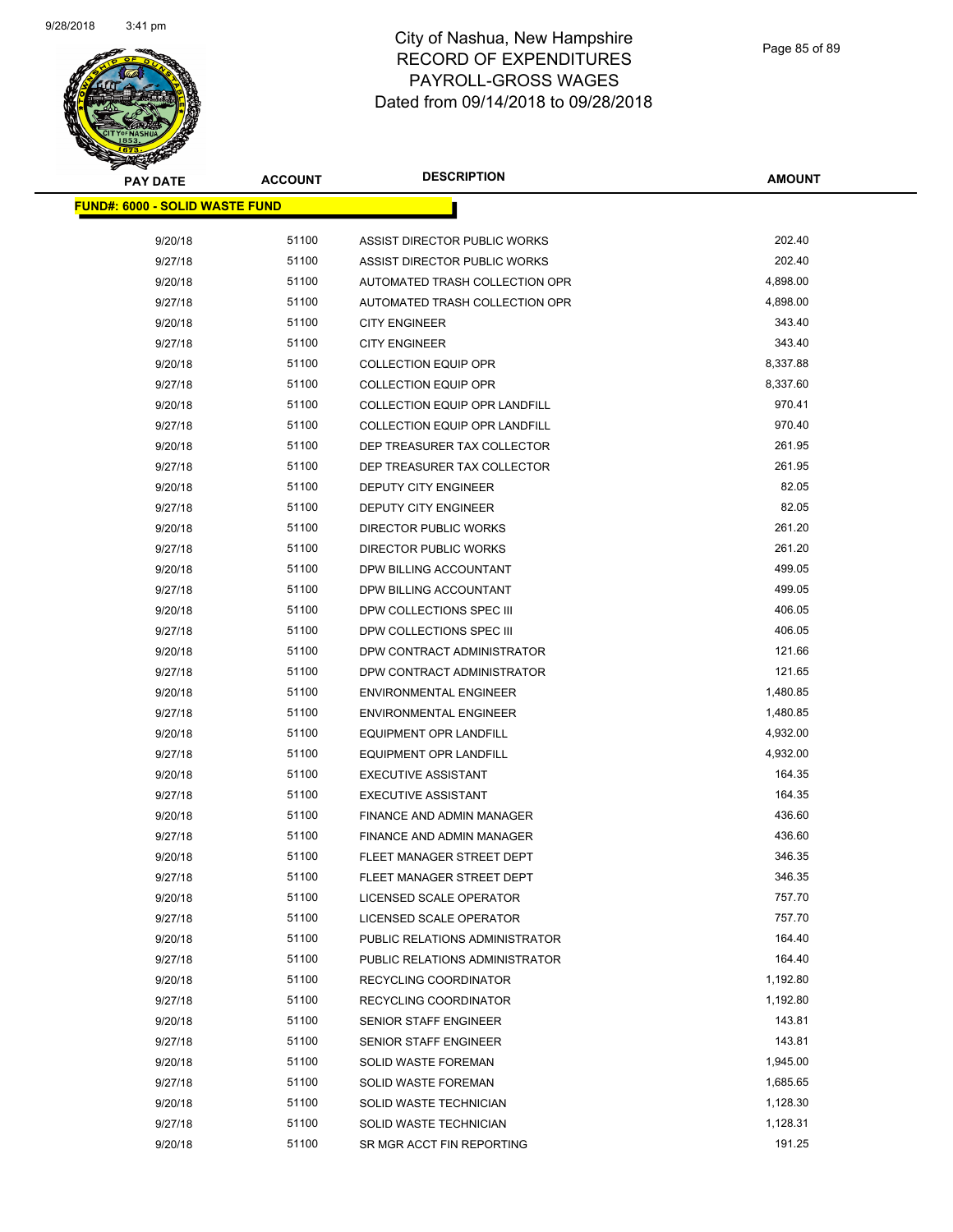

| <b>PAY DATE</b>                       | <b>ACCOUNT</b> | <b>DESCRIPTION</b>            | <b>AMOUNT</b> |  |
|---------------------------------------|----------------|-------------------------------|---------------|--|
| <b>FUND#: 6000 - SOLID WASTE FUND</b> |                |                               |               |  |
| 9/27/18                               | 51100          | SR MGR ACCT FIN REPORTING     | 191.25        |  |
| 9/20/18                               | 51100          | SUPERINTENDENT OF SOLID WASTE | 1,804.30      |  |
| 9/27/18                               | 51100          | SUPERINTENDENT OF SOLID WASTE | 1,804.30      |  |
| 9/20/18                               | 51300          | OVERTIME-REGULAR              | 2,610.12      |  |
| 9/27/18                               | 51300          | OVERTIME-REGULAR              | 2,296.33      |  |
| 9/20/18                               | 51400          | WAGES TEMPORARY-SEASONAL      | 4,132.50      |  |
| 9/27/18                               | 51400          | WAGES TEMPORARY-SEASONAL      | 4,072.50      |  |
| 9/27/18                               | 51600          | LONGEVITY                     | 1,200.00      |  |
| 9/27/18                               | 55118          | TELEPHONE-CELLULAR            | 128.00        |  |
|                                       |                |                               |               |  |
|                                       |                |                               |               |  |

## **TOTAL FUND 6000 - SOLID WASTE FUND \$79,313.25**

### **FUND#: 6200 - WASTEWATER FUND**

| 9/20/18 | 51100 | <b>ANALYTICAL CHEMIST</b>            | 861.95   |
|---------|-------|--------------------------------------|----------|
| 9/27/18 | 51100 | <b>ANALYTICAL CHEMIST</b>            | 861.95   |
| 9/20/18 | 51100 | ASSIST DIRECTOR PUBLIC WORKS         | 202.35   |
| 9/27/18 | 51100 | ASSIST DIRECTOR PUBLIC WORKS         | 202.35   |
| 9/20/18 | 51100 | ASSISTANT CONSTRUCTION ENGINEER      | 1,339.75 |
| 9/27/18 | 51100 | ASSISTANT CONSTRUCTION ENGINEER      | 1,339.75 |
| 9/20/18 | 51100 | <b>CITY ENGINEER</b>                 | 801.30   |
| 9/27/18 | 51100 | <b>CITY ENGINEER</b>                 | 801.30   |
| 9/20/18 | 51100 | <b>COLLECTION SYSTEMS OPERATOR</b>   | 2,967.60 |
| 9/27/18 | 51100 | <b>COLLECTION SYSTEMS OPERATOR</b>   | 2,962.22 |
| 9/20/18 | 51100 | <b>COLLECTION SYSTEMS TECHNICIAN</b> | 2,103.20 |
| 9/27/18 | 51100 | COLLECTION SYSTEMS TECHNICIAN        | 2,103.20 |
| 9/20/18 | 51100 | <b>COLLECTIONS SPEC II</b>           | 854.85   |
| 9/27/18 | 51100 | <b>COLLECTIONS SPEC II</b>           | 854.85   |
| 9/20/18 | 51100 | DEP TREASURER TAX COLLECTOR          | 261.95   |
| 9/27/18 | 51100 | DEP TREASURER TAX COLLECTOR          | 261.95   |
| 9/20/18 | 51100 | <b>DEPUTY CITY ENGINEER</b>          | 820.35   |
| 9/27/18 | 51100 | <b>DEPUTY CITY ENGINEER</b>          | 820.35   |
| 9/20/18 | 51100 | <b>DIRECTOR PUBLIC WORKS</b>         | 522.40   |
| 9/27/18 | 51100 | DIRECTOR PUBLIC WORKS                | 522.40   |
| 9/20/18 | 51100 | DPW BILLING ACCOUNTANT               | 499.05   |
| 9/27/18 | 51100 | DPW BILLING ACCOUNTANT               | 499.04   |
| 9/20/18 | 51100 | DPW COLLECTIONS SPEC III             | 406.11   |
| 9/27/18 | 51100 | DPW COLLECTIONS SPEC III             | 406.10   |
| 9/20/18 | 51100 | DPW CONTRACT ADMINISTRATOR           | 730.00   |
| 9/27/18 | 51100 | DPW CONTRACT ADMINISTRATOR           | 730.00   |
| 9/20/18 | 51100 | ELECTRICAL DIAGNOSTIC TECH I         | 2,240.00 |
| 9/27/18 | 51100 | ELECTRICAL DIAGNOSTIC TECH I         | 2,240.00 |
| 9/20/18 | 51100 | <b>EXECUTIVE ASSISTANT</b>           | 164.40   |
| 9/27/18 | 51100 | <b>EXECUTIVE ASSISTANT</b>           | 164.40   |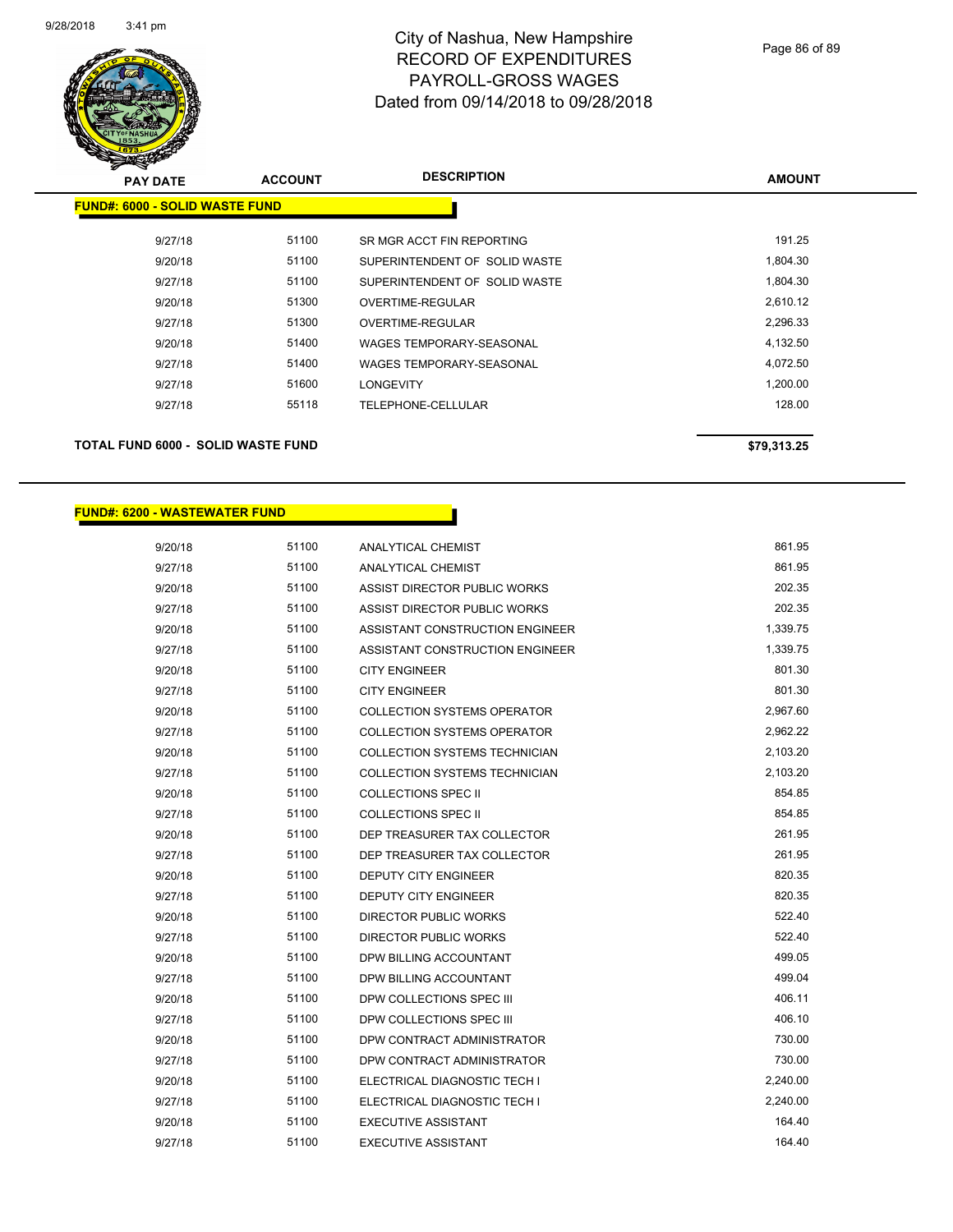

| <b>PAY DATE</b>                       | <b>ACCOUNT</b> | <b>DESCRIPTION</b>                 | <b>AMOUNT</b> |
|---------------------------------------|----------------|------------------------------------|---------------|
| <u> FUND#: 6200 - WASTEWATER FUND</u> |                |                                    |               |
| 9/20/18                               | 51100          | FINANCE AND ADMIN MANAGER          | 436.60        |
| 9/27/18                               | 51100          | FINANCE AND ADMIN MANAGER          | 436.60        |
| 9/20/18                               | 51100          | FLEET MANAGER STREET DEPT          | 115.45        |
| 9/27/18                               | 51100          | FLEET MANAGER STREET DEPT          | 115.45        |
| 9/20/18                               | 51100          | <b>MECHANIC WWTP 1ST CLASS</b>     | 3,236.41      |
| 9/27/18                               | 51100          | MECHANIC WWTP 1ST CLASS            | 3,236.40      |
| 9/20/18                               | 51100          | OPERATOR II WWTP 1st               | 4,293.61      |
| 9/27/18                               | 51100          | OPERATOR II WWTP 1st               | 4,293.61      |
| 9/20/18                               | 51100          | OPERATOR II WWTP 2nd               | 2,172.80      |
| 9/27/18                               | 51100          | OPERATOR II WWTP 2nd               | 2,172.80      |
| 9/20/18                               | 51100          | OPERATOR II WWTP 3rd               | 2,180.82      |
| 9/27/18                               | 51100          | OPERATOR II WWTP 3rd               | 2,180.83      |
| 9/20/18                               | 51100          | <b>OPERATOR III WWTP 1st</b>       | 3,390.80      |
| 9/27/18                               | 51100          | OPERATOR III WWTP 1st              | 3,390.80      |
| 9/20/18                               | 51100          | PLANT OPERATIONS SUPERVISOR        | 1,490.15      |
| 9/27/18                               | 51100          | PLANT OPERATIONS SUPERVISOR        | 1,490.15      |
| 9/20/18                               | 51100          | PROCESS CHEMIST                    | 400.42        |
| 9/27/18                               | 51100          | PROCESS CHEMIST                    | 1,001.00      |
| 9/20/18                               | 51100          | PUBLIC RELATIONS ADMINISTRATOR     | 219.15        |
| 9/27/18                               | 51100          | PUBLIC RELATIONS ADMINISTRATOR     | 219.15        |
| 9/20/18                               | 51100          | <b>SENIOR STAFF ENGINEER</b>       | 1,559.19      |
| 9/27/18                               | 51100          | <b>SENIOR STAFF ENGINEER</b>       | 1,559.20      |
| 9/20/18                               | 51100          | SR MGR ACCT FIN REPORTING          | 382.70        |
| 9/27/18                               | 51100          | SR MGR ACCT FIN REPORTING          | 382.70        |
| 9/20/18                               | 51100          | <b>STAFF ENGINEER</b>              | 1,595.90      |
| 9/27/18                               | 51100          | <b>STAFF ENGINEER</b>              | 1,595.91      |
| 9/20/18                               | 51100          | SUPERINTENDENT OF WASTEWATER       | 1,890.35      |
| 9/27/18                               | 51100          | SUPERINTENDENT OF WASTEWATER       | 1,890.35      |
| 9/20/18                               | 51100          | <b>SUPV LABORATORY</b>             | 1,211.50      |
| 9/27/18                               | 51100          | <b>SUPV LABORATORY</b>             | 1,211.50      |
| 9/20/18                               | 51100          | <b>TRUCK DRIVER STREET REPAIR</b>  | 918.40        |
| 9/27/18                               | 51100          | TRUCK DRIVER STREET REPAIR         | 917.20        |
| 9/20/18                               | 51100          | <b>WASTEWATER ASSISTANT</b>        | 2,689.20      |
| 9/27/18                               | 51100          | <b>WASTEWATER ASSISTANT</b>        | 2,689.20      |
| 9/20/18                               | 51100          | <b>WASTEWATER FOREMAN</b>          | 2,593.32      |
| 9/27/18                               | 51100          | <b>WASTEWATER FOREMAN</b>          | 2,593.30      |
| 9/20/18                               | 51100          | <b>WASTEWATER PROJECT ENGINEER</b> | 1,524.70      |
| 9/27/18                               | 51100          | <b>WASTEWATER PROJECT ENGINEER</b> | 1,524.70      |
| 9/20/18                               | 51300          | OVERTIME-REGULAR                   | 5,726.24      |
| 9/27/18                               | 51300          | OVERTIME-REGULAR                   | 5,687.75      |
| 9/27/18                               | 55118          | TELEPHONE-CELLULAR                 | 149.75        |

**TOTAL FUND 6200 - WASTEWATER FUND \$106,311.18**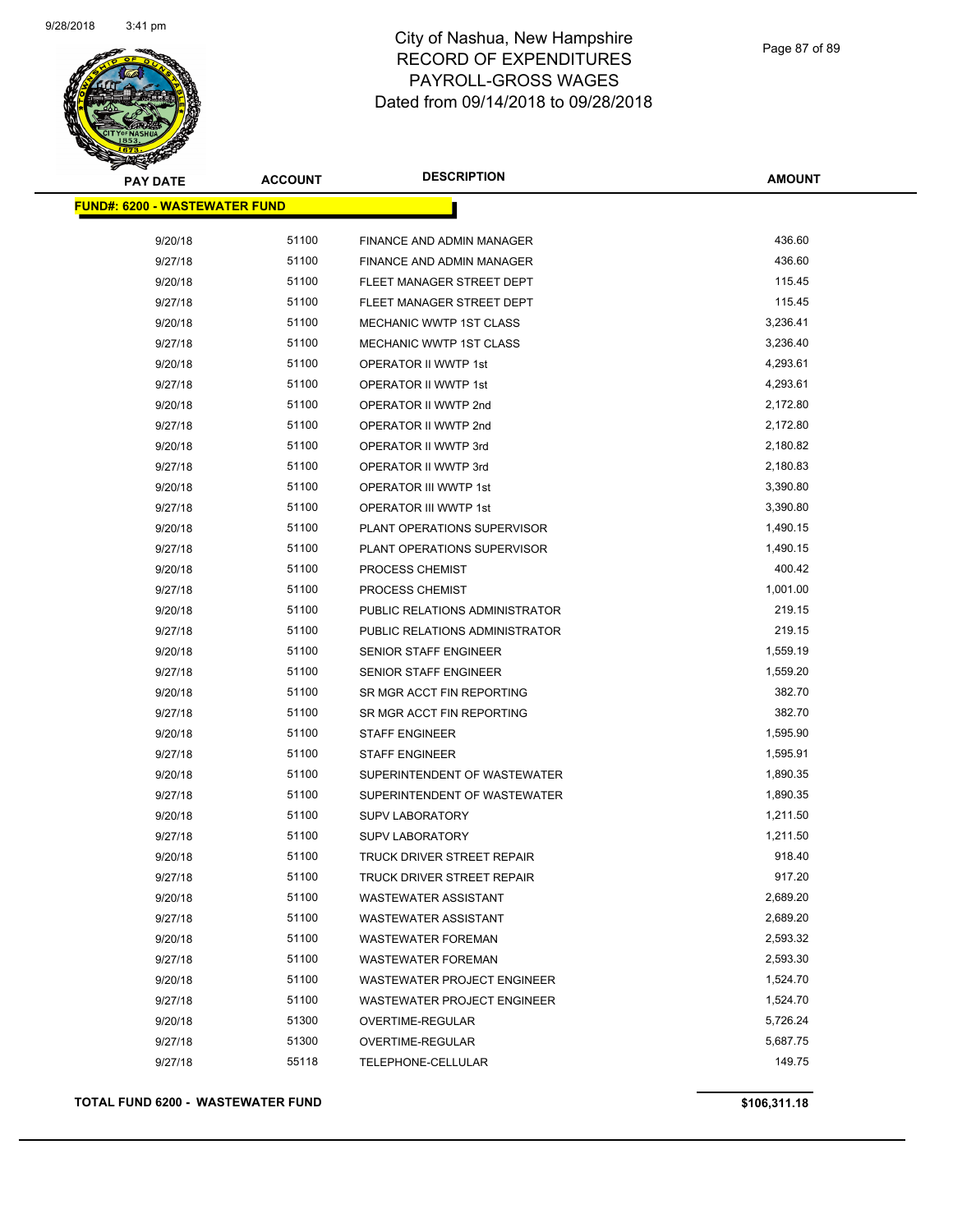

Page 88 of 89

| <b>PAY DATE</b>                                   | <b>ACCOUNT</b> | <b>DESCRIPTION</b>                 | <b>AMOUNT</b> |
|---------------------------------------------------|----------------|------------------------------------|---------------|
| <b>FUND#: 6500 - PROPERTY &amp; CASUALTY FUND</b> |                |                                    |               |
| 9/20/18                                           | 51100          | ADMINISTRATIVE ASSISTANT I         | 695.60        |
| 9/27/18                                           | 51100          | ADMINISTRATIVE ASSISTANT I         | 695.60        |
| 9/20/18                                           | 51100          | <b>PROGRAM SUPV</b>                | 1,347.95      |
| 9/27/18                                           | 51100          | PROGRAM SUPV                       | 1,347.95      |
| 9/20/18                                           | 51100          | PROPERTY AND CASUALTY ADJUSTER     | 2,356.80      |
| 9/27/18                                           | 51100          | PROPERTY AND CASUALTY ADJUSTER     | 2,356.80      |
| 9/20/18                                           | 51100          | <b>RISK MANAGER</b>                | 1,808.50      |
| 9/27/18                                           | 51100          | <b>RISK MANAGER</b>                | 1,808.50      |
| 9/20/18                                           | 51100          | SAFETY LOSS PREVENTION SPEC        | 1,136.95      |
| 9/27/18                                           | 51100          | SAFETY LOSS PREVENTION SPEC        | 1,136.94      |
| 9/27/18                                           | 55118          | <b>TELEPHONE-CELLULAR</b>          | 100.00        |
| 9/20/18                                           | 59207          | <b>WORKERS COMPENSATION CLAIMS</b> | 8,576.23      |
| 9/27/18                                           | 59207          | <b>WORKERS COMPENSATION CLAIMS</b> | 8,018.92      |
| 9/20/18                                           | 59290          | LONG TERM DISABILITY CLAIMS        | 1,319.79      |
| 9/27/18                                           | 59290          | LONG TERM DISABILITY CLAIMS        | 1,913.19      |
|                                                   |                |                                    |               |
| TOTAL FUND 6500 - PROPERTY & CASUALTY FUND        |                |                                    | \$34,619.72   |

| <b>FUND#: 6600 - BENEFITS SELF INSURANCE FUND</b> |       |                                    |          |
|---------------------------------------------------|-------|------------------------------------|----------|
| 9/20/18                                           | 51100 | EMPLOYEE BENEFITS ASSISTANT        | 728.22   |
| 9/27/18                                           | 51100 | <b>EMPLOYEE BENEFITS ASSISTANT</b> | 728.25   |
| 9/20/18                                           | 51100 | EMPLOYEE BENEFITS MANAGER          | 1.438.15 |
| 9/27/18                                           | 51100 | EMPLOYEE BENEFITS MANAGER          | 1,438.15 |
| 9/20/18                                           | 51100 | EMPLOYEE BENEFITS SPEC             | 1.033.41 |
| 9/27/18                                           | 51100 | EMPLOYEE BENEFITS SPEC             | 1,033.41 |
| 9/20/18                                           | 51100 | <b>HUMAN RESOURCES DIRECTOR</b>    | 318.20   |
| 9/27/18                                           | 51100 | <b>HUMAN RESOURCES DIRECTOR</b>    | 318.20   |
| 9/20/18                                           | 51300 | OVERTIME-REGULAR                   | 9.69     |

## **TOTAL FUND 6600 - BENEFITS SELF INSURANCE FUND \$7,045.68**

| 9/20/18 | 51400                                                   | <b>WAGES TEMPORARY-SEASONAL</b> | 812.00     |
|---------|---------------------------------------------------------|---------------------------------|------------|
| 9/27/18 | 51400                                                   | <b>WAGES TEMPORARY-SEASONAL</b> | 818.00     |
|         | <b>TOTAL FUND 7050 - HOLMAN STADIUM IMPROVEMNTS ETF</b> |                                 | \$1,630.00 |

**FUND#: 7052 - MINE FALLS PARK ETF**